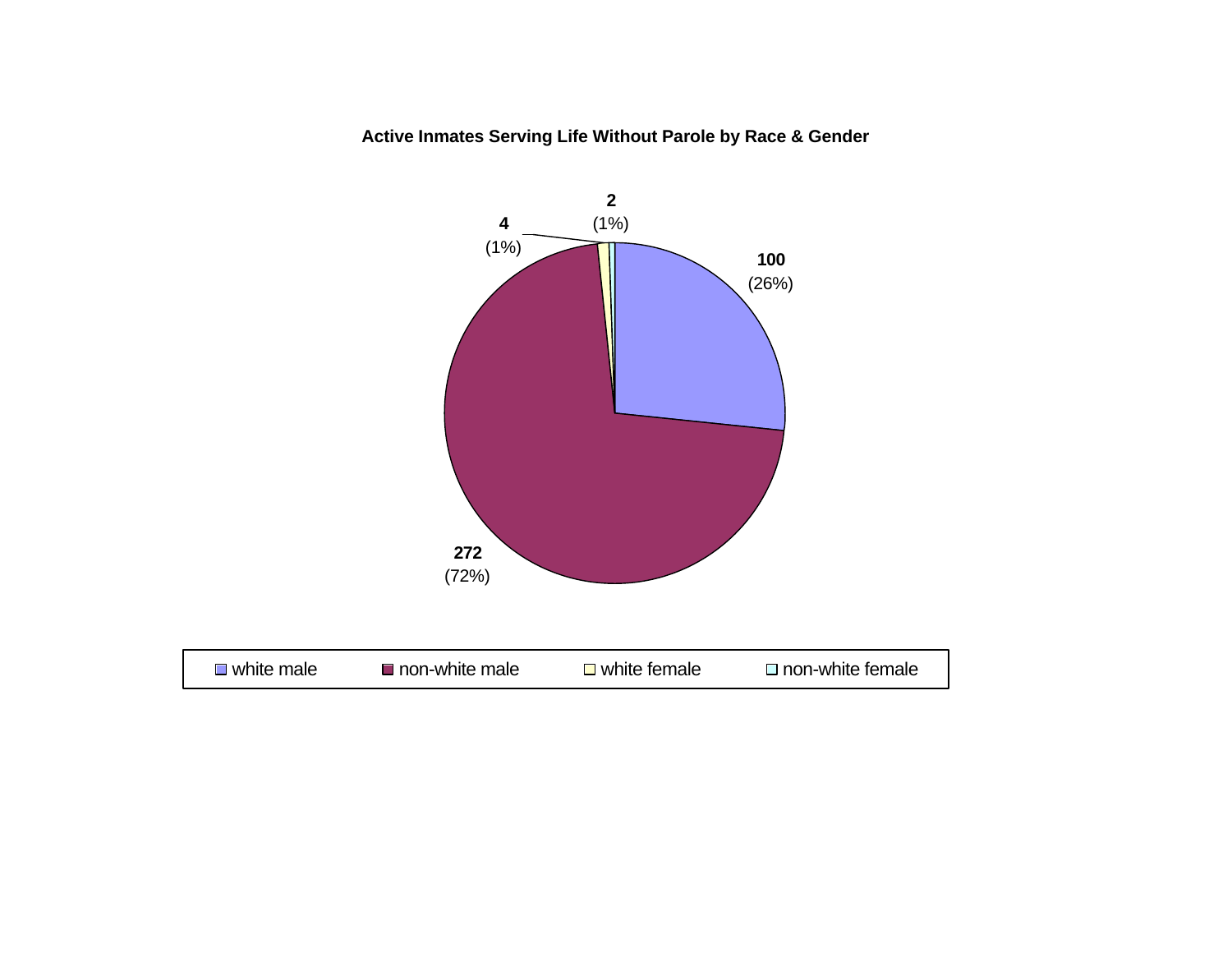# **Active Inmates Serving Life Without Parole By Prior Incarcerations**

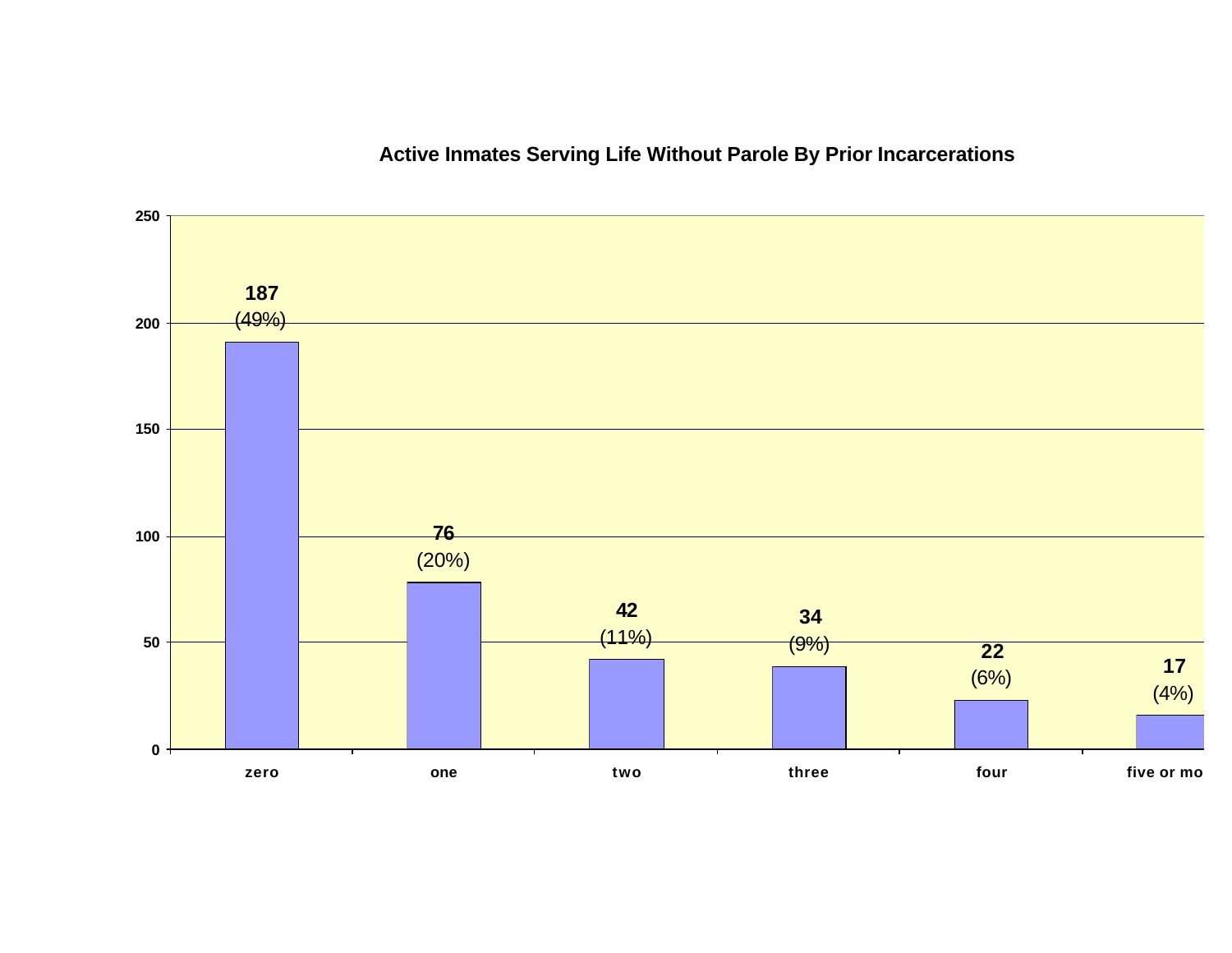**Active Inmates Serving Life Without Parole By Crime Type**

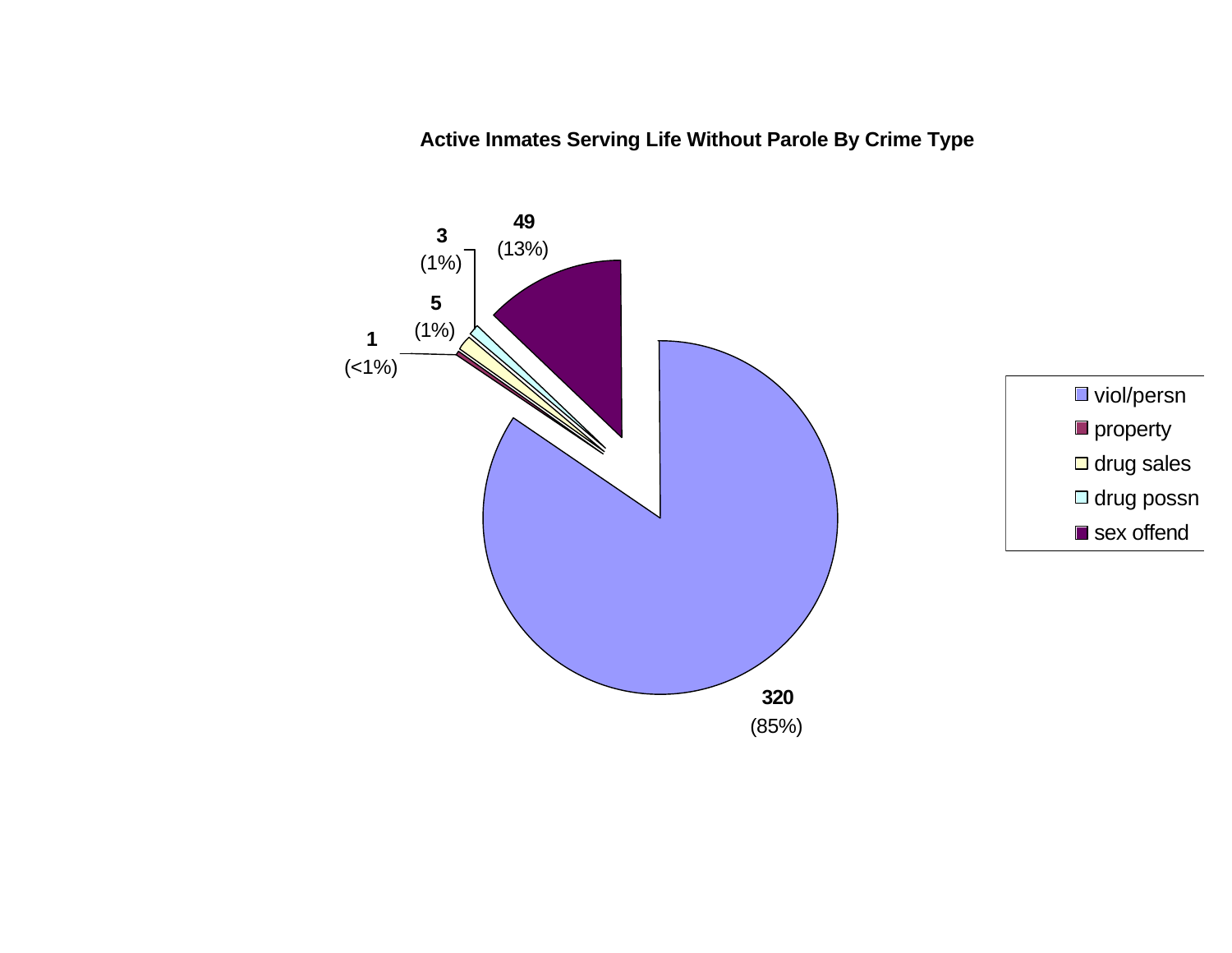Georgia Department of Corrections Page 1 Run 03/29/05 12:01 pm Office of Planning and Analysis

#### Inmate statistical profile

TABLE OF CONTENTS FOR ACTIVE PRISONERS EXCLUDING JAIL

Title PAGE ----- ---- RACE AND SEX............................ 2 Culture Fair IQ Scores.................. 3 Self-Rpt Socioeconomic Class............ 4 Self-Rpt Environment To Age 16.......... 5 Self-Rpt Education Level.................. 6 Functional Reading Level (WRAT Scores).. 7 Functional Math Level (WRAT Scores)..... 8 Functional Spelling Level (WRAT Scores). 9 Self-Rpt Guardian Status To Age 16......10 Self-Rpt Employment Status Before Prison11 Self-Rpt Marital Status At Admission....12 Self-Rpt Number Of Children At Admission13 Self-Rpt Religious Affiliation..........14 Self-Rpt Family Behavior Patterns \*.....15 Inmate Diagnostic Behavior Problem \*....16 Physical Profile (General Condition)....17 Security Status............................18 Number Of Sentences......................19 Number Of Disciplinaries................20 Number Of Escapes.........................21 Number Of Prior Georgia Incarcerations \*22 Number Of Transfers.......................23 County Of Conviction....................24 Circ Of Conviction........................27 Home County.............................29 Prison Sentence In Years................32 Probation To Follow Prison..............33 Admission Type.............................34 Release Type...............................35 Inst By Group..............................36 Institution.............................37 Misdemeanors And Felonies...............38 Crimes By Group.............................39 Most Serious Offense....................40 Most Serious Crime Type.................41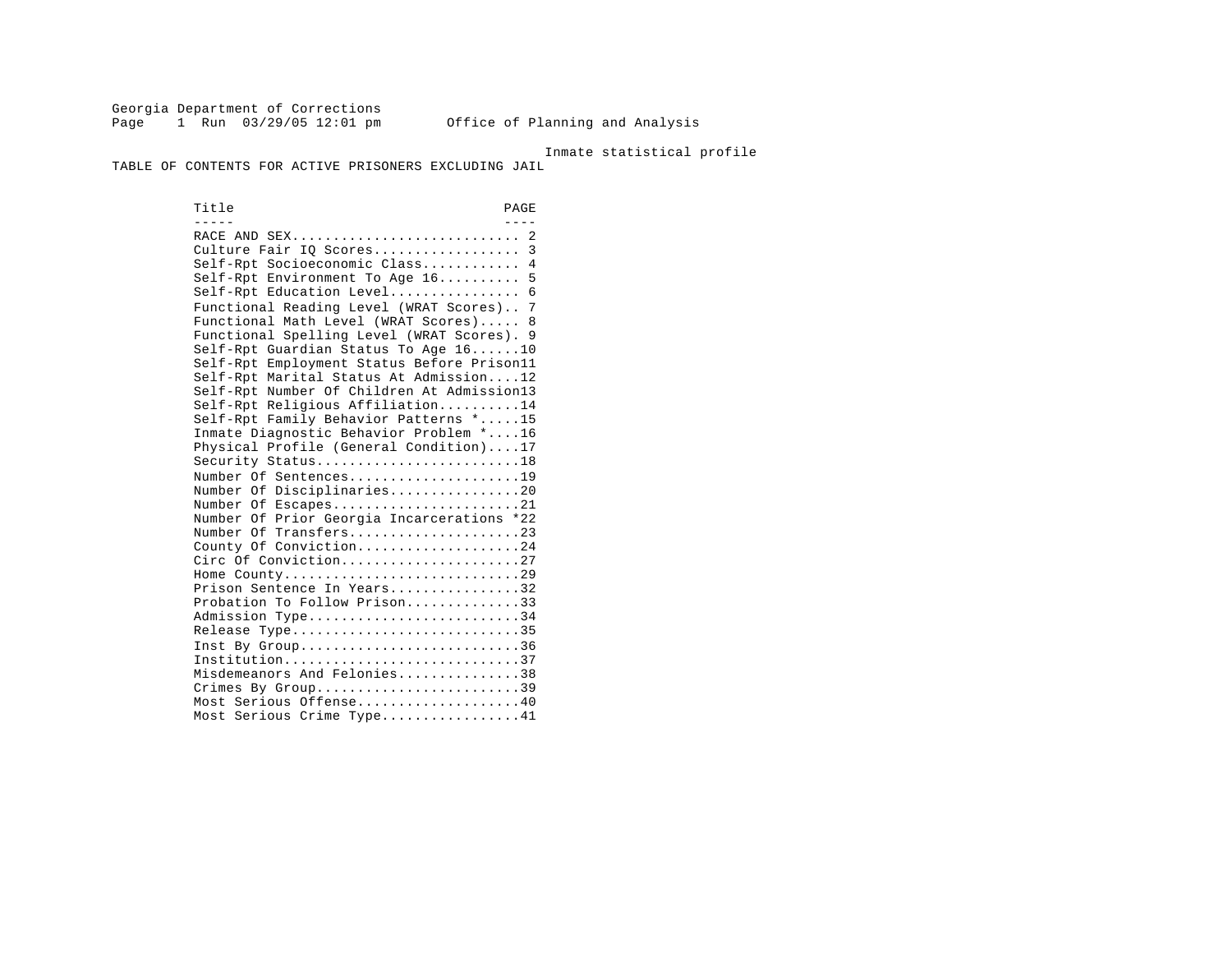# Georgia Department of Corrections<br>Page 2 Run 03/29/05 12:01 pm office of Planning and Analysis Office of Planning and Analysis

Inmate statistical profile

Sample: ACTIVE PRISONERS EXCLUDING JAIL **Requestor:** Statistics Active inmates 03/29/2005

RACE AND SEX by current age & sex

| RACE AND SEX                                                     | Age<br>$ 00 - 21$                                                       | Age<br>$8   22 - 39$                                                           | M E N<br>Age<br>$\frac{1}{6}$   40-54                                   | Age<br>$\frac{1}{6}$   55-99                     | Men<br>% Total                                                                     | Age<br>$\approx$   00-21                                                                       | Age<br>$ 22-39 $                                           | Age<br>$ 40-54 $                                     | W O M E N<br>Age<br>% 55-99                  | Women<br>% Total % Total %          | Grand                             |
|------------------------------------------------------------------|-------------------------------------------------------------------------|--------------------------------------------------------------------------------|-------------------------------------------------------------------------|--------------------------------------------------|------------------------------------------------------------------------------------|------------------------------------------------------------------------------------------------|------------------------------------------------------------|------------------------------------------------------|----------------------------------------------|-------------------------------------|-----------------------------------|
| WHITE MALE<br>NON WHITE MALE<br>WHITE FEMALE<br>NON WHITE FEMALE | 50<br>$1 \quad 50$<br>$\Omega$<br>$\overline{0}$<br>$\overline{0}$<br>0 | 50<br>24<br>155<br>76 101<br>$\Omega$<br>0 <sub>1</sub><br>0<br>0 <sup>1</sup> | 34<br>25 <br>75 15<br>$\Omega$<br>0 <sup>1</sup><br>0 <sup>1</sup><br>0 | 15<br>$\Omega$<br>0 <sup>1</sup><br>$\mathbf{0}$ | 100<br>50<br>50 272<br>73<br>$\mathbf{0}$<br>0 <sup>1</sup><br>$\overline{0}$<br>0 | 27<br>0<br>0 <sup>1</sup><br>$\Omega$<br>$\mathbf{0}$<br>0 <sup>1</sup><br>0 <sup>1</sup><br>0 | $\mathbf{0}$<br>01<br> 0 <br>$\Omega$<br>2 67<br> 0 <br>33 | $\mathbf{0}$<br>$\Omega$<br>$\circ$<br>2<br>67<br>33 | 0 <sup>1</sup><br>$\Omega$<br>0 <sup>1</sup> | 0<br>$\Omega$<br>67<br>4<br>33<br>2 | 100<br>-26<br>272<br>72<br>4<br>2 |
| Total reported                                                   | 2 100                                                                   | 205 100                                                                        | 135 100                                                                 | 30 100                                           | 372 100                                                                            | 0 <sup>1</sup><br>0                                                                            | 3 100                                                      | 3 100                                                | 0 <sup>1</sup>                               | 6 100                               | 378 100                           |
| Percent reported                                                 | 100.0                                                                   | 100.0                                                                          | 100.0                                                                   | 100.0                                            | 100.0                                                                              | .0                                                                                             | 100.0                                                      | 100.0                                                | .0 <sub>1</sub>                              | 100.0                               | 100.0                             |
| NOT REPORTED                                                     | $\mathbf 0$                                                             | $\mathbf 0$                                                                    | $\mathbf 0$                                                             | $\Omega$                                         | 0                                                                                  | $\Omega$                                                                                       | 0                                                          | $\Omega$                                             | 0                                            |                                     |                                   |
| Total                                                            | 2                                                                       | 205                                                                            | 135                                                                     | 30                                               | 372                                                                                |                                                                                                | 3                                                          | 3                                                    |                                              |                                     | 378                               |
| AVERAGE AGE                                                      | 21.00                                                                   | 31.80                                                                          | 46.10                                                                   | 60.80                                            | 39.27                                                                              | .00                                                                                            | 31.67                                                      | 46.67                                                | .00                                          | 39.17                               | 39.27                             |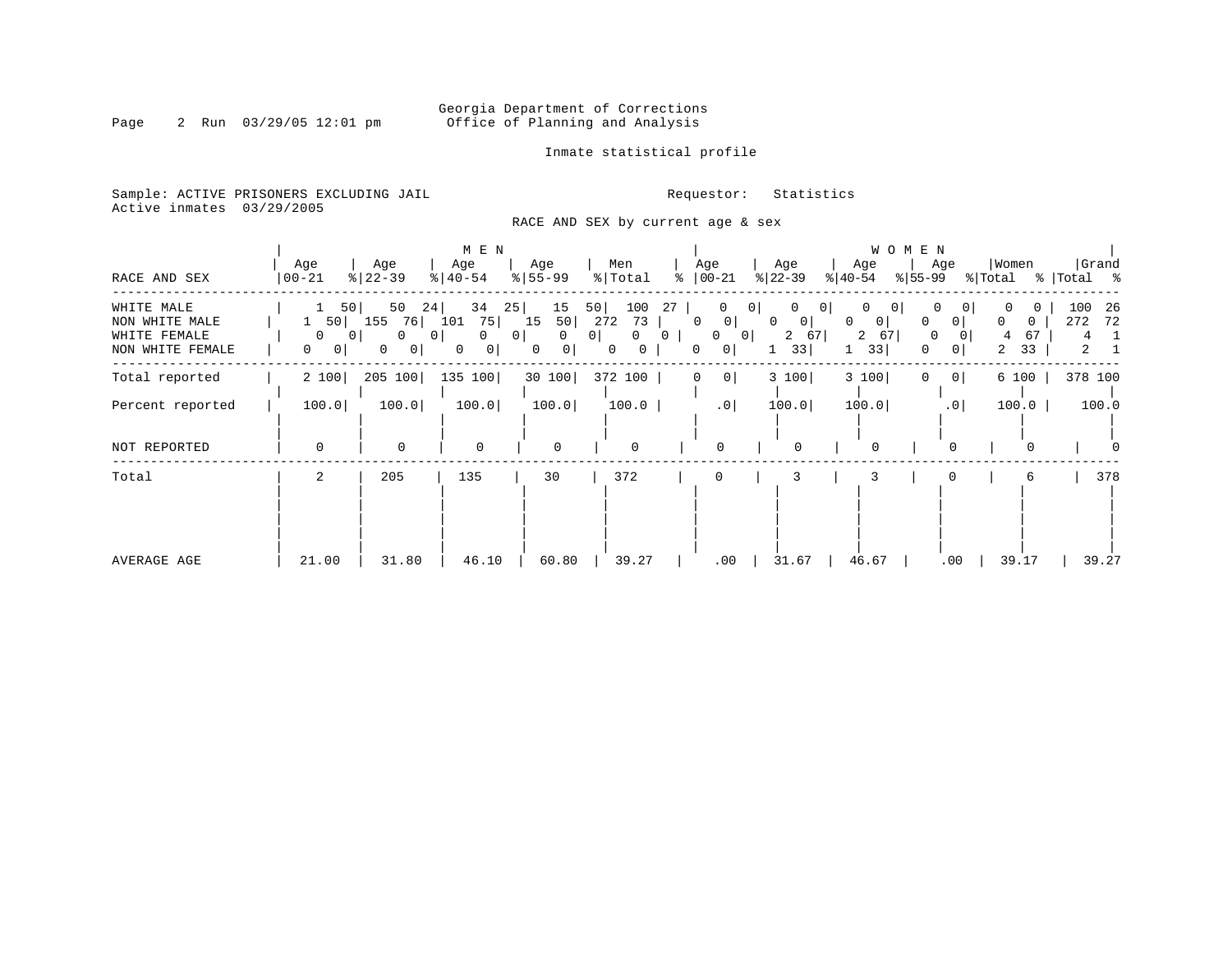# Georgia Department of Corrections<br>Page 3 Run 03/29/05 12:01 pm 6ffice of Planning and Analysis Office of Planning and Analysis

### Inmate statistical profile

Sample: ACTIVE PRISONERS EXCLUDING JAIL **Requestor:** Statistics Active inmates 03/29/2005

Culture Fair IQ Scores by current age & sex

| IQ Score                  | Age<br>$00 - 21$             | Age<br>$\frac{8}{22} - 39$ |                | M E N<br>Age<br>$\frac{1}{6}$   40-54 |                | Age<br>$\frac{1}{6}$   55-99 |        | Men<br>$\frac{1}{6}$ Total | ႜ       | Age<br>$ 00 - 21$       |                   | Age<br>% 22−39 |                         | Age<br>$ 40-54 \t  55-99 \t  Total$ | WOMEN | Age                                              |        | Women                   |    | Grand<br>%   Total % |
|---------------------------|------------------------------|----------------------------|----------------|---------------------------------------|----------------|------------------------------|--------|----------------------------|---------|-------------------------|-------------------|----------------|-------------------------|-------------------------------------|-------|--------------------------------------------------|--------|-------------------------|----|----------------------|
| LESS THAN 70<br>70 AND UP | $\mathbf{0}$<br> 0 <br>2 100 | 5<br>179                   | $3 \mid$<br>97 | 10<br>105                             | $9 \mid$<br>91 |                              | 4      | 16<br>24 96 310 95         | 5       | 0 <br>0<br>$\mathsf{O}$ | $\mathbf 0$<br> 0 | 0              | $\overline{0}$<br>3 100 | 0<br>3 100                          |       | 0 <sup>1</sup><br>$\mathbf{0}$<br>0 <sup>1</sup> | 0      | $\overline{0}$<br>6 100 | 16 | 5<br>316 95          |
| Total reported            | 2 100                        |                            | 184 100        |                                       | 115 100        |                              | 25 100 |                            | 326 100 | $\mathbf 0$             | 0                 |                | 3 100                   | 3 100                               |       | 0 <br>$\Omega$                                   |        | 6 100                   |    | 332 100              |
| Percent reported          | 100.0                        |                            | 89.8           |                                       | 85.2           |                              | 83.3   |                            | 87.6    |                         | .0                |                | 100.0                   | 100.0                               |       | .0                                               |        | 100.0                   |    | 87.8                 |
| NOT REPORTED              | 0                            | 21                         |                | 20                                    |                | 5                            |        | 46                         |         | 0                       |                   | $\mathbf 0$    |                         | $\mathbf 0$                         |       | 0                                                |        | 0                       |    | 46                   |
| Total                     | 2                            | 205                        |                | 135                                   |                | 30                           |        | 372                        |         | 0                       |                   | 3              |                         |                                     |       |                                                  |        | 6                       |    | 378                  |
| AVERAGE IO                | 90.00                        | 101.14                     |                | 95.50                                 |                | 98.52                        |        | 98.88                      |         | .00                     |                   | 113.67         |                         | 94.67                               |       | .00                                              | 104.17 |                         |    | 98.98                |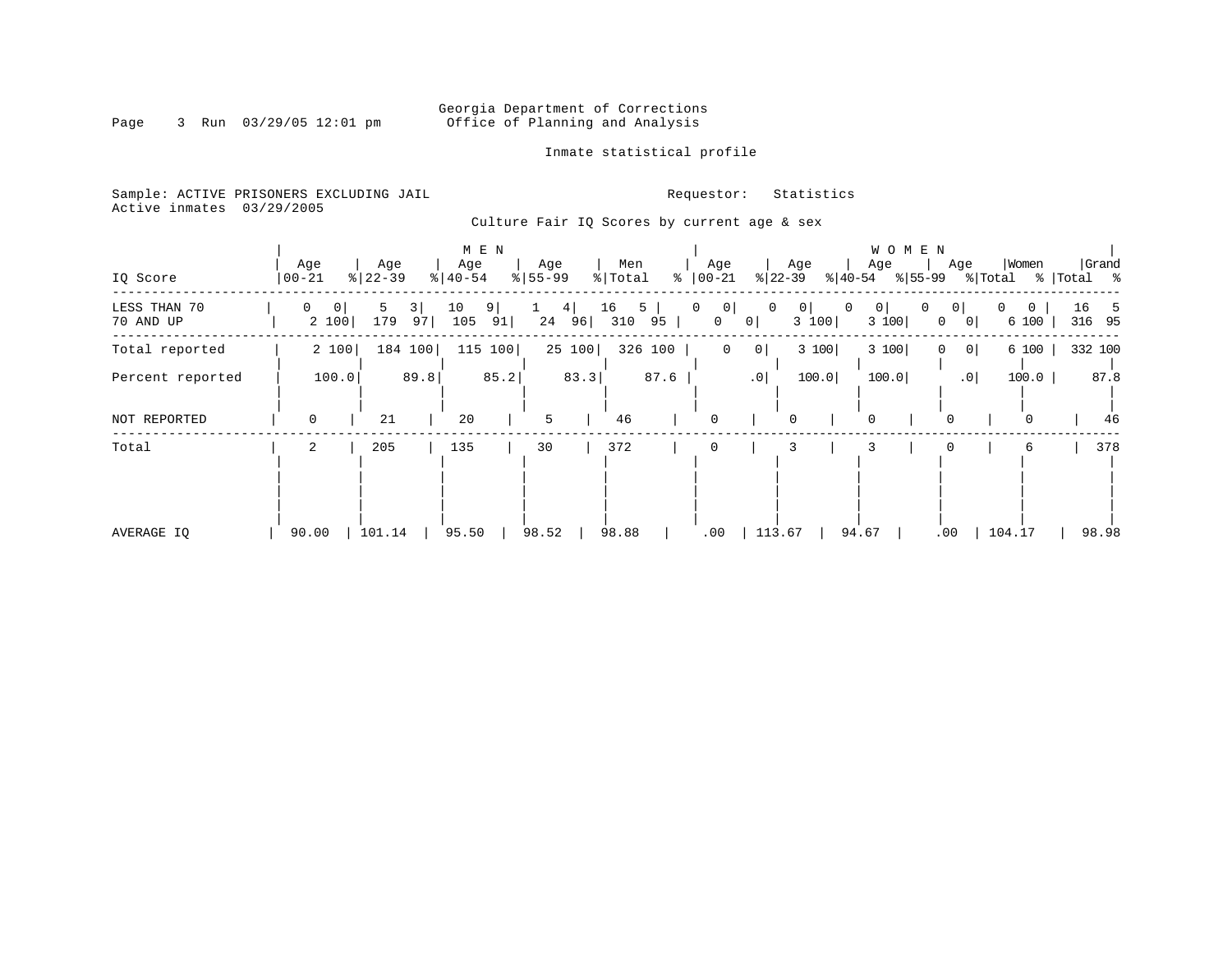# Georgia Department of Corrections<br>Page 4 Run 03/29/05 12:01 pm office of Planning and Analysis Office of Planning and Analysis

Inmate statistical profile

Sample: ACTIVE PRISONERS EXCLUDING JAIL **Requestor:** Statistics Active inmates 03/29/2005

Self-Rpt Socioeconomic Class by current age & sex

|                     |                   |             | M E N         |                      |           |                         |                      | WOMEN                            |                                      |             |
|---------------------|-------------------|-------------|---------------|----------------------|-----------|-------------------------|----------------------|----------------------------------|--------------------------------------|-------------|
|                     | Age               | Age         | Age           | Age                  | Men       | Age                     | Age                  | Age                              | Women<br>Age                         | Grand       |
| Socioeconomic Class | $ 00 - 21$        | $8122 - 39$ | $8   40 - 54$ | $8 55-99$            | % Total   | $ 00 - 21$              | $ 22-39 $            | $ 55-99 $<br>$ 40-54 $           | % Total                              | %   Total % |
| WELFARE             | 0<br>0            | 11<br>6     | 8<br>6        |                      | 20<br>6   | 0<br>0                  | $\Omega$             | 0                                | $\overline{0}$<br>$\Omega$<br>0      | 20          |
| OCC EMPLOY          | $\mathbf 0$<br>0  | q           | 5<br>6        | $\Omega$<br>$\Omega$ | 15<br>4   | $\Omega$<br>0           | $\Omega$<br>$\Omega$ | $\Omega$<br>$\Omega$<br>$\Omega$ | $\Omega$<br>$\Omega$<br>0            | 15          |
| MINIMUM STD         | 2 100             | 56<br>111   | 68<br>52      | 52<br>15             | 196<br>54 | $\Omega$                |                      | 33<br>$\mathbf 0$                |                                      | 197<br>54   |
| <b>MIDDLE</b>       | $\Omega$<br>0     | 34<br>67    | 45<br>34      | 12<br>41             | 124<br>34 | $\mathbf 0$<br>$\Omega$ | $\overline{a}$<br>67 | 2<br>67<br>$\Omega$              | $\Omega$<br>67<br>4                  | 128<br>35   |
| OTHER               | $\mathbf{0}$<br>0 | 2           | 3<br>4        | 3                    | 2         | 0<br>0                  | 33                   | 0<br>0                           | 17<br>$\mathbf{0}$<br>0 <sup>1</sup> | 8           |
| Total reported      | 2 100             | 200 100     | 100<br>131    | 29 100               | 362 100   | $\circ$<br>0            | 3 100                | 3 100                            | 6 100<br> 0 <br>0                    | 368 100     |
| Percent reported    | 100.0             | 97.6        | 97.0          | 96.7                 | 97.3      | .0                      | 100.0                | 100.0                            | .0<br>100.0                          | 97.4        |
|                     |                   |             |               |                      |           |                         |                      |                                  |                                      |             |
| NOT RPTD            | 0                 |             | 4             |                      | 10        | 0                       | 0                    | $\mathbf 0$                      | $\Omega$<br>$\Omega$                 | 10          |
| Total               |                   | 205         | 135           | 30                   | 372       | 0                       | 3                    | 3                                | $\mathbf 0$<br>6                     | 378         |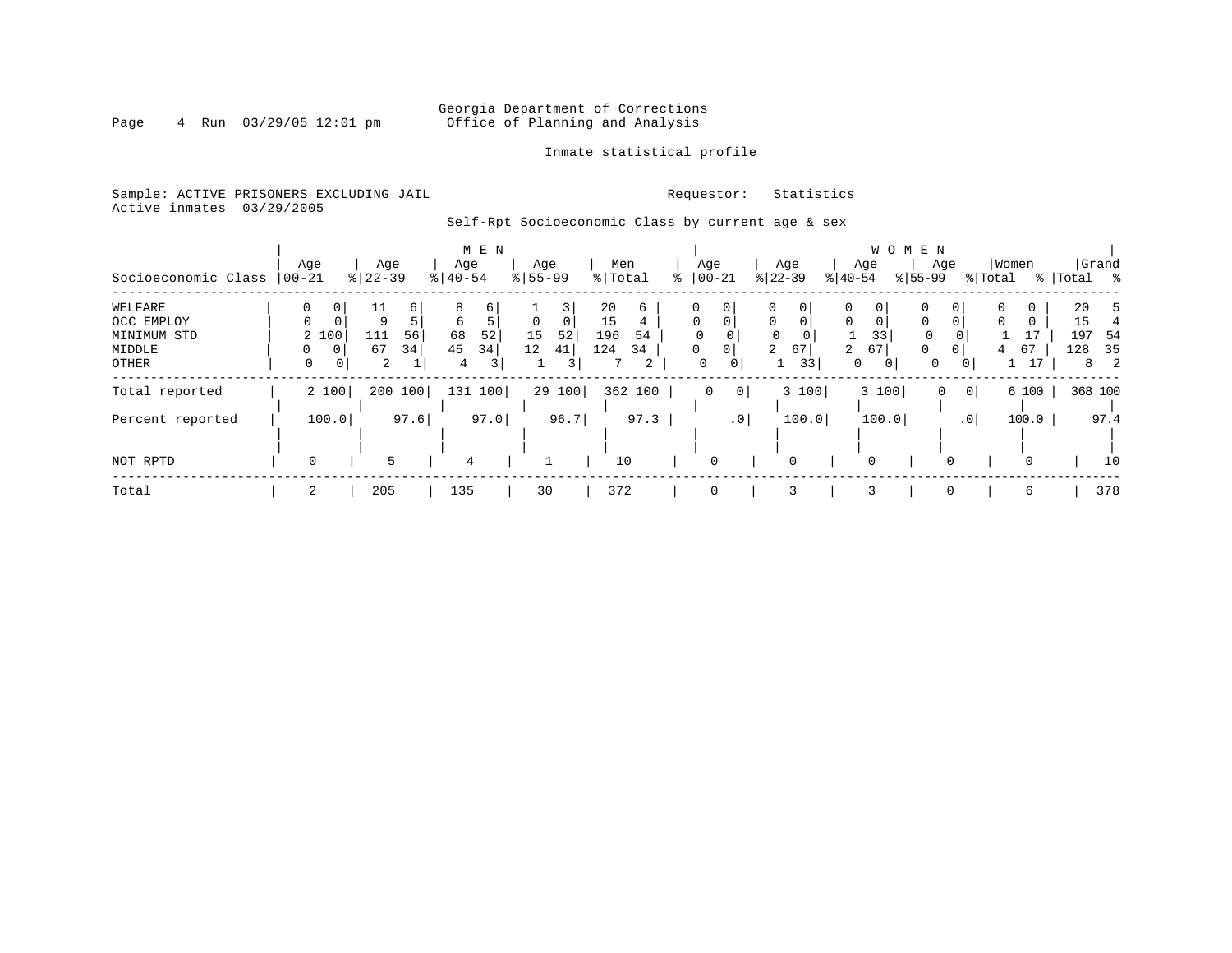# Georgia Department of Corrections<br>Page 5 Run 03/29/05 12:01 pm office of Planning and Analysis Office of Planning and Analysis

### Inmate statistical profile

Sample: ACTIVE PRISONERS EXCLUDING JAIL **Requestor:** Statistics Active inmates 03/29/2005

Self-Rpt Environment To Age 16 by current age & sex

|                  |                         |                      | M E N                |                  |                     |                      |                      |                 | W O M E N               |                  |                    |
|------------------|-------------------------|----------------------|----------------------|------------------|---------------------|----------------------|----------------------|-----------------|-------------------------|------------------|--------------------|
| Environment      | Age<br>  00-21          | Age<br>$8   22 - 39$ | Age<br>$8   40 - 54$ | Age<br>$8 55-99$ | Men<br>% Total      | Age<br>$ 00-21$<br>ి | Age<br>$ 22-39 $     | Age<br>$ 40-54$ | Age<br>$ 55-99 $        | Women<br>% Total | Grand<br>% Total % |
| RURAL/FARM       | 0<br>0 <sup>1</sup>     |                      | 3                    | 10<br>3          | $\overline{2}$<br>8 | 0<br>0               | 0<br>0               | 0<br>0          | 0                       | $\Omega$<br>0    | 8                  |
| RURAL/NFARM      | 0<br>0                  | 5                    | 10<br>8              | 3<br>10          | 18                  |                      | 33                   | 2<br>67         | 0<br>0                  | 50               | 21<br>6            |
| S.M.S.A          | 50                      | 98<br>49             | 43<br>33             | 33<br>10         | 152<br>42           | $\Omega$             | $\Omega$<br>$\Omega$ | $\Omega$        |                         | $\Omega$<br>0    | 152<br>-41         |
| URBAN            | 0                       | 36<br>18             | 28<br>21             | 2                | 18<br>66            | $\Omega$<br>0        | 33                   | 33              | 0                       | 2<br>33          | 18<br>68           |
| SMALL TOWN       | 50                      | 30<br>59             | 45<br>34             | 12<br>40         | 117<br>32           |                      | 33                   | 0               | 0                       |                  | 32<br>118          |
| <b>OTHER</b>     | $\mathbf 0$<br>$\Omega$ |                      |                      | 0<br>$\Omega$    | $\overline{2}$      | $\Omega$<br>0        | 0<br>0               | $\Omega$<br>0   | $\Omega$<br>$\mathbf 0$ | $\Omega$<br>0    | 2                  |
| Total reported   | 2 100                   | 200 100              | 131 100              | 30 100           | 363 100             | 0 <br>0              | 3 100                | 3 100           | 0 <sup>1</sup><br>0     | 6 100            | 369 100            |
| Percent reported | 100.0                   | 97.6                 | 97.0                 | 100.0            | 97.6                | $\cdot$ 0            | 100.0                | 100.0           | .0 <sup>1</sup>         | 100.0            | 97.6               |
|                  |                         |                      |                      |                  |                     |                      |                      |                 |                         |                  |                    |
| NOT RPTD         |                         | 5                    | 4                    | $\mathbf 0$      | 9                   |                      | 0                    |                 |                         | $\Omega$         |                    |
| Total            | 2                       | 205                  | 135                  | 30               | 372                 | $\mathbf 0$          | 3                    | 3               | 0                       | 6                | 378                |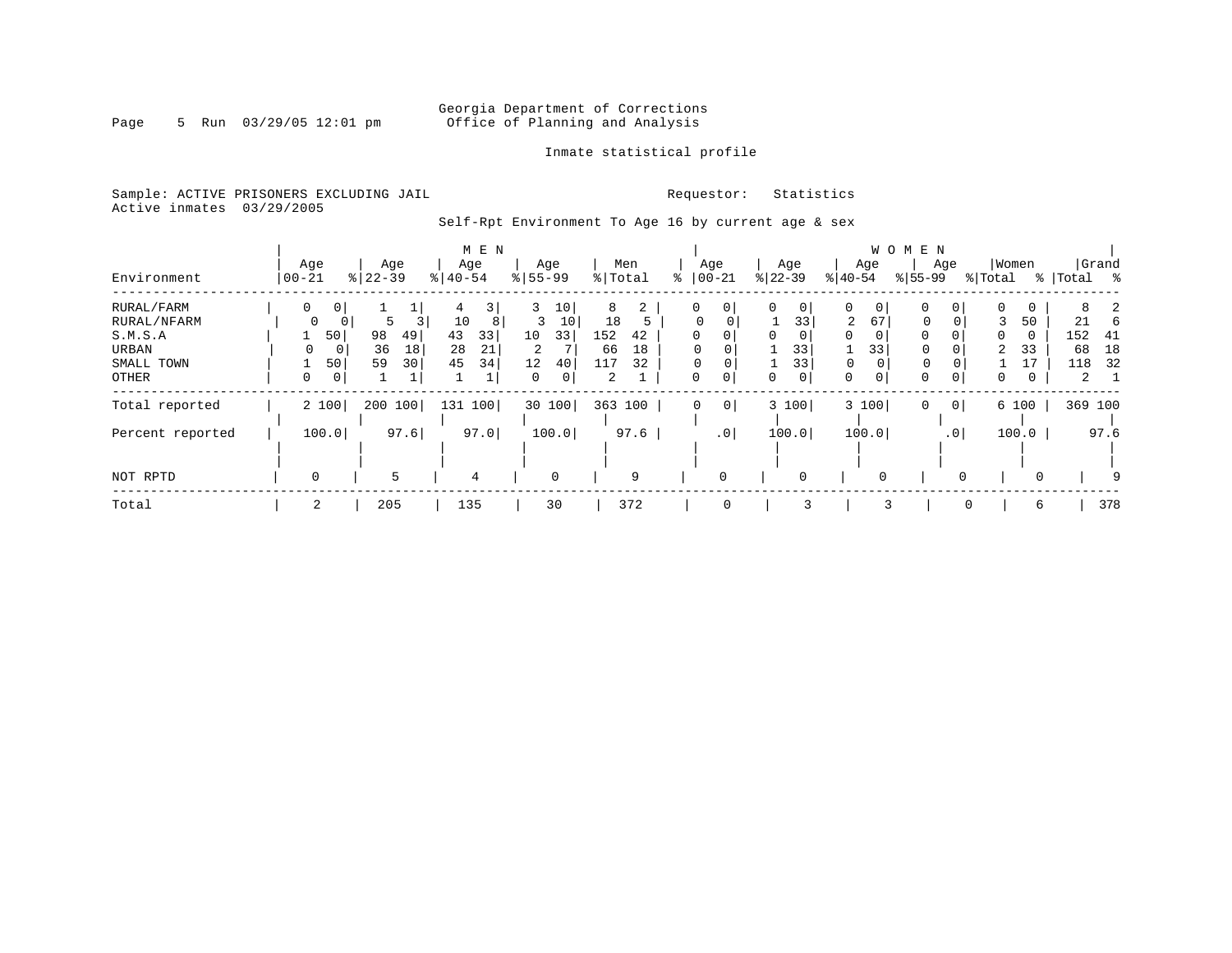### Georgia Department of Corrections<br>Page 6 Run 03/29/05 12:01 pm office of Planning and Analysis Office of Planning and Analysis

Inmate statistical profile

Sample: ACTIVE PRISONERS EXCLUDING JAIL **Requestor:** Statistics Active inmates 03/29/2005

Self-Rpt Education Level by current age & sex

|                                                                                                            |                                              |                                                                                     | M E N                                                                         |                                                                      |                                                                                       |                         |                                        | WOMEN                                                       |                                     |                                                                                                                     |
|------------------------------------------------------------------------------------------------------------|----------------------------------------------|-------------------------------------------------------------------------------------|-------------------------------------------------------------------------------|----------------------------------------------------------------------|---------------------------------------------------------------------------------------|-------------------------|----------------------------------------|-------------------------------------------------------------|-------------------------------------|---------------------------------------------------------------------------------------------------------------------|
| Education Level                                                                                            | Age<br>$ 00 - 21$                            | Age<br>$ 22-39 $                                                                    | Age<br>$\frac{1}{6}$   40-54                                                  | Age<br>$\frac{1}{6}$ 55 – 99                                         | Men<br>$\frac{1}{2}$ Total                                                            | Age<br>$8   00 - 21$    | Age<br>$ 22-39 $                       | Age<br>$ 40-54 $                                            | Women<br>Age<br>$ 55-99$<br>% Total | Grand<br>%   Total %                                                                                                |
| LESS THAN GRADE<br>GRADE 7<br>GRADE 8<br>GRADE 9<br>GRADE 10<br>GRADE 11<br>GRADE 12<br>MORE THAN GRADE 12 | U<br>50 <br>1<br>0<br>50<br>0<br>0<br>0<br>0 | 2<br>3<br>6<br>24<br>12<br>29<br>14<br>44<br>22<br>32<br>16<br>35<br>17<br>27<br>13 | 5<br>6<br>5  <br>9<br>15<br>11<br>32<br>24<br>12<br>9<br>19<br>14<br>32<br>24 | 3<br>10<br>2<br>17<br>5<br>5<br>17<br>10<br>3<br>17<br>5<br>20 <br>6 | 14<br>15<br>4<br>39<br>11<br>13<br>49<br>78<br>21<br>47<br>13<br>16<br>59<br>65<br>18 | 0<br>$\Omega$<br>0<br>0 | 33<br>0<br>67<br>$\mathbf 0$<br>0<br>0 | 0<br>0<br>0<br>0<br>0<br>0<br>33<br>$\mathbf 0$<br>33<br>33 | O<br>0<br>0<br>0<br>0               | 14<br>15<br>4<br>39<br>10<br>13<br>17<br>50<br>21<br>17<br>79<br>13<br>33<br>49<br>16<br>17<br>60<br>18<br>17<br>66 |
| Total reported                                                                                             | 2 100                                        | 202 100                                                                             | 132 100                                                                       | 30 100                                                               | 366 100                                                                               | 0<br>$\Omega$           | 3 100                                  | 3 100                                                       | 0<br>$\circ$                        | 372 100<br>6 100                                                                                                    |
| Percent reported                                                                                           | 100.0                                        | 98.5                                                                                | 97.8                                                                          | 100.0                                                                | 98.4                                                                                  | .0                      | 100.0                                  | 100.0                                                       | .0 <sub>1</sub>                     | $100.0$  <br>98.4                                                                                                   |
| NOT REPORTED                                                                                               |                                              | 3                                                                                   | ζ                                                                             | $\Omega$                                                             | 6                                                                                     | ∩                       |                                        |                                                             |                                     |                                                                                                                     |
| Total                                                                                                      | 2                                            | 205                                                                                 | 135                                                                           | 30                                                                   | 372                                                                                   | 0                       | 3                                      |                                                             |                                     | 378<br>6                                                                                                            |
| AVG EDUCATION LEVEL                                                                                        | 9.00                                         | 11.27                                                                               | 11.89                                                                         | 10.93                                                                | 11.45                                                                                 | .00                     | 10.33                                  | 12.00                                                       | $.00 \,$                            | 11.17<br>11.45                                                                                                      |

\* NOTE: THE FIELD LABLED "LESS THAN GRADE 7" WAS CORRECTED IN MARCH 1989: MISSING DATA FOR INMATES STILL IN DIAGNOSTICS NOW HAS BEEN REMOVED FROM THIS FIELD AND IDENTIFIED AS "NOT REPORTED" INFORMATION.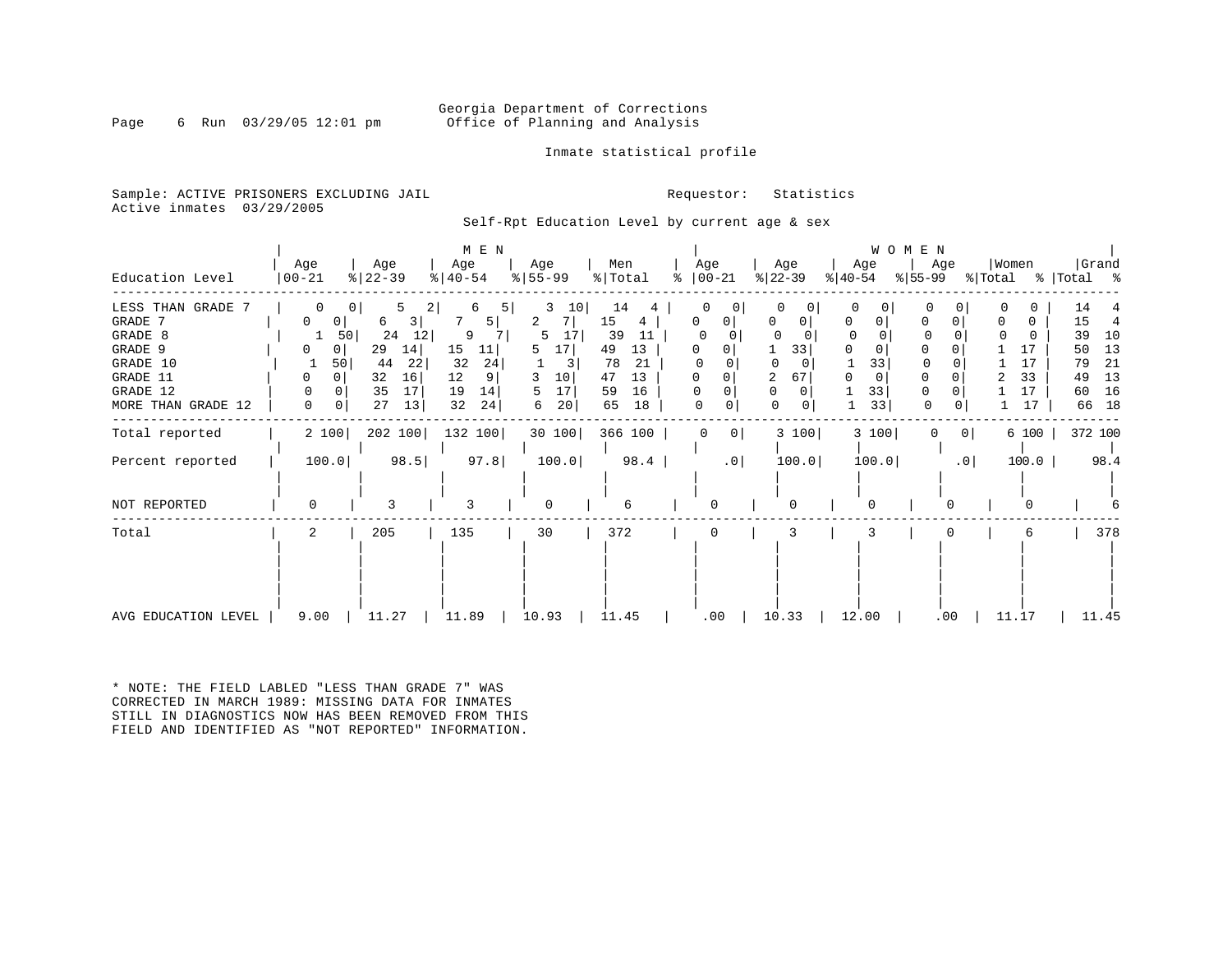# Georgia Department of Corrections<br>Page 7 Run 03/29/05 12:01 pm office of Planning and Analysis Office of Planning and Analysis

Inmate statistical profile

Sample: ACTIVE PRISONERS EXCLUDING JAIL **Requestor:** Statistics Active inmates 03/29/2005

Functional Reading Level (WRAT Scores) by current age & sex

|                                                                                                              |                                                                                                                                             |                                                                                              | M E N                                                                                   |                                                                                     |                                                                          |                                                                                  |                                                                                                                             |                                                                                                                                                                                                              | WOMEN                                                                                           |                                                                    |                                                                     |
|--------------------------------------------------------------------------------------------------------------|---------------------------------------------------------------------------------------------------------------------------------------------|----------------------------------------------------------------------------------------------|-----------------------------------------------------------------------------------------|-------------------------------------------------------------------------------------|--------------------------------------------------------------------------|----------------------------------------------------------------------------------|-----------------------------------------------------------------------------------------------------------------------------|--------------------------------------------------------------------------------------------------------------------------------------------------------------------------------------------------------------|-------------------------------------------------------------------------------------------------|--------------------------------------------------------------------|---------------------------------------------------------------------|
| WRAT Reading Score                                                                                           | Age<br>$00 - 21$                                                                                                                            | Age<br>$8 22-39$                                                                             | Age<br>$8   40 - 54$                                                                    | Age<br>$8 55-99$                                                                    | Men<br>% Total                                                           | Age<br>%   00−21                                                                 | Age                                                                                                                         | Age<br>$ 22-39 $ $ 40-54 $ $ 55-99 $ $ Total$ $ 701 $ $ 8 $                                                                                                                                                  | Age                                                                                             | Women                                                              | Grand                                                               |
| LESS THAN GRADE 6<br>6TH THRU 8TH GRADE<br>GRADE 9<br>GRADE 10<br>GRADE 11<br>GRADE 12<br>MORE THAN GRADE 12 | 50 <br>50<br>1<br>0 <sup>1</sup><br>$\Omega$<br>0<br>0 <sup>1</sup><br>$\overline{0}$<br>0 <sup>1</sup><br>$\Omega$<br>0.<br>0 <sup>1</sup> | 79<br>43<br>40 22<br>16<br>9 <br>5.<br>5 <br>10<br>35<br>19 <br>- O I<br>0<br>0 <sup>1</sup> | 59<br>50<br>22 18<br>15<br>13 <br>3 <br>3<br>4 <br>5<br>15<br>13<br>0<br>$\overline{0}$ | 9<br>36  <br>20 <br>5<br>12 <br>3<br>2<br>8 <br>2<br>16<br>4<br>0<br>0 <sup>1</sup> | 148<br>45<br>68<br>21<br>34<br>10<br>8<br>10<br>3<br>17<br>5<br>54<br>16 | 0<br>$\circ$<br>$\Omega$<br>0<br>0<br>0 <sup>1</sup><br>$\Omega$<br>$\mathbf{0}$ | 2<br>67 <br> 0 <br>$\overline{0}$<br>33 <br>0 <sup>1</sup><br>0 <sup>1</sup><br>$\Omega$<br>$\Omega$<br>0 <sup>1</sup><br>0 | 3 100<br>0 <sup>1</sup><br>$\mathbf{0}$<br>0 <sup>1</sup><br>$\overline{0}$<br>0<br>0 <sup>1</sup><br>$\Omega$<br>0 <sup>1</sup><br>0 <sup>1</sup><br>$\Omega$<br>0 <sup>1</sup><br>$\Omega$<br>01<br>0<br>0 | 01<br>$\Omega$<br>$\Omega$<br>01<br>$\Omega$<br>$\Omega$<br>0 <sup>1</sup><br><sup>0</sup><br>0 | 5<br>83<br>$\Omega$<br>O.<br>$\Omega$<br>$\Omega$<br>$\Omega$<br>0 | 153<br>45<br>-20<br>68<br>35<br>10<br>10<br>-3<br>17<br>-5<br>54 16 |
| Total reported                                                                                               | 2 100                                                                                                                                       | 185 100                                                                                      | 119 100                                                                                 | 25 100 331 100                                                                      |                                                                          | 0 <br>0                                                                          | 3 100                                                                                                                       | 3 100                                                                                                                                                                                                        | 0 <sup>1</sup>                                                                                  | 6 100                                                              | 337 100                                                             |
| Percent reported                                                                                             | 100.0                                                                                                                                       | 90.2                                                                                         | 88.1                                                                                    | 83.3                                                                                | 89.0                                                                     | $.0$                                                                             | 100.0                                                                                                                       | 100.0                                                                                                                                                                                                        | .0 <sub>1</sub>                                                                                 | 100.0                                                              | 89.2                                                                |
| NOT REPORTED                                                                                                 | 0                                                                                                                                           | 20                                                                                           | 16                                                                                      | 5                                                                                   | 41                                                                       |                                                                                  | $\Omega$                                                                                                                    |                                                                                                                                                                                                              |                                                                                                 |                                                                    | 41                                                                  |
| Total                                                                                                        | 2                                                                                                                                           | 205                                                                                          | 135                                                                                     | 30                                                                                  | 372                                                                      | 0                                                                                | 3                                                                                                                           |                                                                                                                                                                                                              |                                                                                                 |                                                                    | 378                                                                 |
| AVG READING SCORE                                                                                            | 7.00                                                                                                                                        | 6.87                                                                                         | 6.34                                                                                    | 7.55                                                                                | 6.73                                                                     | .00                                                                              | 4.90                                                                                                                        | 1.10                                                                                                                                                                                                         | $.00 \,$                                                                                        | 3.00                                                               | 6.66                                                                |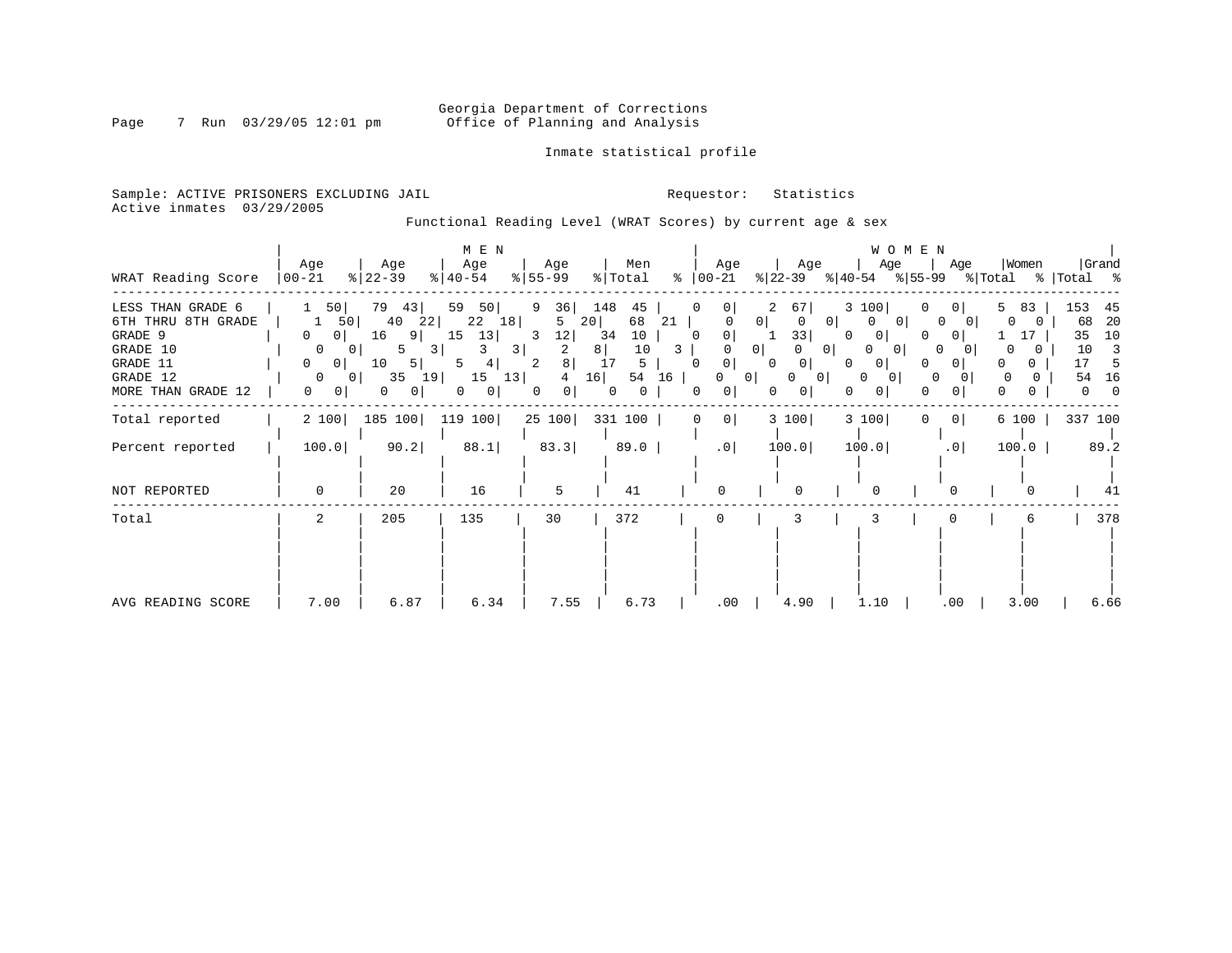# Georgia Department of Corrections<br>Page 8 Run 03/29/05 12:01 pm office of Planning and Analysis Office of Planning and Analysis

### Inmate statistical profile

Sample: ACTIVE PRISONERS EXCLUDING JAIL **Requestor:** Statistics Active inmates 03/29/2005

Functional Math Level (WRAT Scores) by current age & sex

| WRAT Math Score                                                                                              | Age<br>$ 00 - 21$                                                                           | Age<br>$ 22-39 $                                                                                                | M E N<br>Age<br>$8   40 - 54$                                                             | Age<br>$8 55-99$                                                 | Men<br>% Total                                                                | Age<br>៖<br>$ 00-21 $                                                                                                  | Age<br>% 22-39                                                        | Age<br>$ 40-54 \t  55-99 \t  Total \t  Total \t  5$                                                                                   | W O M E N<br>Age                                                                                                                                         | Women                                                                         | Grand                                                        |
|--------------------------------------------------------------------------------------------------------------|---------------------------------------------------------------------------------------------|-----------------------------------------------------------------------------------------------------------------|-------------------------------------------------------------------------------------------|------------------------------------------------------------------|-------------------------------------------------------------------------------|------------------------------------------------------------------------------------------------------------------------|-----------------------------------------------------------------------|---------------------------------------------------------------------------------------------------------------------------------------|----------------------------------------------------------------------------------------------------------------------------------------------------------|-------------------------------------------------------------------------------|--------------------------------------------------------------|
| LESS THAN GRADE 6<br>6TH THRU 8TH GRADE<br>GRADE 9<br>GRADE 10<br>GRADE 11<br>GRADE 12<br>MORE THAN GRADE 12 | 50<br>50<br>0 <sup>1</sup><br>$\overline{0}$<br> 0 <br>$\overline{0}$<br>$\Omega$<br>0<br>0 | 54<br>29<br>85 46<br>20<br>11<br>13<br>0 <sub>1</sub><br>5 <br>9<br>4<br>0 <sup>1</sup><br>0<br>$\vert 0 \vert$ | 52<br>44  <br>39<br>46<br>12<br>10 <br>7 L<br>5<br>4 <br>2 <br>3 <br>3.<br>01<br>$\Omega$ | 14<br>56<br>4<br>1<br>8<br>2<br>4 <br>0 <sup>1</sup><br>$\Omega$ | 121<br>37<br>6 24 138 42<br>33<br>10<br>20<br>11<br>3<br>8<br>4  <br>$\Omega$ | 0<br>0 I<br>$\mathbf{0}$<br> 0 <br>0<br>6<br>$\overline{0}$<br>$\Omega$<br>$\overline{a}$<br>0<br>$\Omega$<br>$\Omega$ | 331<br>0 <sup>1</sup><br>33<br> 0 <br>$\circ$<br> 0 <br>0<br>$\Omega$ | 33<br>33<br>33<br>33<br>1<br>0 <sup>1</sup><br>0 <sup>1</sup><br>0 <sup>1</sup><br>$\Omega$<br>0 <sup>1</sup><br>$\Omega$<br>0 I<br>0 | 0 <sup>1</sup><br>$\Omega$<br>- 0 1<br>0 <sup>1</sup><br>$\Omega$<br>0<br>$\Omega$<br>0 <sup>1</sup><br>$\Omega$<br>$\Omega$<br>$\Omega$<br>$\mathbf{0}$ | 2<br>33<br>2 33<br>33<br>2<br>$\Omega$<br>$\Omega$<br>$\Omega$<br>0<br>O<br>U | 123<br>36<br>140 42<br>35<br>10<br>20<br>- 6<br>3<br>11<br>8 |
| Total reported                                                                                               | 2 100                                                                                       |                                                                                                                 | 185 100 119 100                                                                           | 25 100 331 100                                                   |                                                                               | 0<br>$\circ$                                                                                                           | 3 100                                                                 | 3 100                                                                                                                                 | 0 <sup>1</sup><br>$\Omega$                                                                                                                               | 6 100                                                                         | 337 100                                                      |
| Percent reported                                                                                             | 100.0                                                                                       | 90.2                                                                                                            | 88.1                                                                                      | 83.3                                                             | 89.0                                                                          | .0                                                                                                                     | 100.0                                                                 | 100.0                                                                                                                                 | .0                                                                                                                                                       | 100.0                                                                         | 89.2                                                         |
| NOT REPORTED                                                                                                 | 0                                                                                           | 20                                                                                                              | 16                                                                                        | 5                                                                | 41                                                                            | <sup>0</sup>                                                                                                           | $\cap$                                                                |                                                                                                                                       |                                                                                                                                                          |                                                                               | 41                                                           |
| Total                                                                                                        | 2                                                                                           | 205                                                                                                             | 135                                                                                       | 30                                                               | 372                                                                           | 0                                                                                                                      | 3                                                                     |                                                                                                                                       |                                                                                                                                                          |                                                                               | 378                                                          |
| AVG MATH SCORE                                                                                               | 5.75                                                                                        | 7.22                                                                                                            | 6.28                                                                                      | 5.82                                                             | 6.76                                                                          | .00                                                                                                                    | 5.97                                                                  | 7.33                                                                                                                                  | $.00 \,$                                                                                                                                                 | 6.65                                                                          | 6.76                                                         |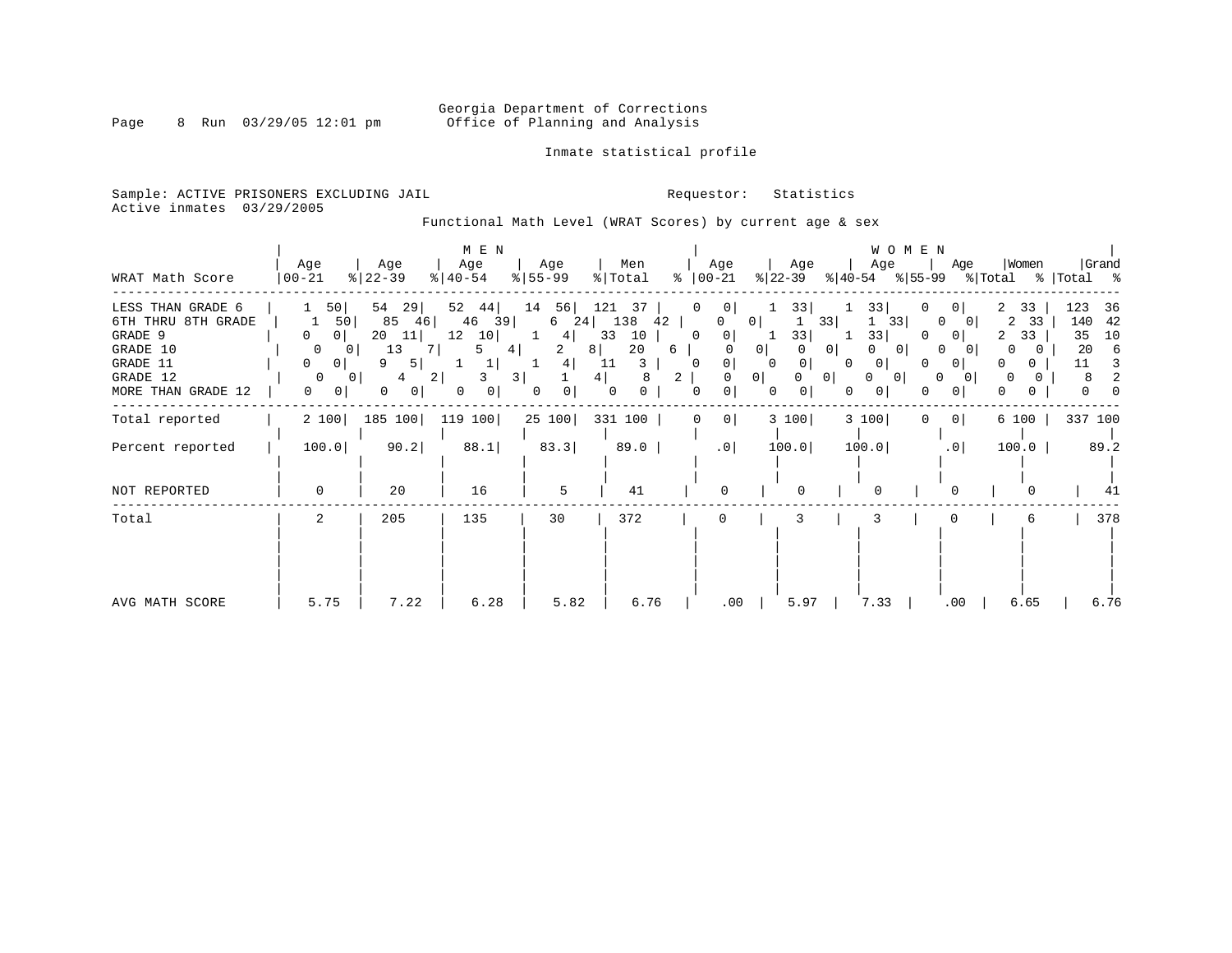# Georgia Department of Corrections<br>Page 9 Run 03/29/05 12:01 pm office of Planning and Analysis Office of Planning and Analysis

### Inmate statistical profile

Sample: ACTIVE PRISONERS EXCLUDING JAIL **Requestor:** Statistics Active inmates 03/29/2005

Functional Spelling Level (WRAT Scores) by current age & sex

| WRAT Spelling Score                                                                                          | Age<br>$ 00-21$                                                                       | Age<br>$\frac{1}{6}$   22-39                                                  | M E N<br>Age<br>$ 40-54 $                                                                         | Age<br>$8 55-99$                                                                              | Men<br>% Total<br>ွေ                                                    | Age<br>$ 00-21$                                                                                                                                      | Age<br>$ 22-39 $                                              | W O M E N<br>Age<br>Age<br>$ 55-99 $<br>$ 40-54 $                                                                                         | Women<br>% Total                                                     | Grand<br>%   Total %                                      |
|--------------------------------------------------------------------------------------------------------------|---------------------------------------------------------------------------------------|-------------------------------------------------------------------------------|---------------------------------------------------------------------------------------------------|-----------------------------------------------------------------------------------------------|-------------------------------------------------------------------------|------------------------------------------------------------------------------------------------------------------------------------------------------|---------------------------------------------------------------|-------------------------------------------------------------------------------------------------------------------------------------------|----------------------------------------------------------------------|-----------------------------------------------------------|
| LESS THAN GRADE 6<br>6TH THRU 8TH GRADE<br>GRADE 9<br>GRADE 10<br>GRADE 11<br>GRADE 12<br>MORE THAN GRADE 12 | 50<br>50<br>0<br>0<br>$\circ$<br>0<br>$\circ$<br>$\Omega$<br>0<br>0<br>0 <sup>1</sup> | 36<br>66<br>56<br>30<br>21<br>11<br>13<br>7<br>12<br>6 <br>17<br>9<br>0<br> 0 | 64<br>54<br>34<br>29<br>5<br>4<br>$\overline{\mathbf{3}}$<br>4<br>6<br>0 <sup>1</sup><br>$\Omega$ | 12<br>48<br>32<br>8<br>4<br>0<br>0 <sup>1</sup><br>4 <sup>1</sup><br>2<br>8 <sup>1</sup><br>4 | 143<br>43<br>99<br>30<br>27<br>8<br>18<br>5.<br>17<br>5<br>26<br>8<br>0 | 0<br>0 <sup>1</sup><br>0 <sup>1</sup><br>0<br>0<br>0<br>0 <sup>1</sup><br>0<br>$\mathbf 0$<br>0<br>0 <sup>1</sup><br>$\Omega$<br>$\overline{0}$<br>0 | 33<br>33<br>0<br> 0 <br>0<br>0 <sup>1</sup><br>$\Omega$<br>33 | 33<br>0<br>0 <sup>1</sup><br>0<br>0<br>$\Omega$<br>0<br>0 <sup>1</sup><br>O<br>33<br>0<br>$\Omega$<br>T<br>33<br>0<br>0 <sup>1</sup><br>0 | 2<br>33<br>17<br>$\Omega$<br>0<br>$\Omega$<br>0<br>2<br>33<br>0<br>0 | 145<br>43<br>100<br>30<br>27<br>-8<br>18<br>5<br>18<br>28 |
| Total reported                                                                                               | 2 100                                                                                 | 185 100                                                                       | 119 100                                                                                           | 25 100                                                                                        | 331 100                                                                 | 0<br>0                                                                                                                                               | 3 100                                                         | 3 100<br>0 <sup>1</sup><br>$\Omega$                                                                                                       | 6 100                                                                | 337 100                                                   |
| Percent reported                                                                                             | 100.0                                                                                 | 90.2                                                                          | 88.1                                                                                              | 83.3                                                                                          | 89.0                                                                    | .0                                                                                                                                                   | 100.0                                                         | 100.0<br>.0                                                                                                                               | 100.0                                                                | 89.2                                                      |
| NOT REPORTED                                                                                                 | $\mathbf 0$                                                                           | 20                                                                            | 16                                                                                                | 5                                                                                             | 41                                                                      | $\Omega$                                                                                                                                             | $\Omega$                                                      | $\Omega$                                                                                                                                  |                                                                      | 41                                                        |
| Total                                                                                                        | 2                                                                                     | 205                                                                           | 135                                                                                               | 30                                                                                            | 372                                                                     | 0                                                                                                                                                    | 3                                                             | 3                                                                                                                                         | 6                                                                    | 378                                                       |
| AVG SPELLING SCORE                                                                                           | 4.95                                                                                  | 7.08                                                                          | 5.78                                                                                              | 6.50                                                                                          | 6.56                                                                    | $.00 \,$                                                                                                                                             | 6.33                                                          | 9.23<br>.00                                                                                                                               | 7.78                                                                 | 6.58                                                      |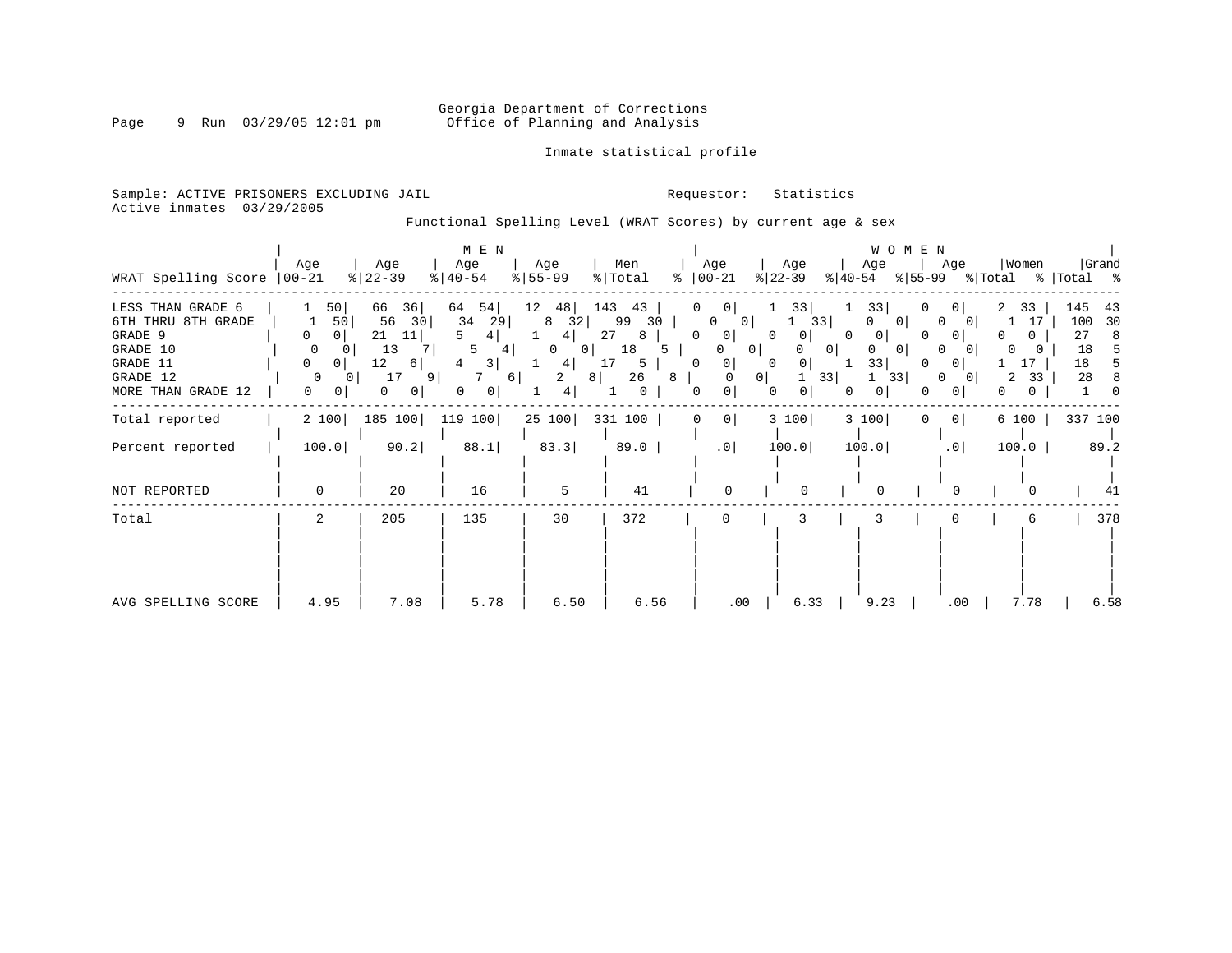# Georgia Department of Corrections<br>Page 10 Run 03/29/05 12:01 pm office of Planning and Analysis Office of Planning and Analysis

Inmate statistical profile

### Sample: ACTIVE PRISONERS EXCLUDING JAIL **Requestor:** Statistics Active inmates 03/29/2005

Self-Rpt Guardian Status To Age 16 by current age & sex

|                  |           |                | M E N     |               |            |                     |                           |               | W O M E N                 |           |             |
|------------------|-----------|----------------|-----------|---------------|------------|---------------------|---------------------------|---------------|---------------------------|-----------|-------------|
|                  | Age       | Age            | Age       | Age           | Men        | Age                 | Age                       | Age           | Age                       | Women     | Grand       |
| Guardian Status  | $00 - 21$ | $ 22-39$       | $ 40-54 $ | $8 55-99$     | % Total    | $00 - 21$           | $ 22-39 $                 | $ 40-54 $     | $ 55-99 $                 | % Total   | %   Total % |
| ORPHANAGE        | 2 100     | 205 101        | 135 102   | 30 100        | 372 101    | 0 <sup>1</sup><br>0 | 3 100                     | 3 100         | 0 <sup>1</sup><br>U       | 6 100     | 378 101     |
| FATHER ONLY      |           | 3              | 2<br>2    |               |            | 0                   | $\Omega$<br>$\Omega$<br>0 |               | $\Omega$<br>$\Omega$      |           | 9           |
| FTR MTR HD       | 0         | 17<br>8        | 8<br>6    |               | 27         | $\Omega$            | 0                         |               |                           |           | 27          |
| MOTHER ONLY      | 50        | 74<br>36       | 55<br>42  | 5             | 135<br>31  |                     | 0<br>0                    | 01            | 33                        | 17        | 136<br>36   |
| MTR FTR HD       | 0         | 62<br>31       | 48<br>361 | 53<br>16      | 126<br>-34 | <sup>0</sup><br>0   | 67                        | 67            |                           | 67        | 35<br>130   |
| OTH FEMALE       |           | 3              | 3<br>2    | 3<br>10       | 13         |                     | . O I                     | $\Omega$<br>O | $\Omega$                  |           | 13          |
| OTH MALE         |           |                | 0 I       | 0<br>0        |            | 0                   | 0                         | 01            |                           |           |             |
| STEP-PARNTS      | 50        | 3.             |           |               |            |                     | 0 <sup>1</sup>            | 0<br>O        | $\Omega$                  |           |             |
| FOSTER HOME      | 01        | 3.<br>6        |           | 3             | 2<br>8     |                     | 0                         | 01            |                           |           |             |
| GRAND PRNTS      | $\Omega$  | 12<br>6        | 10<br>8   |               | 23<br>3    | 6.                  | $\overline{0}$            | 33            | $\Omega$<br>$\Omega$<br>0 |           | 24          |
| OTHER            | 0         | 8<br>4         | 3         | 0<br>$\Omega$ | 12<br>3    | 0<br><sup>0</sup>   |                           |               |                           |           | 12          |
| Total reported   | 4 100     | 408 100        | 267 100   | 60 100        | 739 100    | 0 <sup>1</sup><br>0 | 6 100                     | 6 100         | 0 <br>0                   | 12<br>100 | 751 100     |
| Percent reported | 100.0     | 99.0           | 97.8      | 100.0         | 98.7       | .0                  | 100.0                     | 100.0         | .0 <sub>1</sub>           | 100.0     | 98.7        |
|                  |           |                |           |               |            |                     |                           |               |                           |           |             |
| NOT RPTD         | $\Omega$  | $\overline{2}$ | 3         | $\Omega$      | 5          | n                   |                           | $\Omega$      |                           |           |             |
| Total            | 2         | 205            | 135       | 30            | 372        | $\Omega$            |                           | 3             |                           | 6         | 378         |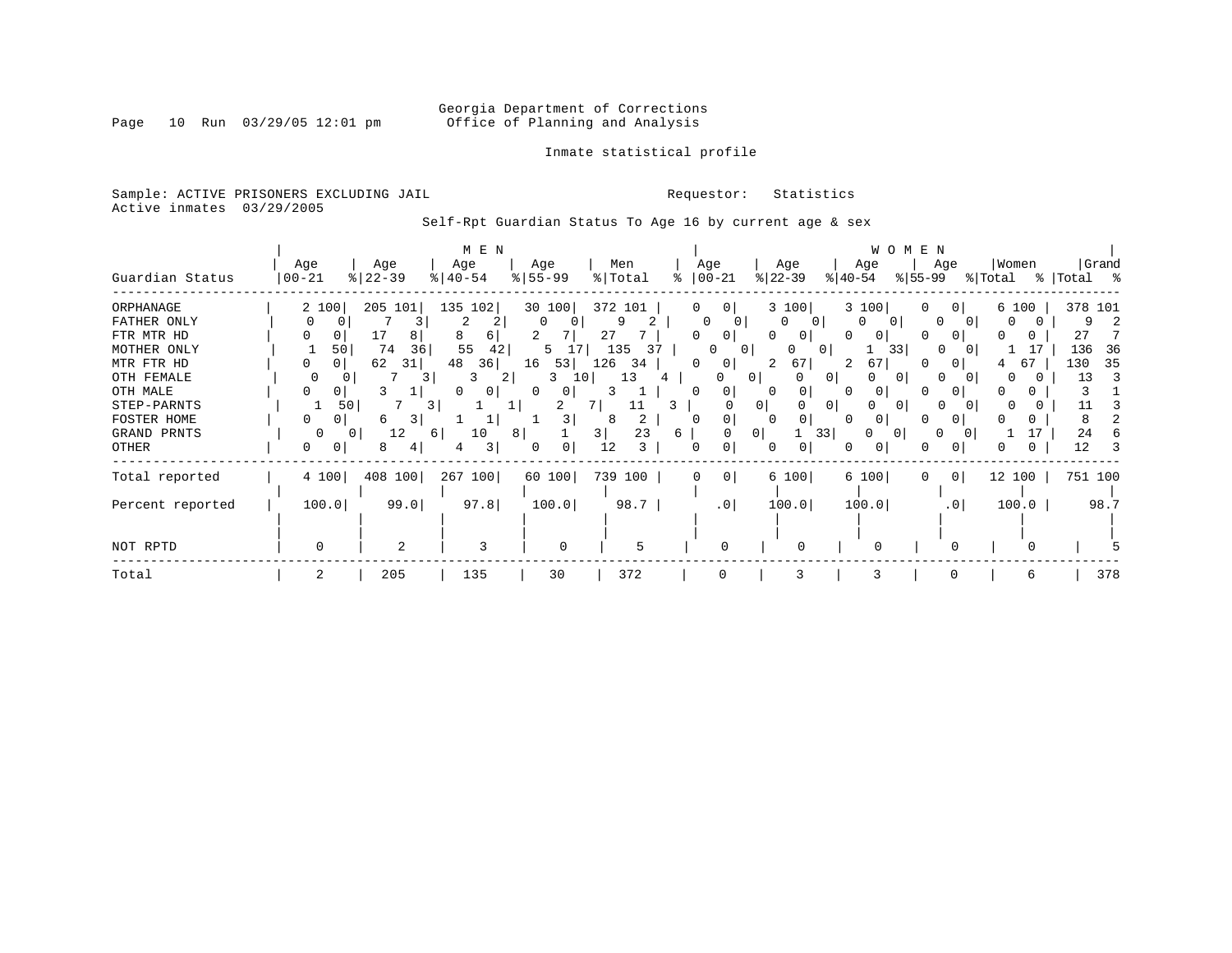### Georgia Department of Corrections<br>Page 11 Run 03/29/05 12:01 pm office of Planning and Analysis Office of Planning and Analysis

### Inmate statistical profile

Sample: ACTIVE PRISONERS EXCLUDING JAIL **Requestor:** Statistics Active inmates 03/29/2005

Self-Rpt Employment Status Before Prison by current age & sex

|                                                                                                      |                                                                                        |                                                                                                                                  | M E N                                                                                                                 |                                                                                                   |                                                                                         |                                                                                     |                                                                                                                                                                                                        | W O M E N                                                                                                                                                                                |                                                                                                                                                               |                                                                             |
|------------------------------------------------------------------------------------------------------|----------------------------------------------------------------------------------------|----------------------------------------------------------------------------------------------------------------------------------|-----------------------------------------------------------------------------------------------------------------------|---------------------------------------------------------------------------------------------------|-----------------------------------------------------------------------------------------|-------------------------------------------------------------------------------------|--------------------------------------------------------------------------------------------------------------------------------------------------------------------------------------------------------|------------------------------------------------------------------------------------------------------------------------------------------------------------------------------------------|---------------------------------------------------------------------------------------------------------------------------------------------------------------|-----------------------------------------------------------------------------|
| Employment                                                                                           | Age<br>$ 00-21$                                                                        | Age<br>$ 22 - 39$<br>%                                                                                                           | Age<br>$\frac{1}{6}$   40-54                                                                                          | Age<br>$8 55-99$                                                                                  | Men<br>% Total                                                                          | Age<br>$ 00-21 $<br>°                                                               | Age<br>$ 22-39 $                                                                                                                                                                                       | Age<br>$ 40-54 $<br>$ 55-99 $                                                                                                                                                            | Women<br>Age<br>% Total                                                                                                                                       | Grand<br>%  Total %                                                         |
| FULL TIME<br>PART TIME<br>UNEMPL < 6M<br>UNEMPL > 6M<br>NEVER WORKD<br>STUDENT<br>INCAPABLE<br>OTHER | 50<br>0<br>$\Omega$<br>$\mathbf{0}$<br>0<br>50<br>$\Omega$<br>$\Omega$<br>$\circ$<br>0 | 88<br>48<br>14<br>8<br>$\overline{0}$<br>22<br>12<br>34<br>18<br>$\overline{0}$<br>22<br>12<br>$\overline{2}$  <br>4<br>$\Omega$ | 79<br>67<br>$\overline{3}$<br>4<br>9 <br>11<br>17<br>14<br>2<br>2<br>$\Omega$<br>4<br>5<br>$\Omega$<br>$\overline{0}$ | 19<br>66<br>$\mathbf 0$<br>3 <br>3<br>3<br>0 <sup>1</sup><br>0<br>17<br>5<br>$\Omega$<br>$\Omega$ | 187<br>56<br>18<br>0<br>10<br>34<br>54<br>10<br>26<br>8<br>$\mathbf{0}$<br>14<br>0<br>0 | $\Omega$<br>0<br>0<br>0<br>0<br>16<br>$\Omega$<br>0<br>$\Omega$<br>0<br>0<br>0<br>0 | 3 100<br>0 <sup>1</sup><br>0<br>$\mathbf{0}$<br>0<br>0<br>$\overline{0}$<br>0 <sup>1</sup><br>0<br>$\Omega$<br>$\overline{0}$<br>0 <sup>1</sup><br>0<br>0 <sup>1</sup><br>0<br>$\Omega$<br>0<br>0<br>0 | 50<br>0<br>0<br>$\Omega$<br>$\Omega$<br>50<br>O<br>$\Omega$<br>$\Omega$<br>0 <sup>1</sup><br>$\Omega$<br>$\Omega$<br>0<br>0<br>0<br>$\Omega$<br>$\mathbf{0}$<br>O<br>0<br>0 <sup>1</sup> | 80<br>0 <sup>1</sup><br>4<br>$\Omega$<br>0<br>20<br>$\Omega$<br>$\Omega$<br>$\Omega$<br>$\Omega$<br>0<br>$\Omega$<br>$\Omega$<br>$\Omega$<br>U<br>0<br>0<br>0 | 191<br>-56<br>18<br>כ<br>35<br>10<br>54<br>16<br>26<br>-8<br>14<br>$\Omega$ |
| Total reported                                                                                       | 2 100                                                                                  | 185 100                                                                                                                          | 118 100                                                                                                               | 29 100                                                                                            | 334 100                                                                                 | 0                                                                                   | 0 <br>3 100                                                                                                                                                                                            | 2 100<br>$\mathbf 0$                                                                                                                                                                     | 5 100<br>$\overline{0}$                                                                                                                                       | 339 100                                                                     |
| Percent reported                                                                                     | 100.0                                                                                  | 90.2                                                                                                                             | 87.4                                                                                                                  | 96.7                                                                                              | 89.8                                                                                    |                                                                                     | .0 <sup>1</sup><br>100.0                                                                                                                                                                               | 66.7                                                                                                                                                                                     | 83.3<br>.0 <sub>1</sub>                                                                                                                                       | 89.7                                                                        |
| NOT RPTD                                                                                             | 0                                                                                      | 20                                                                                                                               | 17                                                                                                                    |                                                                                                   | 38                                                                                      | 0                                                                                   | $\Omega$                                                                                                                                                                                               |                                                                                                                                                                                          |                                                                                                                                                               | 39                                                                          |
| Total                                                                                                |                                                                                        | 205                                                                                                                              | 135                                                                                                                   | 30                                                                                                | 372                                                                                     | $\mathbf 0$                                                                         | 3                                                                                                                                                                                                      | $\Omega$                                                                                                                                                                                 | 6                                                                                                                                                             | 378                                                                         |

\* NOTE: THE FIELD LABELD "OTHER" WAS CORRECTED IN APRIL 1989; INMATES CODED "PRE-OTIS NOT REPORTED" NOW HAVE BEEN REMOVED FROM THIS FIELD AND IDENTIFIED AS "NOT REPORTED".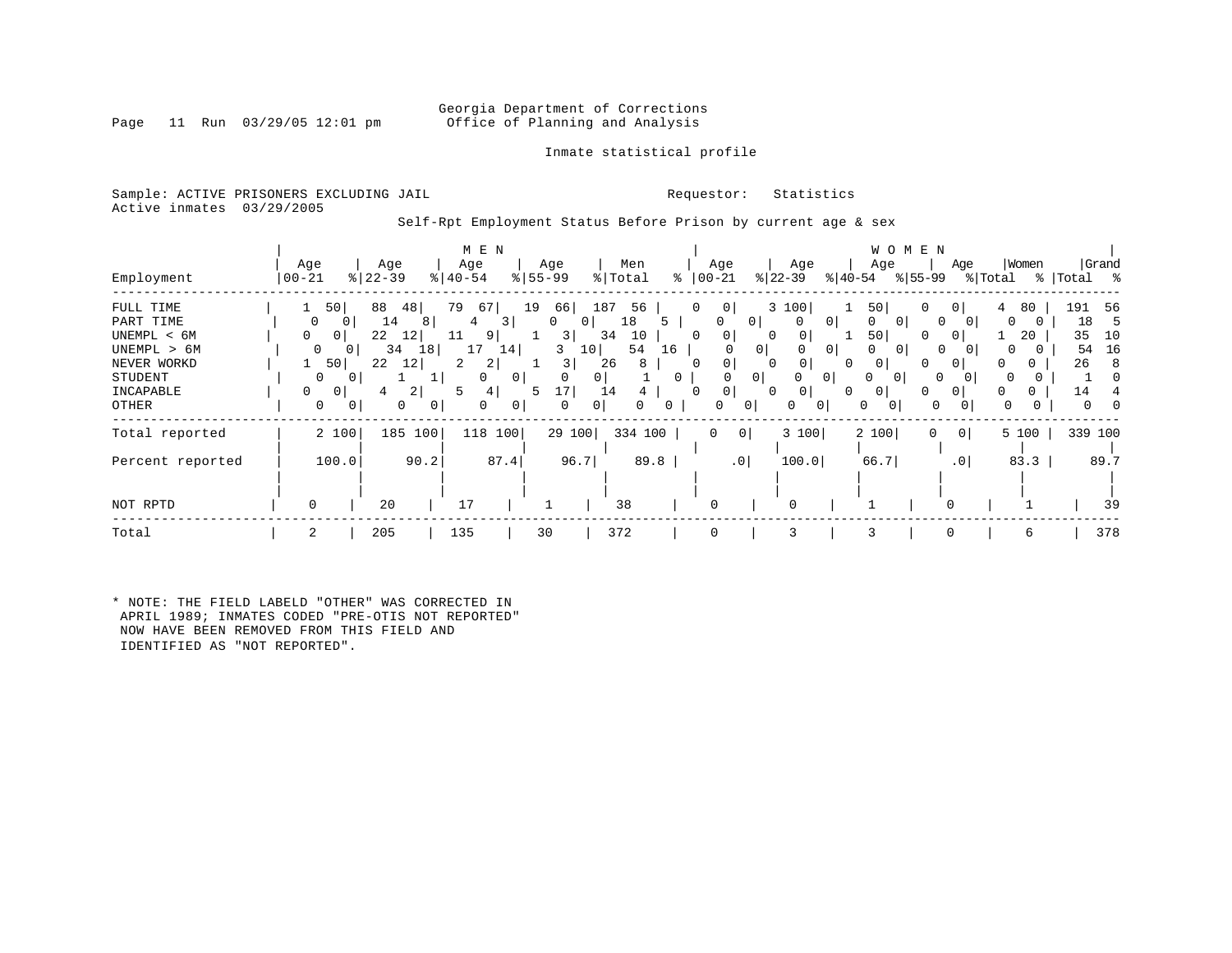# Georgia Department of Corrections<br>Page 12 Run 03/29/05 12:01 pm office of Planning and Analysis Office of Planning and Analysis

### Inmate statistical profile

Sample: ACTIVE PRISONERS EXCLUDING JAIL **Requestor:** Statistics Active inmates 03/29/2005

Self-Rpt Marital Status At Admission by current age & sex

|                  |               |                      | M E N                 |                      |           |               |                    |               | W O M E N                  |                      |                |
|------------------|---------------|----------------------|-----------------------|----------------------|-----------|---------------|--------------------|---------------|----------------------------|----------------------|----------------|
|                  | Age           | Age                  | Age                   | Age                  | Men       | Age           | Age                | Age           | Age                        | Women                | Grand          |
| Marital Status   | $00 - 21$     | $8 22-39$            | $\frac{1}{6}$   40-54 | $8 55-99$            | %   Total | $ 00 - 21$    | $ 22-39 $          | $ 40-54 $     | $ 55-99 $                  | % Total<br>န $\vert$ | Total %        |
| SINGLE           | 2 100         | 73<br>149            | 42 <br>56             | 13<br>$\overline{4}$ | 57<br>211 | 0<br>0        | $\mathbf{2}$<br>67 | 2<br>67       | 0<br>0                     | 67<br>4              | 215<br>-57     |
| MARRIED          | $\Omega$      | 20<br>10             | 12<br>16              | 13<br>43             | 13<br>49  | 0             | $\Omega$           | 0<br>$\Omega$ | $\mathbf 0$                | $\Omega$             | 13<br>49       |
| SEPARATED        | 0<br>0        | $\Omega$             | 12<br>9 <sub>1</sub>  | $\Omega$<br>0        | 13<br>4   | 0             | $\Omega$           | $\Omega$<br>0 | $\Omega$                   |                      | 13<br>З        |
| DIVORCED         | 0             | 12<br>b              | 24<br>18              | 23                   | 43<br>12  |               | 0<br>$\Omega$      | 33            | 0                          |                      | 12<br>44       |
| WIDOWED          | $\Omega$<br>0 |                      | 8<br>6                | 3                    | 12<br>3   |               | 33                 | $\Omega$      | 0                          | 17                   | 13             |
| COMMON LAW       |               | 19                   | 16<br>12              | 17<br>5              | 40<br>11  | 0             | 0                  | $\Omega$      |                            | 0                    | 40             |
| OTHER            | $\Omega$<br>0 | $\Omega$<br>$\Omega$ | 0<br>$\Omega$         | 0                    | $\Omega$  | $\Omega$<br>0 | $\Omega$           | $\mathbf 0$   | $\Omega$<br>$\Omega$       | 0                    | $\overline{0}$ |
| Total reported   | 2 100         | 204 100              | 132 100               | 30 100               | 368 100   | 0<br>0        | 3 100              | 3 100         | 0 <sup>1</sup><br>$\Omega$ | 6 100                | 374 100        |
| Percent reported | 100.0         | 99.5                 | 97.8                  | 100.0                | 98.9      | $\cdot$ 0     | 100.0              | 100.0         | .0 <sub>1</sub>            | 100.0                | 98.9           |
|                  |               |                      |                       |                      |           |               |                    |               |                            |                      |                |
|                  |               |                      |                       |                      |           |               |                    |               |                            |                      |                |
| NOT RPTD         | 0             |                      | 3                     | 0                    | 4         | 0             | 0                  |               |                            | $\Omega$             |                |
| Total            | 2             | 205                  | 135                   | 30                   | 372       | 0             | 3                  | 3             | 0                          | 6                    | 378            |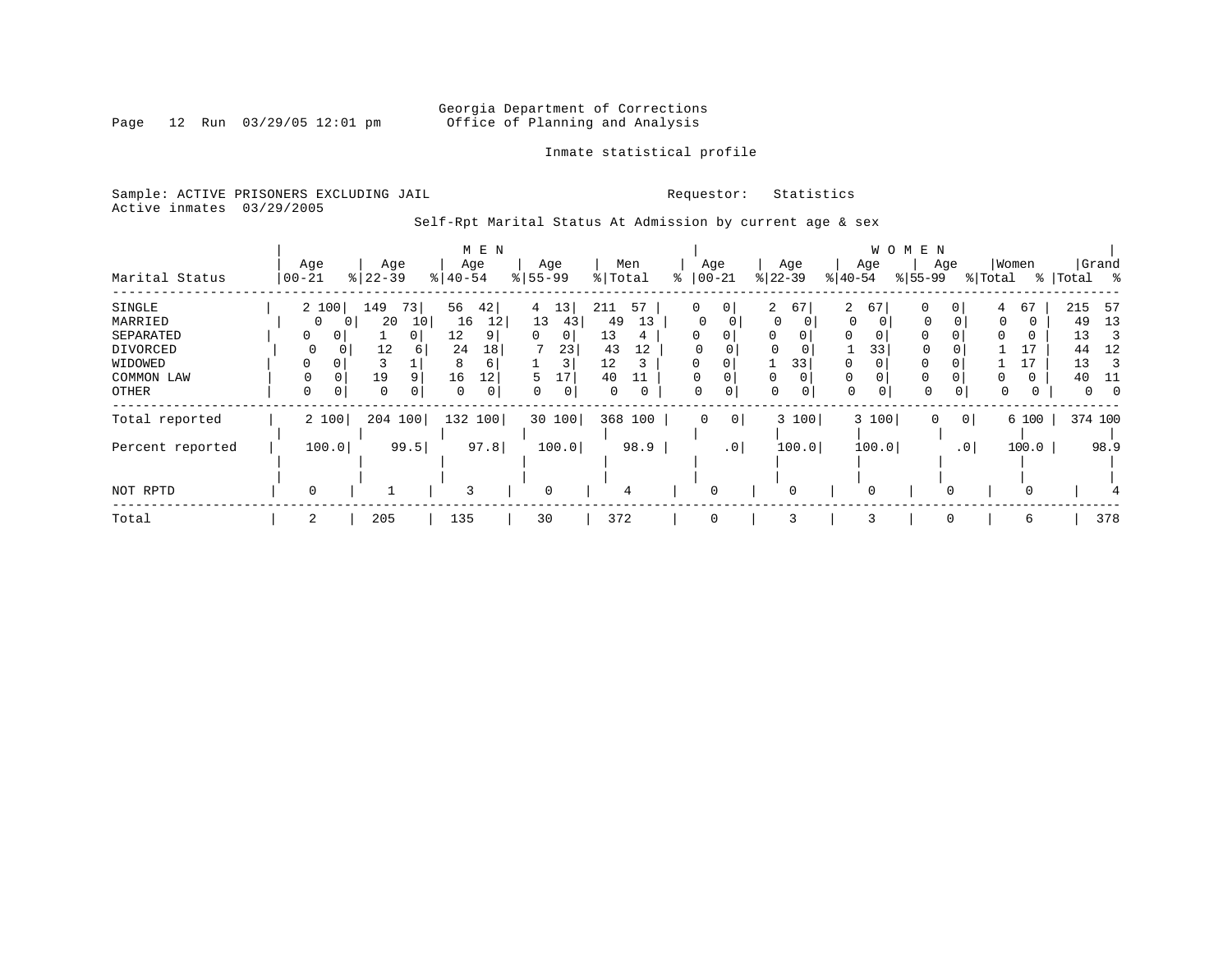### Georgia Department of Corrections<br>Page 13 Run 03/29/05 12:01 pm office of Planning and Analysis Office of Planning and Analysis

Inmate statistical profile

Sample: ACTIVE PRISONERS EXCLUDING JAIL **Requestor:** Statistics Active inmates 03/29/2005

Self-Rpt Number Of Children At Admission by current age & sex

| Number Of Children                                                                                                   | Age<br>$00 - 21$ | Age<br>$ 22-39 $                                                                    | M E N<br>Age<br>$ 40-54 $                                   | Age<br>$8 55-99$                                           | Men<br>% Total<br>ႜ                                                      | Age<br>$ 00-21$           | Age<br>$ 22-39 $                 | W O M E N<br>Age<br>$ 55-99 $<br>$ 40-54 $                          | Women<br>Age<br>% Total                        | Grand<br>%   Total %                                                     |
|----------------------------------------------------------------------------------------------------------------------|------------------|-------------------------------------------------------------------------------------|-------------------------------------------------------------|------------------------------------------------------------|--------------------------------------------------------------------------|---------------------------|----------------------------------|---------------------------------------------------------------------|------------------------------------------------|--------------------------------------------------------------------------|
| NO CHILDREN<br>ONE CHILD<br>TWO CHILDREN<br>THREE CHILDREN<br>FOUR CHILDREN<br>FIVE CHILDREN<br>MORE THAN 5 CHILDREN | 50<br>0<br>0     | 84<br>41<br>50<br>55<br>27<br>34<br>17<br>0<br>15<br>11<br>5.<br>4<br>$\Omega$<br>0 | 43<br>33<br>32<br>24<br>23<br>17<br>21<br>16<br>4<br>3<br>4 | 3<br>10<br>23<br>27<br>8<br>20<br>6<br>2<br>$\overline{2}$ | 131<br>36<br>26<br>95<br>65<br>18<br>42<br>11<br>17<br>5<br>11<br>7<br>2 | 0<br>0<br>0<br>0<br>0     | 33 <br>33<br>33<br>$\Omega$<br>0 | 0<br>0<br>100<br>3<br>$\Omega$<br>$\Omega$<br>0<br>$\mathbf 0$<br>0 | 0<br>17<br>67<br>17<br>$\Omega$<br>0<br>0<br>0 | 132<br>35<br>99<br>26<br>18<br>66<br>42<br>11<br>17<br>5<br>11<br>3<br>2 |
| Total reported<br>Percent reported                                                                                   | 2 100<br>100.0   | 204 100<br>99.5                                                                     | 132 100<br>97.8                                             | 30 100<br>100.0                                            | 368 100<br>98.9                                                          | 0<br>0<br>.0 <sub>1</sub> | 3 100<br>100.0                   | 3 100<br>0<br>100.0                                                 | 6 100<br>$\circ$<br>100.0<br>$\cdot$ 0         | 374 100<br>98.9                                                          |
| NOT REPORTED                                                                                                         | O                |                                                                                     | 3                                                           | $\Omega$                                                   |                                                                          | ∩                         |                                  | 0                                                                   | O                                              |                                                                          |
| Total                                                                                                                | 2                | 205                                                                                 | 135                                                         | 30                                                         | 372                                                                      | 0                         | 3                                |                                                                     | 6                                              | 378                                                                      |
| AVG NUM CHILDREN                                                                                                     | .50              | 1.17                                                                                | 1.65                                                        | 2.63                                                       | 1.46                                                                     | .00                       | 1.00                             | 1.00                                                                | 1.00<br>.00                                    | 1.45                                                                     |

\* NOTE: THE FIELD LABLED "NO CHILDREN" WAS CORRECTED IN MARCH 1989: MISSING DATA FOR INMATES STILL IN DIAGNOSTICS NOW HAS BEEN REMOVED FROM THIS FIELD AND IDENTIFIED AS "NOT REPORTED" INFORMATION.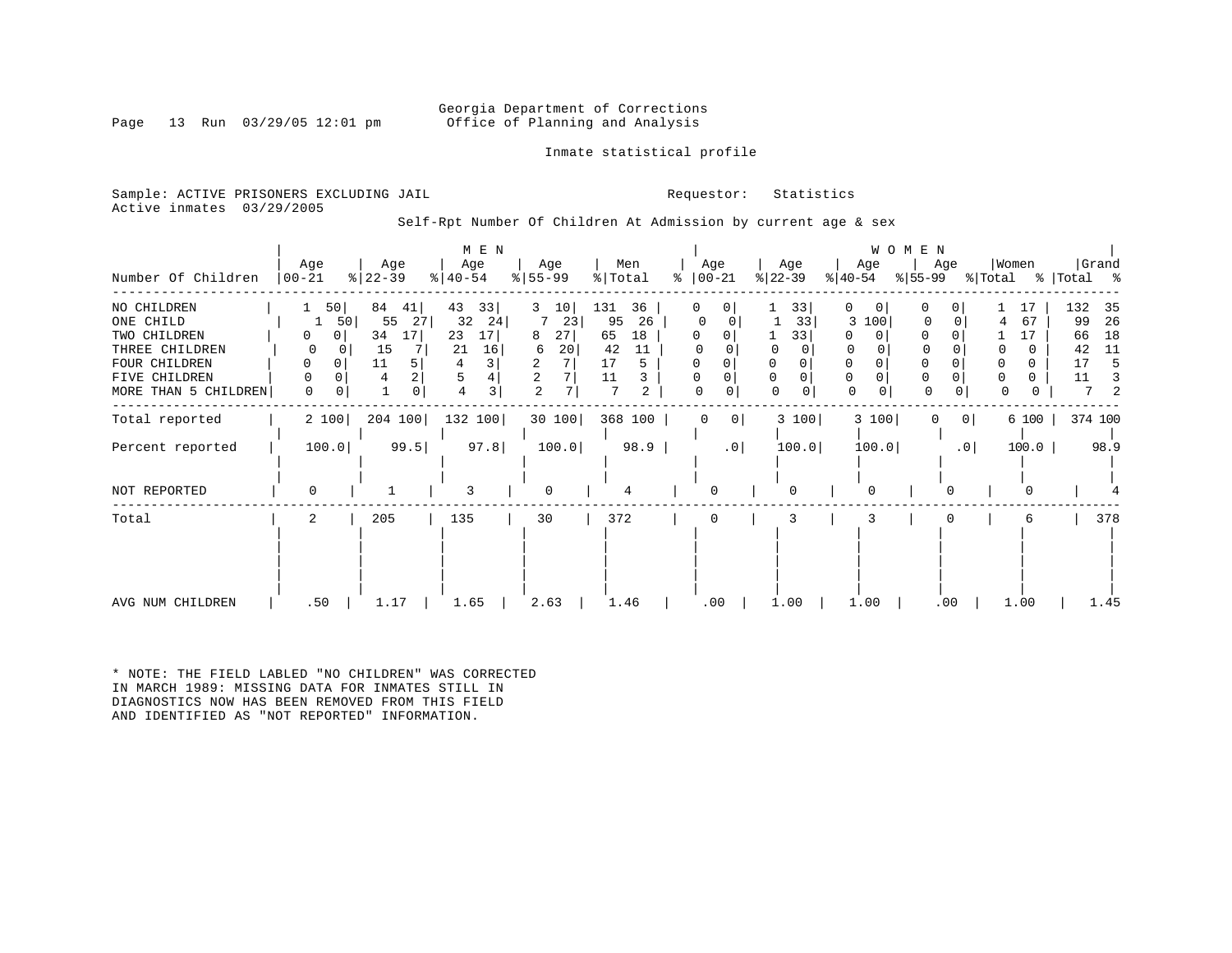# Georgia Department of Corrections<br>Page 14 Run 03/29/05 12:01 pm office of Planning and Analysis Office of Planning and Analysis

Inmate statistical profile

Sample: ACTIVE PRISONERS EXCLUDING JAIL **Requestor:** Statistics Active inmates 03/29/2005

# Self-Rpt Religious Affiliation by current age & sex

|                  |           |                          | M E N                    |                  |                      |                 |                     | WOMEN         |                          |               |                     |
|------------------|-----------|--------------------------|--------------------------|------------------|----------------------|-----------------|---------------------|---------------|--------------------------|---------------|---------------------|
|                  | Age       | Age                      | Age                      | Age              | Men                  | Age             | Age                 | Age           | Age                      | Women         | Grand               |
| Religion         | $00 - 21$ | $ 22-39$                 | $\frac{1}{6}$   40-54    | $8 55-99$        | % Total              | $8   00 - 21$   | $ 22-39$            | $ 40-54 $     | % 55–99                  | % Total       | %   Total<br>ႜ      |
| <b>ISLAM</b>     | 0<br>0    | 20<br>10                 | 5.                       | 2                | 29<br>8              | 0               | $\mathbf{0}$        | 0             |                          |               | 29<br>8             |
| CATHOLIC         |           | 50<br>3<br>6             | 2<br>2                   | 0<br>0           | 9<br>2               | 0<br>O          | 0                   | 0<br>O<br>0   | $\Omega$<br>0            | 0<br>0        | $\overline{2}$<br>9 |
| <b>BAPTIST</b>   | 50<br>1   | 61<br>31                 | 72<br>55                 | 12<br>40         | 146<br>40            | 0<br>0          | 33                  | 67<br>2       | 0 <sup>1</sup>           | 50<br>3       | 149<br>41           |
| METHODIST        | 0         | 2<br>0                   |                          | 2                | 7<br>5               | O               | 0 <sup>1</sup><br>0 | O<br>0<br>0   | $\Omega$<br>0            | 0<br>$\Omega$ |                     |
| EPISCOPLN        | 0<br>0    | 0<br>0                   | 0<br>0                   | $\mathbf 0$<br>0 | $\Omega$<br>$\Omega$ | 0<br>O          | 0<br>∩              | 0<br>0        | $\mathbf{0}$             | O<br>U        |                     |
| PRESBYTRN        | 0         | 0<br>0                   | 0<br>0                   | 0<br>O           | $\overline{0}$<br>O  |                 | 0<br>0<br>01        | 0             | 0<br>0                   | O<br>O        |                     |
| CHC OF GOD       | 0<br>0    |                          | 1<br>1                   | 0<br>0           |                      | 0<br>0          | 01<br>$\Omega$      | 0             | $\overline{0}$           | U             |                     |
| HOLINESS         |           | $\Omega$                 | 3                        | 2                | 10<br>8<br>2         | $\Omega$        | 33                  | 0             | O<br>O                   | 17            |                     |
| <b>JEWISH</b>    | 0         |                          | $\Omega$<br>0            | $\Omega$         |                      | 0<br>n          |                     | 0             | $\Omega$                 | 0             |                     |
| ANGLICAN         | 0         | 0                        | $\mathbf{0}$<br>0        | 0<br>በ           |                      | 0               | O<br>0              | $\Omega$<br>0 | 0<br>$\Omega$            | 0             |                     |
| GRK ORTHDX       | 0         | 0<br>Ω                   | O<br>0                   | O<br>0           |                      | 0               |                     | 0             | 0                        | U             |                     |
| HINDU            | 0         | 0<br>0                   | 0<br>0 <sup>1</sup><br>0 | 0<br>0           | O                    | 0<br>0          | $\Omega$<br>U       | 0<br>$\Omega$ | $\Omega$<br>$\Omega$     | $\Omega$<br>0 |                     |
| <b>BUDDHIST</b>  | 0<br>0    | 0                        | 0<br>0                   | 0                | 0                    | 0<br>0          |                     | 0<br>U        | $\Omega$                 |               |                     |
| TAOIST           | 0         | 0<br>0 <sup>1</sup><br>0 | O<br>$\circ$             | U<br>0           | O                    | $\Omega$<br>O   |                     | $\Omega$      | $\Omega$<br><sup>0</sup> |               |                     |
| SHINTOIST        | 0<br>0    | 0                        | 0                        | 0                | U                    | 0<br>0          | $\Omega$            | U<br>0        |                          |               |                     |
| SEVEN D AD       | 0         | ſ<br>-1                  | 2                        |                  |                      |                 | n                   | U             |                          | U             |                     |
| JEHOVAH WT       | 0         | 2                        |                          | 3                | 6                    | U               | $\Omega$            | $\Omega$<br>O | $\Omega$                 |               | 2                   |
| LATR DAY S       | O         | 0<br>C                   | 0                        |                  | <sup>0</sup><br>O    | U               | $\Omega$<br>O       | 0             | $\Omega$                 | O             |                     |
| QUAKER           | 0         | $\Omega$                 | O                        | O<br>∩           | 0<br>O               |                 |                     | U<br>O        | $\Omega$                 | U             | U                   |
| OTHER PROD       | 0         | 16<br>31                 | 11<br>8                  | 7<br>2           | 12<br>44             | 0<br>$\Omega$   | 33                  | 33<br>1       | $\overline{0}$<br>O      | 2<br>33       | 13<br>46            |
| <b>NONE</b>      | 0         | 22<br>44                 | 20<br>15                 | 23               | 71<br>20             | 0<br>$\Omega$   | 0<br>$\Omega$       | $\Omega$<br>0 | $\Omega$<br>0            | $\Omega$<br>0 | 19<br>71            |
| <b>OTHER</b>     | 0<br>0    | 25<br>13                 | 11<br>8                  | 0<br>0           | 36<br>10             | 0<br>0          | 0                   | U<br>0        | 0                        | U             | 10<br>36            |
| Total reported   | 2 100     | 198 100                  | 131 100                  | 30 100           | 361 100              | 0<br>0          | 3 100               | 3 100         | 0 <sup>1</sup><br>0      | 6 100         | 367 100             |
| Percent reported | 100.0     | 96.6                     | 97.0                     | 100.0            | 97.0                 | .0 <sub>1</sub> | 100.0               | 100.0         | . 0                      | 100.0         | 97.1                |
|                  |           |                          |                          |                  |                      |                 |                     |               |                          |               |                     |
| NOT RPTD         |           |                          | 4                        | $\Omega$         | 11                   |                 | U                   | U             | U                        | ∩             | 11                  |
| Total            | 2         | 205                      | 135                      | 30               | 372                  |                 | З                   |               |                          | 6             | 378                 |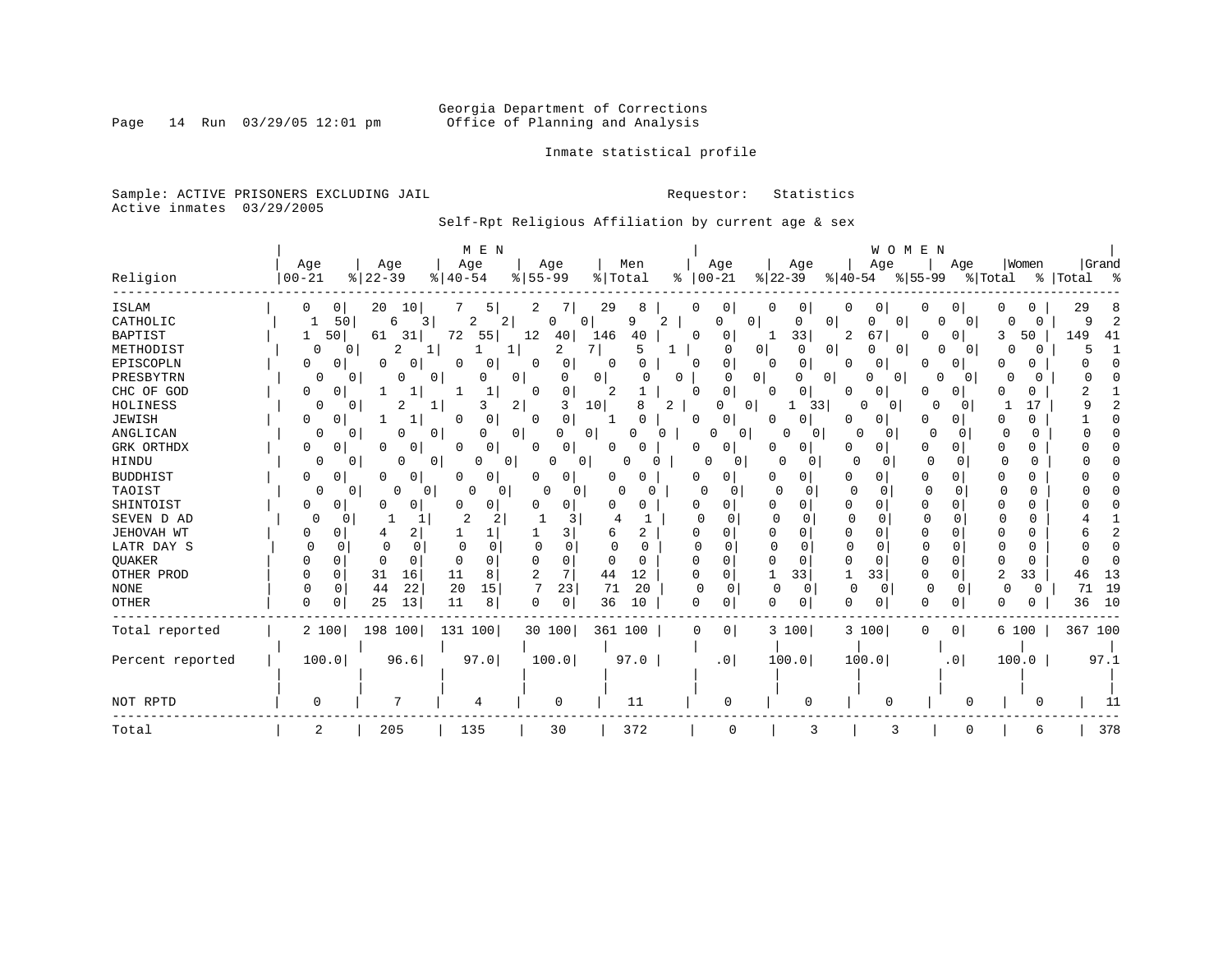### Georgia Department of Corrections<br>Page 15 Run 03/29/05 12:01 pm office of Planning and Analysis Office of Planning and Analysis

### Inmate statistical profile

Sample: ACTIVE PRISONERS EXCLUDING JAIL **Requestor:** Statistics Active inmates 03/29/2005

Self-Rpt Family Behavior Patterns \* by current age & sex

|                                                                                                                               |                                         |                                                                           | M E N                                                                 |                                                                                                |                                                                |                                         |                                                                                                   | W O M E N                         |                                                                                                                    |
|-------------------------------------------------------------------------------------------------------------------------------|-----------------------------------------|---------------------------------------------------------------------------|-----------------------------------------------------------------------|------------------------------------------------------------------------------------------------|----------------------------------------------------------------|-----------------------------------------|---------------------------------------------------------------------------------------------------|-----------------------------------|--------------------------------------------------------------------------------------------------------------------|
| Family Behavior                                                                                                               | Age<br>$00 - 21$                        | Age<br>$ 22-39 $                                                          | Age<br>$\frac{1}{6}$   40-54                                          | Age<br>$\frac{8}{5}$   55-99                                                                   | Men<br>% Total<br>⊱                                            | Age<br>Age<br>$ 22-39 $<br>$ 00-21$     | Age<br>$ 40-54 $                                                                                  | Age<br>$ 55-99 $<br>% Total       | Women<br>Grand<br>% Total %                                                                                        |
| CRIMINLTY<br>ALCOHOLISM<br>DRUG ABUSE<br>DOMINERING<br>MIGRANT<br>INFL BTGS<br>PERMISSIVE<br>FATH ABSNT<br>MOTH ABSNT<br>NONE | 0<br>$\mathbf{0}$<br>33<br>67<br>0<br>0 | 63<br>21<br>14<br>44<br>31<br>10<br>14<br>109<br>36<br>35<br>11<br>5<br>2 | 47<br>24<br>27<br>14<br>17<br>9<br>2<br>36<br>69<br>18<br>9<br>2<br>4 | 116<br>22<br>6<br>77<br>5<br>19<br>49<br>6<br>23<br>10<br>37<br>190<br>56<br>3<br>11<br>0<br>0 | 22<br>0<br>15<br>$\Omega$<br>q<br>0<br>36<br>11<br>O<br>2<br>9 | 0<br>2<br>18<br>$\Omega$<br>0<br>0<br>0 | 2<br>50<br>$\Omega$<br>9<br>18<br>$\cap$<br>25<br>9<br>0<br>9<br>0<br>25<br>9<br>9<br>0<br>9<br>0 | 0<br>3<br>0<br>0<br>0<br>$\Omega$ | 119<br>22<br>20<br>7<br>14<br>78<br>13<br>51<br>9<br>13<br>6<br>24<br>13<br>13<br>192<br>2<br>35<br>57<br>10<br>10 |
| Total reported                                                                                                                | 3 100                                   | 306 100                                                                   | 192 100                                                               | 27 100                                                                                         | 528 100                                                        | 0 <br>$\overline{0}$                    | 11 100<br>4 100                                                                                   | 0 <br>0                           | 543 100<br>15 100                                                                                                  |
| Percent reported                                                                                                              | 100.0                                   | 89.8                                                                      | 85.9                                                                  | 80.0                                                                                           | 87.6                                                           | .0 <sub>1</sub>                         | 100.0<br>66.7                                                                                     | .0                                | 83.3<br>87.6                                                                                                       |
| <b>OTHER</b>                                                                                                                  | 0                                       | 21                                                                        | 19                                                                    | 6                                                                                              | 46                                                             | $\Omega$                                |                                                                                                   |                                   | 47                                                                                                                 |
| Total                                                                                                                         | 2                                       | 205                                                                       | 135                                                                   | 30                                                                                             | 372                                                            | 3<br>0                                  | 3                                                                                                 | 0                                 | 378<br>6                                                                                                           |

\* NOTE: SINCE THERE CAN BE UP TO FIVE BEHAVIOR CODES PER INMATE, THE NUMBER OF CASES REPORTED IN THE DETAIL LINES AND THE TOTAL REPORTED LINE MAY EXCEED THE TOTAL NUMBER OF CASES. IN SHORT, THIS TABLE COUNTS THE NUMBER OF BEHAVIOR PROBLEMS, NOT INMATES.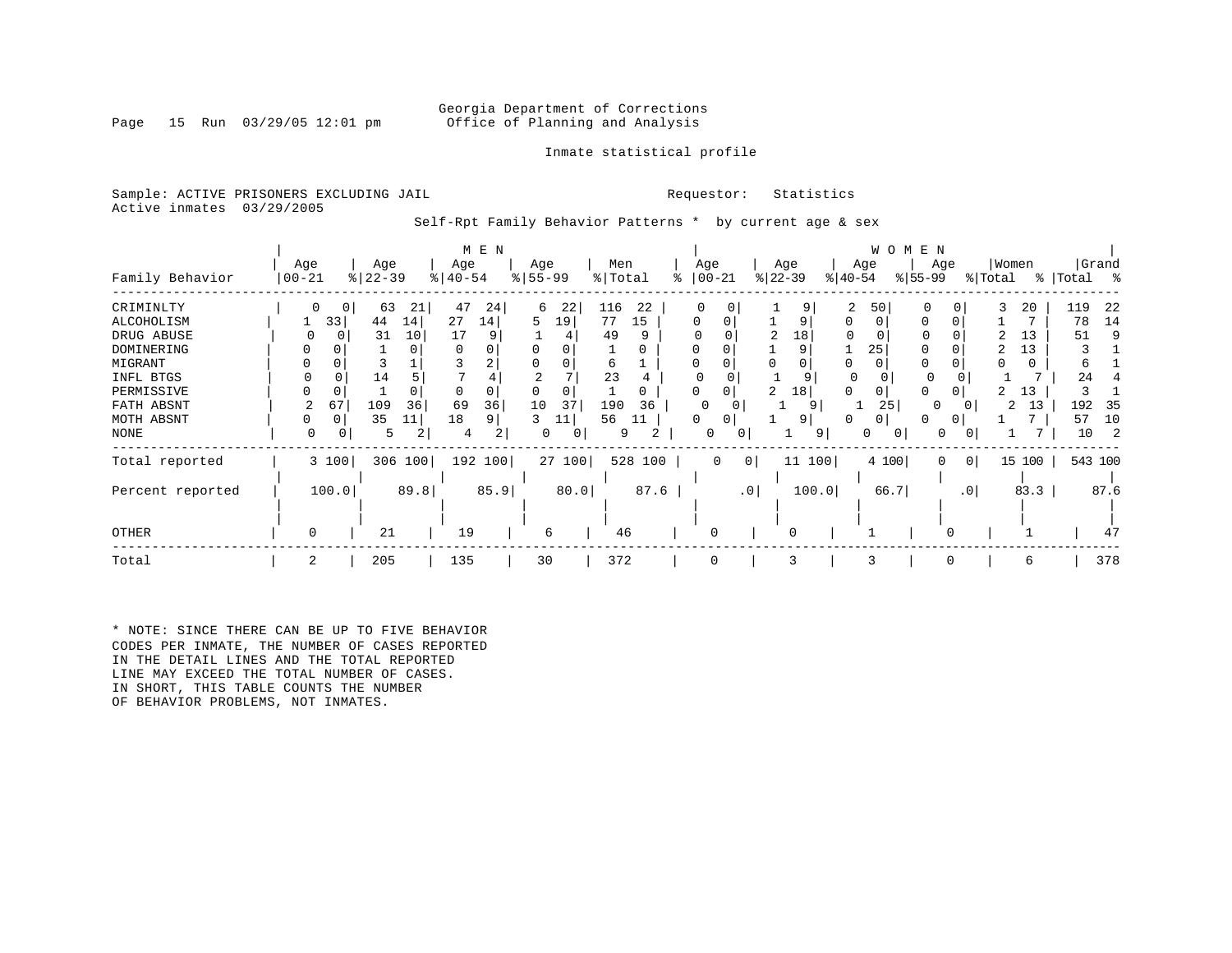### Georgia Department of Corrections<br>Page 16 Run 03/29/05 12:01 pm office of Planning and Analysis Office of Planning and Analysis

Inmate statistical profile

Sample: ACTIVE PRISONERS EXCLUDING JAIL **Requestor:** Statistics Active inmates 03/29/2005

Inmate Diagnostic Behavior Problem \* by current age & sex

|                    |            |                      | M E N                 |                     |           |                      |                          | WOMEN                  |                     |         |           |
|--------------------|------------|----------------------|-----------------------|---------------------|-----------|----------------------|--------------------------|------------------------|---------------------|---------|-----------|
|                    | Age        | Age                  | Age                   | Age                 | Men       | Age                  | Age                      | Age                    | Age                 | Women   | Grand     |
| Diagnostic Problem | $ 00 - 21$ | $8   22 - 39$        | $\frac{1}{6}$   40-54 | $8 55-99$           | % Total   | $ 00-21$<br>ి        | $ 22-39 $                | $ 55-99 $<br>$ 40-54 $ |                     | % Total | % Total % |
| <b>ALCOHOLIC</b>   | 17         | 10<br>2              | 8<br>3                | 8                   | 24<br>3   | <sup>o</sup>         | 14                       | 0                      | 0                   |         | 25        |
| ALCOH ABSE         | 0          | 49<br>10             | 36<br>12              | 6                   | 89<br>10  | 0<br>0               | 14                       | U<br>0                 | 0                   |         | 90<br>10  |
| DRUG EXP           | 17         | 13<br>63             | 38<br>12              | 9<br>14             | 111<br>13 | $\Omega$<br>$\Omega$ | 0<br>0                   | 13                     | $\Omega$            |         | 112<br>13 |
| DRUG ABSE          | 17         | 78<br>16             | 50<br>16              | 6<br>4              | 133<br>15 | 0                    | 29                       | <sup>n</sup><br>0      | 0                   | 13      | 135<br>15 |
| NARC ADDCT         |            | 6                    |                       | 2                   |           |                      | 0<br>$\overline{0}$<br>0 | 0                      |                     |         | 11        |
| EPILEPTIC          |            |                      |                       |                     | 6         | O                    | 0                        | 0 <sup>1</sup>         |                     |         | 6         |
| MANIPULTVE         | 17         | 45<br>9              | 26<br>8               |                     | 77<br>8   |                      | $\Omega$<br><sup>0</sup> | 13                     |                     |         | 78        |
| ASSAULTIVE         | 33<br>2    | 170<br>35            | 101<br>32             | 37<br>24            | 297<br>34 | 0<br><sup>0</sup>    | 43                       | 38 <br>3               |                     | б<br>40 | 303<br>34 |
| ESCPE TEND         | 0          | 23<br>51<br>$\Omega$ | 15                    | 5                   | 45<br>11  | 5.<br>∩              | 0<br>0<br>0              | <sup>0</sup><br>0      | 0                   | 0<br>O  | 45        |
| SUICIDAL           |            | 18<br>4              | 2<br>6                | 3                   | 26<br>3   | 0                    | 0<br>$\Omega$            | 25<br>2                |                     | 13      | 28        |
| WITHDRAWN          |            |                      | 2                     | n                   | 0         | 0                    | 0 <sup>1</sup><br>0<br>0 | 13                     | <sup>0</sup>        |         |           |
| PR RLTY CT         | 0          |                      |                       | <sup>0</sup>        | 11        | 0                    | 0                        |                        |                     |         | 11        |
| HOMOSEXUAL         |            |                      | 0                     | 0 <sup>1</sup><br>U | 0  <br>2  |                      | 0<br>0<br>$\Omega$       | O                      | $\Omega$            |         |           |
| <b>NONE</b>        | 0          | 2<br>0               | 2                     | 2                   |           |                      | $\overline{0}$           |                        | 0                   |         |           |
| OTHER              | $\Omega$   | 0<br>6               | 11                    | 4                   | 2 <br>18  | $\circ$              | 0<br>0                   | $\Omega$               |                     | 0       | 18        |
| NOT RPTD           |            | 6                    |                       | 3                   | 12        |                      | $\Omega$                 |                        | 0                   |         | 12        |
| Total reported     | 6 100      | 488 100              | 312 100               | 65 100              | 871 100   | 0<br>$\Omega$        | 7 100                    | 8 100                  | 0 <sup>1</sup><br>0 | 15 100  | 886 100   |
| Percent reported   | 100.0      | 100.0                | 99.3                  | 100.0               | 99.7      | .0 <sub>1</sub>      | 100.0                    | 100.0                  | .0 <sub>1</sub>     | 100.0   | 99.7      |
|                    |            |                      |                       |                     |           |                      |                          |                        |                     |         |           |
| <b>UNKNOWN</b>     | 0          | $\mathbf 0$          |                       | $\Omega$            |           |                      | $\Omega$                 | $\Omega$               | O                   |         |           |
| Total              | 2          | 205                  | 135                   | 30                  | 372       |                      | 3                        |                        |                     |         | 378       |

\* NOTE: SINCE THERE CAN BE UP TO FIVE BEHAVIOR CODES PER INMATE, THE NUMBER OF CASES REPORTED IN THE DETAIL LINES AND THE TOTAL REPORTED LINE MAY EXCEED THE TOTAL NUMBER OF CASES. IN SHORT, THIS TABLE COUNTS THE NUMBER OF BEHAVIOR PROBLEMS, NOT INMATES.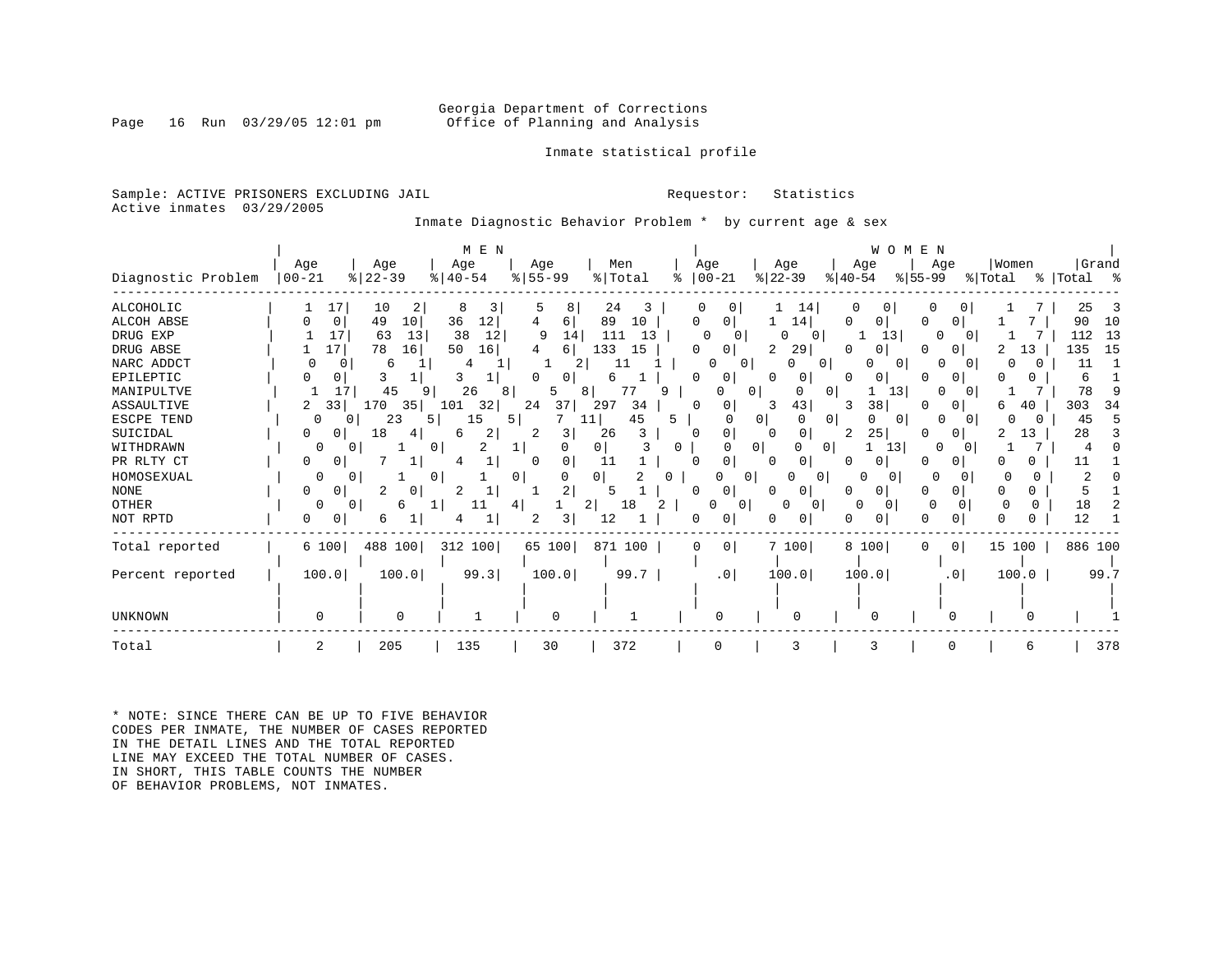# Georgia Department of Corrections<br>Page 17 Run 03/29/05 12:01 pm office of Planning and Analysis Office of Planning and Analysis

### Inmate statistical profile

Sample: ACTIVE PRISONERS EXCLUDING JAIL **Requestor:** Statistics Active inmates 03/29/2005

Physical Profile (General Condition) by current age & sex

|                                                                                  |                             |       |                                   |                                  | M E N          |                |             |                                |                |                      |         |                   |                                                      |                        |                                              |           |                                                                   | W O M E N                         |                                              |                             |                               |           |                                         |
|----------------------------------------------------------------------------------|-----------------------------|-------|-----------------------------------|----------------------------------|----------------|----------------|-------------|--------------------------------|----------------|----------------------|---------|-------------------|------------------------------------------------------|------------------------|----------------------------------------------|-----------|-------------------------------------------------------------------|-----------------------------------|----------------------------------------------|-----------------------------|-------------------------------|-----------|-----------------------------------------|
|                                                                                  | Age                         |       | Age                               |                                  | Age            |                |             | Age                            |                | Men                  |         |                   | Age                                                  |                        | Age                                          |           | Age                                                               |                                   | Age                                          |                             | Women                         |           | Grand                                   |
| Physical Profile                                                                 | $ 00 - 21$                  |       | $8$   22-39                       |                                  | $8140 - 54$    |                | $8 55-99$   |                                |                | % Total              | °       |                   | $00 - 21$                                            | $ 22 - 39 $            |                                              | $ 40-54 $ |                                                                   | $8 55-99$                         |                                              | % Total                     |                               | % Total % |                                         |
| NO LIMITATION<br>DEFECT NO MAJOR LIMT<br>DEFECT MAJOR LIMIT<br>VERY MAJOR DEFECT | 2 100<br>$\Omega$<br>0<br>0 | - 0 I | 159<br>78<br>25<br>19<br>$\Omega$ | 12<br>$9 \mid$<br>0 <sup>1</sup> | 76<br>34<br>23 | 57<br>25<br>17 | 12<br>11    | 40 <br>7<br>37<br>$\mathbf{0}$ | 249<br>23<br>0 | 67<br>66<br>53<br>14 | 18<br>0 | 0<br>$\mathbf{0}$ | 0<br>$\mathbf{0}$<br>0 <sup>1</sup><br> 0 <br>0<br>0 | 2<br>$\mathbf{0}$<br>0 | 67<br>33<br>0 <sup>1</sup><br>0 <sup>1</sup> | 0         | 33<br>2<br>67<br>0 <sup>1</sup><br>$\mathbf{0}$<br>0 <sup>1</sup> | 0<br>$\mathbf 0$<br>0<br>$\Omega$ | 0 <sup>1</sup><br>0 <sup>1</sup><br>$\Omega$ | 3<br>3<br>$\mathbf{0}$<br>0 | 50<br>50<br>$\mathbf{0}$<br>0 | 53        | 252 67<br>69 18<br>14<br>$\overline{0}$ |
| Total reported                                                                   |                             | 2 100 | 203 100                           |                                  | 134 100        |                |             | 30 100                         |                | 369<br>100           |         | 0                 | 0                                                    |                        | 3 100                                        |           | 3 100                                                             | 0                                 | 0                                            |                             | 6 100                         |           | 375 100                                 |
| Percent reported                                                                 |                             | 100.0 |                                   | 99.0                             |                | 99.3           |             | 100.0                          |                | 99.2                 |         |                   | .0 <sub>1</sub>                                      |                        | 100.0                                        |           | 100.0                                                             |                                   | .01                                          |                             | 100.0                         |           | 99.2                                    |
| NOT REPORTED                                                                     | $\Omega$                    |       | $\overline{2}$                    |                                  |                |                | $\mathbf 0$ |                                |                | 3                    |         |                   | $\Omega$                                             |                        | 0                                            |           | 0                                                                 |                                   |                                              |                             |                               |           |                                         |
| Total                                                                            | 2                           |       | 205                               |                                  | 135            |                | 30          |                                |                | 372                  |         |                   | $\Omega$                                             |                        | 3                                            |           | 3                                                                 |                                   | $\Omega$                                     |                             | 6                             |           | 378                                     |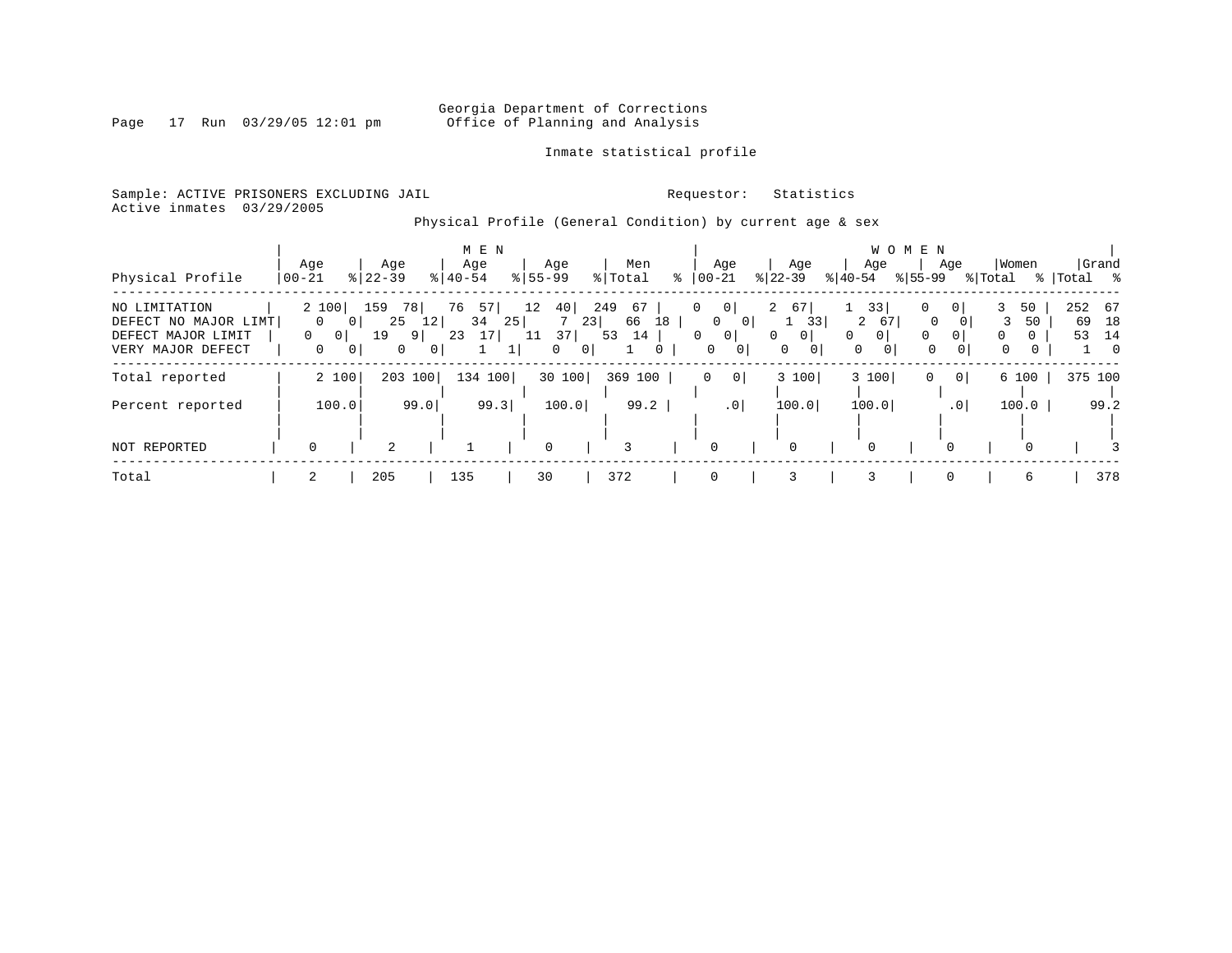Page 18 Run  $03/29/05$  12:01 pm

### Inmate statistical profile

Sample: ACTIVE PRISONERS EXCLUDING JAIL **Requestor:** Statistics Active inmates 03/29/2005

Security Status by current age & sex

|                  |           |                            | M E N                          |                        |                     |                     |                     |                     | W O M E N           |                     |            |
|------------------|-----------|----------------------------|--------------------------------|------------------------|---------------------|---------------------|---------------------|---------------------|---------------------|---------------------|------------|
|                  | Age       | Age                        | Age                            | Age                    | Men                 | Age                 | Age                 | Age                 | Age                 | Women               | Grand      |
| Security         | $00 - 21$ | $\frac{8}{22} - 39$        | $\frac{1}{6}$   40-54          | $\frac{8}{55}$ 55 - 99 | % Total             | $ 00 - 21$<br>፠     | $ 22-39$            | $ 40-54$            | $ 55-99$            | % Total             | % Total %  |
| DIAG INCOM       | 0         | 0<br>0<br>0                | $\mathbf 0$<br>0               | 0                      | 0 <sup>1</sup><br>0 | 0                   | $\overline{0}$      | 0<br>0              | 0                   | 0<br>$\circ$        |            |
| WRK RELEAS       | 0<br>0    | 0<br>0                     | $\Omega$<br>$\mathbf{0}$       | 0<br>0                 |                     | 0<br>O              | $\circ$<br>$\Omega$ | 0 <sup>1</sup>      | 0                   | $\Omega$            |            |
| TRUSTY           | $\Omega$  | <sup>0</sup><br>0<br>0     | <sup>0</sup><br>0 <sup>1</sup> |                        | 0                   | 0                   | 0                   | $\overline{0}$<br>O | $\overline{0}$      |                     |            |
| MINIMUM          | 0<br>0    | 0<br>0                     | $\Omega$<br>$\mathbf{0}$       | 3                      |                     | 0                   | 0<br>$\Omega$       | 0                   | 0                   | $\Omega$            |            |
| MEDIUM           | $\Omega$  | 61<br>30 <sup>1</sup><br>0 | 49<br>36                       | 17                     | 127<br>57<br>34     | $\Omega$            | 0 <sup>1</sup>      | 33                  | 33<br>$\Omega$      | 33<br>2<br>$\Omega$ | 129<br>-34 |
| CLOSE            | 2 100     | 127<br>62                  | 56<br>76                       | 37<br>11               | 216<br>58           | 0<br>0              | 67<br>2             | 2<br>67             | 0                   | 67<br>4             | 220<br>58  |
| MAXIMUM          | $\Omega$  | 13<br>0<br>6               | 8                              | 6                      | 3 <br>22<br>6       | 0                   | $\Omega$<br>01      | $\Omega$<br>0       | $\circ$<br>0        | 0                   | 22<br>6    |
| DIAGNOSTIC       | 0<br>0    | 2<br>4                     | 2                              | 0<br>0                 | 2<br>6              | 0<br>0              | $\mathbf 0$<br>0    | 01                  | 0<br>0              | 0<br>0              | 6          |
| Total reported   | 2 100     | 205 100                    | 135<br>100                     | 30 100                 | 372 100             | 0 <sup>1</sup><br>0 | 3 100               | 3 100               | 0 <sup>1</sup><br>0 | 6 100               | 378 100    |
| Percent reported | 100.0     | 100.0                      | 100.0                          | 100.0                  | 100.0               | .0 <sub>1</sub>     | 100.0               | 100.0               | $\cdot$ 0           | 100.0               | 100.0      |
|                  |           |                            |                                |                        |                     |                     |                     |                     |                     |                     |            |
| NOT RPTD         |           | 0                          | $\mathbf 0$                    |                        | $\Omega$            |                     | $\Omega$            |                     |                     |                     |            |
| Total            | 2         | 205                        | 135                            | 30                     | 372                 |                     | 3                   |                     | <sup>0</sup>        | 6                   | 378        |

\* NOTE: BEGINNING IN JULY 1987, THE FACILITIES DIVISION NO LONGER CODED INMATES AS BEING WORK RELEASE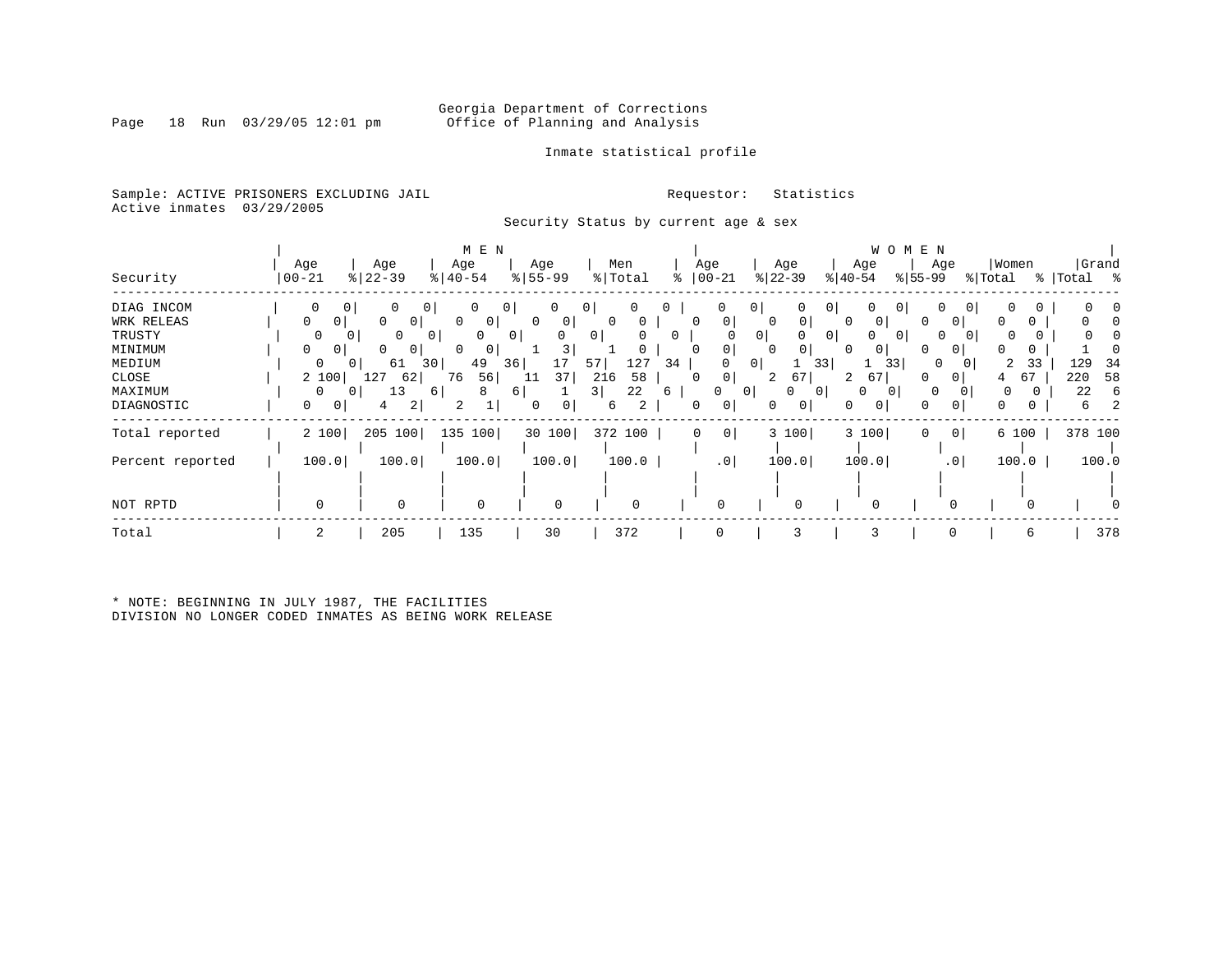Inmate statistical profile

Sample: ACTIVE PRISONERS EXCLUDING JAIL **Requestor:** Statistics Active inmates 03/29/2005

Number Of Sentences by current age & sex

| Number Of Sentences                                                 | Age<br>$ 00-21$                                                  | Age<br>$8   22 - 39$                                                   | M E N<br>Age<br>$8   40 - 54$                                        | Age<br>$8 55-99$                                                | Men<br>% Total                                                      | Age<br>$8   00 - 21$                                                                                                                  | Age<br>$ 22-39 $                                                                               | W O M E N<br>Age<br>$ 55-99$<br>$ 40-54 $              | Age                                                                                                                | Women<br>% Total                               | Grand<br>%   Total %                                              |
|---------------------------------------------------------------------|------------------------------------------------------------------|------------------------------------------------------------------------|----------------------------------------------------------------------|-----------------------------------------------------------------|---------------------------------------------------------------------|---------------------------------------------------------------------------------------------------------------------------------------|------------------------------------------------------------------------------------------------|--------------------------------------------------------|--------------------------------------------------------------------------------------------------------------------|------------------------------------------------|-------------------------------------------------------------------|
| ONE<br>TWO<br>THREE<br><b>FOUR</b><br><b>FIVE</b><br>MORE THAN FIVE | 0<br>$\Omega$<br>0<br>2 100<br>0<br>0<br>$\circ$<br>0<br>$\circ$ | 21<br>10 <br>39<br>19<br>54<br>26<br>29<br>14<br>22<br>11<br>20 <br>40 | 27<br>20 <br>29<br>21<br>27<br>20<br>22<br>16<br>10<br>7<br>15<br>20 | 6<br>20<br>23<br>20<br>6<br>5<br>17 <br>$3 \quad 10$<br>10<br>3 | 54<br>15<br>75<br>20<br>89<br>24<br>56<br>15<br>35<br>9<br>17<br>63 | $\mathbf{0}$<br>$\Omega$<br>0<br>0 <sup>1</sup><br>0<br>0 <sup>1</sup><br>0<br>$\overline{0}$<br>0<br> 0 <br>0<br>$\overline{0}$<br>0 | 0<br>0 <sup>1</sup><br>33<br>$\Omega$<br>33<br>1<br> 0 <br>1<br>33<br>0 <sup>1</sup><br>0<br>0 | 33<br>0<br>0<br>33<br>33<br>$\Omega$<br> 0 <br>$\circ$ | $\Omega$<br>$\circ$<br>0 <sup>1</sup><br>$\Omega$<br>$\Omega$<br>0 <sup>1</sup><br>0<br>$\Omega$<br>0 <sup>1</sup> | 17<br>17<br>2<br>33<br>17<br>0<br>$\mathbf{0}$ | 55<br>15<br>20<br>76<br>91 24<br>15<br>57<br>10<br>36<br>17<br>63 |
| Total reported                                                      | 2 100                                                            | 205 100                                                                | 135 100                                                              | 30 100                                                          | 372 100                                                             | 0 <br>0                                                                                                                               | 3 100                                                                                          | 3 100<br>$\mathbf{0}$                                  | 0 <sup>1</sup>                                                                                                     | 6 100                                          | 378 100                                                           |
| Percent reported                                                    | 100.0                                                            | 100.0                                                                  | 100.0                                                                | 100.0                                                           | 100.0                                                               | $.0$                                                                                                                                  | 100.0                                                                                          | 100.0                                                  | .0                                                                                                                 | 100.0                                          | 100.0                                                             |
| NOT REPORTED                                                        | $\Omega$                                                         | $\mathbf 0$                                                            | $\mathbf 0$                                                          | $\mathbf 0$                                                     | $\mathbf 0$                                                         | $\Omega$                                                                                                                              | $\Omega$                                                                                       |                                                        | $\Omega$                                                                                                           |                                                |                                                                   |
| Total                                                               | $\overline{2}$                                                   | 205                                                                    | 135                                                                  | 30                                                              | 372                                                                 | 0                                                                                                                                     |                                                                                                |                                                        |                                                                                                                    |                                                | 378                                                               |
| AVG NUM SENTENCES                                                   | 3.00                                                             | 3.79                                                                   | 3.31                                                                 | 3.10                                                            | 3.55                                                                | .00                                                                                                                                   | 3.33                                                                                           | 2.67                                                   | .00                                                                                                                | 3.00                                           | 3.54                                                              |

Page 19 Run 03/29/05 12:01 pm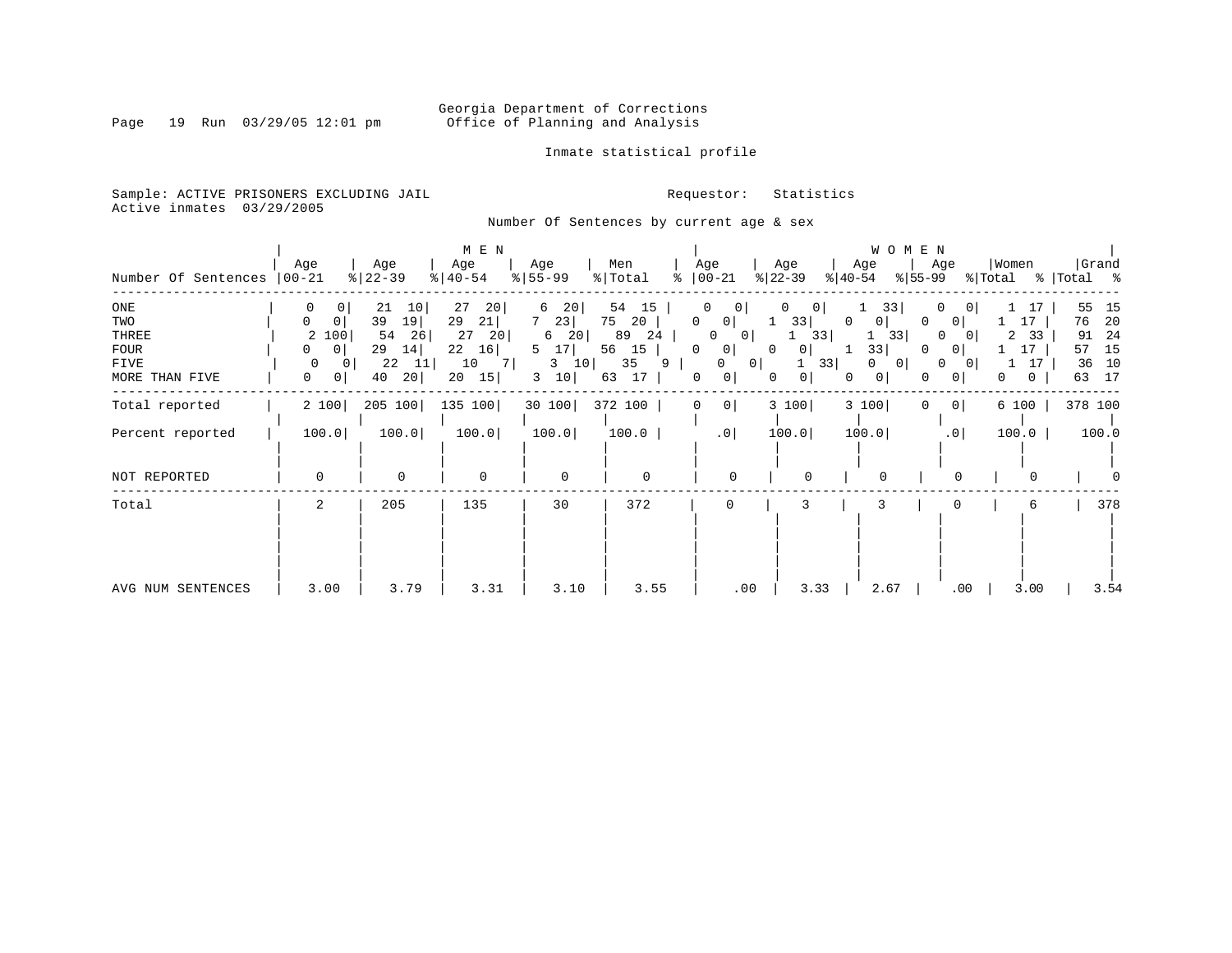# Georgia Department of Corrections<br>Page 20 Run 03/29/05 12:01 pm office of Planning and Analysis Office of Planning and Analysis

Inmate statistical profile

Sample: ACTIVE PRISONERS EXCLUDING JAIL **Requestor:** Statistics Active inmates 03/29/2005

# Number Of Disciplinaries by current age & sex

| Disciplinaries                                                                | Age<br>$ 00 - 21$                                                                       | Age<br>$ 22-39 $                                                                      | M E N<br>Age<br>$ 40-54 $                                                | Age<br>$8 55-99$                                                   | Men<br>% Total<br>ిం                                                      | Age<br>$ 00-21$                                                                                                     | Age<br>$ 22-39 $                                                                       | WOMEN<br>Age<br>$ 40-54 $                                                           | Age<br>$ 55-99 $                                                                              | Women<br>% Total<br>፟፟፟  | Grand<br>Total %                                                          |
|-------------------------------------------------------------------------------|-----------------------------------------------------------------------------------------|---------------------------------------------------------------------------------------|--------------------------------------------------------------------------|--------------------------------------------------------------------|---------------------------------------------------------------------------|---------------------------------------------------------------------------------------------------------------------|----------------------------------------------------------------------------------------|-------------------------------------------------------------------------------------|-----------------------------------------------------------------------------------------------|--------------------------|---------------------------------------------------------------------------|
| ZERO<br>$_{\rm ONE}$<br>TWO<br>THREE<br><b>FOUR</b><br>FIVE<br>MORE THAN FIVE | 0<br>0 <sup>1</sup><br>$\Omega$<br>0<br>50<br>0<br>0<br>$\Omega$<br>$\Omega$<br>0<br>50 | 38<br>19<br>10<br>21<br>$7\phantom{.0}$<br>14<br>17<br>8<br>15<br>10<br>5<br>90<br>44 | 38<br>28<br>16<br>12<br>12<br>16<br>14<br>10<br>11<br>8<br>5<br>33<br>24 | 9<br>30<br>17<br>5<br>20<br>6<br>10<br>3<br>10<br>3<br>2<br>2<br>7 | 85<br>23<br>42<br>11<br>37<br>10<br>34<br>9<br>29<br>8<br>19<br>34<br>126 | 0<br>$\Omega$<br>$\Omega$<br>$\Omega$<br>$\Omega$<br>$\Omega$<br>$\Omega$<br>0<br>0<br>0<br>$\Omega$<br>0<br>0<br>0 | $\Omega$<br>0 <sup>1</sup><br>33<br>0<br>$\Omega$<br>0<br>0<br>$\mathbf{0}$<br>67<br>2 | 3 100<br>0<br>0<br>$\Omega$<br>0<br>$\Omega$<br>$\Omega$<br>0<br>0<br> 0 <br>0<br>0 | 0<br>0<br>$\mathbf{0}$<br>0<br>0<br>0<br>0<br>0<br>0<br>0 <sup>1</sup><br>0 <sup>1</sup><br>0 | 50<br>17<br>O<br>33<br>2 | 88<br>23<br>43<br>11<br>10<br>37<br>34<br>9<br>29<br>8<br>19<br>128<br>34 |
| Total reported<br>Percent reported                                            | 2 100<br>100.0                                                                          | 205 100<br>100.0                                                                      | 135 100<br>100.0                                                         | 30 100<br>100.0                                                    | 372 100<br>100.0                                                          | 0 <sup>1</sup><br>0<br>.0 <sub>1</sub>                                                                              | 3 100<br>100.0                                                                         | 3 100<br>100.0                                                                      | 0 <sup>1</sup><br>0<br>.0 <sub>1</sub>                                                        | 6 100<br>100.0           | 378 100<br>100.0                                                          |
| NOT REPORTED                                                                  | $\mathbf 0$                                                                             | $\mathbf 0$                                                                           | $\mathbf 0$                                                              | $\mathbf 0$                                                        | $\mathsf 0$                                                               | $\Omega$                                                                                                            | $\Omega$                                                                               | $\mathbf 0$                                                                         | $\overline{0}$                                                                                | 0                        |                                                                           |
| Total                                                                         | 2                                                                                       | 205                                                                                   | 135                                                                      | 30                                                                 | 372                                                                       | $\Omega$                                                                                                            | 3                                                                                      | 3                                                                                   | 0                                                                                             | 6                        | 378                                                                       |
| AVG NUM DISCIP                                                                | 8.00                                                                                    | 8.34                                                                                  | 4.59                                                                     | 2.10                                                               | 6.47                                                                      | .00                                                                                                                 | 11.67                                                                                  | .00                                                                                 | .00                                                                                           | 5.83                     | 6.46                                                                      |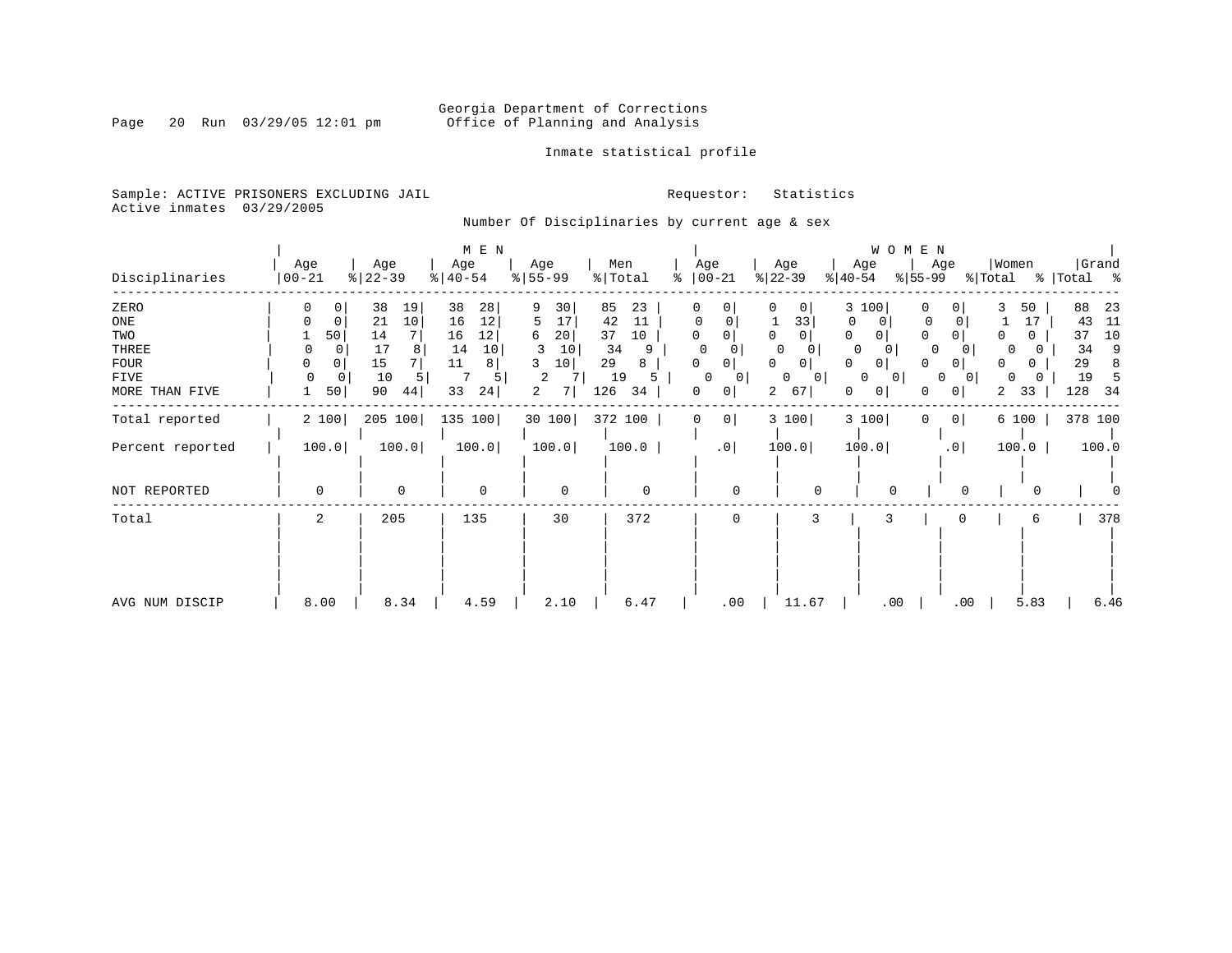Inmate statistical profile

Sample: ACTIVE PRISONERS EXCLUDING JAIL **Requestor:** Statistics Active inmates 03/29/2005

Number Of Escapes by current age & sex

|                  |            |                  | $M$ E $N$ |                        |                     |                            |                              |                  | W O M E N     |                   |                |
|------------------|------------|------------------|-----------|------------------------|---------------------|----------------------------|------------------------------|------------------|---------------|-------------------|----------------|
|                  | Age        | Age              | Age       | Age                    | Men                 | Age                        | Age                          | Age              | Age           | Women             | Grand          |
| Escapes          | $ 00 - 21$ | $ 22-39 $        | $ 40-54 $ | $\frac{8}{55}$ 55 - 99 | $\frac{1}{2}$ Total | နွ<br>$ 00-21$             | $ 22-39 $                    | $ 40-54 $        | $ 55-99 $     | % Total           | %   Total %    |
| ZERO             | 2 100      | 204 100          | 135 100   | 30 100                 | 371 100             | $\Omega$<br>0 <sup>1</sup> | 3 100                        | 3 100            | $\Omega$<br>0 | 6 100             | 377 100        |
| ONE              | 0<br>0     | $\mathbf{0}$     | 0<br>0    | $\mathbf{0}$<br>0      | 0                   | 0<br>$\Omega$              | 0                            | 0<br>0           | 0             | 0                 | $\overline{0}$ |
| TWO              |            | $\Omega$         |           |                        | 0<br>0              |                            | 0                            | 0                |               |                   |                |
| THREE            | 0          |                  |           |                        |                     |                            | 0                            | 0                |               | $\Omega$          |                |
| FOUR             |            | 0                |           |                        |                     |                            |                              | $\mathbf 0$      |               | 0                 |                |
| FIVE             | $\Omega$   |                  | $\Omega$  |                        | $\Omega$            | O                          | $\mathbf{0}$<br><sup>0</sup> | 0                | 0             | 0                 |                |
| MORE THAN FIVE   | 0<br>0     | $\mathbf 0$<br>0 | 0<br>0    | 0<br>0                 | 0                   | 0<br>0                     | $\mathbf 0$<br>0             | $\mathbf 0$<br>0 | 0<br>0        | 0<br>0            |                |
| Total reported   | 2 100      | 205 100          | 135 100   | 30 100                 | 372 100             | 0 <br>0                    | 3 100                        | 3 100            | $\circ$<br>0  | 6 100             | 378 100        |
| Percent reported | 100.0      | 100.0            | 100.0     | 100.0                  | 100.0               | .0                         | 100.0                        | 100.0            | .0            | 100.0             | 100.0          |
|                  |            |                  |           |                        |                     |                            |                              |                  |               |                   |                |
| NOT REPORTED     | $\Omega$   | $\mathbf 0$      | $\Omega$  | 0                      | $\mathbf 0$         | $\Omega$                   | $\Omega$                     | $\Omega$         |               | 0<br><sup>0</sup> |                |
| Total            | 2          | 205              | 135       | 30                     | 372                 | $\Omega$                   | 3                            |                  | 3             | 0<br>6            | 378            |
|                  |            |                  |           |                        |                     |                            |                              |                  |               |                   |                |
|                  |            |                  |           |                        |                     |                            |                              |                  |               |                   |                |
|                  |            |                  |           |                        |                     |                            |                              |                  |               |                   |                |
| AVG NUM ESCAPES  | .00        | .00              | .00       | .00                    | .00                 | .00                        | .00                          | .00              | .00           | .00               | $.00 \,$       |

Page 21 Run 03/29/05 12:01 pm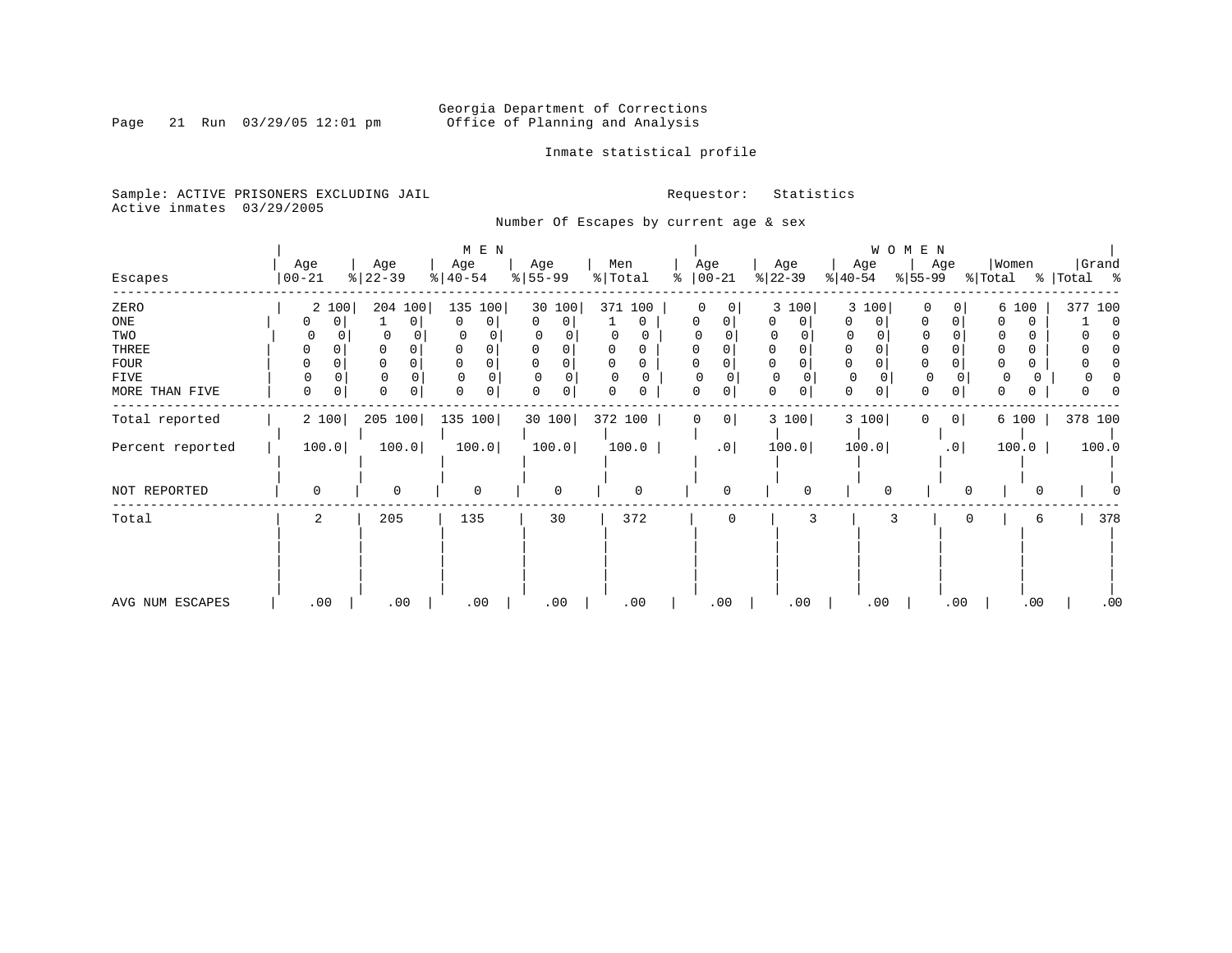#### Georgia Department of Corrections Page 22 Run 03/29/05 12:01 pm Office of Planning and Analysis

Inmate statistical profile

Sample: ACTIVE PRISONERS EXCLUDING JAIL **Requestor:** Statistics Active inmates 03/29/2005

Number Of Prior Georgia Incarcerations \* by current age & sex

|                            |               |           | M E N     |                        |                     |                            |                   |                  | WOMEN           |          |             |
|----------------------------|---------------|-----------|-----------|------------------------|---------------------|----------------------------|-------------------|------------------|-----------------|----------|-------------|
|                            | Age           | Age       | Age       | Age                    | Men                 | Age                        | Age               | Age              | Age             | Women    | Grand       |
| Prior Incarcerations 00-21 |               | $ 22-39 $ | $ 40-54 $ | $\frac{8}{55}$ 55 - 99 | % Total             | $ 00-21$<br>ႜ              | $ 22-39 $         | $ 40-54 $        | $ 55-99 $       | % Total  | %   Total % |
| ZERO                       | 2 100         | 119<br>58 | 46 34     | 14<br>47               | 181<br>49           | $\Omega$<br>$\overline{0}$ | 3 100             | 3 100            | $\circ$         | 6 100    | 187<br>49   |
| ONE                        | 0<br>0        | 42<br>20  | 28<br>21  | 6<br>20                | 76<br>20            | 0<br>0                     | <sup>0</sup><br>0 | 0<br>O           | 0               | 0        | 76<br>20    |
| TWO                        | 0             | 19        | 21<br>16  | 2                      | 42<br>11            |                            |                   |                  |                 |          | 11<br>42    |
| THREE                      | 0<br>0        | 15        | 16<br> 12 | 10<br>3                | 34<br>9             | 0                          |                   | 0                |                 |          | 34<br>9     |
| <b>FOUR</b>                | 0             | 6         | 10<br>13  | 10                     | 22<br>6             |                            |                   |                  |                 |          | 22<br>6     |
| FIVE                       | $\Omega$<br>0 | 2         | 6         |                        |                     |                            |                   | 0                |                 |          |             |
| MORE THAN FIVE             | 0<br>0        | 2         | 5         | 3                      | 8<br>$\overline{2}$ | 0<br>0                     |                   | $\mathbf 0$<br>0 | $\mathbf 0$     | O        |             |
| Total reported             | 2 100         | 205 100   | 135 100   | 30 100                 | 372 100             | 0 <br>0                    | 3 100             | 3 100            | $\circ$         | 6 100    | 378 100     |
| Percent reported           | 100.0         | 100.0     | 100.0     | 100.0                  | 100.0               | .0                         | 100.0             | 100.0            | .0 <sub>1</sub> | 100.0    | 100.0       |
| NOT REPORTED               | $\Omega$      | $\Omega$  | $\Omega$  | 0                      | 0                   | $\Omega$                   |                   | $\Omega$         |                 | $\Omega$ |             |
| Total                      | 2             | 205       | 135       | 30                     | 372                 | 0                          | 3                 |                  |                 | 6        | 378         |
|                            |               |           |           |                        |                     |                            |                   |                  |                 |          |             |
| AVG # INCARCERATIONS       | .00           | .84       | 1.75      | 1.40                   | 1.21                | .00                        | .00               | .00              | .00             | .00      | 1.19        |

\* This data counts a parole revocation on an existing sentenCE AS A prior incarceration. Also, this data counts, for any cohort of inmates, the total number of Georgia incarcerations the inmate has had during his entire criminal career. For example, if an inmate was admitted to prison first in FY72, and then re-admitted in FY79 and FY85, he had two prior incarcerations before the FY85 admission. This inmate's records show two prior incarcerations in all three of his records since he has had two prior incarcerations in his criminal career. If the cohort of FY72 admissions is selected for analysis, two prior incarcerations will be listed for this inmate even though in FY72, he had no prior incarcerations.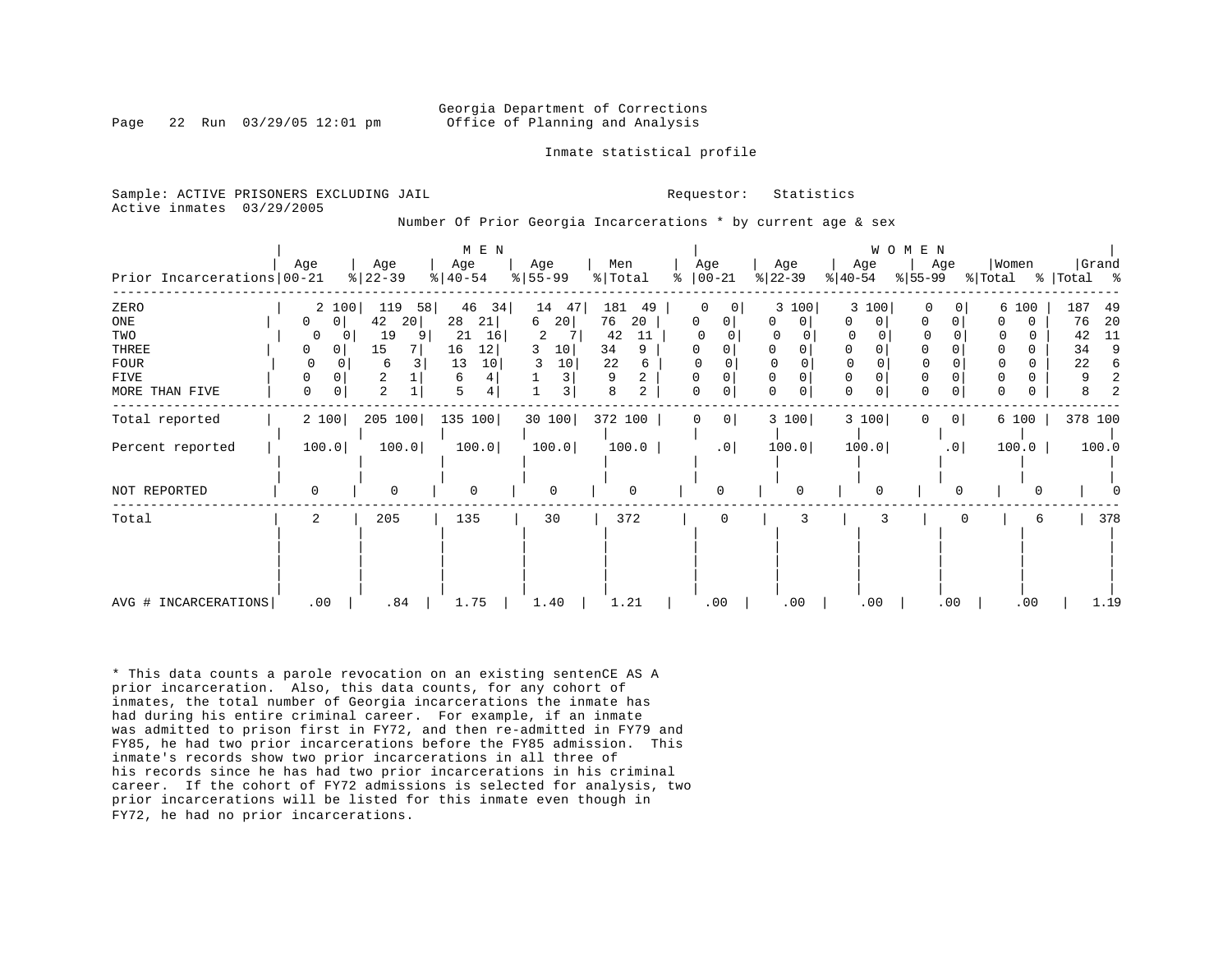Inmate statistical profile

Sample: ACTIVE PRISONERS EXCLUDING JAIL **Requestor:** Statistics Active inmates 03/29/2005

Number Of Transfers by current age & sex

|                   | Age                 | Age       | M E N<br>Age | Age                  | Men          | Age                 | Age                 | WOMEN<br>Age           | Women<br>Age              | Grand        |
|-------------------|---------------------|-----------|--------------|----------------------|--------------|---------------------|---------------------|------------------------|---------------------------|--------------|
| Transfers         | $ 00 - 21$          | $ 22-39 $ | $ 40-54 $    | $8 55-99$            | % Total<br>ႜ | $ 00-21$            | $ 22-39 $           | $ 40-54 $<br>$ 55-99 $ | % Total                   | %   Total %  |
| ZERO              | 0<br>$\mathbf{0}$   | 5<br>2    | 2 <br>3      | 0                    | 8            | 0 <sup>1</sup>      | 33                  |                        | $\overline{0}$            |              |
| ONE               | 50                  | 74<br>36  | 46<br>34     | 37<br>11             | 132<br>35    | $\Omega$<br>0       | 2<br>67             | 3 100                  | 83<br>$\overline{0}$<br>5 | 137<br>36    |
| TWO               | 50                  | 51<br>25  | 41<br>30     | 20<br>6              | 99<br>27     | 0 <sup>1</sup><br>0 | 0                   | 0<br>$\Omega$          | $\Omega$                  | 26<br>99     |
| THREE             | 0 <sup>1</sup><br>0 | 37<br>18  | 21<br>16     | 27<br>8              | 18<br>66     | $\circ$<br>0        | 0<br>0              | 0<br>0                 | 0                         | 17<br>66     |
| <b>FOUR</b>       | 0<br>0 <sup>1</sup> | 12<br>6   | 9<br>7 I     | 3<br>10 <sub>1</sub> | 24<br>6      | 0<br>$\overline{0}$ | 0<br>0              | $\Omega$<br>$\sigma$   |                           | 24<br>6      |
| FIVE              | 0<br>0              | 5 <br>11  | 5            | 3                    | 19<br>5      | $\mathbf{0}$<br>0   | $\overline{0}$<br>0 | 0<br>0<br>0            | 0<br>0<br>$\Omega$        | 19           |
| MORE THAN FIVE    | 0<br>0              | 15        | 8<br>6       | 31                   | 24<br>6      | 0<br>0              | 0<br>0              | $\Omega$<br>0<br>0     | 0<br>0                    | 24<br>6<br>0 |
| Total reported    | 2 100               | 205 100   | 135 100      | 30100                | 372 100      | 0 <sup>1</sup><br>0 | 3 100               | 3 100<br>0             | 6 100<br>$\overline{0}$   | 378 100      |
| Percent reported  | 100.0               | 100.0     | 100.0        | 100.0                | 100.0        | .0                  | 100.0               | 100.0                  | .0<br>100.0               | 100.0        |
| NOT REPORTED      | $\Omega$            | $\Omega$  | $\Omega$     | <sup>0</sup>         |              | $\Omega$            | U                   |                        | n                         |              |
| Total             | 2                   | 205       | 135          | 30                   | 372          | 0                   | 3                   |                        | 6                         | 378          |
|                   |                     |           |              |                      |              |                     |                     |                        |                           |              |
| AVG NUM TRANSFERS | 1.50                | 2.44      | 2.36         | 2.43                 | 2.40         | .00                 | .67                 | 1.00                   | .00<br>.83                | 2.38         |

Page 23 Run 03/29/05 12:01 pm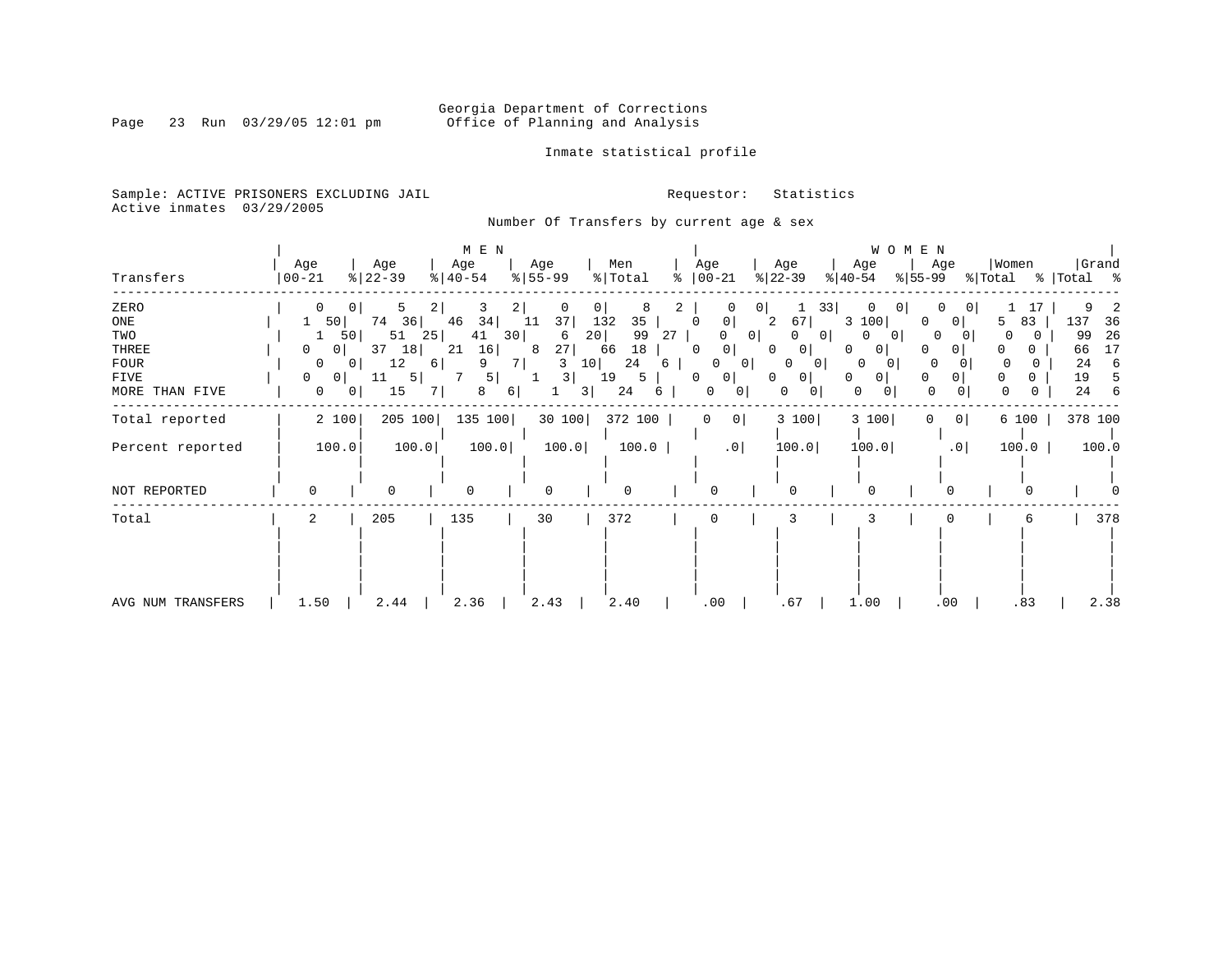# Georgia Department of Corrections<br>Page 24 Run 03/29/05 12:01 pm office of Planning and Analysis Office of Planning and Analysis

Inmate statistical profile

Sample: ACTIVE PRISONERS EXCLUDING JAIL **Requestor:** Statistics Active inmates 03/29/2005

County Of Conviction by current age & sex

|              |                            |                |                |                |                | M E N                        |                |             |                         |                |          |              |                               |                |              |                |                      | WOMEN          |              |                |              |              |                |              |
|--------------|----------------------------|----------------|----------------|----------------|----------------|------------------------------|----------------|-------------|-------------------------|----------------|----------|--------------|-------------------------------|----------------|--------------|----------------|----------------------|----------------|--------------|----------------|--------------|--------------|----------------|--------------|
|              |                            | Age            |                | Age            |                | Age                          | Age            |             | Men                     |                |          | Age          |                               | Age            |              |                | Age                  |                | Age          |                | Women        |              | Grand          |              |
|              | County Of Conviction 00-21 |                |                | $ 22-39$       |                | $8   40 - 54$                | $8 55-99$      |             | % Total                 |                | နွ       | $ 00 - 21$   |                               | $ 22-39$       |              | $ 40-54$       |                      | $ 55-99$       |              |                | % Total      |              | %   Total      | း -          |
| Appling      |                            | 0              | $\mathbf 0$    | 1              | 0              | 0                            | 0              | 1           | 3                       | 2              |          | 0            | 0                             |                | 0            | $\overline{0}$ | 0                    | 0              | 0            | 0              | 0            | 0            | 2              |              |
| Atkinson     |                            | 0              | 0 <sup>1</sup> | 0              | 0              | $\mathbf 0$<br>0             |                | 3           | 1                       | 0              |          | $\Omega$     | 0                             | 0              | 0            | $\Omega$       | 0                    |                | 0            | $\Omega$       | 0            | 0            |                | $\mathbf 0$  |
| Bacon        |                            | $\overline{0}$ | 0              | $\Omega$       | 0              | 1                            | 1              | 0           | 0                       |                | $\Omega$ |              | 0                             | 0 <sup>1</sup> | 0            | 0              | $\mathbf 0$          | 0              | $\Omega$     | 0              | $\Omega$     | 0            | 1              | $\Omega$     |
| Baldwin      |                            | $\Omega$       | $\mathbf 0$    | $\overline{c}$ | 1              | 2<br>3                       | $\Omega$       | 0           | 5                       | $\mathbf{1}$   |          | $\Omega$     | 0                             | $\Omega$       | 0            | <sup>0</sup>   | 0                    |                | O            | $\Omega$       | $\Omega$     | $\Omega$     | 5              | 1            |
| Banks        |                            | 0              | $\Omega$       | O              | 0              | 0                            | $\mathbf 0$    | 1           | $\overline{\mathbf{3}}$ |                | $\Omega$ |              | 0                             | 0              | $\Omega$     | 0              | 0                    | 0              | $\Omega$     | 0              | O            | O            |                | $\Omega$     |
| Barrow       |                            | $\Omega$       | $\Omega$       | 2              |                | $\Omega$<br>$\Omega$         | 1              | 3           | 3                       |                |          | $\Omega$     | $\mathbf 0$                   | $\Omega$       | 0            | $\Omega$       | $\Omega$             |                | O            | 0              | $\Omega$     | $\Omega$     | ζ              |              |
| Bartow       |                            | 0              | $\mathbf{0}$   | 0              | $\overline{0}$ | 2                            | 1              | 0           | $\overline{0}$          | $\overline{2}$ | 1        |              | 0<br>0                        |                | 0<br>U       |                | $\Omega$             | 0 <sup>1</sup> | $\Omega$     | $\mathbf 0$    | $\Omega$     | $\Omega$     | 2              |              |
| Ben Hill     |                            | 0              | 0              | 2<br>1         |                | 0<br>0                       | 0              | 0           | 2                       | $\mathbf{1}$   |          | $\Omega$     | $\mathbf 0$                   | 0              | 0            | 0              | 0                    |                | 0            | $\overline{0}$ | 0            | 0            | $\overline{2}$ |              |
| Berrien      |                            | $\mathbf 0$    | $\Omega$       | 1              | $\Omega$       | 0                            | $\overline{0}$ | 0           | $\Omega$                | 1              | O        | 0            | $\mathbf{0}$                  | $\Omega$       | 0            |                | O                    | 0              | $\Omega$     | 0              | 0            | $\Omega$     | $\mathbf{1}$   | $\Omega$     |
| <b>Bibb</b>  |                            | 0              | $\mathbf 0$    | 8              | 4              | $\mathbf 1$<br>2             | 3              | 10          | 13                      | 3              |          | $\Omega$     | 0                             | O              | 0            | 0              | 0                    |                | 0            | 0              | 0            | 0            | 13             | 3            |
| Bleckley     |                            | $\mathbf 0$    | $\Omega$       | 1              | 0              | 0                            | 0 <sup>1</sup> | 0           | $\Omega$                | -1             | O        | $\Omega$     | $\Omega$                      | $\Omega$       | $\Omega$     |                | $\Omega$<br>$\Omega$ |                | $\mathbf 0$  | 0              | $\Omega$     | $\mathbf 0$  |                | $\Omega$     |
| Brantley     |                            | 0              | $\Omega$       | 0              | $\Omega$       | $\mathbf 1$                  | 0              | $\mathbf 0$ |                         | $\Omega$       |          | 0            | 0                             | 0              | 0            | 0              | 0                    |                | 0            | $\Omega$       | $\Omega$     | $\Omega$     |                | U            |
| Brooks       |                            | 0              | 0              | O              | 0              |                              | 1              | 0<br>C      |                         | 0              |          | $\Omega$     | 0                             | O              | 0            | $\mathbf 0$    | 0                    |                | $\Omega$     | 0              | $\Omega$     | 0            |                |              |
| Bulloch      |                            | 0              | 0              | 0              | 0              | 1<br>1                       | 0              | 0           | 1                       | 0              |          | 0            | $\mathbf 0$                   | 0              | 0            | $\mathbf 0$    | 0                    |                | 0            | 0              | $\Omega$     | $\Omega$     |                | O            |
| Burke        |                            | $\Omega$       | 0              | 3              | 1              | 2<br>1                       | $\Omega$       | $\Omega$    | 5                       | -1             |          | $\Omega$     | 0                             | $\mathbf 0$    | $\Omega$     | $\mathbf 0$    | $\mathbf 0$          |                | $\mathbf 0$  | $\Omega$       | $\mathbf 0$  | 0            |                | $\mathbf{1}$ |
| <b>Butts</b> |                            | 0              | 0              | 1              | 0              | 1                            | 1              | 3           | 3                       | 1              |          | $\Omega$     | 0                             | 0              | 0            | $\mathbf 0$    | 0                    |                | 0            | $\Omega$       | $\Omega$     | $\Omega$     |                | 1            |
| Camden       |                            | $\Omega$       | 0              | $\mathbf 0$    | 0              | $\mathbf{1}$<br>-1           | $\Omega$       | $\Omega$    | $\mathbf{1}$            | 0              |          | $\cap$       | 0                             | $\mathbf 0$    | $\Omega$     | $\mathbf 0$    | 0                    |                | $\Omega$     | $\Omega$       | $\mathbf 0$  | <sup>0</sup> |                | $\Omega$     |
| Carroll      |                            | 0              | $\Omega$       | $\overline{c}$ | 1              | 0<br>$\Omega$                | $\Omega$       | $\Omega$    | 2                       | 1              |          | $\Omega$     | $\Omega$                      | $\mathbf 0$    | 0            | $\mathbf 0$    | $\Omega$             |                | $\Omega$     | $\Omega$       | $\Omega$     | $\Omega$     | $\overline{2}$ | 1            |
| Catoosa      |                            | 0              | 0              | $\mathbf 0$    | $\Omega$       | 1                            |                | 3           | 2                       | $\mathbf{1}$   |          | 0            | $\Omega$                      | 0              | 0            | 0              | $\mathbf 0$          |                | 0            | $\mathbf 0$    | 0            | 0            | $\overline{2}$ |              |
| Charlton     |                            | $\Omega$       | $\mathbf 0$    | $\mathbf 0$    | $\Omega$       | $\mathbf{1}$<br>$\mathbf{1}$ | $\mathbf 0$    | $\mathbf 0$ | $\mathbf{1}$            | $\Omega$       |          | $\Omega$     | $\mathbf 0$                   | $\Omega$       | $\Omega$     | $\mathbf 0$    | 0                    |                | $\mathbf 0$  | $\mathbf 0$    | $\mathbf 0$  | $\mathbf 0$  | $\mathbf{1}$   | $\Omega$     |
| Chatham      |                            | 0              | 0              | 10             | 5              | 3<br>4                       | 1              | 3           | 15                      | 4              |          | $\Omega$     | $\mathbf 0$                   | 0              | 0            | 0              | 0                    |                | 0            | 0              | 0            | 0            | 15             |              |
| Cherokee     |                            | $\Omega$       | 0              | $\mathbf{1}$   | $\mathbf 0$    | $\mathbf{1}$<br>$\mathbf{1}$ | $\mathbf 0$    | $\mathbf 0$ | 2                       | $\mathbf{1}$   |          | $\mathbf 0$  | 0                             | $\Omega$       | $\Omega$     |                | $\mathbf 0$          | 0              | <sup>0</sup> | 0              | $\Omega$     | $\mathbf 0$  | $\overline{2}$ |              |
| Clarke       |                            | 0              | 0              | 5              | 2              | 5<br>4 <sup>1</sup>          | $\Omega$       | $\mathbf 0$ | 10                      | 3              |          | $\Omega$     | $\Omega$                      | $\Omega$       | 0            | $\Omega$       | $\Omega$             |                | 0            | $\Omega$       | $\Omega$     | $\Omega$     | 10             | 3            |
| Clayton      |                            | $\mathbf 0$    | $\mathbf 0$    | 9              | 4              | $\overline{2}$<br>1          |                | 3<br>1      | 12                      | 3              |          | $\Omega$     | 0 <sup>1</sup>                | $\Omega$       | 0            |                | 0                    | $\mathbf{0}$   | 0            | 0              | $\Omega$     | 0            | 12             | 3            |
| Cobb         |                            | 0              | $\overline{0}$ | 7              | 3              | 5<br>4                       | 0              | 0           | 12                      | 3              |          | $\Omega$     | 0                             | 0              | 0            | 0              | 0                    |                | 0            | 0              | 0            | 0            | 12             | 3            |
| Coffee       |                            | $\mathbf 0$    | 0              | $\mathbf{1}$   | 0              | $\mathbf{1}$                 | 1              | $\Omega$    | 0                       | $\overline{2}$ |          | $\mathbf 0$  | 0 <sup>1</sup>                |                | <sup>0</sup> | 0              | $\mathbf 0$          | 0              | 0            | 0              | $\Omega$     | 0            | 2              | $\mathbf{1}$ |
| Colquit      |                            | 0              | 0              | 1              | 0              | 2<br>1                       | 0              | 0           | 3                       | -1             |          | <sup>0</sup> | 0                             | $\Omega$       | 0            | 0              | 0                    |                | 0            | $\Omega$       | 0            | 0            | 3              | $\mathbf{1}$ |
| Columbia     |                            | $\Omega$       | 0              | 2              |                | 2                            | 1              | 0           | $\mathbf 0$             | 4              |          |              | 0                             | 0              | 0            | 0              | 0                    | 0              | O            | 0              | $\Omega$     | 0            | 4              | 1            |
| Cook         |                            | 0              | 0              | 2              |                | 0<br>0                       | 0              | 0           | 2                       |                |          | $\Omega$     | 0                             | $\Omega$       | 0            | <sup>0</sup>   | 0                    |                | O            | 0              | $\Omega$     | 0            | 2              |              |
| Coweta       |                            | 0              | 0              | 2              | 1              | 0                            | 0              | 0           | 0                       | 2              | 1        |              | $\mathbf 0$                   | 0 <sup>1</sup> | 0            | $\overline{0}$ | 0                    | 0              | 0            | 0              | $\Omega$     | 0            | $\overline{2}$ |              |
| Crisp        |                            | 0              | 0              | $\Omega$       | 0              | 1<br>1                       | 0              | 0           | 1                       | $\mathbf 0$    |          | $\Omega$     | 0                             | 0              | 0            | $\Omega$       | 0                    |                | 0            | 0              | 0            | 0            | $\mathbf{1}$   | O            |
| Dade         |                            | $\mathbf 0$    | $\overline{0}$ | 1              | $\mathbf{0}$   | 0                            | 0              | 0           | $\overline{0}$          | $\mathbf{1}$   | 0        |              | $\mathbf 0$<br>$\overline{0}$ |                | 0            | 0              | $\Omega$             | $\overline{0}$ | 0            | 0              | $\mathbf 0$  | 0            | $\mathbf{1}$   | $\Omega$     |
| Decatur      |                            | 0              | 0              | U              | $\Omega$       | $\mathbf{1}$                 | 0              | $\mathsf 0$ |                         | $\mathbf 0$    |          | 0            | 0                             | 0              | 0            | 0              | 0                    |                | 0            | $\overline{0}$ | 0            | 0            | 1              | $\Omega$     |
| DeKalb       |                            | $\Omega$       | $\Omega$       | 15             | 7 I            | 11                           | 8 <sup>1</sup> | 2           | 7                       | 28             | 8        | $\Omega$     | 0                             | 1              | 33           |                | U                    | 0              | $\mathbf 0$  | $\Omega$       | $\mathbf{1}$ | 17           | 29             | 8            |
| Dodge        |                            | 0              | $\Omega$       | 1              | $\Omega$       | 0<br>0                       | 0              | 0           | 1                       | $\Omega$       |          | 0            | $\mathbf 0$                   | 0              | 0            | 0              | 0                    |                | 0            | 0              | 0            | 0            | $\overline{1}$ | U            |
| Dougherty    |                            | $\mathbf 0$    | 0              | 6              | 3              | 4                            | 3              | 1           | 3                       | 11             | 3        | 0            | 0                             | 0              | 0            |                | $\mathbf 0$          | 0              | 0            | 0              | $\Omega$     | $\Omega$     | 11             | 3            |
|              |                            |                |                |                |                |                              |                |             |                         |                |          |              |                               |                |              |                |                      |                |              |                |              |              |                |              |

(continued)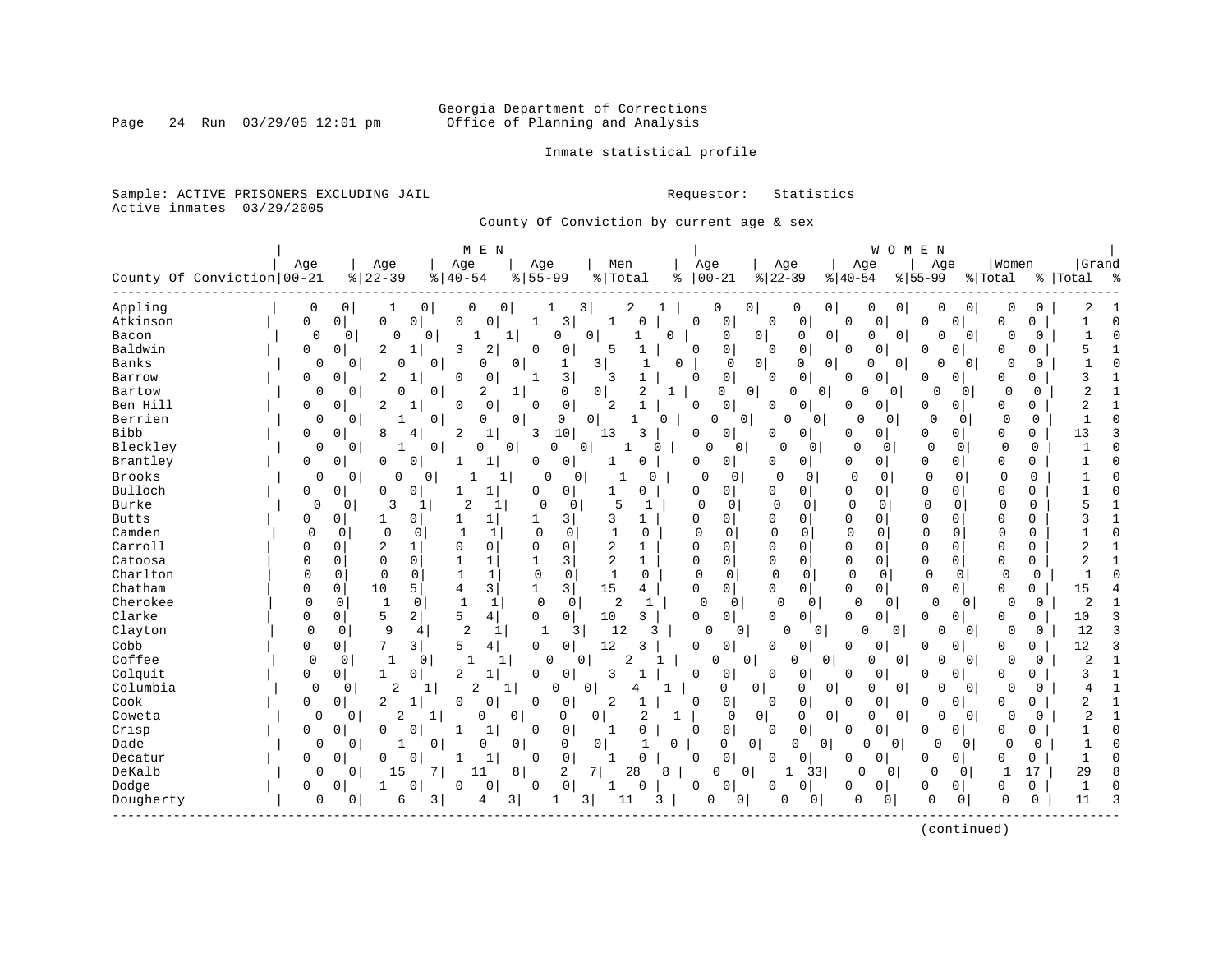Page 25 Run 03/29/05 12:01 pm

### Inmate statistical profile

Sample: ACTIVE PRISONERS EXCLUDING JAIL **Requestor:** Statistics Active inmates 03/29/2005

County Of Conviction by current age & sex (continued)

|            |                            |              |              |                     |                         | M E N             |                |                            |                |                |   |                      |                |                         |                |              | WOMEN    |              |                |             |             |              |   |
|------------|----------------------------|--------------|--------------|---------------------|-------------------------|-------------------|----------------|----------------------------|----------------|----------------|---|----------------------|----------------|-------------------------|----------------|--------------|----------|--------------|----------------|-------------|-------------|--------------|---|
|            |                            | Age          |              | Age                 |                         | Age               |                | Age                        |                | Men            |   | Age                  |                | Age                     |                |              | Age      |              | Age            |             | Women       | Grand        |   |
|            | County Of Conviction 00-21 |              |              | $8   22 - 39$       | $8   40 - 54$           |                   | $8 55-99$      |                            | % Total        |                |   | $8   00 - 21$        |                | $ 22-39 $               |                | $ 40-54 $    |          | $ 55-99$     |                | % Total     |             | % Total %    |   |
| Douglas    |                            | 0            | 0            | 6                   | 3<br>6                  | 4                 | 0              | 0                          | 12             | 3              |   | 0<br>0               |                | 0<br>0                  |                | 33           |          | 0            | 0              |             | 17          | 13           |   |
| Effingham  |                            | $\mathbf 0$  | 0            |                     | 0                       | O<br>0            |                | $\Omega$                   | 0              |                | 0 | 0                    | 0              | 0                       | $\mathbf 0$    | O            | 0        | N            | $\overline{0}$ | 0           | 0           | 1            | ſ |
| Elbert     |                            | 0            | 0            | 1                   | 0  <br>$\Omega$         | 0                 | 1              | $\overline{3}$             | 2              | -1             |   | 0<br>0               |                | $\mathbf 0$<br>$\Omega$ |                | $\Omega$     | 0        | $\Omega$     | 0              | O           | $\Omega$    | 2            |   |
| Emanuel    |                            | 0            | 0            |                     | $\Omega$                | 0                 | 0              | 0                          | 0              |                | 0 | $\Omega$             | 0              | $\Omega$                | $\overline{0}$ | U            | $\Omega$ | $\cap$       | $\overline{0}$ | $\Omega$    | $\Omega$    | -1           |   |
| Fayette    |                            | 0            | 0            | O                   | 0                       | 1                 |                | 3                          | 2              | $\mathbf{1}$   |   | 0<br>0               |                | $\mathsf 0$<br>$\Omega$ |                | 0            | 0        | 0            | 0              | 0           | 0           | 2            |   |
| Floyd      |                            | 0            | 0            | 3                   | 1                       |                   | 1              | 0                          | 0              | 4              | 1 | $\mathbf 0$          | $\circ$        | 0                       | 0              | $\mathbf{0}$ | 0        | 0            | $\Omega$       | 0           | 0           |              |   |
| Forsyth    |                            | 0            | 0            | O                   | U<br>1                  | $\mathbf{1}$      | 0              | 0                          | 1              | 0              |   | 0<br>0               |                | $\mathbf 0$<br>O        |                | 0            | 0        | O            | $\overline{0}$ | 0           | 0           |              |   |
| Franklin   |                            | 0            | 0            |                     | 0                       | 0                 | 0              | $\mathbf 0$                | 0              | 1              | 0 | 0                    | 0              | $\Omega$                | 0              | $\Omega$     | 0        | 0            | 0              | $\Omega$    | 0           |              |   |
| Fulton     |                            | $\Omega$     | 0            | 17<br>8             | 14                      | 10                | 3              | 10                         | 34             | 9              |   | 0<br>$\Omega$        |                | 0<br><sup>0</sup>       |                | $\Omega$     | 0        | 0            | 0              | 0           | 0           | 34           |   |
| Gilmer     |                            | 0            | 0            | 1                   | 0                       | 0                 | $\overline{0}$ | $\mathbf 0$                | 0 <sup>1</sup> | 1              | 0 | 0                    | 0              | U                       | 0              |              | 0        | $\Omega$     | 0              | $\mathbf 0$ | 0           | $\mathbf{1}$ |   |
| Glynn      |                            | 0            | 0            | 5                   | 2<br>4                  | 3                 | 1              | 3                          | 10             | ζ              |   | 0<br>0               |                | 0<br>O                  |                | 0            | 0        | $\mathbf{0}$ | 0              | 0           | 0           | 10           |   |
| Gordon     |                            | 0            | 0            | 0                   | 0                       | 0                 | $\mathbf 0$    | 3<br>-1                    |                | $\cap$         |   | $\Omega$             | 0              | $\cap$                  | $\Omega$       | $\Omega$     | 0        | 0            | $\Omega$       | 0           | $\mathbf 0$ |              |   |
| Greene     |                            | 0            | 0            |                     | 0<br>0                  | 0                 | 0              | 0                          | 1              | 0              |   | 0<br>0               |                | $\overline{0}$<br>0     |                | 0            | 0        | 0            | $\overline{0}$ | 0           | 0           |              |   |
| Gwinnett   |                            | 0            | $\mathbf{0}$ | 4                   | $\overline{2}$          | $\mathbf{1}$<br>1 |                | 0<br>0                     | 5              | 1              |   | $\Omega$             | 0              | $\Omega$                | 0              | $\mathbf 0$  | 0        | $\mathbf 0$  | 0              | $\mathbf 0$ | $\mathbf 0$ | 5            |   |
| Habersham  |                            | 0            | 0            | O                   | $\overline{0}$          | 1                 | 0              | 0                          | 1              | 0              |   | 0<br>$\Omega$        |                | 0<br>$\Omega$           |                | $\mathbf 0$  | 0        | $\Omega$     | 0              | 0           | 0           |              |   |
| Hall       |                            | $\Omega$     | 0            | 4                   | 2                       | 1                 | $\Omega$       | $\Omega$                   | 5              | 1              |   | $\Omega$             | $\Omega$       | 0                       | $\Omega$       | $\mathbf 0$  | 0        | $\Omega$     | 0              | $\Omega$    | $\Omega$    | 5            |   |
| Harris     |                            | 0            | 0            | $\overline{2}$<br>1 | $\Omega$                | 0                 | 0              | 0                          | 2              | $\mathbf{1}$   |   | 0<br>0               |                | 0<br>$\Omega$           |                | $\mathbf 0$  | 0        | $\Omega$     | 0              | 0           | $\mathbf 0$ | 2            |   |
| Hart       |                            | $\Omega$     | 0            |                     | 0<br>3                  | 2                 | $\Omega$       | $\Omega$                   | 4              | 1              |   | $\Omega$<br>$\Omega$ |                | $\Omega$<br>$\Omega$    |                | $\Omega$     | $\Omega$ | $\cap$       | $\Omega$       | $\Omega$    | $\Omega$    |              |   |
| Henry      |                            | 0            | 0            | 6                   | 3 <br>1                 | $\mathbf{1}$      | $\Omega$       | 0                          | 7              | 2              |   | 0<br>0               |                | $\mathbf 0$<br>$\Omega$ |                | $\mathbf 0$  | 0        | $\mathbf 0$  | $\Omega$       | 0           | 0           |              |   |
| Houston    |                            | 0            | 0            | $\overline{2}$      | $\mathbf{1}$<br>4       | 3                 | $\Omega$       | $\mathsf{O}\xspace$        | 6              | 2              |   | 0<br>0               |                | $\mathbf 0$<br>$\Omega$ |                | $\mathsf 0$  | 0        | $\mathbf 0$  | $\mathbf 0$    | 0           | 0           | 6            |   |
| Jackson    |                            | $\mathbf{1}$ | 50           | 3                   | $\mathbf{1}$<br>1       | $\mathbf{1}$      | $\mathbf{1}$   | 3                          | 6              | $\overline{2}$ |   | $\Omega$             | 0              | $\Omega$                | $\Omega$       | 0            | 0        | 0            | $\Omega$       | $\Omega$    | 0           | б            |   |
| Jasper     |                            | 0            | 0            | 1                   | $\mathbf 0$<br>0        | 0                 | $\mathbf 0$    | $\circ$                    | $\mathbf{1}$   | 0              |   | 0<br>0               |                | <sup>0</sup><br>0       |                | $\mathbf 0$  | 0        | $\mathbf 0$  | $\overline{0}$ | 0           | 0           |              |   |
| Jeff Davis |                            | $\mathbf 0$  | 0            | $\mathbf{1}$        | $\Omega$<br>$\mathbf 0$ | $\mathbf 0$       | $\mathbf 0$    | 0                          | 1              | O              |   | $\Omega$             | 0              | $\Omega$                | 0              | $\Omega$     | 0        | $\mathbf 0$  | $\Omega$       | $\mathbf 0$ | $\Omega$    |              |   |
| Jones      |                            | 0            | 0            | 1                   | 0<br>0                  | 0                 | $\Omega$       | 0                          |                | O              |   | 0<br>0               |                | 0                       |                | 0            | 0        | $\Omega$     | 0              | O           | 0           |              |   |
| Laurens    |                            | $\Omega$     | 0            | $\mathbf{1}$        | $\mathbf 0$             | 1<br>$\mathbf{1}$ | 0              | 0                          |                | 2              |   | 0                    | 0              | $\Omega$                | $\Omega$       | ∩            | 0        | ∩            | $\Omega$       | 0           | $\Omega$    |              |   |
| Lee        |                            | 0            | 0            | 1                   | $\overline{0}$<br>0     | 0                 | $\mathbf 0$    | $\mathbf{0}$               | 1              |                |   | 0<br>0               |                | 0<br>O                  |                | 0            | 0        | 0            | 0              | 0           | 0           |              |   |
| Liberty    |                            | $\Omega$     | $\mathbf 0$  | 3                   | 1                       | 0<br>0            |                | $\mathbf 0$<br>$\mathbf 0$ |                | ς              |   | 0                    | 0              | 0                       | 0              | 0            | 0        | $\Omega$     | $\mathbf{0}$   | 0           | $\Omega$    | 3            |   |
| Long       |                            | 0            | 0            | $\overline{2}$<br>1 | 0                       | 0                 | 0              | 0                          | 2              |                |   | 0<br>0               |                | 0<br>$\Omega$           |                | 0            | 0        | 0            | 0              | 0           | 0           | 2            |   |
| Lowndes    |                            | 0            | 0            | 2                   | 1                       | 1                 | 1              | 0                          | $\overline{0}$ | ζ              | 1 | 0                    | 0              | $\mathbf 0$             | 0              | 0            | 0        | $\Omega$     | $\overline{0}$ | 0           | $\Omega$    | ς            |   |
| Madison    |                            | 0            | 0            |                     | 0<br>$\Omega$           | 0                 | 0              | 0                          | 1              | $\Omega$       |   | 0<br>O               |                | 0<br>$\Omega$           |                | 0            | 0        | O            | 0              | O           | 0           |              |   |
| Marion     |                            | 0            | 0            | 1                   | 0                       | 0                 | 0              | $\mathbf 0$                | 0              |                | 0 |                      | 0 <br>0        | 0                       | $\mathbf 0$    | U            | 0        | O            | 0              | 0           | 0           |              |   |
| McIntosh   |                            | 0            | 0            | $\cap$              | በ<br>1                  | $\mathbf{1}$      | $\Omega$       | 0                          | 1              | $\Omega$       |   | 0<br>$\Omega$        |                | $\Omega$<br>$\cap$      |                | $\Omega$     | $\Omega$ | O            | 0              | O           | 0           |              |   |
| Miller     |                            | 0            | $\Omega$     | 1                   | 0                       | 0                 | 0              | 0                          | $\overline{0}$ | 1              | 0 | 0                    | $\overline{0}$ | 0                       | 0              | U            | 0        | 0            | $\Omega$       | $\Omega$    | 0           | $\mathbf{1}$ |   |
| Monroe     |                            | 0            | 0            | 0<br>0              | 2                       | 1                 | 0              | 0                          | 2              | 1              |   | 0<br>0               |                | 0<br>0                  |                | 0            | 0        | 0            | 0              | 0           | 0           | 2            |   |
| Murray     |                            | 0            | 0            | 1                   | 0                       | $\mathbf 0$       | 0              | $\mathbf{0}$               | 0              | $\mathbf{1}$   | U | $\mathbf 0$          | 0              | $\Omega$                | 0              | $\Omega$     | 0        | 0            | 0              | $\Omega$    | $\Omega$    |              |   |
|            |                            |              |              |                     |                         |                   |                |                            |                |                |   |                      |                |                         |                |              |          |              |                |             |             |              |   |

(continued)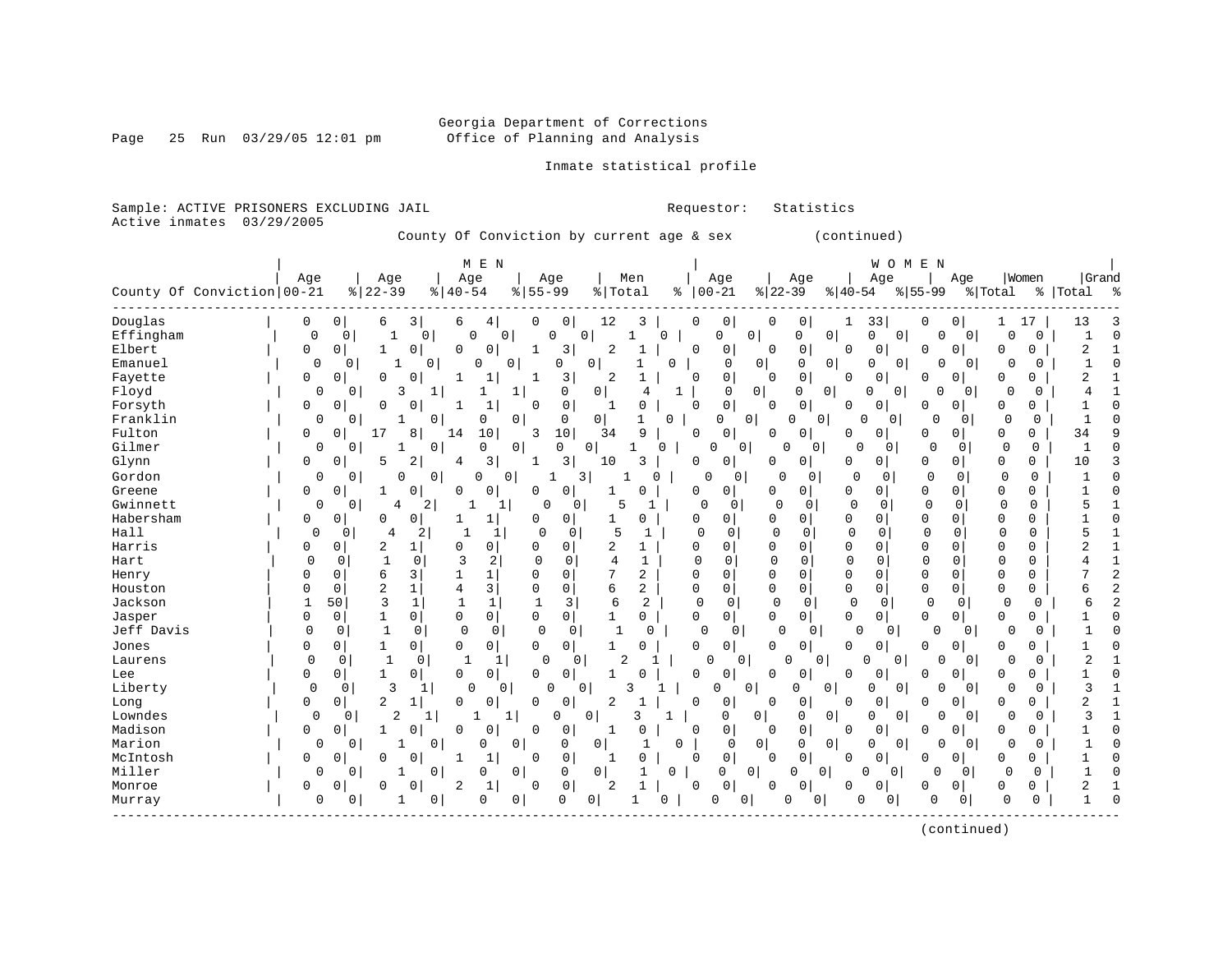Page 26 Run 03/29/05 12:01 pm

Inmate statistical profile

### Sample: ACTIVE PRISONERS EXCLUDING JAIL **Requestor:** Statistics Active inmates 03/29/2005

County Of Conviction by current age & sex (continued)

|                            |                |                         |                                | M E N                        |                            |                                |          |                            |                     |                  | W O M E                       | N                             |             |             |                 |
|----------------------------|----------------|-------------------------|--------------------------------|------------------------------|----------------------------|--------------------------------|----------|----------------------------|---------------------|------------------|-------------------------------|-------------------------------|-------------|-------------|-----------------|
|                            | Age            |                         | Age                            | Age                          | Age                        | Men                            |          | Age                        | Age                 |                  | Age                           | Age                           |             | Women       | Grand           |
| County Of Conviction 00-21 |                | $\frac{8}{6}$   22 - 39 |                                | $8   40 - 54$                | $55 - 99$<br>%             | % Total                        | ႜ        | $00 - 21$                  | $ 22-39$            |                  | $8 40-54$                     | $ 55-99$                      | % Total     |             | %   Total<br>္ဘ |
| Muscogee                   | 0              | $\overline{0}$          | 3                              | 5                            | 3 <br>1                    | 15<br>4                        |          | 0<br>0                     | 0                   | 0                | 0<br>0                        | 0<br>0                        | 0           | 0           | 15              |
| Newton                     | $\mathbf 0$    | $\mathbf 0$             | $\overline{c}$<br>$\mathbf{1}$ | 1                            | 0<br>0                     | 3                              |          | 0                          | $\overline{0}$<br>0 | 0                | 1<br>33                       | 0 <sup>1</sup><br>O           | -1          | 17          | 4<br>-1         |
| Oglethorpe                 | 0              | 0                       | $\Omega$<br>0                  | 1<br>1                       | 0<br>0                     | $\mathbf{1}$                   |          | 0<br>$\Omega$              | $\Omega$            | 0                | 0<br>0                        | 0<br>$\Omega$                 | 0           | $\Omega$    | C               |
| Paulding                   | 0              | 0                       | $\Omega$<br>0                  | 1<br>1                       | $\Omega$                   | 0                              | 0        | 0                          | 0<br>$\Omega$       | $\mathbf 0$      | 0<br>0                        | 0<br>$\overline{0}$           | 0           | $\Omega$    | 1               |
| Pierce                     | 0              | 0                       | 0<br>1                         | 2<br>1                       | 0<br>0                     | 3                              |          | 0<br>0                     | $\Omega$            | 0                | 0<br>0                        | 0<br>$\Omega$                 | O           | 0           | 3               |
| Pike                       | 0              | 0                       | $\mathbf 1$<br>0 <sup>1</sup>  |                              | 1<br>1                     | 3<br>3                         | 1        | $\mathbf{0}$               | 0                   | $\mathbf 0$<br>0 | $\mathbf{1}$<br>33            | $\Omega$<br> 0                | 1           | 17          | 4               |
| Polk                       | 0              | 0                       | $\Omega$                       | 0<br>O                       | $\mathbf 0$<br>$\Omega$    | O<br>1                         |          | 0<br>0                     | $\Omega$            | $\mathbf 0$      | $\Omega$<br>0                 | 0<br>O                        | O           | $\Omega$    |                 |
| Pulaski                    | 0              | $\Omega$                | 0<br>0                         | 1                            | 1<br>0                     | 0                              | 0        | $\Omega$                   | $\circ$<br>0        | $\overline{0}$   | O<br>0                        | O<br>0                        | 0           | 0           |                 |
| Putnam                     | 0              | 0                       | 3                              | $\mathbf{1}$                 | 0<br>$\Omega$              | $\mathbf{1}$<br>4              |          | 0<br>0                     | $\Omega$            | $\mathsf 0$      | 0<br>0                        | $\overline{0}$<br>0           | 0           | 0           |                 |
| Rabun                      | 0              | 0                       | 0                              | 0                            | 0<br>$\mathbf 0$           | 0<br>$\mathbf{1}$              | 0        | 0                          | 0<br>0              | 0                | 0<br>$\overline{0}$           | 0<br>0                        | 0           | 0           |                 |
| Randolph                   | 0              | 0                       | O                              | 0                            | 0<br>0                     | 1<br>U                         |          | 0<br>0                     | U                   | 0                | 0<br>0                        | 0<br>$\overline{0}$           | 0           | 0           |                 |
| Richmond                   | 1              | 50                      | 3<br>6                         | 4                            | 3<br>2                     | 7<br>13                        | 3        | 0<br>0                     | 1                   | 33               | $\cap$<br>0                   | $\Omega$<br>0                 | 1           | 17          | 14              |
| Rockdale                   | 0              | 0                       | 3                              | $\mathbf{1}$                 | $\mathbf 0$<br>0           | 4                              |          | 0<br>0                     | O                   | $\Omega$         | 0<br>01                       | 0<br>0                        | 0           | 0           | 4               |
| Spalding                   | 0              | $\mathbf 0$             | 3<br>1                         | 2<br>1                       | $\mathbf 0$                | $\mathbf 0$<br>5               |          | $\Omega$<br>0              | $\Omega$            | 0                | 0<br>0                        | 0<br>0                        | 0           | 0           |                 |
| Sumter                     | 0              | 0                       | 0<br>$\Omega$                  | 1<br>1                       | 0<br>0                     | 1<br>O                         |          | 0<br>0                     | U                   | 0                | $\mathbf 0$<br>0              | $\mathbf 0$<br>$\overline{0}$ | 0           | 0           |                 |
| Terrell                    | 0              | 0                       | 0<br>0 <sup>1</sup>            | 0<br>n                       | -1<br>3                    | -1                             | 0        | $\Omega$<br>0              | $\Omega$            | 0                | 0<br>$\mathbf 0$              | $\mathbf 0$<br>0              | $\Omega$    | $\mathbf 0$ |                 |
| Thomas                     | 0              | 0                       | 0<br>1                         | $\mathbf{1}$                 | $\Omega$<br>$\mathbf 0$    | 2<br>1                         |          | 0<br>0                     | 0                   | 0                | $\mathbf 0$<br>0              | $\mathbf 0$<br>0              | 0           | $\mathbf 0$ | 2               |
| Tift                       | $\mathbf 0$    | 0                       | 0<br>0                         | 1                            | 3                          | 2<br>1                         |          | $\Omega$<br>$\Omega$       | $\Omega$            | $\Omega$         | $\Omega$<br>0                 | $\Omega$<br>0                 | $\Omega$    | $\Omega$    | $\overline{2}$  |
| Toombs                     | 0              | 0                       | 2<br>1                         | $1\vert$<br>1                | U<br>0                     | 3<br>1                         |          | $\Omega$<br>0              | 0                   | $\Omega$         | 0<br>0                        | 0<br>$\Omega$                 | $\Omega$    | $\mathbf 0$ | 3               |
| Towns                      | $\mathbf{0}$   | 0                       | $\mathbf{1}$<br>0              | $\mathbf 0$<br>0             | $\Omega$<br>0              | $\mathbf 1$<br>0               |          | $\Omega$<br>0              | 0                   | 0                | $\mathbf 0$<br>0              | $\Omega$<br>0                 | $\Omega$    | $\mathbf 0$ |                 |
| Union                      | $\Omega$       | O                       | $\Omega$<br>$\Omega$           | $\mathbf{1}$                 | U<br>$\mathbf 0$           | 1<br>O                         |          | <sup>0</sup><br>0          | O                   | $\Omega$         | $\mathbf 0$<br>0              | $\mathbf{0}$<br>$\Omega$      | $\Omega$    | 0           |                 |
| Upson                      | $\Omega$       | O                       | $\mathbf 0$<br>$\mathbf 0$     | $\mathbf{1}$<br>$\mathbf{1}$ | 0<br>$\Omega$              | $\mathbf{1}$<br>0              |          | 0<br>0                     | $\mathbf 0$         | $\mathbf 0$      | 0<br>0                        | $\mathbf{0}$<br>0             | 0           | 0           |                 |
| Walker                     | $\Omega$       | 0                       | 2<br>1                         | $\mathbf 0$<br>$\mathbf 0$   | $\Omega$<br>0              | $\overline{2}$<br>1            |          | $\mathbf 0$<br>$\mathbf 0$ | $\mathbf{1}$        | 33               | $\mathbf{0}$<br>0             | $\mathbf 0$<br>0              | 1           | 17          | 3               |
| Walton                     | 0              | 0                       | $\mathbf 0$<br>0               | 2<br>1                       | 0 <sub>1</sub><br>$\Omega$ | $\overline{2}$<br>$\mathbf{1}$ |          | 0<br>0                     | <sup>0</sup>        | $\overline{0}$   | $\mathbf 0$<br>0 <sup>1</sup> | $\mathbf 0$<br>0 <sup>1</sup> | O           | 0           | 2               |
| Ware                       | $\mathbf 0$    | 0                       | $\overline{4}$<br>2            | 3<br>2                       | $\mathbf 0$<br>$\mathbf 0$ | 7<br>2                         |          | $\Omega$<br>0              | 0                   | 0                | $\Omega$<br>0                 | $\mathbf 0$<br>0              | 0           | 0           |                 |
| Washington                 | 0              | 0                       | 2<br>1                         | 0<br>0                       | 0<br>$\overline{0}$        | $\overline{2}$                 |          | 0<br>0                     | U                   | 0                | U<br>0                        | 0<br>$\overline{0}$           | O           | 0           | 2               |
| Wayne                      | $\mathbf 0$    | 0                       | $\mathbf{1}$<br>$\mathbf 0$    | $\Omega$<br>0                | $\Omega$<br>0              |                                | $\Omega$ | 0<br>0                     | $\Omega$            | 0 <sup>1</sup>   | ∩<br>$\mathbf 0$              | $\overline{0}$<br>O           | $\mathbf 0$ | $\Omega$    | $\overline{1}$  |
| Whitfield                  | 0              | 0                       | 1<br>$\overline{0}$            | 2<br>1                       | 2<br>7                     | 5                              |          | 0<br>0                     | 0                   | 0                | 0<br>0                        | 0<br>0                        | 0           | 0           | 5               |
| Wilkes                     | 0              | 0                       | 1<br>0                         | 0<br>0                       | $\mathbf 0$                | 0                              | $\Omega$ | 0                          | 0<br>0              | 0                | 0<br>0                        | 0<br>0                        | 0           | $\Omega$    | $\mathbf{1}$    |
|                            |                |                         |                                |                              |                            |                                |          |                            |                     |                  |                               |                               |             |             |                 |
| Total reported             |                | 2 100                   | 205 100                        | 135 100                      | 30 100                     | 372 100                        |          | $\mathbf 0$                | $\overline{0}$      | 3100             | 3 100                         | $\Omega$<br> 0                |             | 6 100       | 378 100         |
| Percent reported           |                | 100.0                   | 100.0                          | 100.0                        | 100.0                      |                                | 100.0    |                            | .0                  | 100.0            | 100.0                         | .0 <sub>1</sub>               |             | 100.0       | 100.0           |
|                            |                |                         |                                |                              |                            |                                |          |                            |                     |                  |                               |                               |             |             |                 |
| Not reported               | 0              |                         | 0                              | $\mathbf 0$                  | 0                          | 0                              |          | $\mathbf 0$                | $\mathbf 0$         |                  | $\mathbf 0$                   | 0                             |             | $\mathbf 0$ |                 |
|                            |                |                         |                                |                              |                            |                                |          |                            |                     |                  |                               |                               |             |             |                 |
| Total                      | $\overline{a}$ |                         | 205                            | 135                          | 30                         | 372                            |          | $\mathbf 0$                | 3                   |                  | 3                             | 0                             |             | 6           | 378             |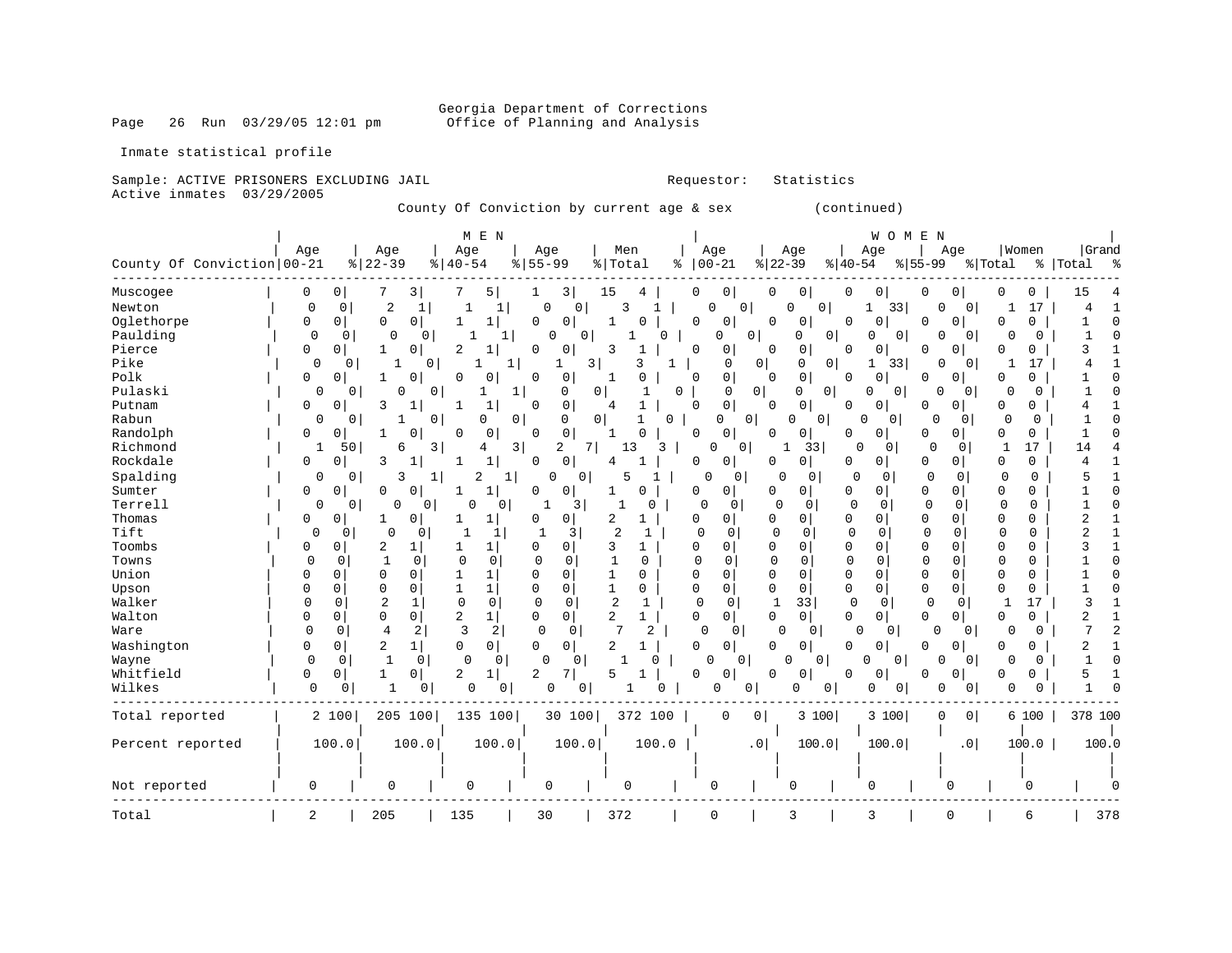Georgia Department of Corrections

#### Page 27 Run 03/29/05 12:01 pm Office of Planning and Analysis Inmate statistical profile

Sample: ACTIVE PRISONERS EXCLUDING JAIL **Requestor:** Statistics Active inmates 03/29/2005

Circ Of Conviction by current age & sex

|                    |              |                               |                                | M E N                          |                     |                         |                |              |                     |                            |              |                            | WOMEN       |          |                    |             |                |                |
|--------------------|--------------|-------------------------------|--------------------------------|--------------------------------|---------------------|-------------------------|----------------|--------------|---------------------|----------------------------|--------------|----------------------------|-------------|----------|--------------------|-------------|----------------|----------------|
|                    | Age          | Age                           | Age                            |                                | Age                 | Men                     |                | Age          |                     | Age                        |              | Age                        | Age         |          | Women              |             | Grand          |                |
| Circ Of Conviction | $ 00 - 21$   | $8   22 - 39$                 | $8   40 - 54$                  | $8 55-99$                      |                     | % Total                 | ႜ              | $ 00-21$     |                     | $ 22-39$                   | $ 40-54$     |                            | $ 55-99$    | % Total  |                    |             | %   Total      | ಿ              |
| Alapaha            | $\Omega$     | 0<br>3                        | 1<br>0                         | 0                              | 3                   | 4                       | 1              | 0            | 0                   | 0<br>0                     | 0            | 0                          | 0           | 0        | 0                  | 0           |                |                |
| Alcovy             | U            | 0<br>$\overline{2}$           | $\mathbf{1}$<br>3              | 2<br>$\Omega$                  | $\mathbf 0$         | 5                       | $\mathbf{1}$   | $\Omega$     | $\mathbf 0$         | 0<br>0                     | 1            | 33                         | 0           | 0        | 17<br>1            |             | 6              | $\overline{c}$ |
| Atlanta            | ი            | 17<br>0                       | 8<br>14                        | 10<br>3                        | 10                  | 34                      | 9              | O            | 0                   | 0<br>0                     | $\mathbf 0$  | $\mathbf 0$                | $\Omega$    | 0        | $\mathbf 0$        | 0           | 34             | 9              |
| Atlantic           | O            | 5<br>0                        | 2<br>$\mathbf{1}$              | $\mathbf{1}$<br>O              | $\mathbf{0}$        | 6                       | $\overline{a}$ | $\Omega$     | 0                   | $\mathbf 0$<br>0           | 0            | 0                          | $\mathbf 0$ | 0        | $\mathbf 0$        | 0           | б              | 2              |
| Augusta            |              | 11<br>50                      | 5<br>8                         | $\overline{2}$<br>6            | 7                   | 22                      | 6              | $\Omega$     | $\mathbf 0$         | 33<br>-1                   |              | $\Omega$<br>$\Omega$       | $\Omega$    | $\Omega$ | $\mathbf{1}$       | 17          | 23             | 6              |
| Blue Ridge         | O            | $\mathbf 0$<br>$\mathbf{1}$   | 0<br>$\mathbf{1}$              | 1<br>0                         | 0                   | 2                       | $\mathbf{1}$   | $\Omega$     | $\Omega$            | $\overline{0}$<br>$\Omega$ | 0            | 0                          | $\Omega$    | 0        | $\Omega$           | 0           | 2              |                |
| Brunswick          | $\Omega$     | 8<br>0                        | 5<br>4                         | 4                              | 2<br>7              | 15                      | 4              | 0            | 0                   | <sup>0</sup>               | 0            | 0<br>$\overline{0}$        | 0           | 0        | $\Omega$           | $\Omega$    | 15             | 4              |
| Chattahoochee      | 0            | 10<br>0                       | 7<br>5                         | 5<br>$\mathbf{1}$              | 3                   | 18                      | 5              | $\Omega$     | 0                   | 0<br>U                     | 0            | 0                          | 0           | 0        | $\mathbf 0$        | 0           | 18             | 5              |
| Cherokee           | $\Omega$     | $\mathbf 0$<br>$\Omega$       | $\overline{2}$<br>0            | 1                              | 3                   | 3                       |                | 0            | 0                   | O                          | 0            | $\Omega$<br>$\overline{0}$ | 0           | 0        | O                  | 0           | 3              | $\mathbf{1}$   |
| Clayton            | O            | 9<br>0                        | $\overline{a}$<br>4            |                                | 3                   | 12                      | 3              | <sup>0</sup> | 0                   | 0<br>U                     | $\Omega$     | 0                          | U           | 0        | 0                  | 0           | 12             | 3              |
| Cobb               | 0            | 7<br>0                        | 3<br>5                         | 4                              | 0<br>U              | 12                      | 3              |              | 0<br>$\Omega$       | $\Omega$                   | 0            | O<br>0                     | $\Omega$    | $\Omega$ | U                  | $\Omega$    | 12             | 3              |
| Conasauga          | 0            | 2<br>0                        | $\overline{2}$<br>$\mathbf{1}$ | 2<br>1                         | 7                   | 6                       | $\overline{2}$ | $\Omega$     | 0                   | 0<br>$\Omega$              | O            | 0                          | 0           | 0        | 0                  | 0           | 6              | 2              |
| Cordele            | 0            | 2<br>0                        | 1                              | 1<br>1                         | 0                   | 0                       | 3              |              | 0<br>0              | 0                          | 0            | 0<br>0                     | 0           | 0        | $\Omega$           | 0           | 3              | 1              |
| Coweta             | 0            | 0<br>4                        | 2<br>0                         | 0<br>0                         | 0                   | 4                       | 1              | 0            | $\mathbf 0$         | 0<br>0                     | 0            | 0                          | 0           | 0        | 0                  | 0           | 4              |                |
| Dougherty          | $\Omega$     | б<br>0                        | 3                              | 4<br>3                         | 1                   | $\overline{\mathbf{3}}$ | 11<br>3        |              | 0<br>$\overline{0}$ | 0                          | $\mathbf 0$  | 0<br>0                     | 0           | 0        | 0                  | $\Omega$    | 11             | 3              |
| Dublin             | O            | $\mathbf 0$                   | 0<br>$\mathbf{1}$              | 0<br>1                         | 0                   | 2                       |                | 0            | 0                   | 0<br>$\Omega$              | <sup>0</sup> | 0                          | 0           | 0        | 0                  | 0           | 2              | 1              |
| Eastern            | 0            | 10<br>0                       | 5                              | 3<br>4                         | 1                   | 3 <sup>1</sup><br>.5    | 4              | 0            | $\Omega$            | U                          | 0            | 0                          | 0           | 0        | 0                  | $\Omega$    | 15             | 4              |
| Flint              | 0            | $\mathbf 0$<br>6              | 3<br>-1                        | 1<br>0                         | $\mathbf{0}$        | 7                       | $\overline{c}$ | 0            | 0                   | 0<br>$\Omega$              | 0            | 0                          | 0           | 0        | 0                  | 0           | 7              | 2              |
| Griffin            | 0            | 0<br>4                        | 2                              | 5<br>4                         | 7 <sup>1</sup><br>2 | 11                      | 3              | $\Omega$     | 0 <sup>1</sup>      | $\Omega$                   | 0            | 33<br>1                    | 0           | 0        |                    | 17          | 12             | 3              |
| Gwinnett           | 0            | 0<br>4                        | 2<br>1                         | $\mathbf{1}$<br>$\Omega$       | 0                   | 5                       |                | 0            | 0                   | 0<br>0                     | 0            | 0                          | 0           | 0        | O                  | $\Omega$    | 5              | $\mathbf{1}$   |
| Houston            | $\Omega$     | 2<br>0                        | 1                              | 3<br>4                         | 0<br>$\mathbf 0$    | 6                       | 2              | <sup>0</sup> | 0                   | 0<br>U                     | 0            | 0                          | 0           | 0        | $\Omega$           | 0           | 6              | $\overline{c}$ |
| Lookout Mountain   | 0            | 3<br>0                        |                                | 1<br>1                         | 3                   | 5                       | 1              | $\Omega$     | 0                   | 33<br>1                    | 0            | 0                          | 0           | 0        | 17<br>$\mathbf{1}$ |             | б              | $\overline{2}$ |
| Macon              | $\Omega$     | 8<br>$\Omega$                 | 2<br>4                         |                                | 10<br>3             | 13                      | 3              | $\Omega$     | $\Omega$            | $\cap$<br>0                | $\mathbf 0$  | 0                          | 0           | 0        | $\mathbf 0$        | 0           | 13             | 3              |
| Middle             | 0            | 0<br>5                        | 2                              | 0<br>1                         | 0                   | 6                       | 2              | 0            | 0                   | 0<br>0                     | 0            | 0                          | 0           | 0        | 0                  | $\Omega$    | 6              | $\overline{c}$ |
| Mountain           | 0            | 0<br>1                        | 0                              | 1<br>0                         | 0                   | $\overline{c}$          | $\mathbf{1}$   |              | $\mathbf 0$         | $\Omega$<br>0              | $\Omega$     | $\mathbf 0$                | 0           | $\Omega$ | $\Omega$           | $\Omega$    | 2              |                |
| Northeastern       | 0            | $\Omega$<br>4                 | 2                              | 1<br><sup>0</sup>              | $\mathbf 0$         | 5                       | 1              | $\Omega$     | $\Omega$            | $\Omega$<br>0              | $\Omega$     | $\mathbf 0$                | $\Omega$    | $\Omega$ | $\Omega$           | $\Omega$    | 5              | $\mathbf{1}$   |
| Northern           | $\Omega$     | 4<br>$\Omega$                 | 2<br>4                         | 3<br>$\mathbf{1}$              | $\overline{3}$      | 9                       | $\overline{a}$ | $\Omega$     | 0                   | $\mathbf 0$<br>0           | $\Omega$     | $\mathbf{0}$               | 0           | $\Omega$ | $\Omega$           | 0           | 9              | 2              |
| Ocmulgee           | O            | 8<br>$\Omega$                 | 4<br>4                         | 3<br>$\Omega$                  | $\mathbf 0$         | 12                      | 3              | $\Omega$     | 0                   | $\Omega$<br>0              | $\Omega$     | 0                          | $\Omega$    | $\Omega$ | $\mathbf 0$        | $\mathbf 0$ | 12             | 3              |
| Oconee             | N            | $\overline{2}$<br>$\Omega$    | $\mathbf{1}$<br>$\mathbf{1}$   | $\mathbf{1}$<br>0              | 0                   | 3                       | 1              | $\Omega$     | $\Omega$            | $\Omega$<br>0              | 0            | $\mathbf 0$                | $\Omega$    | $\Omega$ | $\Omega$           | 0           | 3              | $\mathbf{1}$   |
| Ogeechee           | O            | $\mathbf{1}$<br>$\Omega$      | 0<br>$\mathbf{1}$              | $\mathbf{1}$<br>$\mathbf{0}$   | $\mathbf 0$         | $\overline{2}$          | 1              | 0            | $\mathbf 0$         | $\Omega$<br>$\Omega$       | $\mathbf 0$  | 0                          | 0           | 0        | $\Omega$           | $\Omega$    | 2              | $\mathbf{1}$   |
| Pataula            |              | $\overline{2}$<br>$\mathbf 0$ | $\mathbf{1}$<br>$\mathbf 0$    | 0 <sup>1</sup><br>$\mathbf{1}$ | 3                   | 3                       | 1              | $\Omega$     | $\circ$             | $\mathbf 0$<br>0           | 0            | 0                          | 0           | 0        | 0                  | 0           | 3              |                |
| Piedmont           | $\mathbf{1}$ | 5<br>50                       | 2<br>$\mathbf{1}$              | $\mathbf{1}$<br>3              | 10                  | 10                      | 3              | $\Omega$     | 0                   | 0                          | 0            | O<br>0                     | 0           | 0        | O                  | $\Omega$    | 10             | 3              |
| Rome               | 0            | 3<br>0                        | $\mathbf{1}$                   | $\mathbf{1}$<br>0              | 0                   | 4                       |                | 0            | 0                   | $\Omega$<br>0              | <sup>0</sup> | 0                          | U           | 0        | 0                  | 0           | 4              |                |
| South Georgia      | $\Omega$     | $\Omega$<br>$\Omega$          | 0                              | 1                              | 0<br>$\Omega$       |                         | U              | U            | $\Omega$            | O                          | 0            | 0<br>U                     | $\Omega$    | $\Omega$ | U                  | $\Omega$    | 1              | $\Omega$       |
| Southern           | 0            | 0<br>4                        | 2<br>5                         | 0<br>4                         | 0                   | 9                       | 2              | <sup>0</sup> | 0                   | 0<br>O                     | 0            | 0                          | 0           | 0        | 0                  | 0           | 9              | 2              |
| Southwestern       | 0            | 1<br>0                        | -1<br>0                        | 1                              | 0<br>0              | $\overline{2}$          |                | $\Omega$     | 0                   | $\Omega$                   | 0            | O<br>0                     | $\Omega$    | 0        | O                  | O           | $\overline{2}$ | $\mathbf{1}$   |
|                    |              |                               |                                |                                |                     |                         |                |              |                     |                            |              |                            |             |          |                    |             |                |                |

(continued)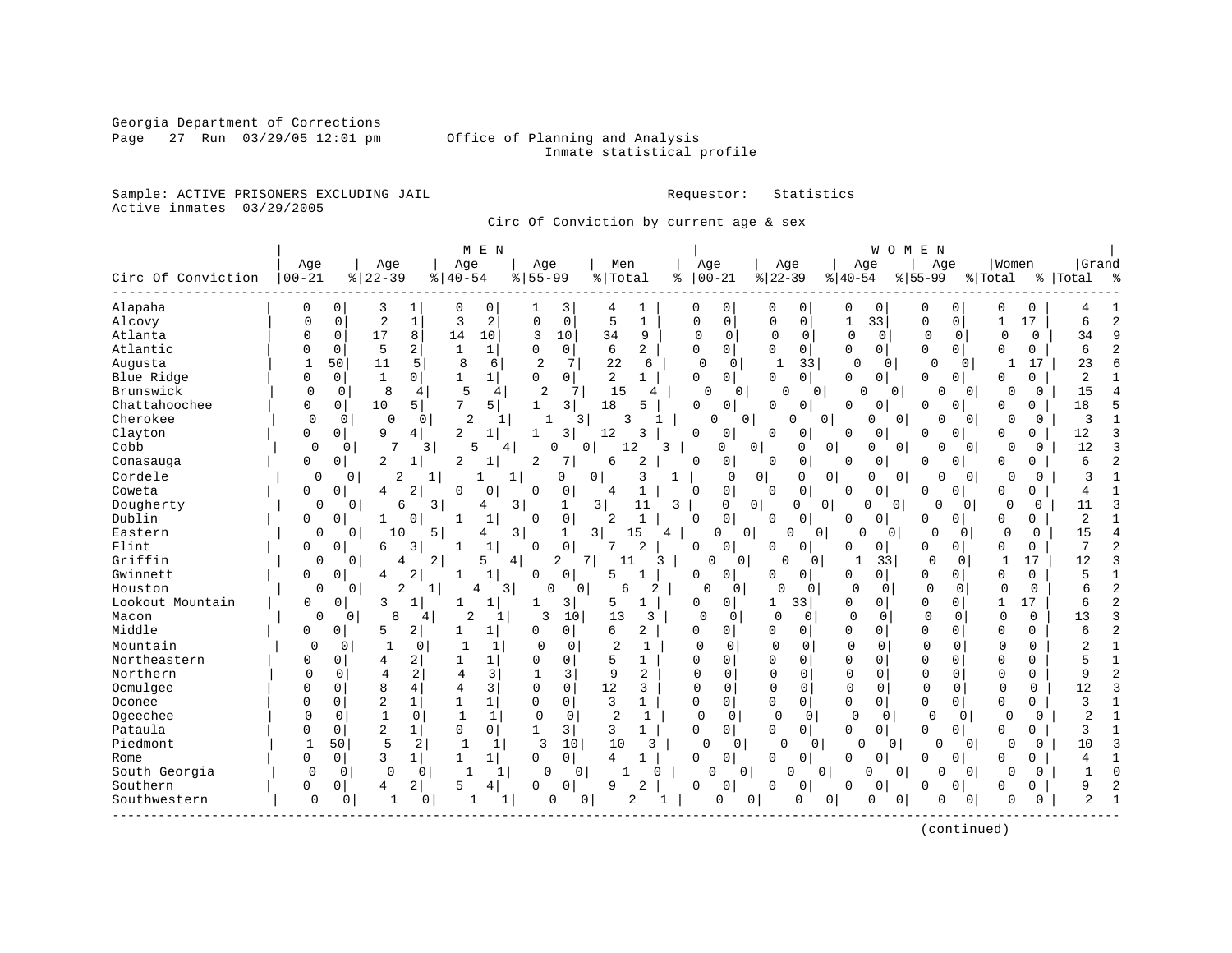Page 28 Run  $03/29/05$  12:01 pm

### Inmate statistical profile

Sample: ACTIVE PRISONERS EXCLUDING JAIL Requestor: Statistics Active inmates 03/29/2005

Circ Of Conviction by current age & sex (continued)

|                    |              |          |           |                       | M E N    |                       |                |         |          |               |                |           |              |              | W O M | Е         | N               |                |       |          |           |       |
|--------------------|--------------|----------|-----------|-----------------------|----------|-----------------------|----------------|---------|----------|---------------|----------------|-----------|--------------|--------------|-------|-----------|-----------------|----------------|-------|----------|-----------|-------|
|                    | Age          |          | Age       |                       | Age      | Age                   |                | Men     |          | Age           |                |           | Age          |              | Age   |           | Age             |                | Women |          | Grand     |       |
| Circ Of Conviction | $00 - 21$    |          | $ 22-39 $ | $\frac{1}{6}$   40-54 |          | $\frac{1}{6}$   55-99 |                | % Total |          | $8   00 - 21$ |                | $ 22-39 $ |              | $ 40-54 $    |       | $ 55-99 $ |                 | % Total        |       |          | % Total % |       |
| Stone Mountain     |              | $\Omega$ | 15        |                       | 8        |                       |                | 28      | 8        |               |                |           | 33           | $\Omega$     | 0     | $\Omega$  | U               |                |       | 17       | 29        |       |
| Tallapoosa         | O.           |          | 0         |                       |          |                       |                |         | 0        | <sup>0</sup>  | 0              |           | $\Omega$     | 0            |       |           |                 |                |       | 0        |           |       |
| Tifton             |              |          |           |                       |          |                       |                |         |          |               |                |           |              |              |       |           |                 |                |       | 0        |           |       |
| Toombs             |              |          |           |                       |          |                       |                |         |          |               |                |           |              |              |       | $\Omega$  |                 |                |       | $\Omega$ |           |       |
| Waycross           |              |          |           |                       |          |                       |                | 15      |          |               |                |           |              |              |       |           |                 |                |       |          |           |       |
| Western            |              |          |           |                       |          |                       |                | 10      |          |               |                |           |              | <sup>0</sup> |       |           | $\Omega$        |                |       |          | 10        |       |
| Rockdale           |              |          |           |                       |          |                       |                |         |          | U             | 0              |           |              |              |       |           |                 |                |       |          |           |       |
| Douglas            | <sup>0</sup> |          | 6         |                       | 6        | O                     | 0              | 12      | 3        |               | $\Omega$       |           | <sup>0</sup> |              | 33    |           | $\Omega$        | 0 <sup>1</sup> |       | 17       | 13        |       |
| Appalachian        |              |          |           |                       |          |                       |                |         |          |               | 0              |           | $\Omega$     |              |       |           |                 |                |       |          |           |       |
| Enotah             |              |          |           | 0                     |          |                       |                |         |          |               | N              |           |              | $\mathbf{0}$ |       | $\Omega$  |                 |                |       |          |           |       |
| Bell-Forsyth       |              |          |           |                       |          | U                     |                |         |          | <sup>n</sup>  | 0              | 0         | 0            | <sup>0</sup> |       |           |                 |                |       |          |           |       |
| Towaliga           | $\Omega$     |          |           |                       | 2        |                       |                | 3       | 5        |               | 0              | 01        |              | 0            | 0     | $\Omega$  |                 | 0              | O     |          |           |       |
| Paulding           | 0            |          | U         |                       |          |                       | 0 <sup>1</sup> |         |          | 0             | 0              | $\Omega$  | 0            | 0            |       |           |                 |                |       |          |           |       |
| Total reported     | 2 100        |          | 205 100   |                       | 135 100  | 30 100                |                | 372 100 |          | $\mathbf 0$   | 0 <sup>1</sup> |           | 3 100        |              | 3 100 | $\Omega$  | 0 <sup>1</sup>  |                | 6 100 |          | 378 100   |       |
| Percent reported   | 100.0        |          | 100.0     |                       | 100.0    |                       | 100.0          |         | 100.0    |               | .0             |           | 100.0        |              | 100.0 |           | .0 <sub>1</sub> |                | 100.0 |          |           | 100.0 |
|                    |              |          |           |                       |          |                       |                |         |          |               |                |           |              |              |       |           |                 |                |       |          |           |       |
| Not reported       | $\mathbf 0$  |          | $\Omega$  |                       | $\Omega$ |                       | $\Omega$       |         | $\Omega$ |               |                |           | O            |              | n     |           | ∩               |                |       |          |           |       |
| Total              | 2            |          | 205       |                       | 135      |                       | 30             |         | 372      |               | $\Omega$       |           |              |              |       |           | O               |                |       | 6        |           | 378   |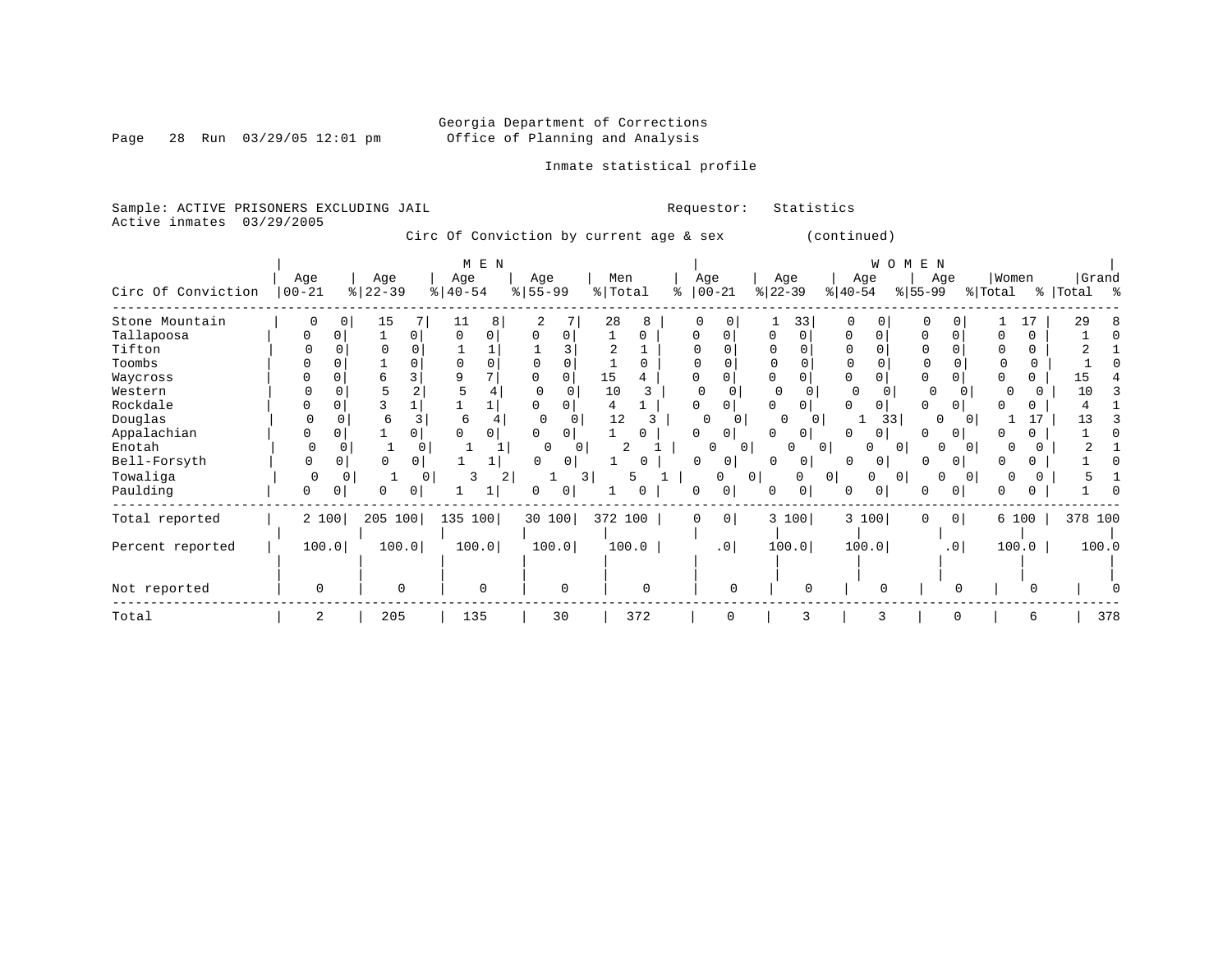# Georgia Department of Corrections<br>Page 29 Run 03/29/05 12:01 pm office of Planning and Analysis Office of Planning and Analysis

Inmate statistical profile

Sample: ACTIVE PRISONERS EXCLUDING JAIL **Requestor:** Statistics Active inmates 03/29/2005

Home County by current age & sex

|              |             |                            | M E N                                           |                            |                                |                     |                             |                            | W O M                         | E N                      |                          |                          |
|--------------|-------------|----------------------------|-------------------------------------------------|----------------------------|--------------------------------|---------------------|-----------------------------|----------------------------|-------------------------------|--------------------------|--------------------------|--------------------------|
|              | Age         | Age                        | Age                                             | Age                        | Men                            |                     | Age                         | Age                        | Age                           | Age                      | Women                    | Grand                    |
| Home County  | $00 - 21$   | $8   22 - 39$              | $8   40 - 54$                                   | $8 55-99$                  | % Total                        | ి                   | $ 00-21$                    | $ 22-39$                   | $ 40-54$                      | $ 55-99$                 | % Total                  | %   Total<br>း           |
| Appling      | 0           | 0<br>1                     | $\mathbf{1}$<br>0<br>0                          | 1<br>4                     | 2<br>1                         | 0                   | 0                           | 0<br>0                     | 0<br>0                        | 0<br>0                   | 0<br>0                   |                          |
| Atkinson     | 0           | $\mathbf 0$<br>$\Omega$    | $\mathbf 0$<br>$\mathbf 0$<br>0                 | $\mathbf{1}$<br>4          | $\mathbf{1}$<br>0              | 0                   | $\mathbf 0$                 | $\Omega$<br>$\overline{0}$ | $\mathbf 0$<br>$\mathbf 0$    | $\Omega$<br>$\mathbf 0$  | $\Omega$<br>0            | $\Omega$<br>1            |
| Baldwin      |             | $\overline{0}$<br>1        | 2 <br>$\overline{c}$<br>$1\vert$                | 0 <sup>1</sup><br>0        | 3<br>1                         | 0                   | $\overline{0}$              | $\mathbf 0$<br>0           | 0 <sup>1</sup><br>0           | 0<br>$\mathbf{0}$        | 0<br>0                   | 3<br>$\mathbf{1}$        |
| Barrow       | $\Omega$    | $\overline{2}$<br>0        | $\mathbf 0$<br>$\mathbf 0$<br>1                 | $\mathbf{1}$<br>4          | 3                              | $\mathbf{1}$        | $\Omega$<br>0               | $\Omega$<br>$\Omega$       | $\Omega$<br>0                 | 0<br>$\overline{0}$      | $\Omega$<br><sup>0</sup> | 3<br>$\mathbf{1}$        |
| Bartow       | $\Omega$    | $\Omega$<br>$\overline{0}$ | 3<br>3 <br>0                                    | $\mathbf{0}$<br>0          | ζ                              | 0                   | $\mathbf 0$                 | $\Omega$<br>0              | $\Omega$<br>$\mathbf 0$       | 0<br>$\Omega$            | $\Omega$<br>$\Omega$     | ζ<br>1                   |
| Ben Hill     | $\Omega$    | $\overline{2}$<br>$\Omega$ | $\Omega$<br>$\mathbf 0$                         | $\Omega$<br>0              | 2                              |                     | 0<br>C                      | <sup>0</sup><br>$\Omega$   | O                             | 0<br>$\Omega$<br>0       | $\cap$<br>$\Omega$       | 2<br>1                   |
| <b>Bibb</b>  | 0           | $\Omega$<br>4              | 2 <br>1<br>$1\vert$                             | $\overline{a}$<br>9        | 7<br>$\overline{c}$            | $\Omega$            | 0                           | 0<br>$\Omega$              | 0<br>$\Omega$                 | 0<br>0                   | $\Omega$<br>$\Omega$     | 7<br>2                   |
| Bleckley     | $\mathbf 0$ | 2<br>0                     | 1<br>1                                          | 1<br>0                     | 0                              |                     | 0<br>0                      | 0<br>0 <sup>1</sup>        | 0                             | 0<br>0<br>$\overline{0}$ | $\Omega$<br>$\Omega$     | 3                        |
| Brooks       | $\Omega$    | $\mathbf 0$<br>1           | $\mathbf{1}$<br>$\mathbf 0$<br>0                | 0<br>0                     | $\Omega$<br>1                  | $\Omega$            | 0                           | 0<br>0                     | 0<br>$\Omega$                 | $\mathbf 0$<br>0         | 0<br>$\Omega$            | O<br>$\mathbf{1}$        |
| Bulloch      | $\mathbf 0$ | 0<br>$\Omega$              | 0<br>1                                          | 0<br>1                     | $\Omega$                       | 0                   | $\Omega$                    | 0<br>$\overline{0}$<br>0   | $\Omega$                      | $\Omega$<br>0<br>0       | $\Omega$<br>$\Omega$     | $\Omega$                 |
| Burke        | $\Omega$    | $\mathbf 0$<br>1           | $\mathbf{1}$<br>$\mathbf 1$<br>1                | $\Omega$<br>0              | $\overline{2}$<br>$\mathbf{1}$ | $\Omega$            | 0                           | 0<br>$\mathbf 0$           | 0<br>0                        | $\mathbf 0$<br>0         | 0<br>$\mathbf 0$         | 2                        |
| <b>Butts</b> | 0           | 0<br>0                     | 0<br>0                                          | $\mathbf 0$<br>1           | 4<br>1                         | 0                   | $\Omega$                    | $\circ$<br>0<br>0          | $\Omega$                      | 0<br>$\circ$<br>$\Omega$ | O<br>0                   | $\Omega$<br>$\mathbf{1}$ |
| Camden       | $\Omega$    | $\mathbf 0$<br>O           | U<br>-1<br>1                                    | 0<br><sup>0</sup>          | $\Omega$<br>-1                 | $\Omega$            | $\mathbf 0$                 | 0<br>$\Omega$              | 0<br>0                        | $\mathbf 0$<br>0         | $\Omega$<br>0            | 1<br>U                   |
| Carroll      | 0           | 0                          | $\mathbf{1}$<br>ı                               | 0<br>1                     | $\overline{2}$<br>$\Omega$     | $\mathbf 1$         | 0<br>0                      | 0<br>$\Omega$              | 0<br>0                        | $\mathbf 0$<br>$\circ$   | $\Omega$<br>$\Omega$     | $\overline{2}$           |
| Catoosa      | $\Omega$    | $\mathbf 0$<br>O           | $\mathbf{1}$<br>0<br>1                          | 0<br>$\Omega$              | $\Omega$<br>1                  | $\Omega$            | $\Omega$                    | 0<br>$\Omega$              | 0<br>$\Omega$                 | 0<br>0,                  | 0<br>$\Omega$            | $\mathbf{1}$<br>U        |
| Chatham      | $\Omega$    | 0<br>10                    | 7<br>6                                          | 6<br>1                     | 18<br>4                        | 6                   | 0<br>$\mathbf 0$            | 0<br>0                     | $\Omega$<br>0                 | $\Omega$<br>0            | $\Omega$<br>$\Omega$     | 18<br>6                  |
| Cherokee     | $\Omega$    | $\mathbf 0$<br>1           | $\mathbf 1$<br>1                                | 0<br>$\Omega$              | $\overline{2}$                 | 0                   | $\Omega$                    | 0<br>$\Omega$              | 0<br>0                        | 0<br>$\Omega$            | 0<br>$\Omega$            | 2                        |
| Clarke       | 0           | 0<br>5                     | 3<br>4                                          | 3 <br>0                    | 9<br>$\mathbf 0$               | 3                   | $\mathbf 0$<br>$\mathbf{0}$ | $\Omega$<br>0              | $\mathbf 0$<br>$\mathbf 0$    | $\Omega$<br>$\mathbf 0$  | $\mathbf 0$<br>0         | 3<br>9                   |
| Clayton      | 0           | 0<br>7                     | 4<br>1<br>1                                     | 4<br>1                     | 3<br>9                         | 0                   | $\mathbf{0}$                | 33 <br>1                   | $\mathbf 0$<br>0              | 0<br>$\overline{0}$      | $\mathbf{1}$<br>17       | 3<br>10                  |
| Cobb         | 0           | 5<br>0                     | 6<br>3                                          | 5<br>0<br>0                | 11                             | 3<br>0              | 0                           | $\mathbf 0$<br>$\mathbf 0$ | $\overline{0}$<br>$\mathbf 0$ | $\Omega$<br>0            | $\mathbf 0$<br>0         | 3<br>11                  |
| Coffee       | 0           | 0<br>0                     | 0<br>$\mathbf 1$<br>1                           | $\mathbf{0}$<br>0          | 1<br>$\mathbf 0$               | 0                   | 0                           | 0<br>0                     | 0<br>0                        | 0<br>0                   | 0<br>0                   | $\Omega$<br>$\mathbf{1}$ |
| Colquit      | $\Omega$    | 0<br>0                     | $\overline{a}$<br>2<br>0                        | 0<br>0                     | 2                              | $\Omega$            | 0                           | $\Omega$<br>0              | $\mathbf 0$<br>0              | $\Omega$<br>0            | $\mathbf 0$<br>0         |                          |
| Columbia     | በ           | $\Omega$<br>O              | 0<br>$\Omega$<br>$\overline{0}$                 | 1<br>4                     | 1<br>$\Omega$                  | 0                   | $\Omega$                    | $\Omega$<br>0              | 0<br>0                        | 0<br>$\Omega$            | $\Omega$<br>$\Omega$     | U                        |
| Coweta       | $\Omega$    | 0                          | $\mathbf 0$<br>0<br>1                           | $\mathbf 0$<br>0           | 1<br>$\Omega$                  | $\Omega$            | $\Omega$                    | $\mathbf 0$<br>0           | $\Omega$<br>$\mathbf 0$       | 0<br>$\Omega$            | $\mathbf 0$<br>0         | O                        |
| Crisp        |             | $\Omega$<br>0              | $\Omega$<br>1<br>1                              | $\Omega$<br>0              | $\Omega$<br>1                  | $\Omega$            | $\Omega$                    | 0<br>$\Omega$              | 0<br>$\Omega$                 | 0<br>$\Omega$            | $\Omega$<br>0            | U                        |
| Decatur      |             | $\mathbf 0$<br>0           | $\overline{2}$<br>2 <br>0                       | 0<br>0                     | 2<br>$\mathbf{1}$              | $\Omega$            | 0                           | $\mathbf 0$<br>0           | 0<br>$\mathbf 0$              | 0<br>0                   | 0<br>$\mathbf 0$         | 2<br>$\mathbf{1}$        |
| DeKalb       | 0           | $\mathbf 0$<br>21          | 5<br>12<br>$\overline{4}$                       | $\mathbf 0$<br>$\mathbf 0$ | 26<br>8                        | $\Omega$            | $\mathbf 0$                 | 0<br>$\mathbf 0$           | $\mathbf 0$<br>0              | $\mathbf 0$<br>0         | $\mathbf 0$<br>0         | 26<br>8                  |
| Dougherty    | O           | 0<br>4                     | 2 <br>3 <br>4                                   | 4<br>1                     | 9<br>3                         | 0                   | 0                           | 0<br>0                     | $\mathbf 0$<br>0              | 0<br>$\overline{0}$      | 0<br>0                   | 9<br>3                   |
| Douglas      | $\Omega$    | $\overline{2}$<br>$\Omega$ | 3<br>3<br>1                                     | $\mathbf 0$<br>0           | 5                              | $\overline{a}$<br>0 | 0                           | $\cap$<br>0                | 33<br>1                       | $\Omega$<br>$\mathbf 0$  | 17<br>1                  | $\overline{2}$<br>6      |
| Effingham    | $\Omega$    | 0<br>1                     | $\mathbf 0$<br>0 <sup>1</sup><br>1 <sup>1</sup> | 0<br>0                     | 0<br>1                         | 0                   | 0                           | 0<br>0                     | 0 <sup>1</sup><br>0           | 0<br>0                   | 0<br>0                   | O<br>1                   |
| Elbert       | $\Omega$    | 0<br>$\mathbf{1}$          | $\mathbf{1}$<br>0<br>0                          | 1<br>4                     | $\overline{2}$                 | 1                   | $\Omega$<br>0 <sup>1</sup>  | 0 <sup>1</sup><br>$\Omega$ | $\Omega$<br>0                 | 0<br>0                   | 0<br>$\Omega$            | 2                        |
| Fayette      | O           | 0<br>0 <sup>1</sup>        | $\circ$<br>1<br>1                               | 4 <br>1                    | 2                              | 0                   | $\mathbf 0$                 | 0<br>$\Omega$              | 0<br>0                        | 0<br>N                   | $\Omega$<br>0            | $\overline{2}$<br>1      |
| Floyd        | $\Omega$    | 3<br>0                     | 2<br>0                                          | 0                          | 3<br>0                         |                     | $\Omega$<br>0               | U<br>0                     | O                             | 0<br>0<br>0              | 0                        | 3<br>1                   |
| Franklin     | 0           | 2<br>0                     | 0<br>$1\vert$<br>$\Omega$                       | 0<br>$\Omega$              | 2                              | <sup>0</sup>        | 0                           | 0<br>$\Omega$              | 0<br>$\Omega$                 | O<br>$\Omega$            | $\Omega$<br>$\Omega$     | 2<br>$\mathbf{1}$        |
| Fulton       | 0           | 23<br>0                    | 13<br>17                                        | 15<br>3                    | 13<br>43                       | 14                  | 0<br>0                      | $\mathbf{0}$<br>0          | 0                             | 0<br>$\Omega$<br>0       | $\cap$<br>0              | 13<br>43                 |
| Gilmer       | $\Omega$    | 0<br>1                     | $\overline{0}$<br>$1\vert$<br>0                 | 0<br>0                     | $\Omega$                       | 0                   | 0                           | 0<br>$\Omega$              | 0<br><sup>0</sup>             | 0<br>Ω                   | $\Omega$<br>0            | $\mathbf{1}$<br>$\Omega$ |
|              |             |                            |                                                 |                            |                                |                     |                             |                            |                               |                          |                          |                          |

(continued)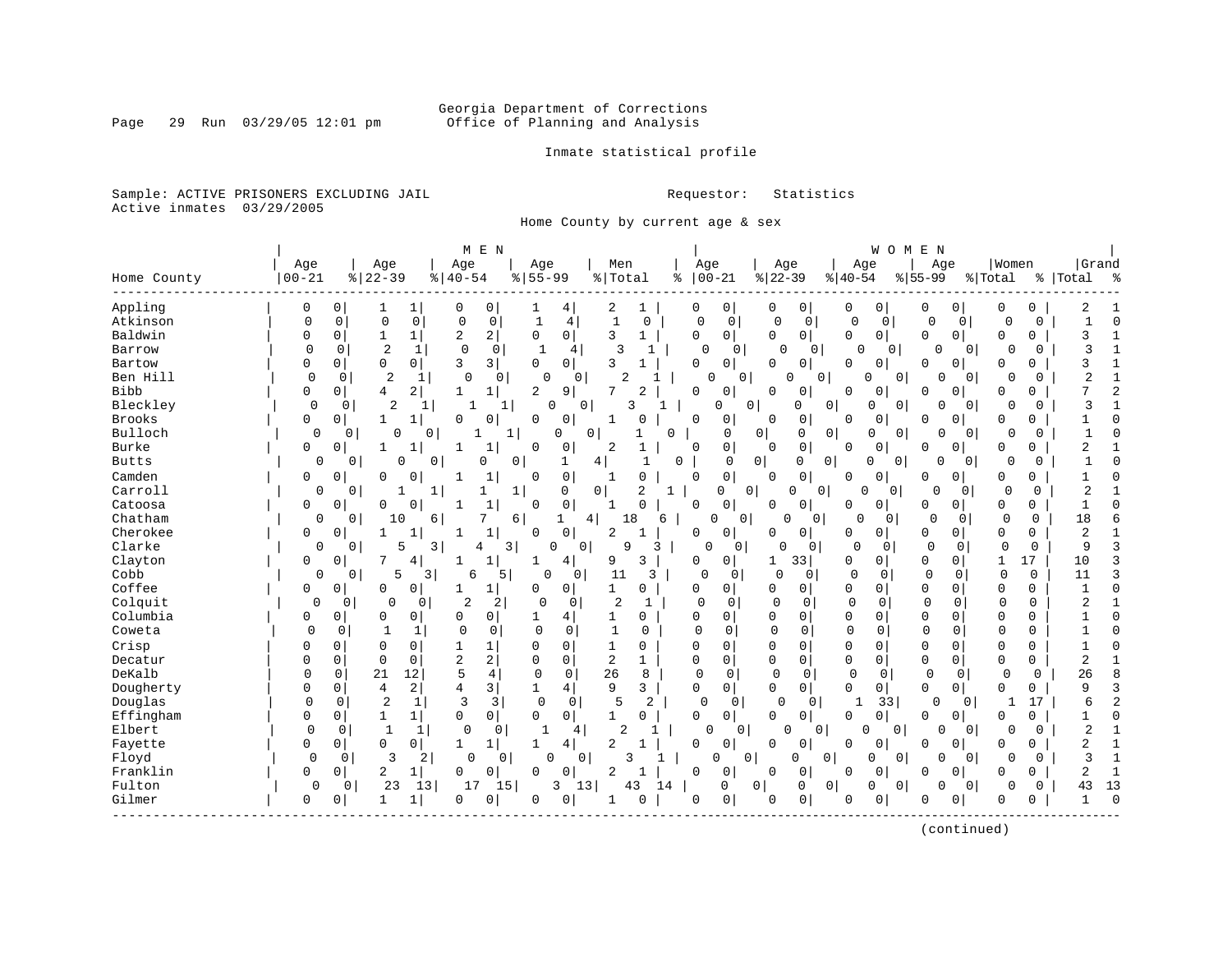Page 30 Run  $03/29/05$  12:01 pm

### Inmate statistical profile

Sample: ACTIVE PRISONERS EXCLUDING JAIL Requestor: Statistics Active inmates 03/29/2005

Home County by current age & sex (continued)

| Women<br>Grand<br>Age<br>Age<br>Age<br>Age<br>Men<br>Age<br>Age<br>Age<br>Age<br>$ 22-39$<br>$00 - 21$<br>$8   22 - 39$<br>$8   40 - 54$<br>$8 55-99$<br>% Total<br>$00 - 21$<br>$ 40-54$<br>$8 55-99$<br>% Total<br>%   Total<br>ႜ<br>್ಠಿ<br>2<br>2<br>0<br>$\mathbf 0$<br>0<br>$\Omega$<br>2<br>2<br>7<br>0<br>0<br>0<br>0<br>0<br>0<br>0<br>$\Omega$<br>4<br>4<br>1<br>0<br>0<br>0<br>$\mathbf{1}$<br>$\mathbf 1$<br>$\mathbf{1}$<br>3<br>$\Omega$<br>$\Omega$<br>$\mathbf 0$<br>0<br>$\mathbf 0$<br>$\mathbf 0$<br>3<br>O<br>$\Omega$<br>1<br>4<br>1<br>0<br>$\mathbf 0$<br>$\mathbf 1$<br>$\mathbf 0$<br>$\mathbf 0$<br>0<br>1<br>$\Omega$<br>0<br>$\Omega$<br>0<br>0<br>$\Omega$<br>0<br>$\Omega$<br>0<br>$\Omega$<br>O<br>O<br>1<br>$\Omega$<br>$\Omega$<br>3 <br>$\overline{0}$<br>2<br>3<br>0<br>5<br>2<br>0<br>0<br>$\Omega$<br>$\Omega$<br>$\mathbf 0$<br>5<br>0<br>$\Omega$<br>$\Omega$<br>$\Omega$<br>$\Omega$<br>0<br>Ω<br>$\Omega$<br>$\Omega$<br>$\mathbf{1}$<br>$\mathbf 1$<br>$\mathbf 0$<br>$\mathbf{1}$<br>$\circ$<br>$\mathbf{1}$<br>0<br>0<br>0<br>$\Omega$<br>0<br>O<br>$\Omega$<br>0<br>0<br>$\Omega$<br>0<br>0<br>∩<br>5<br>0<br>0<br>3<br>2<br>1<br>4 <br>5<br>2<br>0<br>0<br>0<br>$\mathbf 0$<br>0 <sup>1</sup><br>0<br>1<br>$\Omega$<br>0<br>$\Omega$<br>0<br>$\overline{2}$<br>$\overline{2}$<br>$\mathbf 0$<br>2<br>2<br>$\Omega$<br>0<br>$\Omega$<br>1<br>O<br>0<br>0<br>$\Omega$<br>0<br>0<br>$\cap$<br>0<br>$\Omega$<br>$\Omega$<br>$\overline{a}$<br>2<br>$\overline{0}$<br>2<br>2<br>0<br>0<br>$\Omega$<br>$\Omega$<br>$\Omega$<br>0<br>0<br>$\Omega$<br>0<br>0<br>$\Omega$<br>0<br>$\Omega$<br>0<br>0<br>2<br>$\mathbf{1}$<br>3<br>$\Omega$<br>0<br>$\mathbf{1}$<br>$\Omega$<br>0<br>3<br>0<br>$\mathbf{0}$<br>0<br>0<br>$\Omega$<br>$\overline{0}$<br>0<br>1<br>U<br>O<br>$\Omega$<br>2<br>3<br>0<br>0<br>2<br>0<br>$\overline{0}$<br>б<br>0<br>0<br>4<br>6<br>0<br>0<br>0<br>0<br>0<br>0<br>0<br>0<br>50<br>0<br>3<br>0<br>0<br>0<br>$\Omega$<br>$\overline{0}$<br>0<br>3<br>1<br>0<br>1<br>1<br>4<br>$\Omega$<br>0<br>0<br>0<br>Jeff Davis<br>0<br>0<br>0<br>0<br>0<br>$\overline{0}$<br>0<br>0<br>$\Omega$<br>$\Omega$<br>1<br>0<br>$\Omega$<br>0<br>0<br>$\Omega$<br>0<br>0<br>Jenkins<br>$\overline{c}$<br>2<br>$\Omega$<br>2<br>$\mathbf 1$<br>$\Omega$<br>0<br>0<br>0<br>1<br>$\Omega$<br>0 <sup>1</sup><br>0<br>0<br>0<br>0<br>$\overline{0}$<br>0<br>0<br>$\Omega$<br>$\Omega$<br>0<br>Laurens<br>$\overline{c}$<br>0<br>0<br>$\overline{2}$<br>$\mathbf 0$<br>2<br>0<br>$\mathbf 0$<br>$\Omega$<br>$\Omega$<br>0<br>0<br>$\Omega$<br>0<br>0<br>0<br>O<br>∩<br>Liberty<br>2<br>0<br>0<br>3<br>0<br>0<br>٦<br>0<br>0<br>1<br>0<br>0<br>O<br>0<br>$\Omega$<br>O<br>0<br>1<br>1<br>0<br>Lincoln<br>0<br>0<br>0<br>$\Omega$<br>$\Omega$<br>0<br>0<br>O<br>$\Omega$<br>$\Omega$<br>0<br>0<br>$\Omega$<br>O<br>0<br>-1<br>O<br>-1<br><sup>0</sup><br>3<br>O<br>2<br>1<br>$\Omega$<br>$\Omega$<br>0<br><sup>0</sup><br>$\Omega$<br>$\Omega$<br>$\Omega$<br>$\Omega$<br>1<br>1<br>1<br>$\Omega$<br>O<br>$\Omega$<br>$\Omega$<br>$\Omega$<br>3<br>Marion<br>$\mathbf{0}$<br>0<br>0<br>$\Omega$<br>U<br>0<br>0<br>0<br>0<br>0<br>0<br>0<br>0<br>0<br>0<br>0<br>0<br>0<br>$\circ$<br>$\mathbf 0$<br>$\Omega$<br>$\mathbf 0$<br>0<br>0<br>0<br>0<br>0<br>0<br>$\Omega$<br>0<br>$\Omega$<br>$\circ$<br>$\mathbf 0$<br>$\mathbf{1}$<br>1<br>$1\vert$<br>0<br>McIntosh<br>0<br>$\mathbf{1}$<br>$\circ$<br>2<br>0<br>$\mathbf 0$<br>0<br>$\Omega$<br>$\mathbf 0$<br>2<br>0<br>0<br>1<br>0<br>$\Omega$<br>0<br>0<br>0<br>0<br>$\Omega$<br>0<br>$\Omega$<br>$\Omega$<br>0<br>0<br>$\Omega$<br>0<br>$\Omega$<br>0<br>0<br>$\mathbf 0$<br>1<br>Ω<br>$\Omega$<br>0<br>0<br>1<br>1<br>11<br>Mitchell<br>0<br>0<br>0 <sup>1</sup><br>0<br>0<br>0<br>$\Omega$<br>0<br>0<br>0<br>0<br>0<br>0<br>0<br>0<br>0<br>0<br>$\Omega$<br>$\Omega$<br>$\Omega$<br>$\mathbf 0$<br>$\Omega$<br>$\mathbf 0$<br>0<br>1<br>-1<br>0<br>0<br>$\Omega$<br>0<br>0<br>$\Omega$<br>0<br>$\Omega$<br>O<br>∩<br>$\Omega$<br>Morgan<br>0<br>0<br>0<br>0<br>0<br>$\Omega$<br>$\Omega$<br>0<br>$\Omega$<br>$\Omega$<br>0<br>0<br>0<br>0<br>0<br>0<br>1<br>7<br>5<br>$\mathbf 0$<br>12<br>Muscogee<br>$\mathbf 0$<br>$\Omega$<br>0<br>12<br>$\Omega$<br>$\Omega$<br>0<br>0<br>$\Omega$<br>$\cap$<br>0<br>$\Omega$<br>$\Omega$<br>4<br>4<br>O<br>4<br>2<br>17<br>Newton<br>$\mathbf 0$<br>$\Omega$<br>$\mathbf 1$<br>33<br>$\mathbf{0}$<br>$\Omega$<br>3<br>2<br>$\Omega$<br>0<br>$\Omega$<br>0<br>0<br>1<br>0<br>0<br>O<br>1<br>$\overline{2}$<br>Oglethorpe<br>$\mathbf{1}$<br>$\mathbf 0$<br>$\mathbf 0$<br>$\mathbf 0$<br>$\mathbf 0$<br>$\Omega$<br>$\mathbf 0$<br>2<br>$\Omega$<br>0<br>$\mathbf 1$<br>$\Omega$<br>1<br>0<br>0<br>$\Omega$<br>0<br>4<br>$\Omega$<br>Paulding<br>$1\,$<br>$\Omega$<br>$\Omega$<br>0<br>$\mathbf 0$<br>$\mathbf{1}$<br>$\mathbf 0$<br>$\Omega$<br>$\mathbf 0$<br>0<br>$\Omega$<br>1<br>$\Omega$<br>0<br>0<br>$\Omega$<br>$\Omega$<br>$\Omega$<br>$\Omega$<br>$\Omega$<br>$\mathbf 1$<br>$\mathbf{1}$<br>0<br>Pierce<br>$\Omega$<br>0<br>$\Omega$<br>0<br>$\mathbf{0}$<br>$\mathbf 0$<br>$\mathbf 0$<br>$\mathbf 0$<br>0<br>$\mathbf 0$<br>0<br>0<br>0<br>1<br><sup>0</sup><br>0<br>0<br>Pike<br>$\Omega$<br>$\mathbf{1}$<br>$\mathbf{1}$<br>$\mathbf 0$<br>0<br>2<br>$\mathbf 0$<br>0<br>33<br>$\mathbf 0$<br>17<br>3<br>0<br>1<br>$\mathbf 1$<br>0<br>$\Omega$<br>1<br>0<br>1<br>Polk<br>0<br>0<br>0<br>$\Omega$<br>0<br>$\Omega$<br>$\mathbf{1}$<br>$\Omega$<br>$\Omega$<br>0 <sup>1</sup><br>0<br>0<br>0<br>$\Omega$<br>0<br>0<br>$\Omega$<br>1<br>O<br>$\mathbf{1}$<br>$\overline{2}$<br>Putnam<br>$\Omega$<br>0<br>1<br>1<br>$\Omega$<br>$\Omega$<br>1<br>0<br>$\Omega$<br>0<br>U<br>0<br>0<br>$\Omega$<br>$\Omega$<br>$\Omega$<br>2<br>0<br>Rabun<br>0<br>0<br>$\mathbf 0$<br>$\circ$<br>0<br>$\mathbf 0$<br>$\overline{0}$<br>$\mathbf 0$<br>0<br>0<br>1<br>1<br>0<br>0<br>$\Omega$<br>0<br>0<br>0<br>0<br>1<br>Randolph<br>2<br>2<br>0<br>$\Omega$<br> 0 <br>0<br>0<br>1<br>0<br>0<br>0<br>0<br>0<br>0<br>$\Omega$<br>0<br>$\Omega$<br>1<br>4<br>$\mathbf{1}$<br>3<br>3<br>12<br>0<br>33<br>$\overline{0}$<br>13<br>50<br>6<br>0<br>0<br>17<br>4<br>0<br>1<br>4<br>O<br>Δ<br>4 |             |  | M E N |  |  |  | WOMEN |  |
|---------------------------------------------------------------------------------------------------------------------------------------------------------------------------------------------------------------------------------------------------------------------------------------------------------------------------------------------------------------------------------------------------------------------------------------------------------------------------------------------------------------------------------------------------------------------------------------------------------------------------------------------------------------------------------------------------------------------------------------------------------------------------------------------------------------------------------------------------------------------------------------------------------------------------------------------------------------------------------------------------------------------------------------------------------------------------------------------------------------------------------------------------------------------------------------------------------------------------------------------------------------------------------------------------------------------------------------------------------------------------------------------------------------------------------------------------------------------------------------------------------------------------------------------------------------------------------------------------------------------------------------------------------------------------------------------------------------------------------------------------------------------------------------------------------------------------------------------------------------------------------------------------------------------------------------------------------------------------------------------------------------------------------------------------------------------------------------------------------------------------------------------------------------------------------------------------------------------------------------------------------------------------------------------------------------------------------------------------------------------------------------------------------------------------------------------------------------------------------------------------------------------------------------------------------------------------------------------------------------------------------------------------------------------------------------------------------------------------------------------------------------------------------------------------------------------------------------------------------------------------------------------------------------------------------------------------------------------------------------------------------------------------------------------------------------------------------------------------------------------------------------------------------------------------------------------------------------------------------------------------------------------------------------------------------------------------------------------------------------------------------------------------------------------------------------------------------------------------------------------------------------------------------------------------------------------------------------------------------------------------------------------------------------------------------------------------------------------------------------------------------------------------------------------------------------------------------------------------------------------------------------------------------------------------------------------------------------------------------------------------------------------------------------------------------------------------------------------------------------------------------------------------------------------------------------------------------------------------------------------------------------------------------------------------------------------------------------------------------------------------------------------------------------------------------------------------------------------------------------------------------------------------------------------------------------------------------------------------------------------------------------------------------------------------------------------------------------------------------------------------------------------------------------------------------------------------------------------------------------------------------------------------------------------------------------------------------------------------------------------------------------------------------------------------------------------------------------------------------------------------------------------------------------------------------------------------------------------------------------------------------------------------------------------------------------------------------------------------------------------------------------------------------------------------------------------------------------------------------------------------------------------------------------------------------------------------------------------------------------------------------------------------------------------------------------------------------------------------------------------------------------------------------------------------------------------------------------------------------------------------------------------------------------------------------------------------------------------------------------------------------------------------------------------------------------------------------------------------------------------------------------------------------------------------------------------------------------------|-------------|--|-------|--|--|--|-------|--|
|                                                                                                                                                                                                                                                                                                                                                                                                                                                                                                                                                                                                                                                                                                                                                                                                                                                                                                                                                                                                                                                                                                                                                                                                                                                                                                                                                                                                                                                                                                                                                                                                                                                                                                                                                                                                                                                                                                                                                                                                                                                                                                                                                                                                                                                                                                                                                                                                                                                                                                                                                                                                                                                                                                                                                                                                                                                                                                                                                                                                                                                                                                                                                                                                                                                                                                                                                                                                                                                                                                                                                                                                                                                                                                                                                                                                                                                                                                                                                                                                                                                                                                                                                                                                                                                                                                                                                                                                                                                                                                                                                                                                                                                                                                                                                                                                                                                                                                                                                                                                                                                                                                                                                                                                                                                                                                                                                                                                                                                                                                                                                                                                                                                                                                                                                                                                                                                                                                                                                                                                                                                                                                                                                                                                                     |             |  |       |  |  |  |       |  |
|                                                                                                                                                                                                                                                                                                                                                                                                                                                                                                                                                                                                                                                                                                                                                                                                                                                                                                                                                                                                                                                                                                                                                                                                                                                                                                                                                                                                                                                                                                                                                                                                                                                                                                                                                                                                                                                                                                                                                                                                                                                                                                                                                                                                                                                                                                                                                                                                                                                                                                                                                                                                                                                                                                                                                                                                                                                                                                                                                                                                                                                                                                                                                                                                                                                                                                                                                                                                                                                                                                                                                                                                                                                                                                                                                                                                                                                                                                                                                                                                                                                                                                                                                                                                                                                                                                                                                                                                                                                                                                                                                                                                                                                                                                                                                                                                                                                                                                                                                                                                                                                                                                                                                                                                                                                                                                                                                                                                                                                                                                                                                                                                                                                                                                                                                                                                                                                                                                                                                                                                                                                                                                                                                                                                                     | Home County |  |       |  |  |  |       |  |
|                                                                                                                                                                                                                                                                                                                                                                                                                                                                                                                                                                                                                                                                                                                                                                                                                                                                                                                                                                                                                                                                                                                                                                                                                                                                                                                                                                                                                                                                                                                                                                                                                                                                                                                                                                                                                                                                                                                                                                                                                                                                                                                                                                                                                                                                                                                                                                                                                                                                                                                                                                                                                                                                                                                                                                                                                                                                                                                                                                                                                                                                                                                                                                                                                                                                                                                                                                                                                                                                                                                                                                                                                                                                                                                                                                                                                                                                                                                                                                                                                                                                                                                                                                                                                                                                                                                                                                                                                                                                                                                                                                                                                                                                                                                                                                                                                                                                                                                                                                                                                                                                                                                                                                                                                                                                                                                                                                                                                                                                                                                                                                                                                                                                                                                                                                                                                                                                                                                                                                                                                                                                                                                                                                                                                     | Glynn       |  |       |  |  |  |       |  |
|                                                                                                                                                                                                                                                                                                                                                                                                                                                                                                                                                                                                                                                                                                                                                                                                                                                                                                                                                                                                                                                                                                                                                                                                                                                                                                                                                                                                                                                                                                                                                                                                                                                                                                                                                                                                                                                                                                                                                                                                                                                                                                                                                                                                                                                                                                                                                                                                                                                                                                                                                                                                                                                                                                                                                                                                                                                                                                                                                                                                                                                                                                                                                                                                                                                                                                                                                                                                                                                                                                                                                                                                                                                                                                                                                                                                                                                                                                                                                                                                                                                                                                                                                                                                                                                                                                                                                                                                                                                                                                                                                                                                                                                                                                                                                                                                                                                                                                                                                                                                                                                                                                                                                                                                                                                                                                                                                                                                                                                                                                                                                                                                                                                                                                                                                                                                                                                                                                                                                                                                                                                                                                                                                                                                                     | Gordon      |  |       |  |  |  |       |  |
|                                                                                                                                                                                                                                                                                                                                                                                                                                                                                                                                                                                                                                                                                                                                                                                                                                                                                                                                                                                                                                                                                                                                                                                                                                                                                                                                                                                                                                                                                                                                                                                                                                                                                                                                                                                                                                                                                                                                                                                                                                                                                                                                                                                                                                                                                                                                                                                                                                                                                                                                                                                                                                                                                                                                                                                                                                                                                                                                                                                                                                                                                                                                                                                                                                                                                                                                                                                                                                                                                                                                                                                                                                                                                                                                                                                                                                                                                                                                                                                                                                                                                                                                                                                                                                                                                                                                                                                                                                                                                                                                                                                                                                                                                                                                                                                                                                                                                                                                                                                                                                                                                                                                                                                                                                                                                                                                                                                                                                                                                                                                                                                                                                                                                                                                                                                                                                                                                                                                                                                                                                                                                                                                                                                                                     | Greene      |  |       |  |  |  |       |  |
|                                                                                                                                                                                                                                                                                                                                                                                                                                                                                                                                                                                                                                                                                                                                                                                                                                                                                                                                                                                                                                                                                                                                                                                                                                                                                                                                                                                                                                                                                                                                                                                                                                                                                                                                                                                                                                                                                                                                                                                                                                                                                                                                                                                                                                                                                                                                                                                                                                                                                                                                                                                                                                                                                                                                                                                                                                                                                                                                                                                                                                                                                                                                                                                                                                                                                                                                                                                                                                                                                                                                                                                                                                                                                                                                                                                                                                                                                                                                                                                                                                                                                                                                                                                                                                                                                                                                                                                                                                                                                                                                                                                                                                                                                                                                                                                                                                                                                                                                                                                                                                                                                                                                                                                                                                                                                                                                                                                                                                                                                                                                                                                                                                                                                                                                                                                                                                                                                                                                                                                                                                                                                                                                                                                                                     | Gwinnett    |  |       |  |  |  |       |  |
|                                                                                                                                                                                                                                                                                                                                                                                                                                                                                                                                                                                                                                                                                                                                                                                                                                                                                                                                                                                                                                                                                                                                                                                                                                                                                                                                                                                                                                                                                                                                                                                                                                                                                                                                                                                                                                                                                                                                                                                                                                                                                                                                                                                                                                                                                                                                                                                                                                                                                                                                                                                                                                                                                                                                                                                                                                                                                                                                                                                                                                                                                                                                                                                                                                                                                                                                                                                                                                                                                                                                                                                                                                                                                                                                                                                                                                                                                                                                                                                                                                                                                                                                                                                                                                                                                                                                                                                                                                                                                                                                                                                                                                                                                                                                                                                                                                                                                                                                                                                                                                                                                                                                                                                                                                                                                                                                                                                                                                                                                                                                                                                                                                                                                                                                                                                                                                                                                                                                                                                                                                                                                                                                                                                                                     | Habersham   |  |       |  |  |  |       |  |
|                                                                                                                                                                                                                                                                                                                                                                                                                                                                                                                                                                                                                                                                                                                                                                                                                                                                                                                                                                                                                                                                                                                                                                                                                                                                                                                                                                                                                                                                                                                                                                                                                                                                                                                                                                                                                                                                                                                                                                                                                                                                                                                                                                                                                                                                                                                                                                                                                                                                                                                                                                                                                                                                                                                                                                                                                                                                                                                                                                                                                                                                                                                                                                                                                                                                                                                                                                                                                                                                                                                                                                                                                                                                                                                                                                                                                                                                                                                                                                                                                                                                                                                                                                                                                                                                                                                                                                                                                                                                                                                                                                                                                                                                                                                                                                                                                                                                                                                                                                                                                                                                                                                                                                                                                                                                                                                                                                                                                                                                                                                                                                                                                                                                                                                                                                                                                                                                                                                                                                                                                                                                                                                                                                                                                     | Hall        |  |       |  |  |  |       |  |
|                                                                                                                                                                                                                                                                                                                                                                                                                                                                                                                                                                                                                                                                                                                                                                                                                                                                                                                                                                                                                                                                                                                                                                                                                                                                                                                                                                                                                                                                                                                                                                                                                                                                                                                                                                                                                                                                                                                                                                                                                                                                                                                                                                                                                                                                                                                                                                                                                                                                                                                                                                                                                                                                                                                                                                                                                                                                                                                                                                                                                                                                                                                                                                                                                                                                                                                                                                                                                                                                                                                                                                                                                                                                                                                                                                                                                                                                                                                                                                                                                                                                                                                                                                                                                                                                                                                                                                                                                                                                                                                                                                                                                                                                                                                                                                                                                                                                                                                                                                                                                                                                                                                                                                                                                                                                                                                                                                                                                                                                                                                                                                                                                                                                                                                                                                                                                                                                                                                                                                                                                                                                                                                                                                                                                     | Hancock     |  |       |  |  |  |       |  |
|                                                                                                                                                                                                                                                                                                                                                                                                                                                                                                                                                                                                                                                                                                                                                                                                                                                                                                                                                                                                                                                                                                                                                                                                                                                                                                                                                                                                                                                                                                                                                                                                                                                                                                                                                                                                                                                                                                                                                                                                                                                                                                                                                                                                                                                                                                                                                                                                                                                                                                                                                                                                                                                                                                                                                                                                                                                                                                                                                                                                                                                                                                                                                                                                                                                                                                                                                                                                                                                                                                                                                                                                                                                                                                                                                                                                                                                                                                                                                                                                                                                                                                                                                                                                                                                                                                                                                                                                                                                                                                                                                                                                                                                                                                                                                                                                                                                                                                                                                                                                                                                                                                                                                                                                                                                                                                                                                                                                                                                                                                                                                                                                                                                                                                                                                                                                                                                                                                                                                                                                                                                                                                                                                                                                                     | Hart        |  |       |  |  |  |       |  |
|                                                                                                                                                                                                                                                                                                                                                                                                                                                                                                                                                                                                                                                                                                                                                                                                                                                                                                                                                                                                                                                                                                                                                                                                                                                                                                                                                                                                                                                                                                                                                                                                                                                                                                                                                                                                                                                                                                                                                                                                                                                                                                                                                                                                                                                                                                                                                                                                                                                                                                                                                                                                                                                                                                                                                                                                                                                                                                                                                                                                                                                                                                                                                                                                                                                                                                                                                                                                                                                                                                                                                                                                                                                                                                                                                                                                                                                                                                                                                                                                                                                                                                                                                                                                                                                                                                                                                                                                                                                                                                                                                                                                                                                                                                                                                                                                                                                                                                                                                                                                                                                                                                                                                                                                                                                                                                                                                                                                                                                                                                                                                                                                                                                                                                                                                                                                                                                                                                                                                                                                                                                                                                                                                                                                                     | Henry       |  |       |  |  |  |       |  |
|                                                                                                                                                                                                                                                                                                                                                                                                                                                                                                                                                                                                                                                                                                                                                                                                                                                                                                                                                                                                                                                                                                                                                                                                                                                                                                                                                                                                                                                                                                                                                                                                                                                                                                                                                                                                                                                                                                                                                                                                                                                                                                                                                                                                                                                                                                                                                                                                                                                                                                                                                                                                                                                                                                                                                                                                                                                                                                                                                                                                                                                                                                                                                                                                                                                                                                                                                                                                                                                                                                                                                                                                                                                                                                                                                                                                                                                                                                                                                                                                                                                                                                                                                                                                                                                                                                                                                                                                                                                                                                                                                                                                                                                                                                                                                                                                                                                                                                                                                                                                                                                                                                                                                                                                                                                                                                                                                                                                                                                                                                                                                                                                                                                                                                                                                                                                                                                                                                                                                                                                                                                                                                                                                                                                                     | Houston     |  |       |  |  |  |       |  |
|                                                                                                                                                                                                                                                                                                                                                                                                                                                                                                                                                                                                                                                                                                                                                                                                                                                                                                                                                                                                                                                                                                                                                                                                                                                                                                                                                                                                                                                                                                                                                                                                                                                                                                                                                                                                                                                                                                                                                                                                                                                                                                                                                                                                                                                                                                                                                                                                                                                                                                                                                                                                                                                                                                                                                                                                                                                                                                                                                                                                                                                                                                                                                                                                                                                                                                                                                                                                                                                                                                                                                                                                                                                                                                                                                                                                                                                                                                                                                                                                                                                                                                                                                                                                                                                                                                                                                                                                                                                                                                                                                                                                                                                                                                                                                                                                                                                                                                                                                                                                                                                                                                                                                                                                                                                                                                                                                                                                                                                                                                                                                                                                                                                                                                                                                                                                                                                                                                                                                                                                                                                                                                                                                                                                                     | Jackson     |  |       |  |  |  |       |  |
|                                                                                                                                                                                                                                                                                                                                                                                                                                                                                                                                                                                                                                                                                                                                                                                                                                                                                                                                                                                                                                                                                                                                                                                                                                                                                                                                                                                                                                                                                                                                                                                                                                                                                                                                                                                                                                                                                                                                                                                                                                                                                                                                                                                                                                                                                                                                                                                                                                                                                                                                                                                                                                                                                                                                                                                                                                                                                                                                                                                                                                                                                                                                                                                                                                                                                                                                                                                                                                                                                                                                                                                                                                                                                                                                                                                                                                                                                                                                                                                                                                                                                                                                                                                                                                                                                                                                                                                                                                                                                                                                                                                                                                                                                                                                                                                                                                                                                                                                                                                                                                                                                                                                                                                                                                                                                                                                                                                                                                                                                                                                                                                                                                                                                                                                                                                                                                                                                                                                                                                                                                                                                                                                                                                                                     |             |  |       |  |  |  |       |  |
|                                                                                                                                                                                                                                                                                                                                                                                                                                                                                                                                                                                                                                                                                                                                                                                                                                                                                                                                                                                                                                                                                                                                                                                                                                                                                                                                                                                                                                                                                                                                                                                                                                                                                                                                                                                                                                                                                                                                                                                                                                                                                                                                                                                                                                                                                                                                                                                                                                                                                                                                                                                                                                                                                                                                                                                                                                                                                                                                                                                                                                                                                                                                                                                                                                                                                                                                                                                                                                                                                                                                                                                                                                                                                                                                                                                                                                                                                                                                                                                                                                                                                                                                                                                                                                                                                                                                                                                                                                                                                                                                                                                                                                                                                                                                                                                                                                                                                                                                                                                                                                                                                                                                                                                                                                                                                                                                                                                                                                                                                                                                                                                                                                                                                                                                                                                                                                                                                                                                                                                                                                                                                                                                                                                                                     |             |  |       |  |  |  |       |  |
|                                                                                                                                                                                                                                                                                                                                                                                                                                                                                                                                                                                                                                                                                                                                                                                                                                                                                                                                                                                                                                                                                                                                                                                                                                                                                                                                                                                                                                                                                                                                                                                                                                                                                                                                                                                                                                                                                                                                                                                                                                                                                                                                                                                                                                                                                                                                                                                                                                                                                                                                                                                                                                                                                                                                                                                                                                                                                                                                                                                                                                                                                                                                                                                                                                                                                                                                                                                                                                                                                                                                                                                                                                                                                                                                                                                                                                                                                                                                                                                                                                                                                                                                                                                                                                                                                                                                                                                                                                                                                                                                                                                                                                                                                                                                                                                                                                                                                                                                                                                                                                                                                                                                                                                                                                                                                                                                                                                                                                                                                                                                                                                                                                                                                                                                                                                                                                                                                                                                                                                                                                                                                                                                                                                                                     |             |  |       |  |  |  |       |  |
|                                                                                                                                                                                                                                                                                                                                                                                                                                                                                                                                                                                                                                                                                                                                                                                                                                                                                                                                                                                                                                                                                                                                                                                                                                                                                                                                                                                                                                                                                                                                                                                                                                                                                                                                                                                                                                                                                                                                                                                                                                                                                                                                                                                                                                                                                                                                                                                                                                                                                                                                                                                                                                                                                                                                                                                                                                                                                                                                                                                                                                                                                                                                                                                                                                                                                                                                                                                                                                                                                                                                                                                                                                                                                                                                                                                                                                                                                                                                                                                                                                                                                                                                                                                                                                                                                                                                                                                                                                                                                                                                                                                                                                                                                                                                                                                                                                                                                                                                                                                                                                                                                                                                                                                                                                                                                                                                                                                                                                                                                                                                                                                                                                                                                                                                                                                                                                                                                                                                                                                                                                                                                                                                                                                                                     |             |  |       |  |  |  |       |  |
|                                                                                                                                                                                                                                                                                                                                                                                                                                                                                                                                                                                                                                                                                                                                                                                                                                                                                                                                                                                                                                                                                                                                                                                                                                                                                                                                                                                                                                                                                                                                                                                                                                                                                                                                                                                                                                                                                                                                                                                                                                                                                                                                                                                                                                                                                                                                                                                                                                                                                                                                                                                                                                                                                                                                                                                                                                                                                                                                                                                                                                                                                                                                                                                                                                                                                                                                                                                                                                                                                                                                                                                                                                                                                                                                                                                                                                                                                                                                                                                                                                                                                                                                                                                                                                                                                                                                                                                                                                                                                                                                                                                                                                                                                                                                                                                                                                                                                                                                                                                                                                                                                                                                                                                                                                                                                                                                                                                                                                                                                                                                                                                                                                                                                                                                                                                                                                                                                                                                                                                                                                                                                                                                                                                                                     |             |  |       |  |  |  |       |  |
|                                                                                                                                                                                                                                                                                                                                                                                                                                                                                                                                                                                                                                                                                                                                                                                                                                                                                                                                                                                                                                                                                                                                                                                                                                                                                                                                                                                                                                                                                                                                                                                                                                                                                                                                                                                                                                                                                                                                                                                                                                                                                                                                                                                                                                                                                                                                                                                                                                                                                                                                                                                                                                                                                                                                                                                                                                                                                                                                                                                                                                                                                                                                                                                                                                                                                                                                                                                                                                                                                                                                                                                                                                                                                                                                                                                                                                                                                                                                                                                                                                                                                                                                                                                                                                                                                                                                                                                                                                                                                                                                                                                                                                                                                                                                                                                                                                                                                                                                                                                                                                                                                                                                                                                                                                                                                                                                                                                                                                                                                                                                                                                                                                                                                                                                                                                                                                                                                                                                                                                                                                                                                                                                                                                                                     | Lowndes     |  |       |  |  |  |       |  |
|                                                                                                                                                                                                                                                                                                                                                                                                                                                                                                                                                                                                                                                                                                                                                                                                                                                                                                                                                                                                                                                                                                                                                                                                                                                                                                                                                                                                                                                                                                                                                                                                                                                                                                                                                                                                                                                                                                                                                                                                                                                                                                                                                                                                                                                                                                                                                                                                                                                                                                                                                                                                                                                                                                                                                                                                                                                                                                                                                                                                                                                                                                                                                                                                                                                                                                                                                                                                                                                                                                                                                                                                                                                                                                                                                                                                                                                                                                                                                                                                                                                                                                                                                                                                                                                                                                                                                                                                                                                                                                                                                                                                                                                                                                                                                                                                                                                                                                                                                                                                                                                                                                                                                                                                                                                                                                                                                                                                                                                                                                                                                                                                                                                                                                                                                                                                                                                                                                                                                                                                                                                                                                                                                                                                                     |             |  |       |  |  |  |       |  |
|                                                                                                                                                                                                                                                                                                                                                                                                                                                                                                                                                                                                                                                                                                                                                                                                                                                                                                                                                                                                                                                                                                                                                                                                                                                                                                                                                                                                                                                                                                                                                                                                                                                                                                                                                                                                                                                                                                                                                                                                                                                                                                                                                                                                                                                                                                                                                                                                                                                                                                                                                                                                                                                                                                                                                                                                                                                                                                                                                                                                                                                                                                                                                                                                                                                                                                                                                                                                                                                                                                                                                                                                                                                                                                                                                                                                                                                                                                                                                                                                                                                                                                                                                                                                                                                                                                                                                                                                                                                                                                                                                                                                                                                                                                                                                                                                                                                                                                                                                                                                                                                                                                                                                                                                                                                                                                                                                                                                                                                                                                                                                                                                                                                                                                                                                                                                                                                                                                                                                                                                                                                                                                                                                                                                                     | McDuffie    |  |       |  |  |  |       |  |
|                                                                                                                                                                                                                                                                                                                                                                                                                                                                                                                                                                                                                                                                                                                                                                                                                                                                                                                                                                                                                                                                                                                                                                                                                                                                                                                                                                                                                                                                                                                                                                                                                                                                                                                                                                                                                                                                                                                                                                                                                                                                                                                                                                                                                                                                                                                                                                                                                                                                                                                                                                                                                                                                                                                                                                                                                                                                                                                                                                                                                                                                                                                                                                                                                                                                                                                                                                                                                                                                                                                                                                                                                                                                                                                                                                                                                                                                                                                                                                                                                                                                                                                                                                                                                                                                                                                                                                                                                                                                                                                                                                                                                                                                                                                                                                                                                                                                                                                                                                                                                                                                                                                                                                                                                                                                                                                                                                                                                                                                                                                                                                                                                                                                                                                                                                                                                                                                                                                                                                                                                                                                                                                                                                                                                     |             |  |       |  |  |  |       |  |
|                                                                                                                                                                                                                                                                                                                                                                                                                                                                                                                                                                                                                                                                                                                                                                                                                                                                                                                                                                                                                                                                                                                                                                                                                                                                                                                                                                                                                                                                                                                                                                                                                                                                                                                                                                                                                                                                                                                                                                                                                                                                                                                                                                                                                                                                                                                                                                                                                                                                                                                                                                                                                                                                                                                                                                                                                                                                                                                                                                                                                                                                                                                                                                                                                                                                                                                                                                                                                                                                                                                                                                                                                                                                                                                                                                                                                                                                                                                                                                                                                                                                                                                                                                                                                                                                                                                                                                                                                                                                                                                                                                                                                                                                                                                                                                                                                                                                                                                                                                                                                                                                                                                                                                                                                                                                                                                                                                                                                                                                                                                                                                                                                                                                                                                                                                                                                                                                                                                                                                                                                                                                                                                                                                                                                     | Miller      |  |       |  |  |  |       |  |
|                                                                                                                                                                                                                                                                                                                                                                                                                                                                                                                                                                                                                                                                                                                                                                                                                                                                                                                                                                                                                                                                                                                                                                                                                                                                                                                                                                                                                                                                                                                                                                                                                                                                                                                                                                                                                                                                                                                                                                                                                                                                                                                                                                                                                                                                                                                                                                                                                                                                                                                                                                                                                                                                                                                                                                                                                                                                                                                                                                                                                                                                                                                                                                                                                                                                                                                                                                                                                                                                                                                                                                                                                                                                                                                                                                                                                                                                                                                                                                                                                                                                                                                                                                                                                                                                                                                                                                                                                                                                                                                                                                                                                                                                                                                                                                                                                                                                                                                                                                                                                                                                                                                                                                                                                                                                                                                                                                                                                                                                                                                                                                                                                                                                                                                                                                                                                                                                                                                                                                                                                                                                                                                                                                                                                     |             |  |       |  |  |  |       |  |
|                                                                                                                                                                                                                                                                                                                                                                                                                                                                                                                                                                                                                                                                                                                                                                                                                                                                                                                                                                                                                                                                                                                                                                                                                                                                                                                                                                                                                                                                                                                                                                                                                                                                                                                                                                                                                                                                                                                                                                                                                                                                                                                                                                                                                                                                                                                                                                                                                                                                                                                                                                                                                                                                                                                                                                                                                                                                                                                                                                                                                                                                                                                                                                                                                                                                                                                                                                                                                                                                                                                                                                                                                                                                                                                                                                                                                                                                                                                                                                                                                                                                                                                                                                                                                                                                                                                                                                                                                                                                                                                                                                                                                                                                                                                                                                                                                                                                                                                                                                                                                                                                                                                                                                                                                                                                                                                                                                                                                                                                                                                                                                                                                                                                                                                                                                                                                                                                                                                                                                                                                                                                                                                                                                                                                     | Monroe      |  |       |  |  |  |       |  |
|                                                                                                                                                                                                                                                                                                                                                                                                                                                                                                                                                                                                                                                                                                                                                                                                                                                                                                                                                                                                                                                                                                                                                                                                                                                                                                                                                                                                                                                                                                                                                                                                                                                                                                                                                                                                                                                                                                                                                                                                                                                                                                                                                                                                                                                                                                                                                                                                                                                                                                                                                                                                                                                                                                                                                                                                                                                                                                                                                                                                                                                                                                                                                                                                                                                                                                                                                                                                                                                                                                                                                                                                                                                                                                                                                                                                                                                                                                                                                                                                                                                                                                                                                                                                                                                                                                                                                                                                                                                                                                                                                                                                                                                                                                                                                                                                                                                                                                                                                                                                                                                                                                                                                                                                                                                                                                                                                                                                                                                                                                                                                                                                                                                                                                                                                                                                                                                                                                                                                                                                                                                                                                                                                                                                                     |             |  |       |  |  |  |       |  |
|                                                                                                                                                                                                                                                                                                                                                                                                                                                                                                                                                                                                                                                                                                                                                                                                                                                                                                                                                                                                                                                                                                                                                                                                                                                                                                                                                                                                                                                                                                                                                                                                                                                                                                                                                                                                                                                                                                                                                                                                                                                                                                                                                                                                                                                                                                                                                                                                                                                                                                                                                                                                                                                                                                                                                                                                                                                                                                                                                                                                                                                                                                                                                                                                                                                                                                                                                                                                                                                                                                                                                                                                                                                                                                                                                                                                                                                                                                                                                                                                                                                                                                                                                                                                                                                                                                                                                                                                                                                                                                                                                                                                                                                                                                                                                                                                                                                                                                                                                                                                                                                                                                                                                                                                                                                                                                                                                                                                                                                                                                                                                                                                                                                                                                                                                                                                                                                                                                                                                                                                                                                                                                                                                                                                                     |             |  |       |  |  |  |       |  |
|                                                                                                                                                                                                                                                                                                                                                                                                                                                                                                                                                                                                                                                                                                                                                                                                                                                                                                                                                                                                                                                                                                                                                                                                                                                                                                                                                                                                                                                                                                                                                                                                                                                                                                                                                                                                                                                                                                                                                                                                                                                                                                                                                                                                                                                                                                                                                                                                                                                                                                                                                                                                                                                                                                                                                                                                                                                                                                                                                                                                                                                                                                                                                                                                                                                                                                                                                                                                                                                                                                                                                                                                                                                                                                                                                                                                                                                                                                                                                                                                                                                                                                                                                                                                                                                                                                                                                                                                                                                                                                                                                                                                                                                                                                                                                                                                                                                                                                                                                                                                                                                                                                                                                                                                                                                                                                                                                                                                                                                                                                                                                                                                                                                                                                                                                                                                                                                                                                                                                                                                                                                                                                                                                                                                                     |             |  |       |  |  |  |       |  |
|                                                                                                                                                                                                                                                                                                                                                                                                                                                                                                                                                                                                                                                                                                                                                                                                                                                                                                                                                                                                                                                                                                                                                                                                                                                                                                                                                                                                                                                                                                                                                                                                                                                                                                                                                                                                                                                                                                                                                                                                                                                                                                                                                                                                                                                                                                                                                                                                                                                                                                                                                                                                                                                                                                                                                                                                                                                                                                                                                                                                                                                                                                                                                                                                                                                                                                                                                                                                                                                                                                                                                                                                                                                                                                                                                                                                                                                                                                                                                                                                                                                                                                                                                                                                                                                                                                                                                                                                                                                                                                                                                                                                                                                                                                                                                                                                                                                                                                                                                                                                                                                                                                                                                                                                                                                                                                                                                                                                                                                                                                                                                                                                                                                                                                                                                                                                                                                                                                                                                                                                                                                                                                                                                                                                                     |             |  |       |  |  |  |       |  |
|                                                                                                                                                                                                                                                                                                                                                                                                                                                                                                                                                                                                                                                                                                                                                                                                                                                                                                                                                                                                                                                                                                                                                                                                                                                                                                                                                                                                                                                                                                                                                                                                                                                                                                                                                                                                                                                                                                                                                                                                                                                                                                                                                                                                                                                                                                                                                                                                                                                                                                                                                                                                                                                                                                                                                                                                                                                                                                                                                                                                                                                                                                                                                                                                                                                                                                                                                                                                                                                                                                                                                                                                                                                                                                                                                                                                                                                                                                                                                                                                                                                                                                                                                                                                                                                                                                                                                                                                                                                                                                                                                                                                                                                                                                                                                                                                                                                                                                                                                                                                                                                                                                                                                                                                                                                                                                                                                                                                                                                                                                                                                                                                                                                                                                                                                                                                                                                                                                                                                                                                                                                                                                                                                                                                                     |             |  |       |  |  |  |       |  |
|                                                                                                                                                                                                                                                                                                                                                                                                                                                                                                                                                                                                                                                                                                                                                                                                                                                                                                                                                                                                                                                                                                                                                                                                                                                                                                                                                                                                                                                                                                                                                                                                                                                                                                                                                                                                                                                                                                                                                                                                                                                                                                                                                                                                                                                                                                                                                                                                                                                                                                                                                                                                                                                                                                                                                                                                                                                                                                                                                                                                                                                                                                                                                                                                                                                                                                                                                                                                                                                                                                                                                                                                                                                                                                                                                                                                                                                                                                                                                                                                                                                                                                                                                                                                                                                                                                                                                                                                                                                                                                                                                                                                                                                                                                                                                                                                                                                                                                                                                                                                                                                                                                                                                                                                                                                                                                                                                                                                                                                                                                                                                                                                                                                                                                                                                                                                                                                                                                                                                                                                                                                                                                                                                                                                                     |             |  |       |  |  |  |       |  |
|                                                                                                                                                                                                                                                                                                                                                                                                                                                                                                                                                                                                                                                                                                                                                                                                                                                                                                                                                                                                                                                                                                                                                                                                                                                                                                                                                                                                                                                                                                                                                                                                                                                                                                                                                                                                                                                                                                                                                                                                                                                                                                                                                                                                                                                                                                                                                                                                                                                                                                                                                                                                                                                                                                                                                                                                                                                                                                                                                                                                                                                                                                                                                                                                                                                                                                                                                                                                                                                                                                                                                                                                                                                                                                                                                                                                                                                                                                                                                                                                                                                                                                                                                                                                                                                                                                                                                                                                                                                                                                                                                                                                                                                                                                                                                                                                                                                                                                                                                                                                                                                                                                                                                                                                                                                                                                                                                                                                                                                                                                                                                                                                                                                                                                                                                                                                                                                                                                                                                                                                                                                                                                                                                                                                                     |             |  |       |  |  |  |       |  |
|                                                                                                                                                                                                                                                                                                                                                                                                                                                                                                                                                                                                                                                                                                                                                                                                                                                                                                                                                                                                                                                                                                                                                                                                                                                                                                                                                                                                                                                                                                                                                                                                                                                                                                                                                                                                                                                                                                                                                                                                                                                                                                                                                                                                                                                                                                                                                                                                                                                                                                                                                                                                                                                                                                                                                                                                                                                                                                                                                                                                                                                                                                                                                                                                                                                                                                                                                                                                                                                                                                                                                                                                                                                                                                                                                                                                                                                                                                                                                                                                                                                                                                                                                                                                                                                                                                                                                                                                                                                                                                                                                                                                                                                                                                                                                                                                                                                                                                                                                                                                                                                                                                                                                                                                                                                                                                                                                                                                                                                                                                                                                                                                                                                                                                                                                                                                                                                                                                                                                                                                                                                                                                                                                                                                                     |             |  |       |  |  |  |       |  |
|                                                                                                                                                                                                                                                                                                                                                                                                                                                                                                                                                                                                                                                                                                                                                                                                                                                                                                                                                                                                                                                                                                                                                                                                                                                                                                                                                                                                                                                                                                                                                                                                                                                                                                                                                                                                                                                                                                                                                                                                                                                                                                                                                                                                                                                                                                                                                                                                                                                                                                                                                                                                                                                                                                                                                                                                                                                                                                                                                                                                                                                                                                                                                                                                                                                                                                                                                                                                                                                                                                                                                                                                                                                                                                                                                                                                                                                                                                                                                                                                                                                                                                                                                                                                                                                                                                                                                                                                                                                                                                                                                                                                                                                                                                                                                                                                                                                                                                                                                                                                                                                                                                                                                                                                                                                                                                                                                                                                                                                                                                                                                                                                                                                                                                                                                                                                                                                                                                                                                                                                                                                                                                                                                                                                                     |             |  |       |  |  |  |       |  |
|                                                                                                                                                                                                                                                                                                                                                                                                                                                                                                                                                                                                                                                                                                                                                                                                                                                                                                                                                                                                                                                                                                                                                                                                                                                                                                                                                                                                                                                                                                                                                                                                                                                                                                                                                                                                                                                                                                                                                                                                                                                                                                                                                                                                                                                                                                                                                                                                                                                                                                                                                                                                                                                                                                                                                                                                                                                                                                                                                                                                                                                                                                                                                                                                                                                                                                                                                                                                                                                                                                                                                                                                                                                                                                                                                                                                                                                                                                                                                                                                                                                                                                                                                                                                                                                                                                                                                                                                                                                                                                                                                                                                                                                                                                                                                                                                                                                                                                                                                                                                                                                                                                                                                                                                                                                                                                                                                                                                                                                                                                                                                                                                                                                                                                                                                                                                                                                                                                                                                                                                                                                                                                                                                                                                                     |             |  |       |  |  |  |       |  |
|                                                                                                                                                                                                                                                                                                                                                                                                                                                                                                                                                                                                                                                                                                                                                                                                                                                                                                                                                                                                                                                                                                                                                                                                                                                                                                                                                                                                                                                                                                                                                                                                                                                                                                                                                                                                                                                                                                                                                                                                                                                                                                                                                                                                                                                                                                                                                                                                                                                                                                                                                                                                                                                                                                                                                                                                                                                                                                                                                                                                                                                                                                                                                                                                                                                                                                                                                                                                                                                                                                                                                                                                                                                                                                                                                                                                                                                                                                                                                                                                                                                                                                                                                                                                                                                                                                                                                                                                                                                                                                                                                                                                                                                                                                                                                                                                                                                                                                                                                                                                                                                                                                                                                                                                                                                                                                                                                                                                                                                                                                                                                                                                                                                                                                                                                                                                                                                                                                                                                                                                                                                                                                                                                                                                                     |             |  |       |  |  |  |       |  |
|                                                                                                                                                                                                                                                                                                                                                                                                                                                                                                                                                                                                                                                                                                                                                                                                                                                                                                                                                                                                                                                                                                                                                                                                                                                                                                                                                                                                                                                                                                                                                                                                                                                                                                                                                                                                                                                                                                                                                                                                                                                                                                                                                                                                                                                                                                                                                                                                                                                                                                                                                                                                                                                                                                                                                                                                                                                                                                                                                                                                                                                                                                                                                                                                                                                                                                                                                                                                                                                                                                                                                                                                                                                                                                                                                                                                                                                                                                                                                                                                                                                                                                                                                                                                                                                                                                                                                                                                                                                                                                                                                                                                                                                                                                                                                                                                                                                                                                                                                                                                                                                                                                                                                                                                                                                                                                                                                                                                                                                                                                                                                                                                                                                                                                                                                                                                                                                                                                                                                                                                                                                                                                                                                                                                                     | Richmond    |  |       |  |  |  |       |  |

(continued)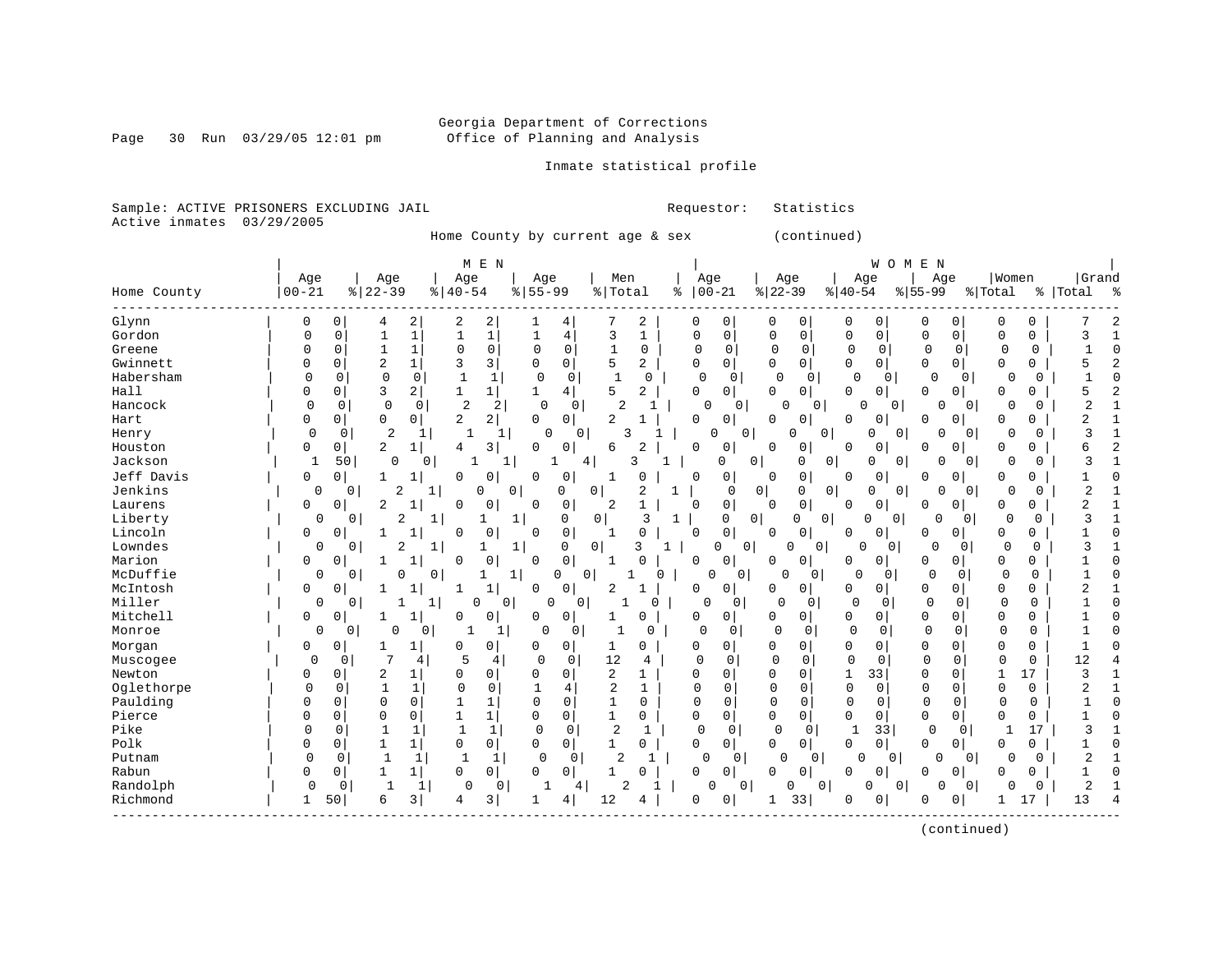Page 31 Run  $03/29/05$  12:01 pm

### Inmate statistical profile

Sample: ACTIVE PRISONERS EXCLUDING JAIL Requestor: Statistics Active inmates 03/29/2005

Home County by current age & sex (continued)

|                  |           |               |                  | M E N         |                         |                     |              |                |                     |                             | WOMEN                |                      |                   |           |
|------------------|-----------|---------------|------------------|---------------|-------------------------|---------------------|--------------|----------------|---------------------|-----------------------------|----------------------|----------------------|-------------------|-----------|
|                  | Age       |               | Age              | Age           | Age                     |                     | Men          | Age            |                     | Age                         | Age                  | Age                  | Women             | Grand     |
| Home County      | $00 - 21$ | $ 22-39$      |                  | $8   40 - 54$ | $8 55-99$               | $\frac{1}{6}$ Total |              | $ 00-21$<br>နွ |                     | $ 22-39$                    | $ 40-54$             | $8 55-99$            | % Total           | % Total % |
| Rockdale         | 0         | 0<br>0        | 0                | ı             | 0                       |                     | 0            | 0              | 0                   | 0                           | 0                    | O                    |                   |           |
| Seminole         | $\Omega$  |               |                  | 0             | 0                       |                     | <sup>0</sup> | $\Omega$       |                     |                             | $\Omega$             | O                    | $\Omega$          |           |
| Spalding         | 0         | 3             | 2                | 2<br>2        | O                       | 5                   | 2            | U              | 0                   | n<br><sup>0</sup>           | 0<br>U               | $\Omega$<br>$\Omega$ | $\mathbf 0$       |           |
| Stephens         | $\Omega$  | 0<br>$\Omega$ | $\Omega$         | $\mathbf{1}$  | O                       |                     | 0            |                |                     | $\cap$<br>U                 | $\Omega$             | O<br>∩               | $\Omega$          |           |
| Sumter           |           | $\Omega$      | $\Omega$         |               | $\Omega$                |                     | U            |                | 0                   | 0                           | 0<br>0               | $\Omega$             | 0                 |           |
| Tattnall         |           | $\Omega$      |                  | 0             | $\Omega$                |                     | U            | O              | 0                   | $\Omega$<br>$\Omega$        | 0<br>$\Omega$        | $\Omega$<br>O        | 0<br>U            |           |
| Thomas           |           |               |                  |               | $\Omega$                |                     |              | 0              | 0                   | 0<br>$\cap$                 | $\Omega$             | 0<br>$\Omega$        | ſ                 |           |
| Tift             |           | 0<br>$\Omega$ | $\Omega$         | 1             | 4                       | 2                   |              | 0              | 0                   | 0                           | 0<br>$\Omega$        | $\overline{0}$<br>O  | 0<br>0            |           |
| Toombs           |           | 2<br>$\Omega$ |                  |               | $\Omega$<br>$\Omega$    |                     |              | $\Omega$       | $\Omega$            | $\Omega$<br>$\Omega$        | $\Omega$<br>0        | $\Omega$<br>$\Omega$ | $\Omega$          |           |
| Troup            | 0         | 1<br>0        |                  | 0             | 0<br>$\Omega$           |                     |              | Ω              | 0                   | 0                           | 0                    | 0                    |                   |           |
| Union            | $\Omega$  | 0             | $\mathbf 0$<br>0 |               | $\Omega$                | 0                   |              | $\Omega$       | 0                   | 0<br>0                      | 0                    | O<br>0               | O                 |           |
| Upson            | 0         | 0             | 0                |               | $\Omega$<br>0           |                     |              | U              | 0                   | $\mathbf 0$<br><sup>0</sup> | 0<br>0               | 0<br>U               |                   |           |
| Walker           | 0         | O             | 2                | 0             | 0                       | O                   |              |                | 0                   | 33                          | 0<br>0               | 01<br>U              | 17                |           |
| Walton           | 0         | $\Omega$<br>0 | 0                | 2<br>2        | 0<br>0                  | 2                   |              | 0              | 0                   | 0                           | 0<br>0               | 0                    | 0                 |           |
| Ware             | $\Omega$  | 0             | 2<br>4           |               | U<br>1                  | 0                   | 2            |                | $\Omega$<br>$\circ$ | $\overline{0}$<br>0         | $\Omega$<br>$\Omega$ | $\Omega$<br>U        | O                 |           |
| Washington       | 0         | 3<br>0        | 2                | 0<br>C        | $\Omega$<br>0           | 3                   |              | $\Omega$       | 0                   | 0<br>$\Omega$               | 0<br>0               | 0  <br>U             |                   |           |
| Wayne            | 0         | 0             | 2                | 0             | 0<br>0                  | 0                   | 2            |                | 0 <sup>1</sup><br>0 | $\circ$<br>0                | $\Omega$<br>0        | 0<br>01              | 0                 |           |
| Whitfield        | 0         | 0<br>∩        |                  | 1             | $\mathbf 0$<br>$\Omega$ |                     | U            | 0              | 0                   | $\mathbf 0$<br>$\cap$       | 0<br>0               | 0<br>n               | <sup>0</sup><br>0 |           |
| Wilkinson        | 0         | 0             |                  | 0             | 0<br>O                  | 0                   | 0            |                | <sup>0</sup><br>0   | 0<br>0                      | 0<br><sup>0</sup>    | O<br>$\Omega$        | ∩                 |           |
| Total reported   |           | 2 100         | 174 100          | 117 100       |                         | 23 100              | 316 100      | 0              | 0 <sup>1</sup>      | 3 100                       | 3 100                | 0 <sup>1</sup><br>0  | 6 100             | 322 100   |
|                  |           |               |                  |               |                         |                     |              |                |                     |                             |                      |                      |                   |           |
| Percent reported |           | 100.0         | 84.9             | 86.7          |                         | 76.7                | 84.9         |                | .0 <sub>1</sub>     | 100.0                       | 100.0                | .0 <sub>1</sub>      | 100.0             | 85.2      |
|                  |           |               |                  |               |                         |                     |              |                |                     |                             |                      |                      |                   |           |
| Not reported     | 0         | 31            |                  | 18            | 7                       | 56                  |              | 0              |                     | $\Omega$                    | 0                    |                      |                   | 56        |
| Total            | 2         | 205           |                  | 135           | 30                      | 372                 |              | $\mathbf 0$    |                     | 3                           | 3                    | O                    | 6                 | 378       |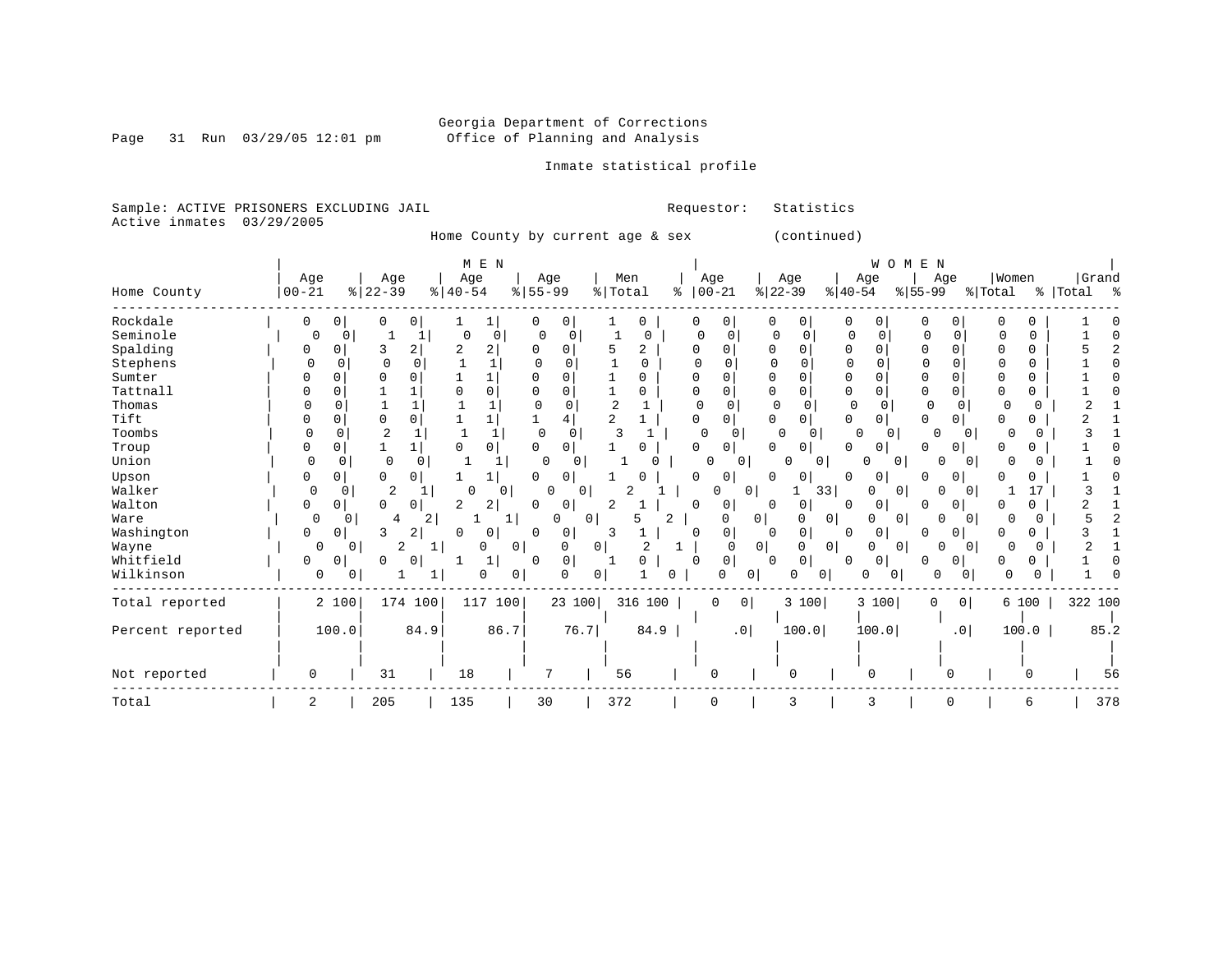Inmate statistical profile<br>Requestor: Statistics

Sample: ACTIVE PRISONERS EXCLUDING JAIL Active inmates 03/29/2005

Prison Sentence In Years by current age & sex

| Sentence In Years                                                                                                                                                                                                                                            | Age<br>  00-21                                                                                                                                                                                                                                                    | Age<br>$ 22-39 $                                                                                                                                                                                                                                                                                                                                                                                          | M E N<br>Age<br>$ 40-54 $                                                                                                                                                                                                                                        | Age<br>$\frac{1}{6}$   55-99                                                                                                                                                                                                                                                                                                                                          | Men<br>% Total                                                                                                                                                                                                                          | Age<br>$8   00-21$                                                                                                                                                                                                                                                                                                                                                                    | Age<br>$ \frac{1}{22-39} \cdot  \frac{1}{40-54} $                                                                                                                                                                                                                                                                                                                                                | WOMEN<br>Age<br>Age<br>%∣55-99                                                                                                                                                                                                                                                                                                                                                                                                                               | Women<br>% Total % Total                                                                                                                                                                                                                                                                                                                                                                                                                                             | Grand                                                                                                                                                                                                                                                                                                                                                                          |
|--------------------------------------------------------------------------------------------------------------------------------------------------------------------------------------------------------------------------------------------------------------|-------------------------------------------------------------------------------------------------------------------------------------------------------------------------------------------------------------------------------------------------------------------|-----------------------------------------------------------------------------------------------------------------------------------------------------------------------------------------------------------------------------------------------------------------------------------------------------------------------------------------------------------------------------------------------------------|------------------------------------------------------------------------------------------------------------------------------------------------------------------------------------------------------------------------------------------------------------------|-----------------------------------------------------------------------------------------------------------------------------------------------------------------------------------------------------------------------------------------------------------------------------------------------------------------------------------------------------------------------|-----------------------------------------------------------------------------------------------------------------------------------------------------------------------------------------------------------------------------------------|---------------------------------------------------------------------------------------------------------------------------------------------------------------------------------------------------------------------------------------------------------------------------------------------------------------------------------------------------------------------------------------|--------------------------------------------------------------------------------------------------------------------------------------------------------------------------------------------------------------------------------------------------------------------------------------------------------------------------------------------------------------------------------------------------|--------------------------------------------------------------------------------------------------------------------------------------------------------------------------------------------------------------------------------------------------------------------------------------------------------------------------------------------------------------------------------------------------------------------------------------------------------------|----------------------------------------------------------------------------------------------------------------------------------------------------------------------------------------------------------------------------------------------------------------------------------------------------------------------------------------------------------------------------------------------------------------------------------------------------------------------|--------------------------------------------------------------------------------------------------------------------------------------------------------------------------------------------------------------------------------------------------------------------------------------------------------------------------------------------------------------------------------|
| $0 - 1$<br>$1.1 - 2$<br>$2.1 - 3$<br>$3.1 - 4$<br>$4.1 - 5$<br>$5.1 - 6$<br>$6.1 - 7$<br>$7.1 - 8$<br>$8.1 - 9$<br>$9.1 - 10$<br>$10.1 - 12$<br>$12.1 - 15$<br>$15.1 - 20$<br>$20.1 - OVER$<br>LIFE<br><b>DEATH</b><br>LIFE W/O PAROLE<br>YOUTHFUL OFFENDERS | 0<br>0<br>$\overline{0}$<br>0<br>0<br>0<br>0 <sup>1</sup><br>0<br>0<br>0 <sup>1</sup><br>0<br>$\overline{0}$<br>0<br>0<br>0<br>$\overline{0}$<br>0<br>$\mathbf{0}$<br>0 I<br>0<br>2 100<br>$\Omega$<br>0 <sup>1</sup><br>0<br>0<br>0 <sup>1</sup><br>$\mathbf{0}$ | 0<br>0<br>$\overline{0}$<br>0<br>$\mathbf{0}$<br>0<br>0 I<br>0<br>0<br>0<br>0<br>0  <br>0<br>0<br>0<br>$\mathbf{0}$<br>0 <sup>1</sup><br>0<br>0<br>$\overline{0}$<br>0<br>0 <sup>1</sup><br>O<br>0<br>$\mathbf{0}$<br>0<br>0<br>0 <sup>1</sup><br>0<br>$\Omega$<br>205 100<br>$\Omega$<br>$\Omega$<br>0 <sup>1</sup><br>$\overline{0}$<br>$\Omega$<br>$\circ$<br>$\mathbf{0}$<br>0<br>$\overline{0}$<br>0 | 0<br>$\Omega$<br>0<br>0<br>0 <sup>1</sup><br>0<br>0<br>01<br>0<br>0<br>0<br>0<br>0<br>0<br>0<br>O<br>0 <sup>1</sup><br>0<br>0 <sup>1</sup><br>0<br>0<br>0 <sup>1</sup><br>0<br>135 100<br>0<br> 0 <br>$\circ$<br>0<br>0 <sup>1</sup><br>0<br>0 <sup>1</sup><br>0 | $\circ$<br>$\Omega$<br>0<br>$\circ$<br>0 <sup>1</sup><br>0<br>U<br>$\circ$<br>O<br>01<br>0<br> 0 <br>0<br>0 <sup>1</sup><br>$\circ$<br>0<br>0<br>0 <sup>1</sup><br>0<br>0 <sup>1</sup><br> 0 <br>0<br> 0 <br>$\circ$<br>0<br>0<br>0 <sup>1</sup><br>0<br>0 <sup>1</sup><br>30100<br>0 <sup>1</sup><br>0<br>0 <sup>1</sup><br>0<br>0<br>$\circ$<br>0<br>0 <sup>1</sup> | 0<br>0<br>0<br>0<br>O<br>$\Omega$<br>$\Omega$<br>0<br>0<br>0<br>0<br>0<br>0<br>0<br>0<br>0 <sup>1</sup><br>0<br>0<br>0<br>0<br>0<br>$\mathbf 0$<br>0<br>0<br>$\mathbf{0}$<br>372 100<br>0<br>$\mathbf{0}$<br>0<br>0<br>0<br>0<br>0<br>0 | 0 <br>0<br>0<br>0 <sup>1</sup><br> 0 <br>0<br>$\circ$<br>$\Omega$<br>0<br>0<br>$\circ$<br>$\mathbf 0$<br>$\circ$<br>0<br>$\mathbf 0$<br>0 <sup>1</sup><br>$\mathbf 0$<br>0 <sup>1</sup><br>0<br>0 <sup>1</sup><br>0<br>0 <sup>1</sup><br>$\Omega$<br>$\Omega$<br>0 <sup>1</sup><br>0<br>$\overline{0}$<br>0<br>0<br>0 <sup>1</sup><br>0<br>$\mathbf{0}$<br>$\Omega$<br>0 <sup>1</sup> | 0 <sup>1</sup><br>0<br>0<br>0<br>0<br>0 <sup>1</sup><br>0<br>0<br>0<br>0<br>0 <sup>1</sup><br>0<br>0<br>0<br>0<br>0<br>0 <sup>1</sup><br>0<br>$\circ$<br>0<br>0<br>0<br>0<br>0 <sup>1</sup><br>0<br>$\Omega$<br>0<br>0<br>0<br>0<br>0 <sup>1</sup><br>0<br>0<br>0 <sup>1</sup><br>3 100<br>$\Omega$<br>$\mathbf{0}$<br>0<br>0 <sup>1</sup><br>0<br>$\mathbf{0}$<br>0<br>0<br>$\overline{0}$<br>0 | 0<br>0<br>$\Omega$<br>0<br>0<br>0<br> 0 <br>0<br>0<br>0 <sup>1</sup><br>O<br>0<br>0<br>O<br>0 <sup>1</sup><br>O<br>0<br>$\circ$<br>$\Omega$<br>0 <sup>1</sup><br>0<br>0<br>0 <sup>1</sup><br>0<br>01<br>0<br>$\Omega$<br>$\Omega$<br>0<br>0 <sup>1</sup><br>0<br>0<br>$\mathbf{0}$<br>$\Omega$<br>3 100<br>0<br>$\mathbf 0$<br>$\Omega$<br>$\overline{0}$<br>0 <sup>1</sup><br>0<br>$\mathbf 0$<br>0<br>$\Omega$<br>$\Omega$<br>$\mathbf{0}$<br>$\mathbf{0}$ | 0<br>0<br>0<br>0<br>0<br>0 I<br>0<br>0<br>0 <sup>1</sup><br>O<br>$\Omega$<br>0<br>N<br>0<br>0 <sup>1</sup><br>0<br>0<br>0<br>- 0 I<br>0<br>$\overline{0}$<br>O<br>0<br>$\Omega$<br>- 0 I<br>$\Omega$<br>0<br>$\overline{0}$<br>0<br>$\Omega$<br>0<br>0<br>O<br><sup>o</sup><br>0 I<br>$\circ$<br>0<br>$\Omega$<br>0 <sup>1</sup><br>6<br>100<br>$\mathbf 0$<br>$\circ$<br>$\Omega$<br>$\Omega$<br>0<br>$\Omega$<br>$\Omega$<br>$\Omega$<br>$\Omega$<br>$\Omega$<br>0 | $\Omega$<br>$\mathbf 0$<br>$\Omega$<br>O<br>$\Omega$<br>$\Omega$<br>$\Omega$<br>$\Omega$<br>$\Omega$<br>O<br>0<br>$\Omega$<br>$\mathbf 0$<br>$\mathbf 0$<br>$\Omega$<br>0<br>0<br>$\Omega$<br>0<br>$\Omega$<br>$\Omega$<br>$\Omega$<br>$\Omega$<br>$\Omega$<br>U<br>$\Omega$<br>378<br>100<br>$\Omega$<br>$\Omega$<br>$\Omega$<br>$\Omega$<br>$\Omega$<br>$\Omega$<br>$\Omega$ |
| Total reported                                                                                                                                                                                                                                               | 2 100                                                                                                                                                                                                                                                             | 205 100                                                                                                                                                                                                                                                                                                                                                                                                   | 135 100                                                                                                                                                                                                                                                          | 30 100                                                                                                                                                                                                                                                                                                                                                                | 372 100                                                                                                                                                                                                                                 | $\mathbf 0$<br>0 <sup>1</sup>                                                                                                                                                                                                                                                                                                                                                         | 3 100                                                                                                                                                                                                                                                                                                                                                                                            | 3 100<br>$\Omega$<br>$\overline{0}$                                                                                                                                                                                                                                                                                                                                                                                                                          | 6 100                                                                                                                                                                                                                                                                                                                                                                                                                                                                | 378 100                                                                                                                                                                                                                                                                                                                                                                        |
| Percent reported                                                                                                                                                                                                                                             | 100.0                                                                                                                                                                                                                                                             | 100.0                                                                                                                                                                                                                                                                                                                                                                                                     | 100.0                                                                                                                                                                                                                                                            | 100.0                                                                                                                                                                                                                                                                                                                                                                 | 100.0                                                                                                                                                                                                                                   | .0                                                                                                                                                                                                                                                                                                                                                                                    | 100.0                                                                                                                                                                                                                                                                                                                                                                                            | 100.0<br>.0 <sub>1</sub>                                                                                                                                                                                                                                                                                                                                                                                                                                     | 100.0                                                                                                                                                                                                                                                                                                                                                                                                                                                                | 100.0                                                                                                                                                                                                                                                                                                                                                                          |
| NOT REPORTED                                                                                                                                                                                                                                                 | 0                                                                                                                                                                                                                                                                 | $\Omega$                                                                                                                                                                                                                                                                                                                                                                                                  | $\Omega$                                                                                                                                                                                                                                                         | 0                                                                                                                                                                                                                                                                                                                                                                     | 0                                                                                                                                                                                                                                       | U                                                                                                                                                                                                                                                                                                                                                                                     | 0                                                                                                                                                                                                                                                                                                                                                                                                | U                                                                                                                                                                                                                                                                                                                                                                                                                                                            |                                                                                                                                                                                                                                                                                                                                                                                                                                                                      |                                                                                                                                                                                                                                                                                                                                                                                |
| Total                                                                                                                                                                                                                                                        | $\overline{a}$                                                                                                                                                                                                                                                    | 205                                                                                                                                                                                                                                                                                                                                                                                                       | 135                                                                                                                                                                                                                                                              | 30                                                                                                                                                                                                                                                                                                                                                                    | 372                                                                                                                                                                                                                                     | $\mathbf 0$                                                                                                                                                                                                                                                                                                                                                                           | 3                                                                                                                                                                                                                                                                                                                                                                                                | 3<br>0                                                                                                                                                                                                                                                                                                                                                                                                                                                       | 6                                                                                                                                                                                                                                                                                                                                                                                                                                                                    | 378                                                                                                                                                                                                                                                                                                                                                                            |
| AVG EXCLUDING<br>LIFE, DEATH, YO                                                                                                                                                                                                                             | 246.30                                                                                                                                                                                                                                                            | 1246.30                                                                                                                                                                                                                                                                                                                                                                                                   | 246.30                                                                                                                                                                                                                                                           | 246.30                                                                                                                                                                                                                                                                                                                                                                | 246.30                                                                                                                                                                                                                                  | $.00$   246.30                                                                                                                                                                                                                                                                                                                                                                        |                                                                                                                                                                                                                                                                                                                                                                                                  | 246.30                                                                                                                                                                                                                                                                                                                                                                                                                                                       | $.00$   246.30                                                                                                                                                                                                                                                                                                                                                                                                                                                       | 246.30                                                                                                                                                                                                                                                                                                                                                                         |
| AVG INCLUDING<br>LIFE=21, YO=3 YRS                                                                                                                                                                                                                           | 246.30                                                                                                                                                                                                                                                            | 246.30                                                                                                                                                                                                                                                                                                                                                                                                    | 246.30                                                                                                                                                                                                                                                           | 246.30                                                                                                                                                                                                                                                                                                                                                                | 246.30                                                                                                                                                                                                                                  | .00                                                                                                                                                                                                                                                                                                                                                                                   | 246.30                                                                                                                                                                                                                                                                                                                                                                                           | 246.30<br>.00                                                                                                                                                                                                                                                                                                                                                                                                                                                | 246.30                                                                                                                                                                                                                                                                                                                                                                                                                                                               | 246.30                                                                                                                                                                                                                                                                                                                                                                         |

Page 32 Run 03/29/05 12:01 pm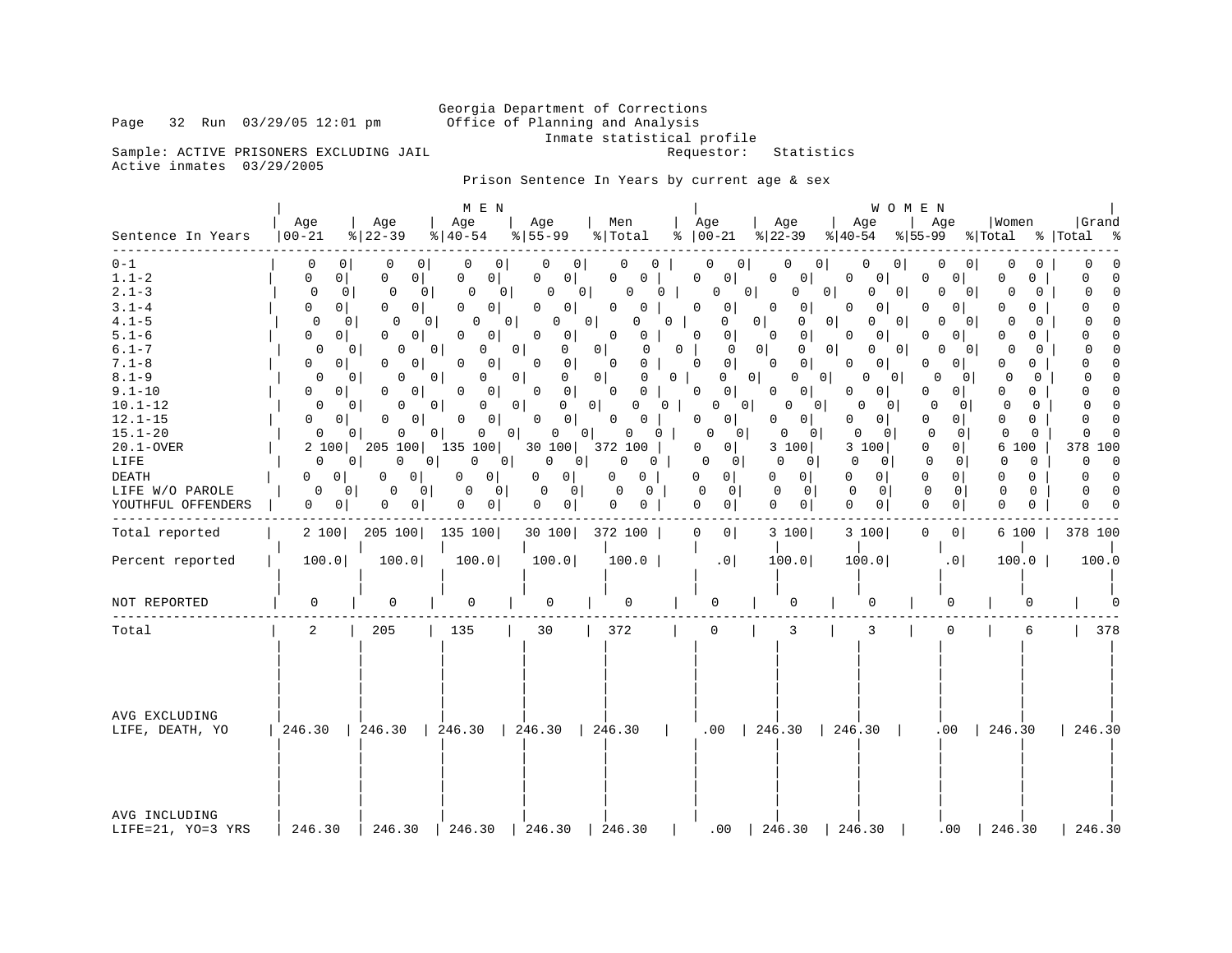Page 33 Run  $03/29/05$  12:01 pm

Inmate statistical profile

Sample: ACTIVE PRISONERS EXCLUDING JAIL Requestor: Statistics Active inmates 03/29/2005

Probation To Follow Prison by current age & sex

| Prob After Prison                   | Age<br>$00 - 21$ |             | Aqe<br>$8 22-39$ |          | M E N<br>Age<br>$8140 - 54$ |       | Age<br>$8155 - 99$  |        | % Total  | Men                         | $\frac{1}{6}$   00-21 | Age                                                      | Age<br>$ 22-39 $ | $ 40-54 $ | Age         | WOMEN<br>$8155 - 99$ | Age                                 | % Total | Women                   | %   Total %    | Grand    |
|-------------------------------------|------------------|-------------|------------------|----------|-----------------------------|-------|---------------------|--------|----------|-----------------------------|-----------------------|----------------------------------------------------------|------------------|-----------|-------------|----------------------|-------------------------------------|---------|-------------------------|----------------|----------|
| PROBATION TO FOLLOW<br>NO PROBATION | $\overline{0}$   | 0 <br>2 100 | 198              | 3 <br>97 | 8<br>$6 \mid$<br>127        | 94    | $\frac{3}{ }$<br>29 | 97     | 16       | 4 <sup>1</sup><br>96<br>356 | 0                     | 0 <br>$\overline{0}$<br>0 <sup>1</sup><br>$\overline{0}$ | 0<br>3 100       | 0         | 0<br>3 100  | 0                    | 0 <br>0 <sup>1</sup><br>$\mathbf 0$ | 0       | $\overline{0}$<br>6 100 | 16 4<br>362 96 |          |
| Total reported                      |                  | 2 100       | 205 100          |          | 135 100                     |       |                     | 30 100 |          | 372 100                     |                       | $\circ$<br>$\mathbf{0}$                                  | 3 100            |           | 3 100       | 0                    | 0                                   |         | 6 100                   | 378 100        |          |
| Percent reported                    |                  | 100.0       |                  | 100.0    |                             | 100.0 |                     | 100.0  |          | 100.0                       |                       | .0                                                       | 100.0            |           | 100.0       |                      | .0 <sup>1</sup>                     |         | 100.0                   |                | 100.0    |
| NOT REPORTED                        |                  |             | $\mathbf 0$      |          | $\Omega$                    |       | $\mathbf 0$         |        | $\Omega$ |                             | 0                     |                                                          | $\Omega$         |           | $\mathbf 0$ |                      | $\Omega$                            |         | $\Omega$                |                | $\Omega$ |
| Total                               |                  |             | 205              |          | 135                         |       | 30                  |        | 372      |                             | 0                     |                                                          |                  |           |             |                      |                                     |         | 6                       |                | 378      |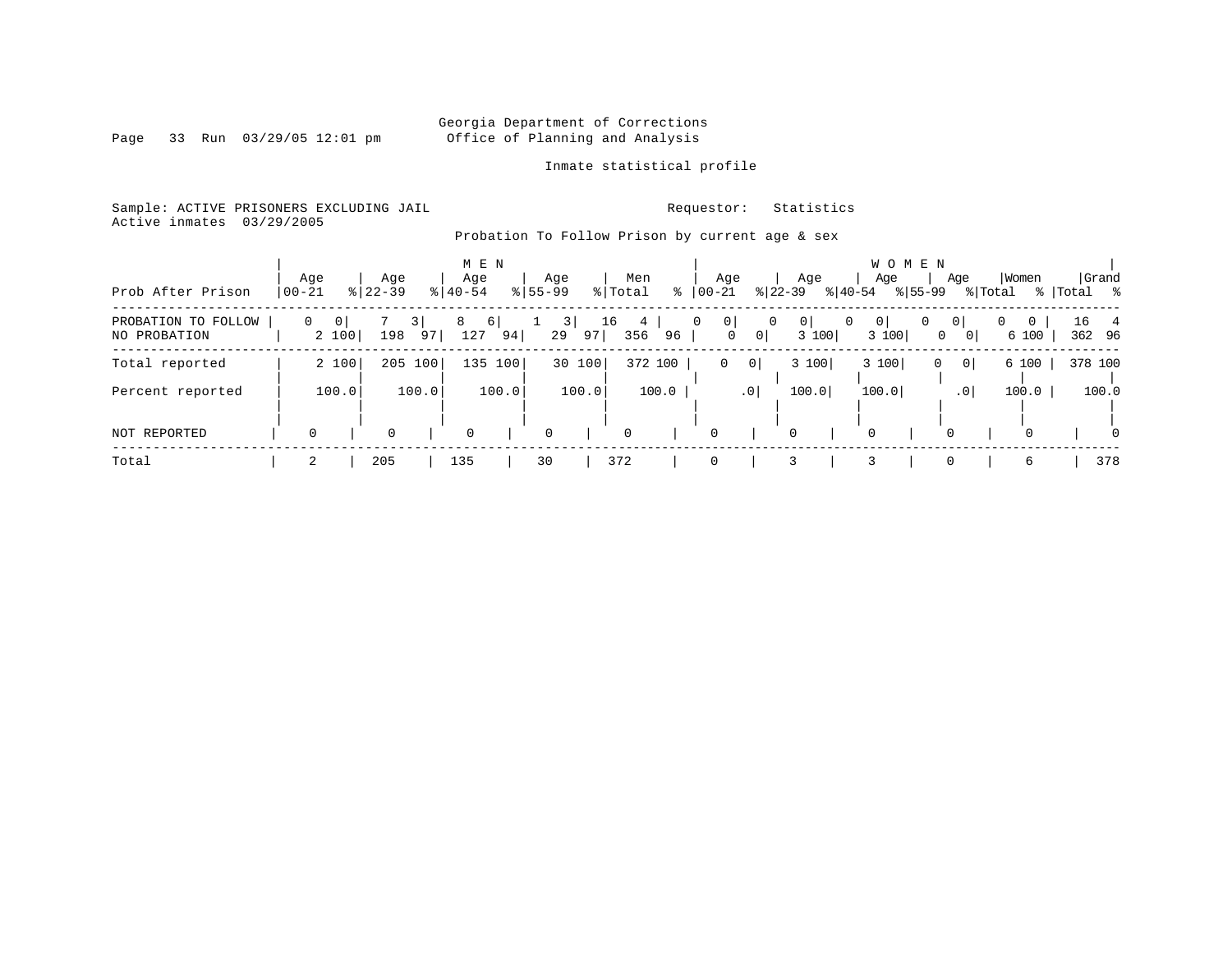# Georgia Department of Corrections<br>Page 34 Run 03/29/05 12:01 pm office of Planning and Analysis Office of Planning and Analysis

Inmate statistical profile

Sample: ACTIVE PRISONERS EXCLUDING JAIL **Requestor:** Statistics Active inmates 03/29/2005

Admission Type by current age & sex

|                      |              |                       |                | M E N              |                          |                 |                            |                      | W O M E N            |                     |                   |            |
|----------------------|--------------|-----------------------|----------------|--------------------|--------------------------|-----------------|----------------------------|----------------------|----------------------|---------------------|-------------------|------------|
|                      | Age          | Age                   |                | Age                | Aqe                      | Men             | Age                        | Age                  | Age                  | Age                 | Women             | Grand      |
| Admission Type       | $ 00 - 21$   | $\frac{1}{8}$   22-39 |                | $8   40 - 54$      | $8 55-99$                | % Total<br>ႜ    | $ 00-21 $                  | $ 22-39$             | $ 40-54$             | $ 55-99 $           | % Total           | % Total %  |
| COMMITTED FROM COURT | <sup>0</sup> | 57                    | 28             | 27<br>36           | 27                       | 101<br>27       | 0                          | $6^{\prime}$         | 33                   | 0                   | 50                | -28<br>104 |
| RETURN APPEAL/BOND   | 0            | 0<br>$\Omega$         | 0 <sup>1</sup> | 0<br>0             | 0<br>O                   | 0<br>0          | 0 I<br>Λ                   | 0<br>0               | U<br>0               | O                   | <sup>0</sup><br>∩ |            |
| PAROLE REV/NEW SENT  | 0            | 11<br>$\Omega$        |                | 13<br>17           | 3<br>10                  | 31<br>8         | 0<br>0                     | 0                    | U                    | 0                   |                   | 31         |
| PAR REV/NO NEW SENT  |              | 3                     |                |                    | 0<br>O                   |                 |                            | 0                    |                      |                     |                   |            |
| PROB VIOL/TOTAL REV  |              | $\Omega$<br>$\Omega$  | U              | U<br>0             | 0                        |                 | U                          | 0                    | 0                    |                     |                   |            |
| PROB VIOL/PARTIAL    | U            | 2<br>0                |                |                    | 0                        | 3               |                            | 0                    |                      |                     |                   |            |
| ADMIT FM OTHER CUST  | O            | O                     | 0              | 0                  | U<br>0                   | O               | 0                          | 0 <sup>1</sup><br>0  | U<br>$\Omega$        | O                   |                   |            |
| SHOCK INCARCERATION  | U            | 0<br>∩                | 0              | 0                  | 0                        | O<br>O          | n<br>0                     | 0<br>0               | 0                    |                     |                   |            |
| PROB REV/REMAINDER   | O            | 0                     | 3              | 2                  | O                        | 0<br>10<br>3    | $\Omega$                   | $\Omega$<br>0        | U<br>0               |                     |                   | 10         |
| NEW SENT/PAR REV PND | 0            | 0<br>O                | 0              | 1                  | O<br>0                   | 0               | $\overline{0}$<br>∩        | 0                    | 0                    |                     | U.                |            |
| LIFE W/O PAROLE      | 2            | 125<br>100            | 61             | 56<br>75           | 19                       | 63<br>221<br>59 | U                          | $\Omega$<br>1<br>331 | 67                   | 0<br>0              | 50                | 224<br>59  |
| PAROLE REV BOOT CAMP | 0            | 0<br>O                | 0              | 0                  | 0<br>0                   | 0<br>0          | $\overline{0}$<br>$\Omega$ | 0                    | 0                    | 0                   |                   |            |
| PAR REV/RSN UNKNOWN  | O            | <sup>0</sup>          | U<br>0         |                    |                          | 0<br>n          | Ω<br>0                     | O<br>$\Omega$        | 0                    |                     | n<br>U            |            |
| PROBATION/PAROLE REV | 0            | 0<br><sup>0</sup>     | O              | 0<br>O             | <sup>0</sup><br>$\Omega$ | 0               | 0<br>O                     | 0<br>O               | 0                    |                     | U                 |            |
| PB PAROLE RESCINDED  | O            | $\Omega$              | $\Omega$       | $\Omega$           | 0                        |                 | 0                          | n                    | ∩<br>0               | <sup>0</sup>        | O<br>n            |            |
| PROB REVOC/SPEC COND | 0            | O<br>∩                |                | 0<br>O             | 0                        |                 |                            | 0                    |                      | U                   |                   |            |
| PAR REV/REVOC CENTER | 0            | <sup>0</sup>          | 0              | $\Omega$           | 0                        | O               | <sup>0</sup>               | ∩                    | U                    |                     | U                 |            |
| INFORMATION ONLY     | 0            |                       |                |                    | 0                        |                 |                            | O.                   |                      | 0<br>U              |                   |            |
| INCOMPLETE SENT PKG  |              | 0                     | 0              | $\Omega$           | 0                        |                 |                            | O                    | ∩<br>0               | 0                   | N                 |            |
| HANCOCK REVOC CENTER | 0            | 0<br>n                | 0              | 0                  | 0                        |                 |                            | 0                    | $\Omega$             |                     |                   |            |
| WHITWORTH DETENTION  | n            | $\Omega$<br>U         | $\Omega$       | $\cap$<br>$\Omega$ | $\cap$                   | O               | $\Omega$                   | $\Omega$<br>O        | $\Omega$<br>$\Omega$ | <sup>n</sup>        | O                 |            |
| DCYS AT RISK         | U            | 0<br>U                | $\Omega$       | $\Omega$           | 0                        |                 | $\cap$<br>$\Omega$         | 0<br>U               | $\Omega$             | U<br><sup>n</sup>   |                   |            |
| OTHER                | $\Omega$     | ∩<br><sup>0</sup>     | 0              | 0                  |                          |                 | 0                          | $\Omega$             | <sup>n</sup>         | 0                   |                   |            |
| Total reported       | 2 100        | 205 100               |                | 135 100            | 30 100                   | 372 100         | 0 <sup>1</sup><br>O        | 3 100                | 3 100                | 0 <sup>1</sup><br>U | 6 100             | 378 100    |
|                      |              |                       |                |                    |                          |                 |                            |                      |                      |                     |                   |            |
| Percent reported     | 100.0        |                       | 100.0          | 100.0              | 100.0                    | 100.0           | $\cdot$ 0                  | 100.0                | 100.0                | .0                  | 100.0             | 100.0      |
|                      |              |                       |                |                    |                          |                 |                            |                      |                      |                     |                   |            |
|                      |              |                       |                |                    |                          |                 |                            |                      |                      |                     |                   |            |
| UNKNOWN              |              |                       |                | 0                  | 0                        | 0               | n                          | U                    |                      |                     |                   |            |
| Total                |              | 205                   |                | 135                | 30                       | 372             |                            |                      |                      | U                   |                   | 378        |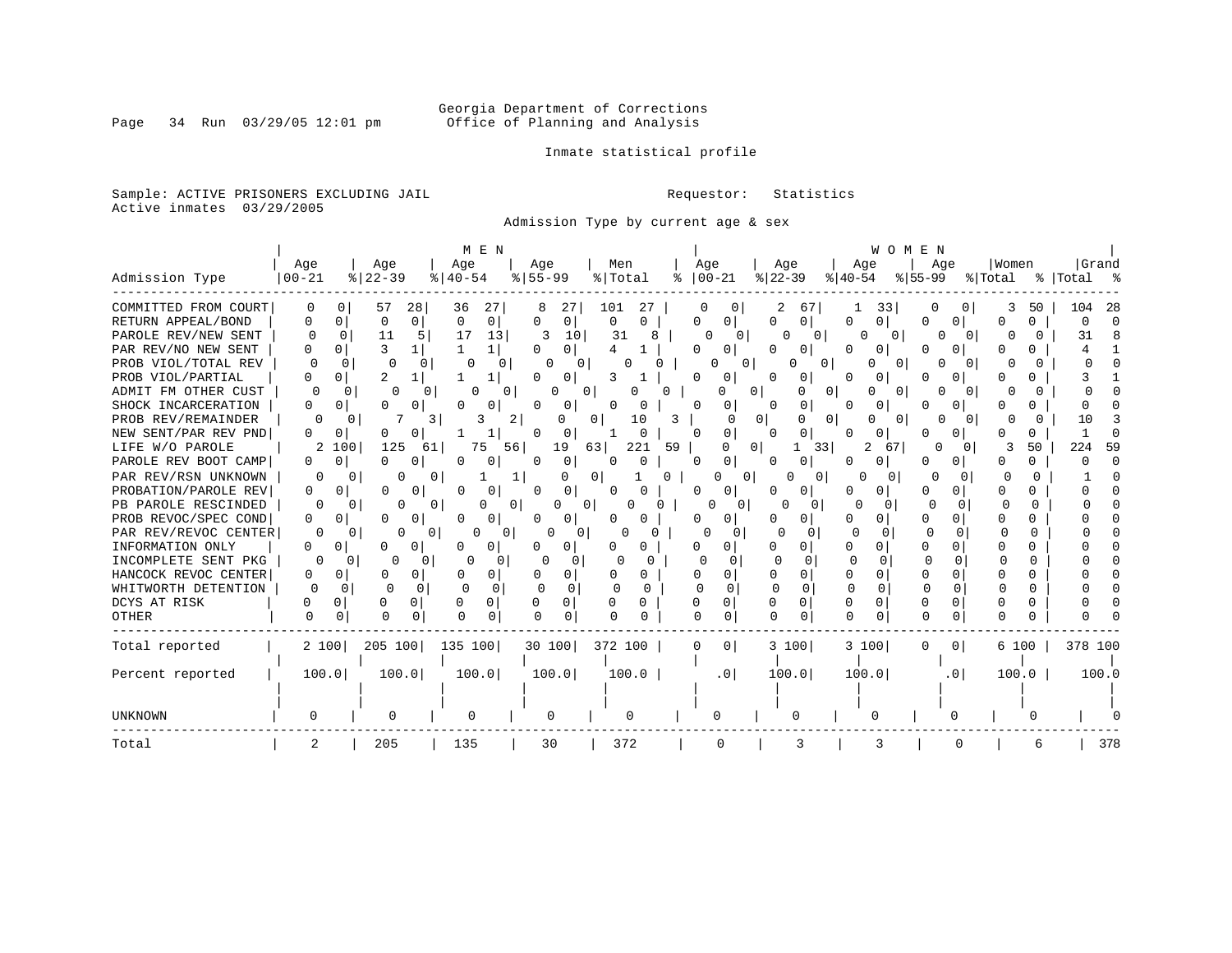Inmate statistical profile

Sample: ACTIVE PRISONERS EXCLUDING JAIL **Requestor:** Statistics Active inmates 03/29/2005 Release Type by current age & sex

|              |            |     |                       | MEN |                              |  |  |                                                                                                           |  | W O M E N |  |  |     |  |
|--------------|------------|-----|-----------------------|-----|------------------------------|--|--|-----------------------------------------------------------------------------------------------------------|--|-----------|--|--|-----|--|
|              |            | Age | Age                   |     | Age   Age<br>% 40-54 % 55-99 |  |  | Men   Age   Age   Age   Age   Women  Grand<br>  % Total % 00-21 % 22-39 % 40-54 % 55-99 % Total % Total % |  |           |  |  |     |  |
| Release Type | $100 - 21$ |     | $\frac{1}{8}$   22-39 |     |                              |  |  |                                                                                                           |  |           |  |  |     |  |
| Active       |            |     |                       |     |                              |  |  | 2 100   205 100   135 100   30 100   372 100   00   00   3 100   3 100   00   6 100   378 100             |  |           |  |  |     |  |
| Total        |            |     |                       |     |                              |  |  | 2   205   135   30   372   0   3   3   0   6                                                              |  |           |  |  | 378 |  |

Page 35 Run  $03/29/05$  12:01 pm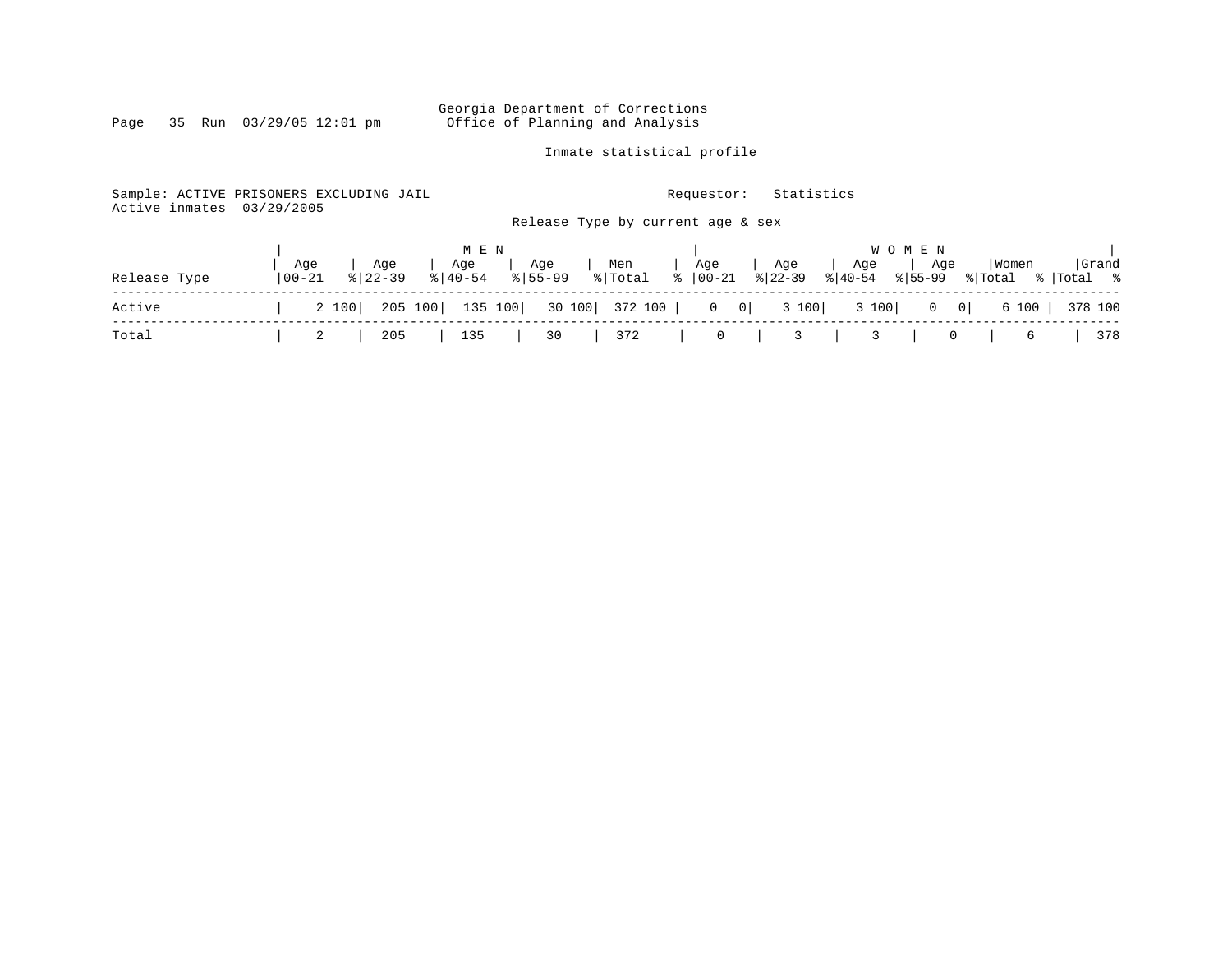Georgia Department of Corrections<br>Page 36 Run 03/29/05 12:01 pm office of Planning and Analysis Office of Planning and Analysis

Inmate statistical profile

| Sample: ACTIVE PRISONERS EXCLUDING JAIL<br>Active inmates | 03/29/2005  |             |                |                |         | Requestor:                                   | Statistics |                                        |                             |       |            |
|-----------------------------------------------------------|-------------|-------------|----------------|----------------|---------|----------------------------------------------|------------|----------------------------------------|-----------------------------|-------|------------|
|                                                           |             |             |                |                |         | Inst By Group by current age & sex           |            |                                        |                             |       |            |
|                                                           |             |             | M E N          |                |         |                                              |            |                                        | <b>WOMEN</b>                |       |            |
|                                                           | Age         | Age         | Age<br>% 40-54 | Age<br>8 55-99 | Men     | Age                                          | Age        | Age                                    | Aqe                         | Women | Grand      |
| Inst By Group                                             | $ 00 - 21 $ | $8122 - 39$ |                |                |         | $\sqrt[6]{\text{Total}}$ $\sqrt[6]{ 00-21 }$ |            | $ 22-39 $ $ 40-54 $ $ 55-99 $ $ Total$ |                             |       | %  Total % |
| State prison                                              | 2 100       | 205 100     | 135 100        | 30 100         | 372 100 | $0 \qquad 0$                                 | 3 100      | 3 100                                  | $\circ$  <br>$\overline{0}$ | 6 100 | 378 100    |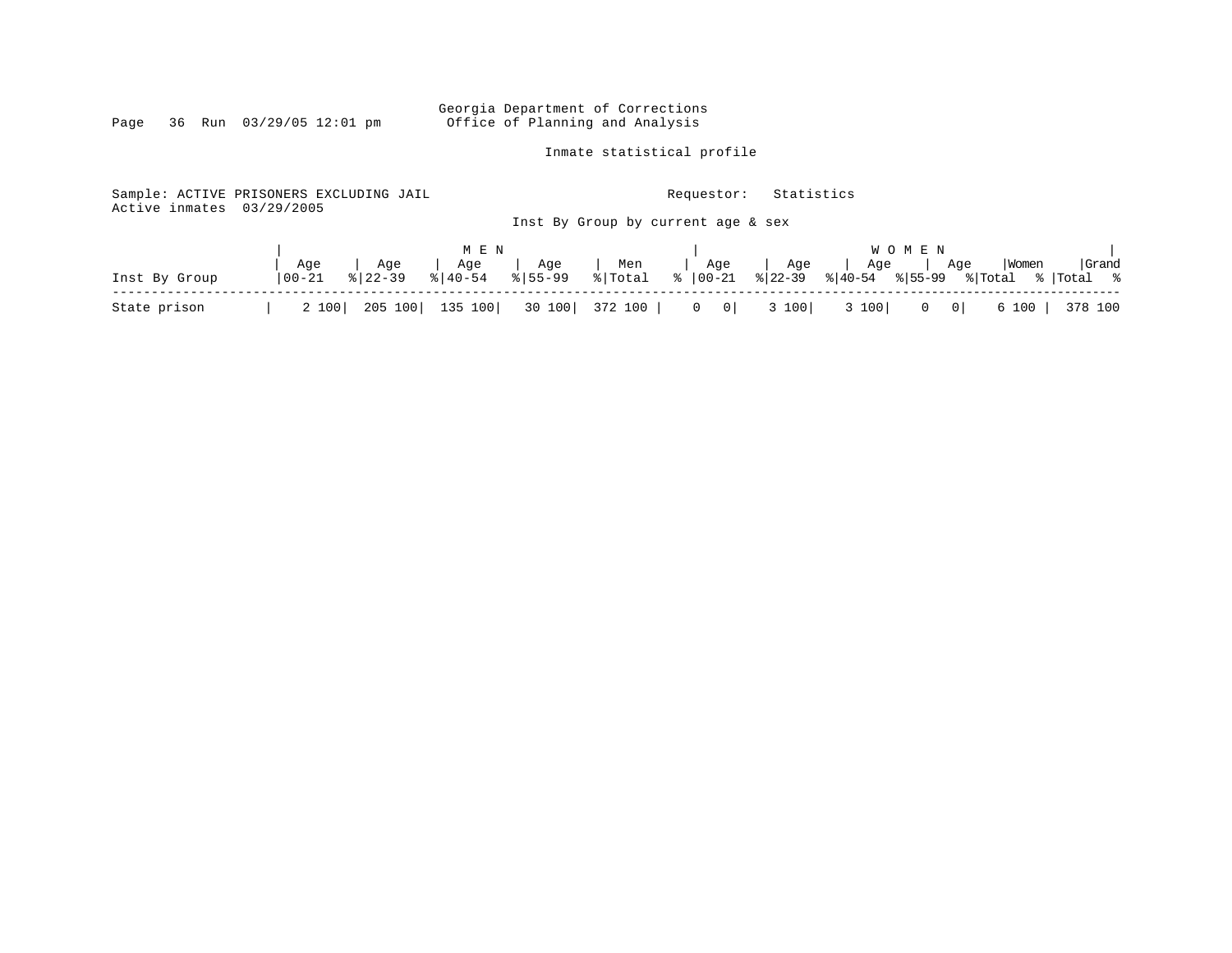Inmate statistical profile

Sample: ACTIVE PRISONERS EXCLUDING JAIL **Requestor:** Statistics Active inmates 03/29/2005

Institution by current age & sex

|                      |           |              |          |              |           | M E N    |                |                 |    |          |    |          |                 |                |               |                |              | WOMEN    |           |                 |         |              |           |     |
|----------------------|-----------|--------------|----------|--------------|-----------|----------|----------------|-----------------|----|----------|----|----------|-----------------|----------------|---------------|----------------|--------------|----------|-----------|-----------------|---------|--------------|-----------|-----|
|                      | Age       |              | Age      |              | Age       |          |                | Age             |    | Men      |    |          | Age             |                | Age           |                | Age          |          |           | Aqe             | Women   |              | Grand     |     |
| Institution          | $00 - 21$ |              | $ 22-39$ |              | $ 40-54 $ |          | $8 55-99$      |                 |    | % Total  |    |          | $ 00-21 $       |                | $ 22-39 $     | $ 40-54 $      |              |          | $ 55-99 $ |                 | % Total |              | % Total % |     |
| Ware Prison          |           |              | 18       | 9.           | 13        | 10       |                |                 | 33 | 9        |    |          |                 |                |               | 0              |              |          |           |                 |         |              | 33        |     |
| Phillips Prison      | $\Omega$  | O            | 9        |              | Q         |          |                | 3               | 19 |          |    | O        |                 |                |               | $\Omega$       |              |          |           | 0               |         | <sup>0</sup> | 19        |     |
| Arrendale Prison     | O         | 0            |          |              |           | 2        |                |                 | 6  |          |    |          |                 |                |               | U              |              |          |           |                 |         | 0            |           |     |
| Georgia State Prison | 0         | 0            | 31       | 15           | 20        | 15       | 6              | 20              | 57 | 15       |    |          |                 |                | $\Omega$      |                |              |          |           |                 |         | O            |           | 15  |
| Mens Prison          |           |              | 0        | $\cap$       | $\cap$    | $\Omega$ |                | $\mathcal{R}$   |    | $\Omega$ |    | U        |                 |                | $\Omega$      | U              |              |          | O         |                 |         |              |           |     |
| Jackson Prison-Diag  |           |              |          |              |           |          |                | $\Omega$        |    |          |    |          |                 |                |               | $\Omega$       |              |          |           |                 |         |              |           |     |
| Jackson Prison-Perm  |           | $\Omega$     | $\Omega$ |              |           |          |                | $\Omega$        |    |          | 0  | $\Omega$ | 0               |                | $\Omega$      |                | O            |          | $\Omega$  |                 |         |              |           |     |
| Coastal Prison       |           | <sup>0</sup> | 6        | 3            |           | 0        |                | $\Omega$        | 6  | 2        |    |          | 0               |                | $\Omega$      | U              |              |          |           | $\Omega$        |         |              |           |     |
| Central Prison       |           | $\Omega$     | $\Omega$ |              |           | $\Omega$ |                | २               |    |          |    |          | <sup>n</sup>    |                |               |                |              |          | U         |                 |         |              |           |     |
| Augusta Med Prison   |           | 0            | 9        |              |           | 2        |                | 17 <sub>1</sub> | 17 |          |    |          | 0               |                |               |                |              |          |           |                 |         |              |           |     |
| Valdosta Prison      |           | $\Omega$     | 22       | 11           | 12        |          | n              | 0               |    | 34       | a  |          | 0               |                | O<br>$\Omega$ |                |              | 0        | U         |                 |         |              | 34        |     |
| Hays Prison          |           | 50           | 12       | 6.           | 13        | 10       | 4              | 13              | 30 | 8        |    |          | 0               |                | 0             | 0              | Ü            |          |           | 0               |         |              | 30        |     |
| Hancock Prison       |           | 0            | 17       | 8            | 6         | 4        |                |                 |    | 24       |    |          |                 | 0              | <sup>0</sup>  | 0              |              | 0        |           | $\Omega$        |         |              | 24        |     |
| Telfair Prison       |           | 50           | 28       | 14           | 21        | 16       | $\overline{2}$ |                 | 52 | 14       |    | U        | 0               |                | 0             | 0              | $\mathbf{0}$ |          |           |                 |         |              | 52        | 14  |
| Macon Prison         | O         | 0            | 28       | 14           | 20        | 15       |                | 5.              | 17 | 53       | 14 |          |                 | $^{\circ}$     | 0             | 0 <sup>1</sup> | O            | 0        |           | O               |         |              | 53        | 14  |
| Smith Prison         |           | $\Omega$     | 19       | 9            | 11        | 8        | 2              |                 | 32 | 9        |    |          | 0               |                | $\Omega$      | U              | $\Omega$     |          |           | 0               |         |              | 32        |     |
| Washingtn Women Pris | $\Omega$  |              | O        | $\Omega$     |           | U        | 0 <sup>1</sup> | 0               |    |          |    | 0        |                 | $\overline{0}$ | 0             | 0 <sup>1</sup> | 2            | 67       |           | $\Omega$        |         | 33           |           |     |
| Baldwin Prison       | 0         | 0            |          | 0            | 2         | 1        |                | 0               | 3  |          |    | $\Omega$ | 0               |                | 0             | $\Omega$       | $\Omega$     |          |           | 01              |         | U            |           |     |
| Metro Womens Prison  | $\Omega$  | 0            | $\Omega$ | $\Omega$     |           | 0        | 0 <sup>1</sup> | 0               | 0  |          | 0  |          | O               | $\mathbf{0}$   | 33<br>1       |                | 0            | $\Omega$ | O         | $\Omega$        |         | 17           |           |     |
| Pulaski Womens Pris  | $\Omega$  | $\Omega$     | 0        | $\mathbf{0}$ |           | 0        |                |                 | 0  |          |    | $\Omega$ | 0               | 2.             | 67            |                | 33           |          | O         | $\Omega$        |         | 50           |           |     |
| Total reported       | 4 100     |              | 410 100  |              | 270 100   |          |                | 60 100          |    | 744 100  |    | 0        | $\overline{0}$  |                | 6 100         |                | 6 100        |          | $\Omega$  | 0 <sup>1</sup>  | 12 100  |              | 756 100   |     |
| Percent reported     | 100.0     |              | 100.0    |              | 100.0     |          |                | 100.0           |    | 100.0    |    |          | .0 <sub>1</sub> |                | 100.0         |                | 100.0        |          |           | .0 <sub>1</sub> | 100.0   |              | 100.0     |     |
|                      |           |              |          |              |           |          |                |                 |    |          |    |          |                 |                |               |                |              |          |           |                 |         |              |           |     |
| Not Reported         | 0         |              | 0        |              |           | $\Omega$ |                | 0               |    |          |    |          |                 |                |               |                | O            |          |           |                 |         |              |           |     |
| Total                | 2         |              | 205      |              | 135       |          |                | 30              |    | 372      |    |          |                 |                |               |                | 3            |          |           | $\Omega$        |         |              |           | 378 |

Page 37 Run 03/29/05 12:01 pm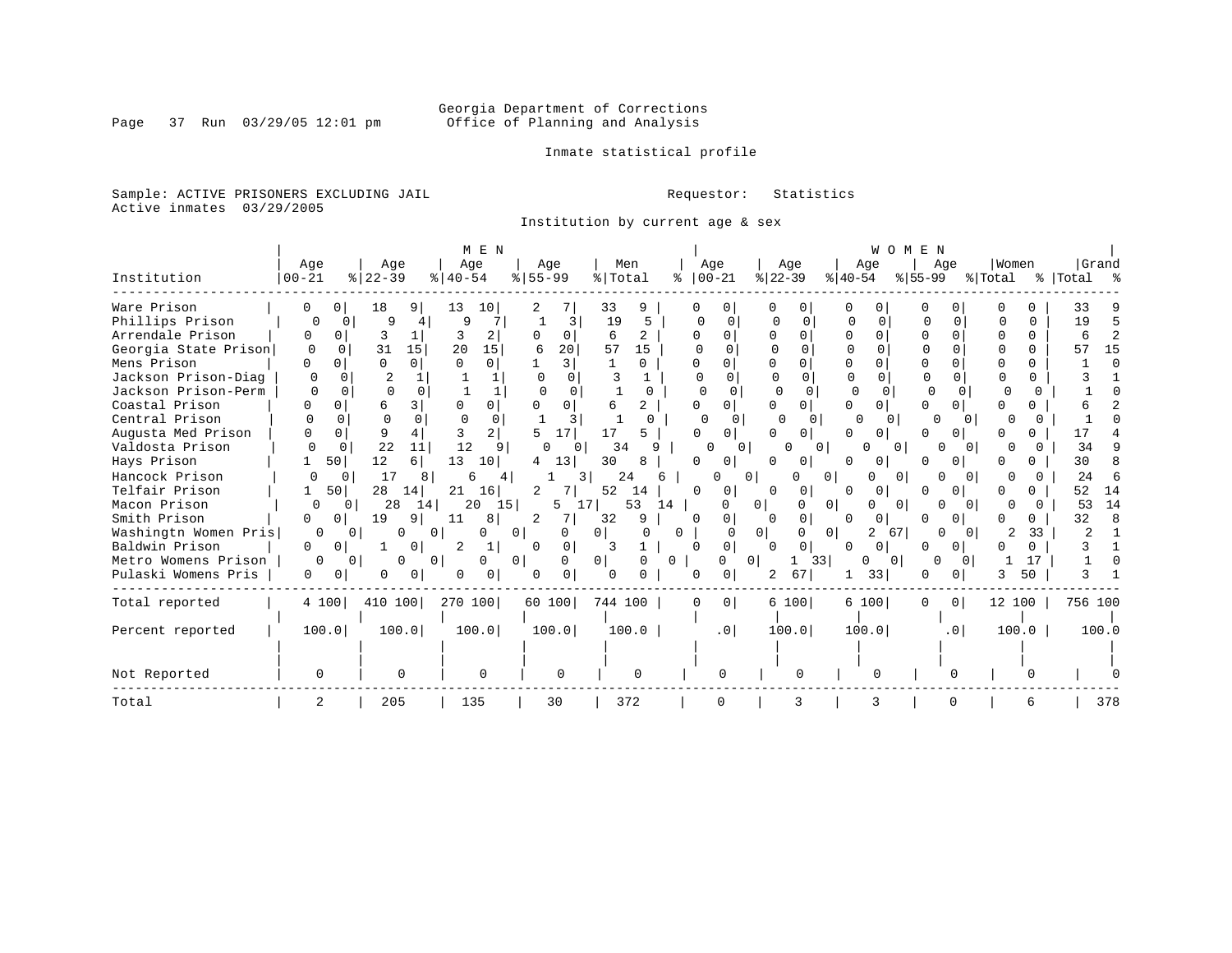# Georgia Department of Corrections<br>Page 38 Run 03/29/05 12:01 pm office of Planning and Analysis Office of Planning and Analysis

### Inmate statistical profile

Sample: ACTIVE PRISONERS EXCLUDING JAIL **Requestor:** Statistics

Active inmates 03/29/2005

# Misdemeanors And Felonies by current age & sex

| Crime Type            | Age<br>$00 - 21$  |         | Age<br>$8$   22-39 |                | Age<br>$8   40 - 54$ | M E N                     | Age<br>$8 55-99$ |             | Men<br>% Total | ႜ                       | Age<br>$00 - 21$  |                                  | $ 22-39 $      | Age<br>$ 40-54$  | Age         | WOMEN<br>$ 55-99$ | Age                 | % Total         | Women                        | Grand<br>%   Total % |          |
|-----------------------|-------------------|---------|--------------------|----------------|----------------------|---------------------------|------------------|-------------|----------------|-------------------------|-------------------|----------------------------------|----------------|------------------|-------------|-------------------|---------------------|-----------------|------------------------------|----------------------|----------|
| MISDEMEANOR<br>FELONY | $\Omega$<br>2 100 | $\circ$ | 0<br>205 100       | 0 <sup>1</sup> | 0                    | 0 <sup>1</sup><br>135 100 | 0                | 0 <br>30100 | 0              | $\mathbf{0}$<br>372 100 | $\mathbf{0}$<br>0 | 0<br>$\circ$                     | $\overline{0}$ | 0 <br>0<br>3 100 | 0 <br>3 100 | 0                 | 0 <sup>1</sup><br>0 | 0 <sup>1</sup>  | $\circ$<br>$\Omega$<br>6 100 | 378 100              | $\Omega$ |
| Total reported        | 2 100             |         | 205 100            |                |                      | 135 100                   |                  | 30 100      |                | 372 100                 |                   | 0 <sup>1</sup><br>$\overline{0}$ |                | 3 100            | 3 100       |                   | 0                   | 0               | 6 100                        | 378 100              |          |
| Percent reported      |                   | 100.0   |                    | 100.0          |                      | 100.0                     |                  | 100.0       |                | 100.0                   |                   | .0 <sup>1</sup>                  |                | 100.0            | 100.0       |                   |                     | .0 <sup>1</sup> | 100.0                        | 100.0                |          |
| NOT REPORTED          | $\Omega$          |         | $\mathbf 0$        |                | 0                    |                           | $\mathbf 0$      |             | $\Omega$       |                         | 0                 |                                  | 0              |                  | $\Omega$    |                   |                     |                 | 0                            |                      | $\Omega$ |
| Total                 |                   |         | 205                |                | 135                  |                           | 30               |             | 372            |                         | 0                 |                                  |                |                  |             |                   | 0                   |                 | 6                            | 378                  |          |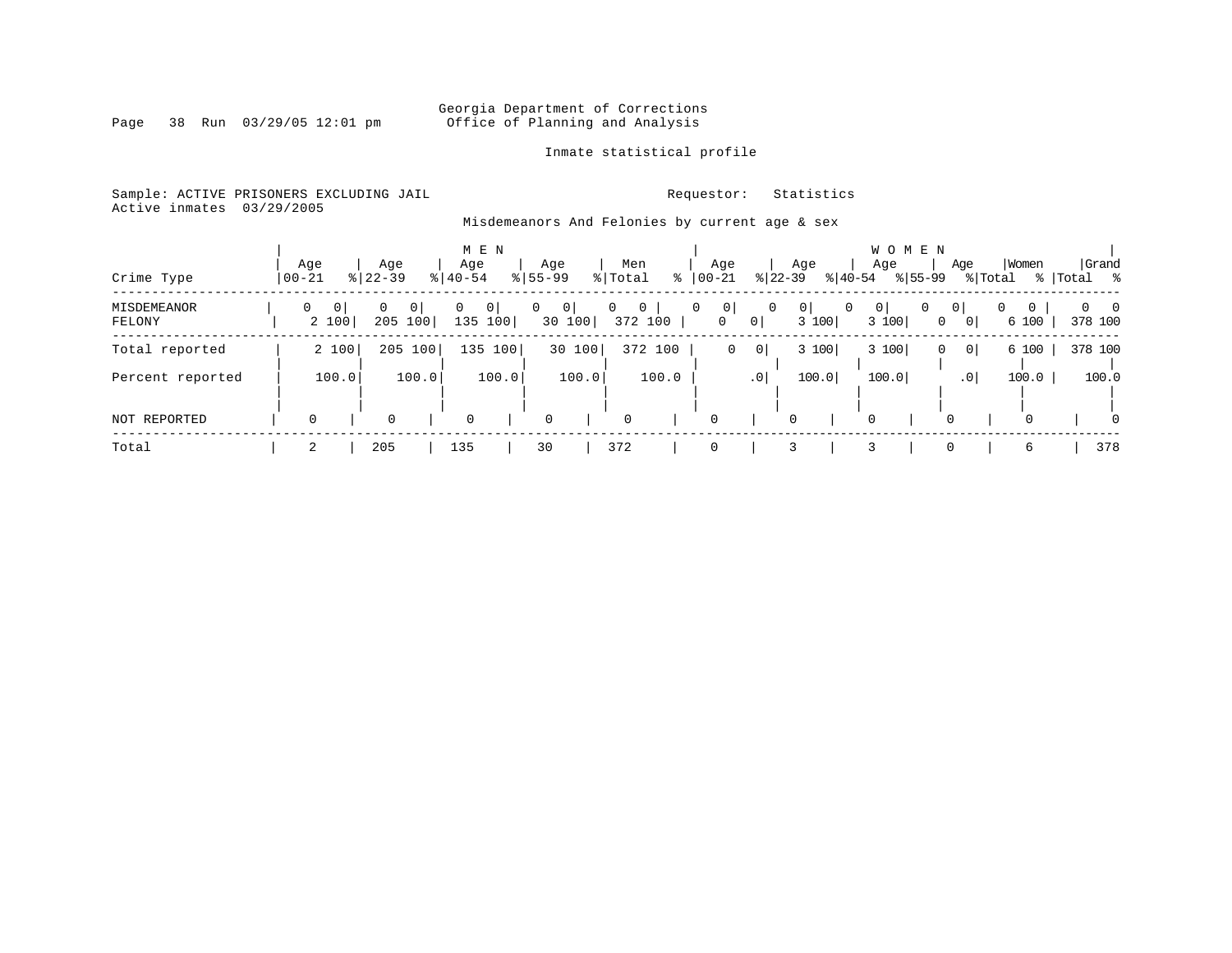# Georgia Department of Corrections<br>Page 39 Run 03/29/05 12:01 pm office of Planning and Analysis Office of Planning and Analysis

Inmate statistical profile

Sample: ACTIVE PRISONERS EXCLUDING JAIL **Requestor:** Statistics Active inmates 03/29/2005

Crimes By Group by current age & sex

|                      |                   |                          | M E N                    |                          |                               |                          |                          | WOMEN                    |                          |                      |                          |
|----------------------|-------------------|--------------------------|--------------------------|--------------------------|-------------------------------|--------------------------|--------------------------|--------------------------|--------------------------|----------------------|--------------------------|
|                      | Age               | Age                      | Age                      | Age                      | Men                           | Age                      | Age                      | Age                      | Age                      | Women                | Grand                    |
| Crimes By Group      | $00 - 21$         | $8   22 - 39$            | $8   40 - 54$            | $8155 - 99$              | % Total                       | $ 00 - 21 $<br>°         | $ 22-39$                 | $ 40-54 $                | $ 55-99 $                | % Total              | %   Total<br>ু ⊱         |
| HOMICIDE             | 2 100             | 138<br>67                | 45<br>61                 | 57<br>17                 | 218<br>59                     | 0<br>0                   | 3 100                    | 3 100                    | 0<br>0                   | 6 100                | 224<br>- 59              |
| <b>ABORTION</b>      | 0<br><sup>0</sup> | 0<br>0                   | $\Omega$<br>0            | 0<br>$\Omega$            | $\mathbf 0$<br>0              | $\Omega$<br>0            | 0<br>0                   | 0<br>0 <sup>1</sup>      | U<br>0                   | $\Omega$<br>$\Omega$ | $\Omega$<br><sup>0</sup> |
| BODILY INJRY&REL OFF | 0<br>0            | 9<br>18                  | 20<br>15                 | 2<br>7                   | 40<br>11                      | $\Omega$<br>0            | 0<br>O                   | 0<br>0                   | $\Omega$<br>0            | O<br>0               | 11<br>40                 |
| ARSON & REL OFF      | 0                 | $\Omega$<br>0            | 0<br>0                   | 0<br>O                   | 0<br>0                        | O<br>01                  | 0<br>O                   | O<br>0                   | U<br>0                   | ∩<br>U               | n                        |
| DAMAGE OF PROPERTY   | $\cap$<br>0       | $\Omega$<br><sup>0</sup> | 0<br>C                   | $\Omega$<br>$\Omega$     | 0<br>U                        | O<br>$\Omega$            | $\Omega$<br>$\Omega$     | U<br>$\Omega$            | $\cap$<br>$\Omega$       | U<br>O               | $\cap$<br>n              |
| BURGLARY & REL OFF   | O<br>0            | $\Omega$<br>0            | 1<br>1                   | 0<br>0                   | U                             | <sup>0</sup><br>0        | O<br>0                   | 0<br>0                   | O<br>0                   | 0<br>U               | n                        |
| FORGERY & REL OFF    | $\Omega$          | $\Omega$<br>$\Omega$     | $\Omega$<br>0            | 0<br>O                   | O<br>0                        |                          | 0<br>O<br>0              | U<br>0                   | 0<br>$\Omega$            | O<br>O               | $\cap$                   |
| <b>THEFT</b>         | $\Omega$          | 0<br>0                   | $\Omega$<br>0            | 0<br>U                   | 0                             | 0<br>n                   | 0<br>n                   | $\Omega$<br>U            | O.<br>0                  | n<br>0               | n                        |
| <b>ROBBERY</b>       | n                 | 24<br>0<br>12            | 24<br>18                 | 8<br>27                  | 56<br>15                      | በ                        | 0<br>0<br>0              | U<br>0                   | $\Omega$                 | O                    | 15<br>56                 |
| SEXUAL OFFENSES      | O<br>$\Omega$     | 21<br>10                 | 25<br>19                 | 10<br>3                  | 49<br>13                      | $\Omega$<br>0            | <sup>0</sup><br>0        | 0<br>O                   | O<br>O                   | O<br>U               | 13<br>49                 |
| OBSCENITY CRIMES     | 0                 | 0<br>0                   | 0<br>$\Omega$            | 0<br>0                   | 0<br>0                        | 0<br>O                   | $\overline{0}$<br>0<br>0 | 0<br>0                   | $\Omega$<br>O            | O<br>0               | $\Omega$<br>O            |
| TREASON & REL OFF    | 0<br>0            | O<br>0                   | 0<br>0                   | O<br>0                   | O<br>0                        | 0<br>0                   | 0<br>0                   | 0                        | 0<br>0                   | 0<br>O               | n                        |
| CRIMES INVOLVNG GOVT | $\Omega$          | $\Omega$<br>O            | 0<br>0                   | 0<br>0                   | 0 <sup>1</sup><br>U           | 0<br>0                   | 0<br>$\Omega$<br>0       | ∩<br>0                   | $\Omega$<br>$\Omega$     | U<br>$\Omega$        |                          |
| FALSIFICATIONS       | 0<br>$\mathbf 0$  | 0<br>O                   | 0<br>$\Omega$            | 0<br>$\Omega$            | 0<br>O                        | 0<br>$\Omega$            | 0<br>U                   | 0<br>U                   | U<br>0                   | <sup>0</sup><br>0    |                          |
| OBSTRUCT LAW ENFORCE | ∩                 | N<br>0                   | 0<br>U                   | 0<br>0                   | 0<br><sup>0</sup><br>$\Omega$ | 0                        | 0<br>O<br>0              | O<br>0                   | O<br>$\Omega$            | O                    |                          |
| DISORDERLY CONDUCT   | 0<br>0            | O<br>0                   | 0<br>O                   | $\Omega$<br><sup>0</sup> | 0                             | $\Omega$<br>0            | $\Omega$<br>U            | <sup>0</sup><br>O.       | O<br>U                   | 0<br>n               |                          |
| GAMBLING & REL OFF   | $\Omega$          | 0<br>O                   | 0<br>0                   | 0<br>0                   | 0 <sup>1</sup><br>N<br>0      | U                        | 0<br>U<br>0              | $\Omega$<br>0            | $\Omega$<br><sup>0</sup> | O<br>$\Omega$        |                          |
| CRUELTY TO CHILDREN  | 0<br>0            | 0<br>0                   | 0<br>0                   | $\circ$<br>$\Omega$      | O.<br>0                       | 0<br>0                   | 0<br>O                   | 0<br>0                   | 0<br>0                   | O<br>$\Omega$        |                          |
| CRIMES WITH GUNS     | $\Omega$          | 0<br>0                   | O<br>0<br>0 <sup>1</sup> | 0<br>0 <sup>1</sup>      | O<br>O                        | 0<br>0                   | O<br>0                   | ∩<br>$\Omega$            | $\Omega$<br>$\Omega$     | O<br>$\Omega$        |                          |
| INVASION PRIVACY     | 0<br>0            | 0<br>0                   | 0<br>O                   | <sup>0</sup><br>0        | U<br>0                        | U<br>0                   | O<br>0                   | 0<br>0                   | O<br>0                   | <sup>0</sup><br>O    |                          |
| RACKETEERING         |                   | U<br>$\Omega$<br>O       | O<br>0                   | n<br>U                   | ∩<br>n                        | ſ<br>$\Omega$            | U<br>$\Omega$            | $\Omega$<br><sup>0</sup> | U<br><sup>0</sup>        | $\Omega$<br>∩        |                          |
| DRUG ABUSE OFFENSES  | O<br>U            | 3<br>1                   | 3<br>4                   | O<br>$\Omega$            | 7<br>2                        | $\Omega$<br>0            | 0<br>O                   | O<br><sup>0</sup>        | O<br><sup>n</sup>        | 0<br><sup>0</sup>    |                          |
| DRUG TRAFFICKING     | 0                 | 0<br>1<br>0              | 0<br>$\circ$             | O<br>0                   | O                             | U<br>$\Omega$            | $\Omega$<br>U            | $\Omega$<br>O            | $\Omega$<br>$\Omega$     | U<br>O               |                          |
| AUTO CRIMES          | U<br>0            | U<br>0                   | ∩<br>0                   | $\Omega$<br>U            | $\Omega$<br>$\Omega$          | $\Omega$<br>0            | O<br>0                   | <sup>0</sup><br>$\Omega$ | 0<br>U                   | n<br><sup>0</sup>    |                          |
| REVENUE & CONTRABAND | $\Omega$<br>C     | $\cap$<br>0              | $\Omega$<br>$\mathbf 0$  | $\Omega$<br>$\Omega$     | n<br>0                        | U<br>$\Omega$            | $\Omega$<br>$\Omega$     | $\Omega$<br>O            | $\Omega$<br>∩            | 0<br>n               |                          |
| CRIMES OF OTH STATES | U<br>$\Omega$     | $\cap$<br>$\Omega$       | 0<br>$\Omega$            | $\Omega$<br>$\Omega$     | O<br>U                        | 0<br>C                   | $\Omega$<br>$\Omega$     | 0<br>$\Omega$            | $\Omega$<br>$\Omega$     | U<br>0               |                          |
| MISC. FELONIES       | 0                 | O<br>0                   | 0<br>$\Omega$            | 0<br><sup>0</sup>        | 0<br>$\Omega$                 | 0<br>$\Omega$            | 0<br>0                   | U<br>0                   | U<br>0                   | U                    |                          |
| MISDEMEANORS         | 0<br>0            | $\Omega$<br>0            | 0                        | $\Omega$<br>0            | $\Omega$<br>0                 | <sup>0</sup><br>$\Omega$ | $\Omega$<br>$\Omega$     | O<br>0                   | $\Omega$<br>0            | ∩                    |                          |
| Total reported       | 2 100             | 205 100                  | 135 100                  | 30 100                   | 372 100                       | 0 <sup>1</sup>           | 3 100                    | 3 100                    | 0<br>0 <sup>1</sup>      | 6 100                | 378 100                  |
|                      |                   |                          |                          |                          |                               |                          |                          |                          |                          |                      |                          |
| Percent reported     | 100.0             | 100.0                    | 100.0                    | 100.0                    | 100.0                         | .0 <sub>1</sub>          | 100.0                    | 100.0                    | .0 <sub>1</sub>          | 100.0                | 100.0                    |
|                      |                   |                          |                          |                          |                               |                          |                          |                          |                          |                      |                          |
|                      |                   |                          |                          |                          |                               |                          |                          |                          |                          |                      |                          |
| NOT REPORTED         | 0                 | 0                        | 0                        | 0                        | 0                             | 0                        | 0                        | O                        |                          | O                    |                          |
| Total                | 2                 | 205                      | 135                      | 30                       | 372                           | 0                        | 3                        | 3                        | $\Omega$                 | 6                    | 378                      |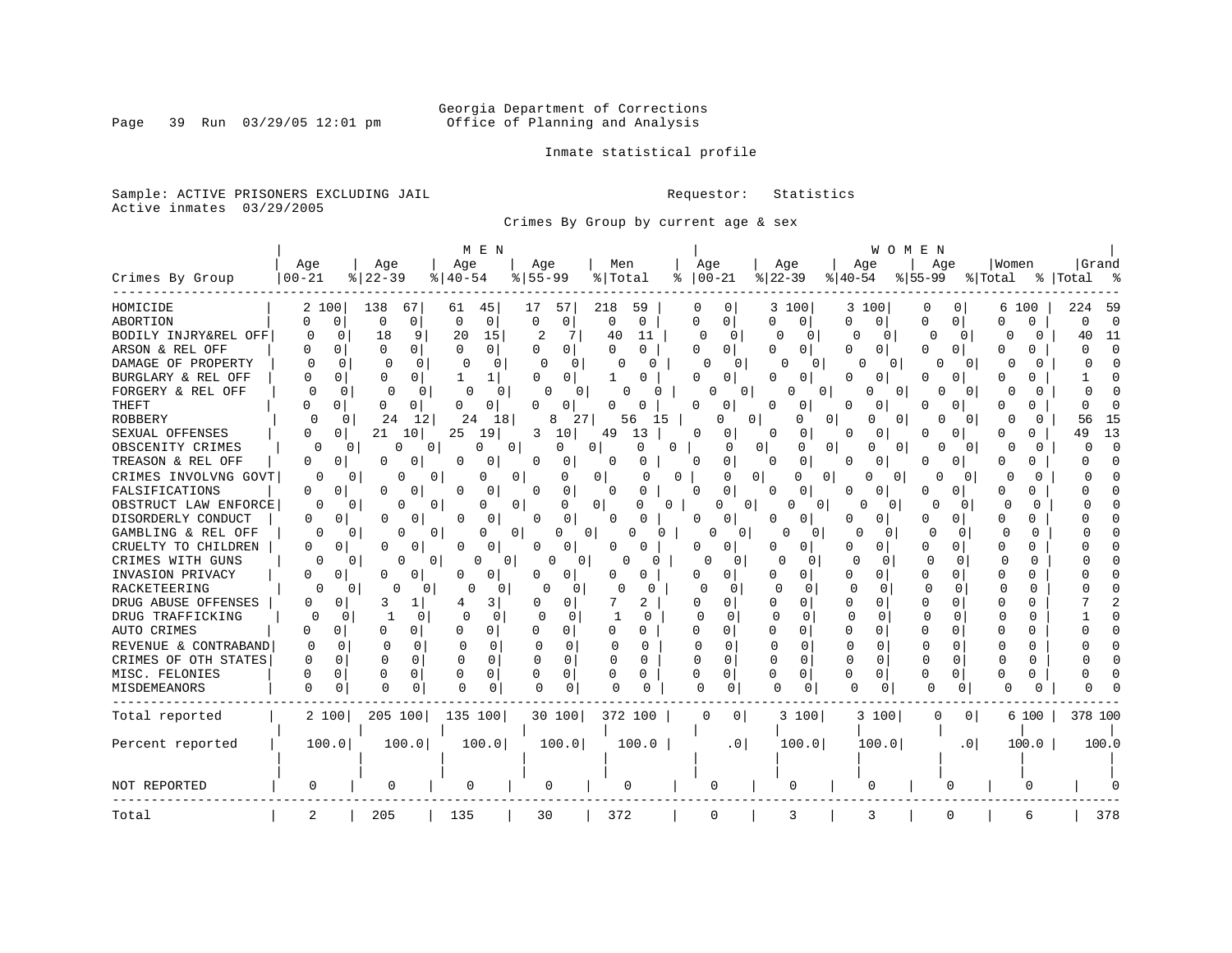# Georgia Department of Corrections<br>Page 40 Run 03/29/05 12:01 pm office of Planning and Analysis Office of Planning and Analysis

### Inmate statistical profile

Sample: ACTIVE PRISONERS EXCLUDING JAIL **Requestor:** Statistics Active inmates 03/29/2005

Most Serious Offense by current age & sex

|                                                                                                                                      | M E N |   |           |          |             |     |           |        |         |     |  |               |                |           |          | <b>WOMEN</b> |       |           |          |  |         |   |           |       |  |  |
|--------------------------------------------------------------------------------------------------------------------------------------|-------|---|-----------|----------|-------------|-----|-----------|--------|---------|-----|--|---------------|----------------|-----------|----------|--------------|-------|-----------|----------|--|---------|---|-----------|-------|--|--|
|                                                                                                                                      | Aqe   |   | Age       |          |             | Age |           | Age    |         | Men |  | Age           |                |           | Age      |              | Age   |           | Age      |  | Women   |   |           | Grand |  |  |
| Most Serious Offense 00-21                                                                                                           |       |   | $ 22-39 $ |          | $8140 - 54$ |     | $8 55-99$ |        | % Total |     |  | $8   00 - 21$ |                | $ 22-39 $ |          | $ 40-54 $    |       | $ 55-99 $ |          |  | % Total |   | % Total % |       |  |  |
| In the table below, misdemeanors come first, and are in lower-case letters. AFTER THAT COME FELONIES, IN UPPER-CASE LETTERS<br>NOTE: |       |   |           |          |             |     |           |        |         |     |  |               |                |           |          |              |       |           |          |  |         |   |           |       |  |  |
| <b>MURDER</b>                                                                                                                        | 2 100 |   | 138       | 67       | 61          | 45  | 17        | 57     | 218     | 59  |  |               |                |           | 3 100    |              | 3 100 |           | 0        |  | 6 100   |   | 224       | - 59  |  |  |
| KIDNAPPING                                                                                                                           |       |   | 18        |          | 20          | 15  | 2         |        | 40      | 11  |  |               |                |           |          |              |       |           |          |  |         | 0 | 40        | - 11  |  |  |
| <b>BURGLARY</b>                                                                                                                      |       |   |           |          |             |     |           |        |         |     |  |               |                |           |          |              |       |           |          |  |         |   |           |       |  |  |
| ARMED ROBBERY                                                                                                                        |       |   | 24        | 12       | 24          | 18  |           | 27     | 56      | 15  |  |               |                |           |          |              |       |           |          |  |         |   | 56        | -15   |  |  |
| RAPE                                                                                                                                 |       |   |           |          | 19          | 14  |           | 10     | 39      | 10  |  |               |                |           |          |              |       |           |          |  |         |   | 39        | 10    |  |  |
| AGGRAV SODOMY                                                                                                                        |       |   |           |          |             |     |           |        |         |     |  |               |                |           |          |              |       |           |          |  |         |   |           |       |  |  |
| AGGRAV SEXUAL BATTER                                                                                                                 |       |   |           |          |             |     |           |        |         |     |  |               |                |           |          |              |       |           | $\Omega$ |  |         |   |           |       |  |  |
| CHILD MOLESTATION                                                                                                                    |       |   |           |          |             |     |           |        |         |     |  |               |                |           |          |              |       |           |          |  |         |   |           |       |  |  |
| AGGRAV CHILD MOLESTA                                                                                                                 |       |   |           |          |             |     |           |        |         |     |  |               |                |           |          |              |       |           |          |  |         |   |           |       |  |  |
| VIOL GA CNTRL SBST A                                                                                                                 |       |   |           |          |             |     |           |        |         |     |  |               |                |           |          |              |       |           |          |  |         |   |           |       |  |  |
| S/D CONT SUB SCHOOL                                                                                                                  |       |   |           |          | 0           |     | 0         | 0      |         |     |  | 0             | $\overline{0}$ |           | $\Omega$ | 0            | 0     |           |          |  |         |   |           |       |  |  |
| S/D COCAINE                                                                                                                          | 0     | 0 |           |          |             |     |           | 0      |         |     |  |               | 0              |           | 0        |              |       |           |          |  |         |   |           |       |  |  |
| POSS OF COCAINE                                                                                                                      | O     |   |           | $\Omega$ |             | 2   |           | 0<br>0 |         | 2   |  |               | 0              |           | $\Omega$ | 0            | 0     |           |          |  |         |   |           |       |  |  |
| ATT/CONSPRCY COMMT C                                                                                                                 | 0     |   |           | 0        |             | 0   |           |        |         |     |  | <sup>0</sup>  | 0              |           | 0        |              |       |           |          |  |         |   |           |       |  |  |
| Total                                                                                                                                |       |   | 205       |          | 135         |     | 30        |        | 372     |     |  | 0             |                |           |          |              |       |           |          |  |         |   |           | 378   |  |  |